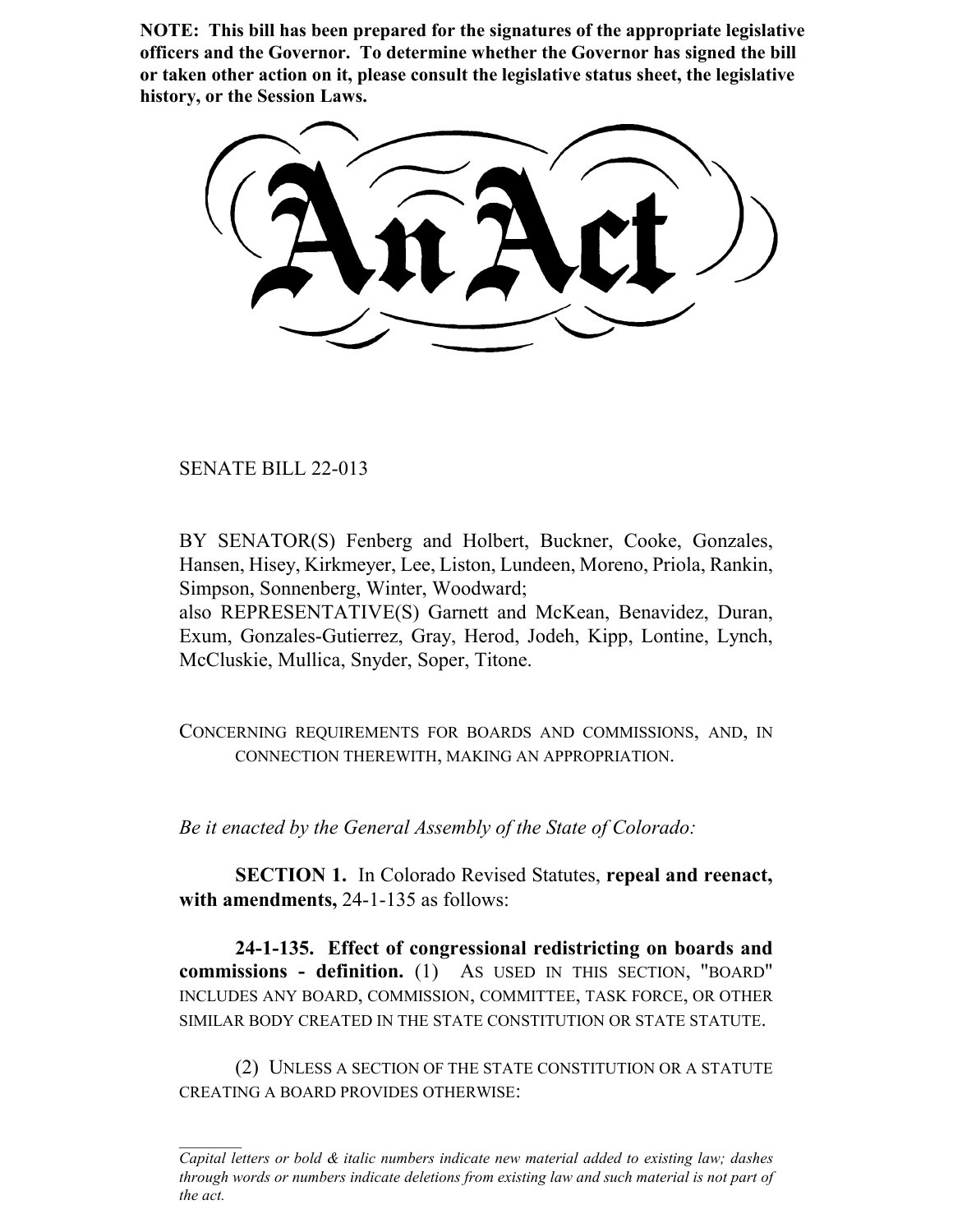(a) ANY MEMBER OF A BOARD WHO WAS APPOINTED OR ELECTED TO THE OFFICE AS A RESIDENT OF A DESIGNATED CONGRESSIONAL DISTRICT PURSUANT TO ANY SECTION OF THE STATE CONSTITUTION OR ANY STATUTORY SECTION CREATING THE BOARD AND WHO NO LONGER RESIDES IN THE CONGRESSIONAL DISTRICT SOLELY BECAUSE OF A CHANGE MADE TO THE BOUNDARIES OF THE DISTRICT PURSUANT TO SECTIONS 44 TO 44.6 OF ARTICLE V OF THE STATE CONSTITUTION IS ELIGIBLE TO HOLD OFFICE FOR THE REMAINDER OF THE TERM TO WHICH THE MEMBER WAS ELECTED OR APPOINTED, NOTWITHSTANDING THE NONRESIDENCY OF THE MEMBER.

(b) WHEN A BOARD INCREASES IN SIZE OR CHANGES IN COMPOSITION DUE TO THE ADDITION OF A CONGRESSIONAL DISTRICT FOLLOWING A FEDERAL DECENNIAL CENSUS, AN APPOINTING AUTHORITY RESPONSIBLE FOR MAKING APPOINTMENTS OF MEMBERS FROM THE STATE'S CONGRESSIONAL DISTRICTS SHALL APPOINT A MEMBER TO REPRESENT THE NEW DISTRICT AS SOON AS PRACTICABLE IN THE YEAR FOLLOWING THE APPROVAL OF THE NEW CONGRESSIONAL DISTRICT'S BOUNDARIES PURSUANT TO SECTIONS 44 TO 44.6 OF ARTICLE V OF THE STATE CONSTITUTION. THE NEWLY APPOINTED MEMBER SERVES A FULL TERM AS SET FORTH IN THE STATE CONSTITUTION OR STATUTE FOR A MEMBER OF THE BOARD; EXCEPT THAT THE APPOINTING AUTHORITY MAY APPOINT THE MEMBER FOR A SHORTER TERM IF NECESSARY TO PRESERVE ANY REQUIRED STAGGERING OF THE TERMS OF THE MEMBERS OF THE BOARD.

(c) (I) WHEN A BOARD DECREASES IN SIZE OR CHANGES IN COMPOSITION DUE TO THE LOSS OF A CONGRESSIONAL DISTRICT FOLLOWING A FEDERAL DECENNIAL CENSUS, AN APPOINTING AUTHORITY RESPONSIBLE FOR MAKING APPOINTMENTS OF MEMBERS FROM THE STATE'S CONGRESSIONAL DISTRICTS SHALL REVIEW THE CURRENT APPOINTMENTS TO THE BOARD AND:

(A) IF THE BOARD DECREASES IN SIZE, SELECT ONE BOARD MEMBER WHOSE TERM SHALL BE TERMINATED ON JUNE 30 OF THE YEAR FOLLOWING THE CHANGE IN THE NUMBER OF CONGRESSIONAL DISTRICTS; OR

(B) IF THE BOARD CHANGES IN COMPOSITION, SELECT ONE BOARD MEMBER APPOINTED TO REPRESENT A CONGRESSIONAL DISTRICT TO BE REPLACED WITH AN AT-LARGE OR OTHER MEMBER WHEN THE MEMBER'S TERM EXPIRES.

## PAGE 2-SENATE BILL 22-013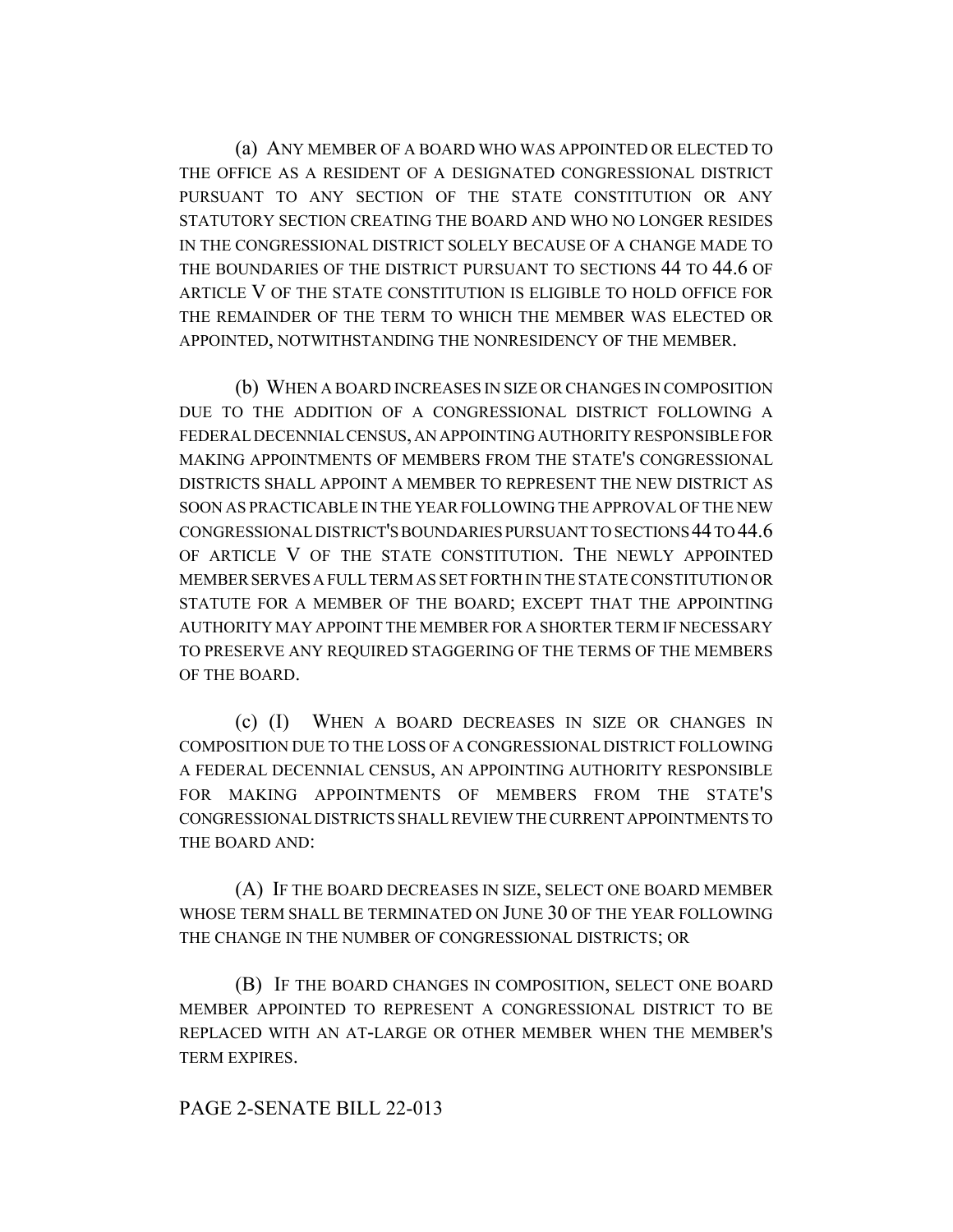(II) IN MAKING THE SELECTIONS REQUIRED BY SUBSECTION  $(2)(c)(I)$ OF THIS SECTION, THE APPOINTING AUTHORITY SHALL CONSIDER HOW WELL THE CURRENT APPOINTMENTS REPRESENT THE STATE'S NEW CONGRESSIONAL DISTRICTS AND ATTEMPT TO ENSURE ADEQUATE REPRESENTATION FOR THE NEW DISTRICTS AMONG THE REMAINING BOARD MEMBERS FOR THE REMAINDER OF THEIR TERMS. IF NECESSARY, THE APPOINTING AUTHORITY SHALL CLARIFY WHICH DISTRICTS THE REMAINING MEMBERS REPRESENT AND MAY ADJUST THE TERMS OF THE REMAINING MEMBERS TO PRESERVE ANY REQUIRED STAGGERING OF THE TERMS OF THE MEMBERS OF THE BOARD.

**SECTION 2.** In Colorado Revised Statutes, **add** 24-1-135.5 as follows:

**24-1-135.5. Boards and commissions - definitions.** (1) AS USED IN THIS SECTION, "BOARD" INCLUDES ANY BOARD, COMMISSION, COMMITTEE, TASK FORCE, OR OTHER SIMILAR BODY CREATED IN THE STATE CONSTITUTION OR STATE STATUTE.

(2) UNLESS A SECTION OF THE STATE CONSTITUTION OR A STATUTE CREATING A BOARD PROVIDES OTHERWISE:

(a) ANY VACANCY IN AN APPOINTED OFFICE ON A BOARD ARISING FOR ANY REASON OTHER THAN THE EXPIRATION OF THE MEMBER'S TERM SHALL BE FILLED BY THE APPOINTING AUTHORITY WHO MADE THE INITIAL APPOINTMENT FOR THE REMAINDER OF THE UNEXPIRED TERM. AN APPOINTMENT TO FILL A VACANCY IS SUBJECT TO THE SAME QUALIFICATIONS AND CONDITIONS AS SET FORTH IN STATUTE OR IN THE STATE CONSTITUTION FOR THE VACANT POSITION. THE STAFF OF A STATE AGENCY THAT PROVIDES STAFF SUPPORT TO THE BOARD, OR, IF NO AGENCY PROVIDES STAFF SUPPORT TO THE BOARD, THE CHAIR OF THE BOARD, SHALL NOTIFY THE APPOINTING AUTHORITY FOR THE VACANT POSITION OF THE VACANCY BY E-MAIL WITHIN THIRTY DAYS OF THE VACANCY OCCURRING.

(b) NOTWITHSTANDING THE TERM LENGTH SET FORTH IN STATUTE OR THE STATE CONSTITUTION, AN APPOINTED MEMBER CONTINUES TO SERVE UNTIL THE MEMBER'S SUCCESSOR IS DULY APPOINTED.

(c) WHEN THE DIRECTOR OR EXECUTIVE DIRECTOR OF AN EXECUTIVE AGENCY, A DIVISION OF AN EXECUTIVE AGENCY, OR AN OFFICE WITHIN AN EXECUTIVE AGENCY IS AN EX OFFICIO MEMBER OF A BOARD, THE DIRECTOR

## PAGE 3-SENATE BILL 22-013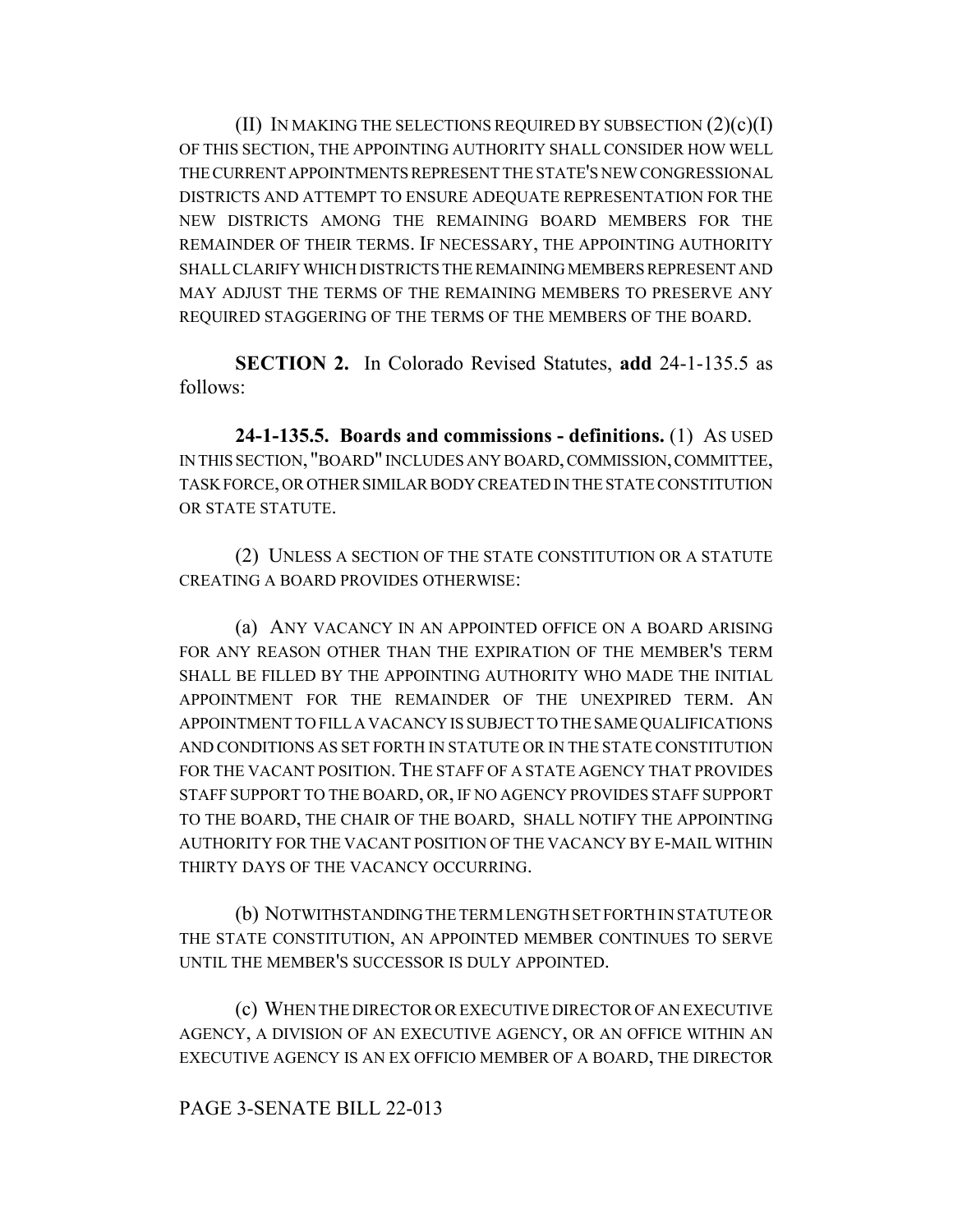OR EXECUTIVE DIRECTOR MAY DESIGNATE ANOTHER PERSON WITHIN THE EXECUTIVE AGENCY TO FULFILL THE DIRECTOR OR EXECUTIVE DIRECTOR'S DUTIES ON THE BOARD.

(d) WHEN A CONSTITUTIONAL OR STATUTORY PROVISION THAT CREATES OR CONCERNS ACTIVITIES OF A BOARD INCLUDES A REQUIREMENT THAT APPLIES TO A "MINIMUM MAJORITY" OF THE MEMBERSHIP OF A BOARD, "MINIMUM MAJORITY" MEANS THE LOWEST NUMBER OF MEMBERS THAT IS MORE THAN HALF OF ALL BOARD MEMBERS.

(e) A MEMBER OF A BOARD MAY PARTICIPATE REMOTELY IN BOARD MEETINGS IF ALLOWED BY THE BOARD'S POLICIES OR BYLAWS, INCLUDING FOR THE PURPOSES OF ESTABLISHING A QUORUM OF THE BOARD. REMOTE PARTICIPATION BY A MEMBER AT A BOARD MEETING MUST BE RECORDED IN THE MEETING MINUTES.

(f) FOR THE PURPOSES OF ANY TERM LIMIT THAT APPLIES TO THE MEMBERS OF A BOARD, A PARTIAL TERM COUNTS TOWARD THE TERM LIMIT ONLY IF THE PARTIAL TERM WAS MORE THAN HALF THE LENGTH OF A STANDARD TERM FOR A MEMBER OF THAT BOARD.

**SECTION 3.** In Colorado Revised Statutes, **amend** 8-14.5-104 as follows:

**8-14.5-104. Creation of board.** (1) (a) There is hereby created in the division the workers' compensation cost containment board, to be composed of seven members AS FOLLOWS:

(I) The commissioner of insurance;

(II) The chief executive officer of Pinnacol Assurance; and

(III) Five members appointed by the governor and confirmed by the senate. THE appointed members of the board shall be chosen among the following:

(A) Employers or their designated representatives engaged in businesses having workers' compensation insurance rates in the upper five percent of the rate schedule;

PAGE 4-SENATE BILL 22-013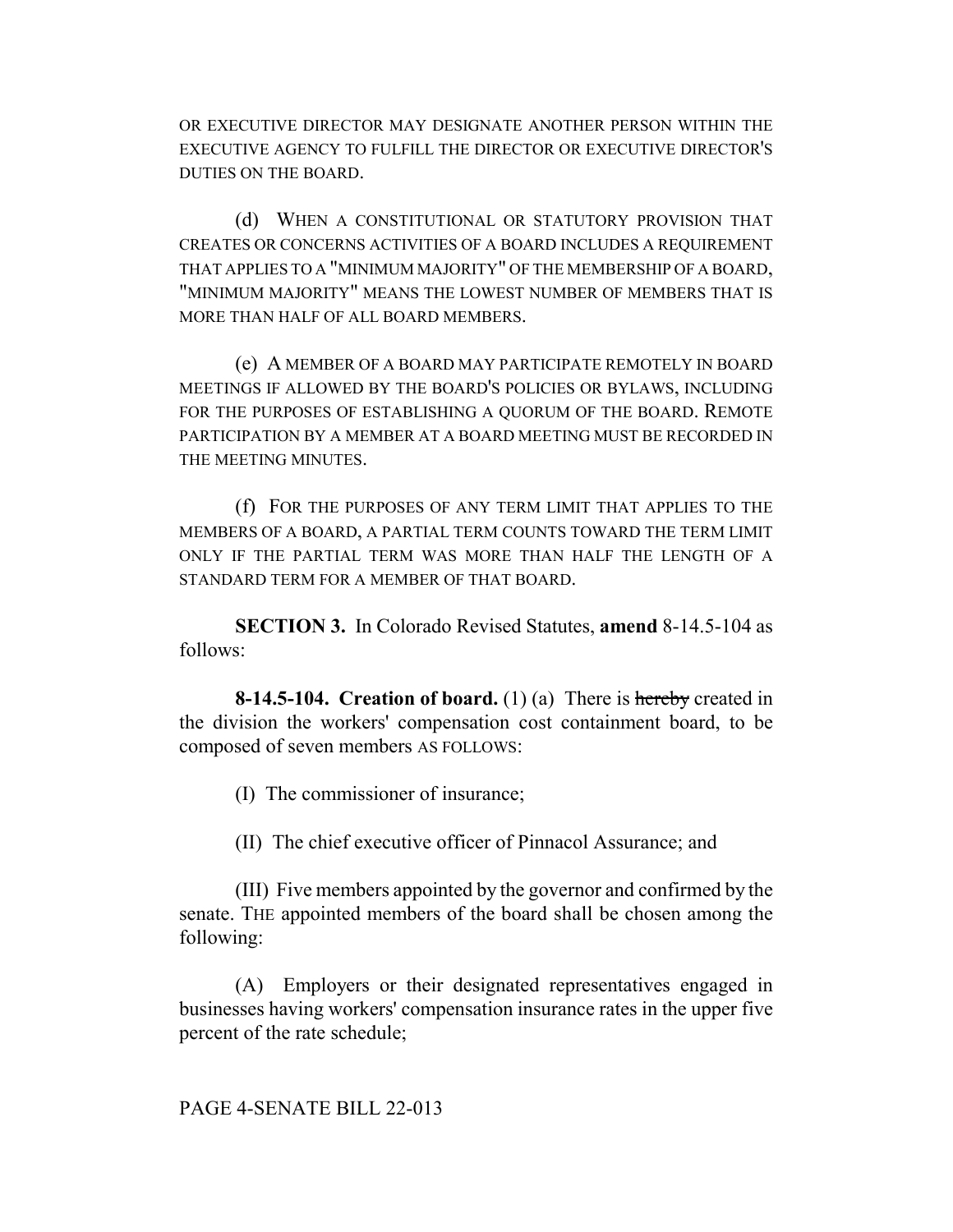(B) Actuaries or executives with risk management experience in the insurance industry; or

(C) Employers who have demonstrated good risk management experience with respect to their workers' compensation insurance.

(b) (I) THE APPOINTED MEMBERS OF THE BOARD SHALL SERVE FOR TERMS OF THREE YEARS AND MAY BE REAPPOINTED; EXCEPT THAT THE TERMS SHALL BE STAGGERED SO THAT NO MORE THAN THREE MEMBERS' TERMS EXPIRE THE SAME YEAR.

(II) THE CHIEF EXECUTIVE OFFICER OF PINNACOL ASSURANCE AND THE COMMISSIONER OF INSURANCE SHALL SERVE CONTINUOUSLY.

(2) MEMBERS OF THE BOARD SERVE WITHOUT COMPENSATION BUT ARE ENTITLED TO REIMBURSEMENT FOR ACTUAL AND NECESSARY TRAVELING AND SUBSISTENCE EXPENSES INCURRED IN THE PERFORMANCE OF THEIR OFFICIAL DUTIES AS MEMBERS OF THE BOARD.

 $\left(\frac{2}{2}\right)$  (3) The board shall exercise its powers and perform its functions under the department and the director of the division as if the same were transferred to the department by a **type 2** transfer, as such transfer is defined in the "Administrative Organization Act of 1968", article 1 of title 24. C.R.S.

(3) The appointed members of the board shall serve for terms of three years and may be reappointed; except that, of the members first appointed, two shall serve for terms of three years; two shall serve for terms of two years, and one shall serve for a term of one year. The chief executive officer of Pinnacol Assurance and the commissioner of insurance shall serve continuously.

(4) Members of the board shall receive no compensation but shall be reimbursed for actual and necessary traveling and subsistence expenses incurred in the performance of their official duties as members of the board.

**SECTION 4.** In Colorado Revised Statutes, 8-20.5-104, **amend** (1) as follows:

**8-20.5-104. Rules - petroleum storage tank committee.**

PAGE 5-SENATE BILL 22-013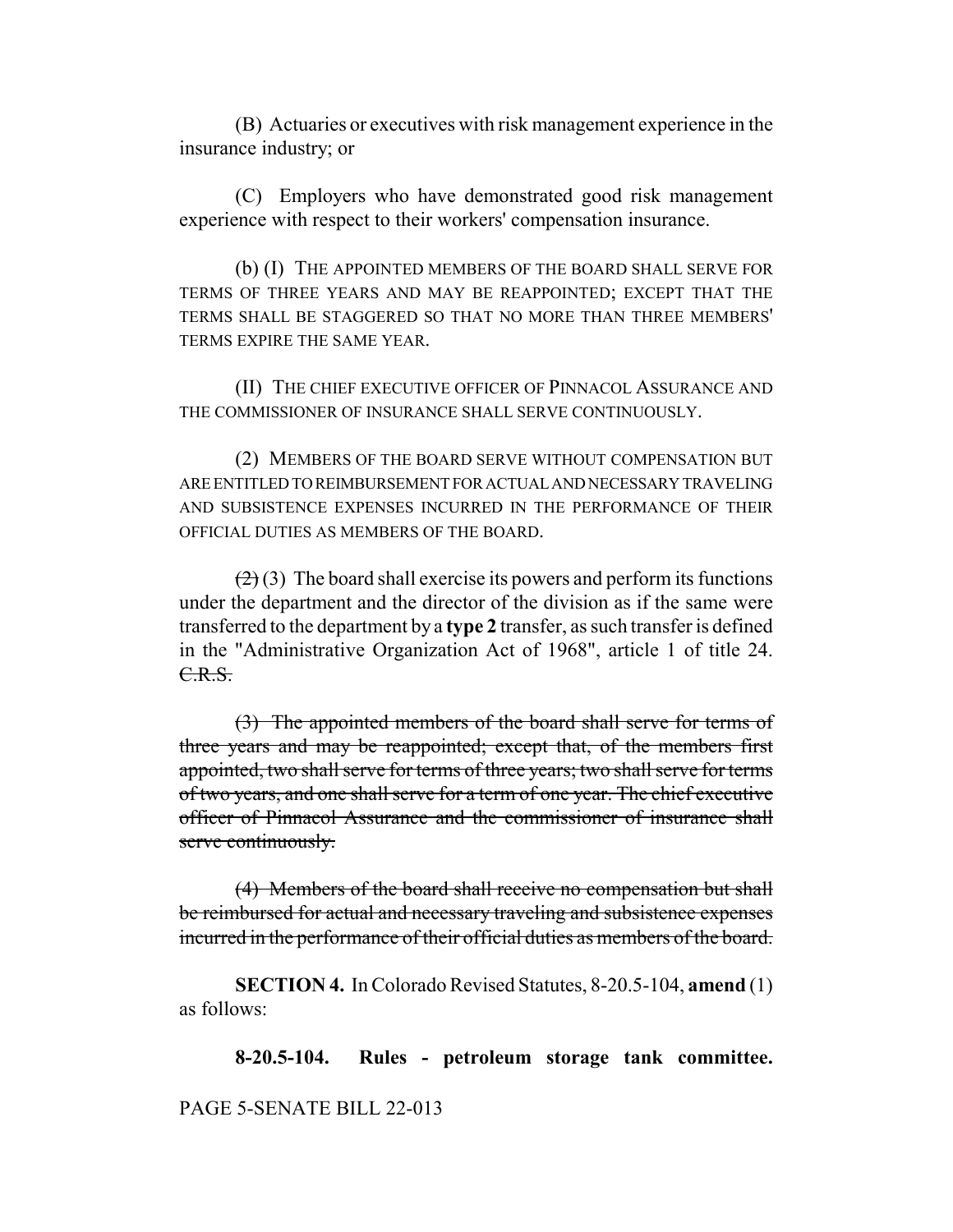(1) (a) The governor shall appoint a THERE IS CREATED THE petroleum storage tank committee, which shall consist CONSISTS of seven members who have technical expertise and knowledge in fields related to corrective actions taken to mitigate underground and aboveground storage tank releases.

(b) THE COMMITTEE CONSISTS OF:

(I) THE FOLLOWING PERMANENT MEMBERS:

(A) The director of the division of oil and public safety or the director's designee;

(B) The executive director of the department or the EXECUTIVE DIRECTOR'S designee; of the executive director, and

(C) An owner or operator; shall be permanent members of the committee. AND

(II) The remaining Four members of the committee APPOINTED BY THE GOVERNOR WHO shall be chosen from among the following groups, with no more than one member representing each group:

(A) Fire protection districts;

(B) Elected local governmental officials;

(C) Companies that refine and retail motor fuels in Colorado;

(D) Companies that wholesale motor fuels in Colorado;

(E) Owners and operators of independent retail outlets;

(F) Companies that conduct corrective actions or install and repair underground and aboveground storage tanks; and

(G) Private citizens or interest groups.

(c) The department shall provide staff to support the activities of the committee.

PAGE 6-SENATE BILL 22-013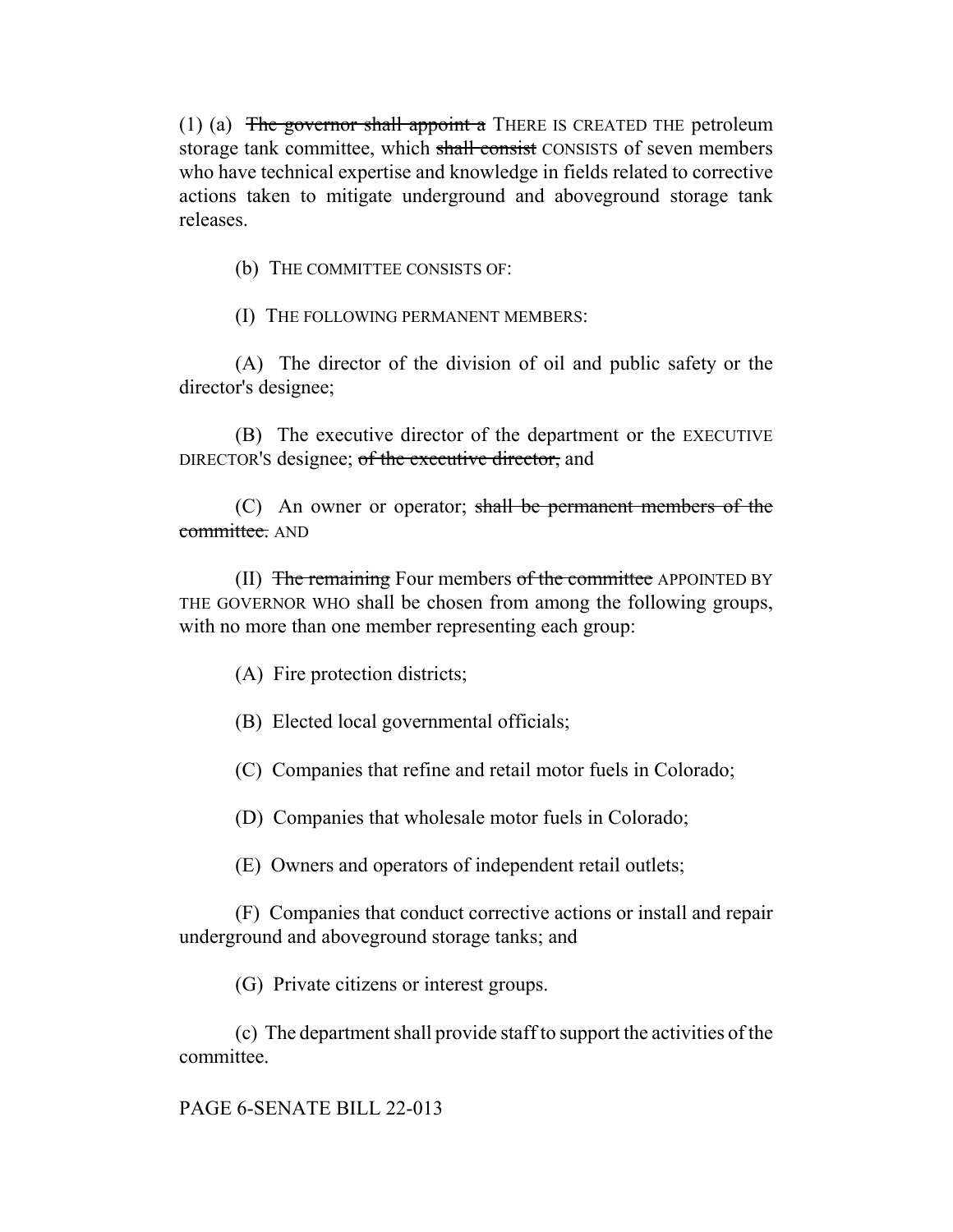**SECTION 5.** In Colorado Revised Statutes, 8-44-206, **amend** (2) as follows:

**8-44-206. Guaranty fund - immediate payment fund - special funds board - creation.** (2) **Creation of special funds board - duties.** (a) For the purposes of carrying out this section, there is hereby created a special funds board, which shall exercise its powers and perform its duties and functions as specified in this subsection (2) under the department of labor and employment as if the same were transferred to the department by a **type 2** transfer as such transfer is defined in the "Administrative Organization Act of 1968", article 1 of title 24. C.R.S.

(b) Said board shall be composed THE BOARD CONSISTS of five members AS FOLLOWS:

(I) Four members APPOINTED BY THE GOVERNOR AND CONFIRMED BY THE SENATE, who are managers or employees of self-insured employers in good standing, two of whom shall demonstrate knowledge of risk management and finance; and

(II) The executive director.

(b) (c) With the exception of the executive director, the board members shall be appointed by the governor and approved by the senate. The terms of the members of the board first appointed shall be four years, three years, two years, and one year, respectively. Thereafter, The term for each appointed board member shall be IS four years; EXCEPT THAT THE TERMS SHALL BE STAGGERED SO THAT NO MORE THAN ONE MEMBER'S TERM EXPIRES IN ONE YEAR. Members of the board may be reappointed and the executive director shall serve continuously.

(c) (d) The Members of the board shall receive no SERVE WITHOUT compensation but shall be reimbursed ARE ENTITLED TO REIMBURSEMENT for actual and necessary traveling and subsistence expenses incurred in the performance of their duties as members of the board.

 $(d)$  (e) (I) The board shall determine the assessments to be made pursuant to subsections (3) and (4) of this section and shall determine the qualifications and requirements for any claims administrators hired to adjust the claims of a self-insurer who fails to meet his THE SELF-INSURER'S

### PAGE 7-SENATE BILL 22-013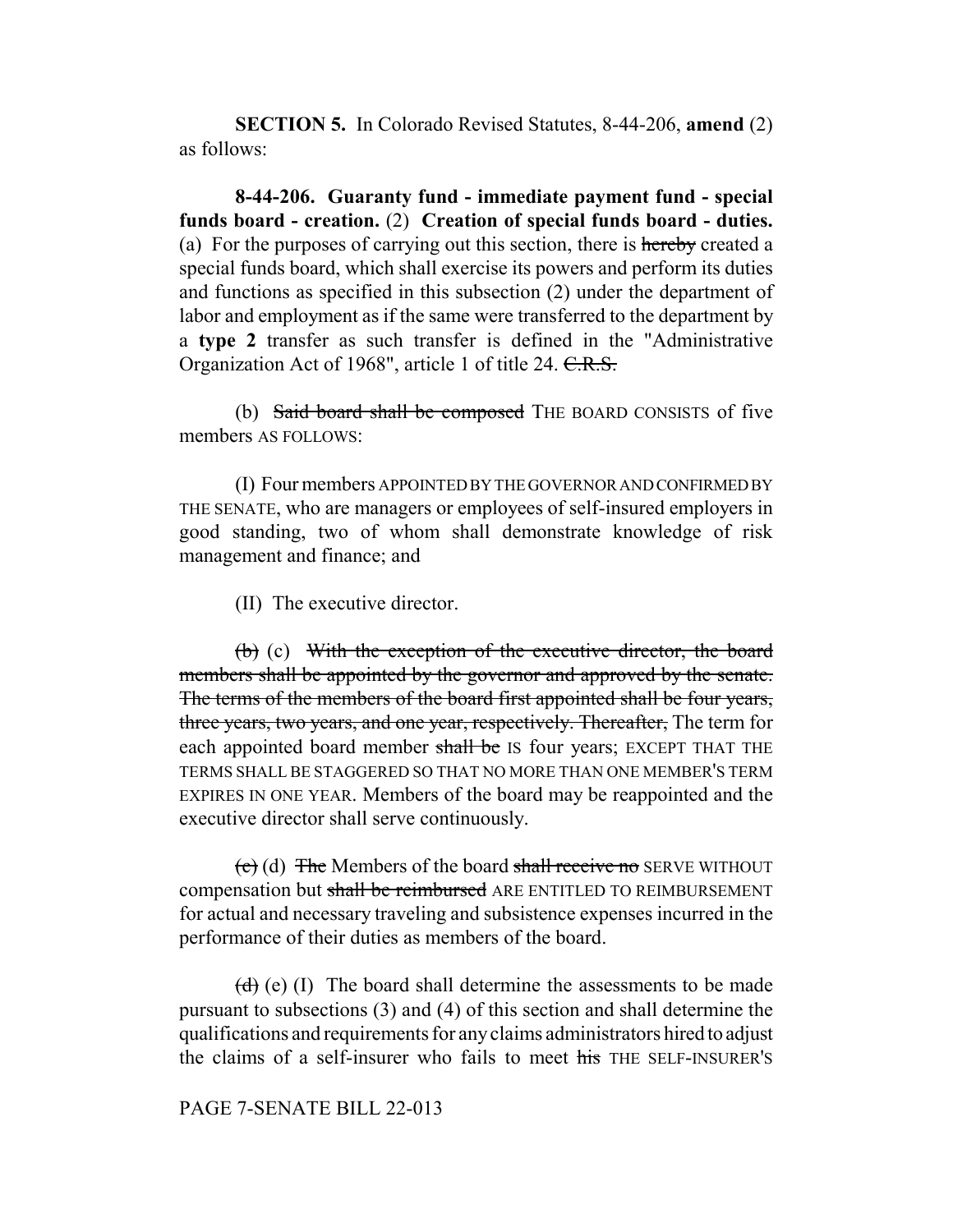obligations with respect to benefits awarded pursuant to articles 40 to 47 of this title TITLE 8.

(II) The board shall also participate, in an advisory capacity only, in matters concerning the granting or termination of self-insurance permits and the setting of security requirements.

**SECTION 6.** In Colorado Revised Statutes, 10-11-201, **amend**  $(2)(c)(I)$  as follows:

**10-11-201. Title insurance commission - creation - advisory body - appointment of members - meetings - repeal.** (2) (c) (I) In order to ensure staggered terms, one member appointed under subparagraph (I) of paragraph (a) of this subsection (2), one member appointed under subparagraph  $(H)$  of paragraph  $(a)$  of this subsection  $(2)$ , and two members appointed under subparagraph (III) of paragraph (a) of this subsection  $(2)$ shall be appointed for a term of two years and the remaining appointees shall serve for a term of four years. Thereafter, The terms of the members shall be ARE for four years; with EXCEPT THAT THE TERMS SHALL BE STAGGERED SO THAT NO MORE THAN FIVE MEMBERS' TERMS EXPIRE IN THE SAME YEAR.MEMBERS SHALL SERVE a maximum of two consecutive terms.

**SECTION 7.** In Colorado Revised Statutes, 10-22-105, **amend** (1) as follows:

**10-22-105. Exchange board of directors.** (1) (a) There is hereby created the board of directors of the exchange. The board consists of twelve members, of whom INCLUDING nine are voting members APPOINTED PURSUANT TO SUBSECTION  $(1)(b)$  OF THIS SECTION and three are nonvoting, ex officio members AS SET FORTH IN SUBSECTION (1)(d) OF THIS SECTION.

(b) (I)  $\Theta$ n or before July 1, 2011, The governor shall appoint five voting members to the board, and the president of the senate, the minority leader of the senate, the speaker of the house of representatives, and the minority leader of the house of representatives shall each appoint one voting member to the board. The governor shall not appoint more than three members from the same political party. The board shall elect one of its members as chair of the board.

(II) APPOINTED members of the board may be removed by their

PAGE 8-SENATE BILL 22-013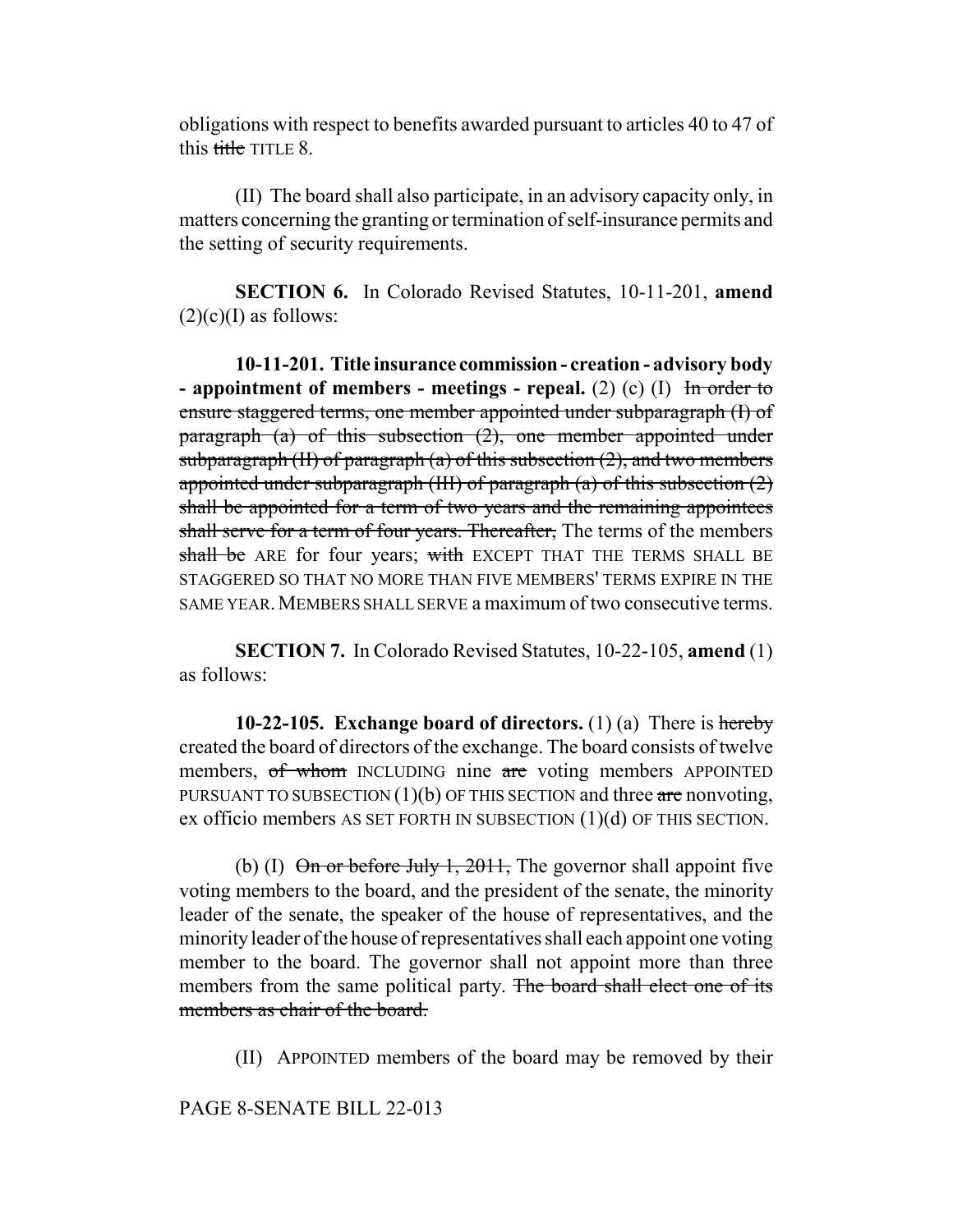respective appointing authorities for cause. The person APPOINTING AUTHORITY making the original appointment or reappointment, or whoever is entitled to make the appointment on the date of a vacancy, shall fill the A vacancy by appointment for the remainder of an unexpired term.

(III) THE TERM OF AN APPOINTED MEMBER IS FOUR YEARS; EXCEPT THAT THE TERMS SHALL BE STAGGERED SO THAT NO MORE THAN FIVE MEMBERS' TERMS EXPIRE IN THE SAME YEAR. Members may serve a maximum of two consecutive terms. If a member is appointed to fill a vacancy and serves for more than half of the unexpired term, the member shall be eligible for appointment to only one more consecutive term.

 $(b)$  (IV) The persons making the appointments APPOINTING AUTHORITIES shall coordinate appointments to ensure that there is broad representation within the skill sets specified in this paragraph (b) SUBSECTION  $(1)(b)(IV)$  and shall consider the geographic, economic, ethnic, and other characteristics of the state when making the appointments. A majority of the voting members must be business representatives or individuals who are not directly affiliated with the insurance industry, and none shall be state employees. Of the members first appointed, in order to ensure staggered terms, four of the governor's appointees shall serve for a term of two years and the remaining governor's appointee and other initial appointees shall serve for a term of four years. Thereafter, the terms of the members shall be for four years. Each person appointed to the board should have demonstrated expertise in at least two, and in any case shall have demonstrated expertise in no less than one, of the following areas:

 $(H)(A)$  Individual health insurance coverage;

 $(HH)(B)$  Small employer health insurance;

 $(HH)$  (C) Health benefits administration;

 $(HV)$  (D) Health-care finance;

 $(\forall)$  (E) Administration of a public or private health-care delivery system;

(VI) (F) The provision of health-care services;

#### PAGE 9-SENATE BILL 22-013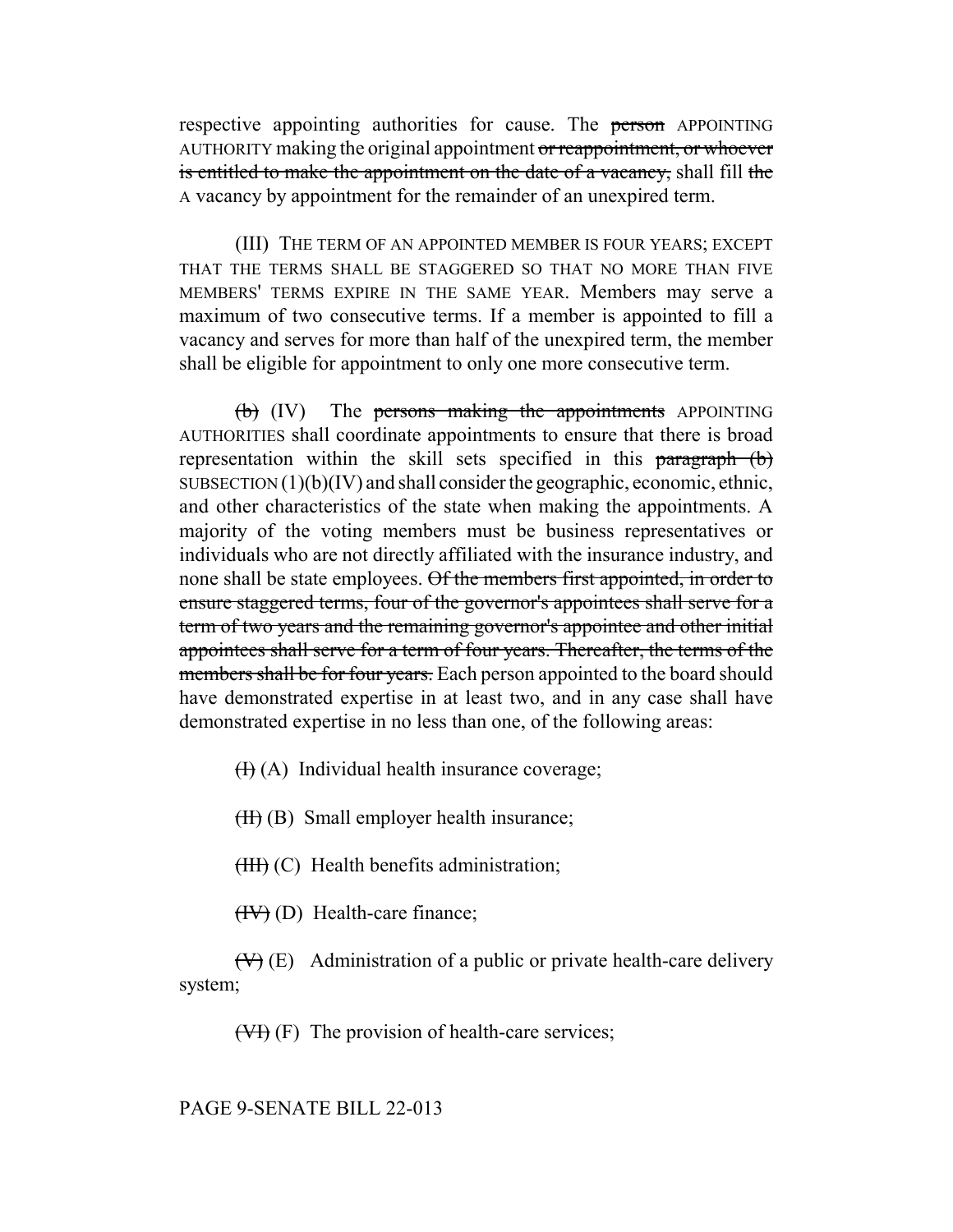(VII) (G) The purchase of health insurance coverage;

(VIII) (H) Health-care consumer navigation or assistance;

 $(HX)$  (I) Health-care economics or health-care actuarial sciences;

 $(\mathbf{X})$  (J) Information technology; or

 $\overline{(X)}$  (K) Starting a small business with fifty or fewer employees.

(c) The executive director of the department of health care policy and financing, or his or her designee; the commissioner of insurance, or his or her designee; and the director of the office of economic development and international trade, or his or her designee, shall serve as nonvoting, ex officio members of the board.

(d) THE BOARD SHALL ELECT ONE OF ITS MEMBERS AS CHAIR OF THE BOARD.

**SECTION 8.** In Colorado Revised Statutes, 11-44-101.6, **amend** (1) and (3); and **repeal** (10) as follows:

**11-44-101.6. Financial services board - creation.** (1) There is hereby established in the division the financial services board, which shall consist CONSISTS of five members APPOINTED BY THE GOVERNOR WITH THE CONSENT OF THE SENATE.

(3) Members shall be appointed by the governor, with the consent of the senate. Appointments shall take effect on July 1, 1993. The term of office of each member shall be IS four years; with the exception of the first appointments wherein two members shall be appointed for a two-year term to effect the staggering of terms EXCEPT THAT THE TERMS SHALL BE STAGGERED SO THAT NO MORE THAN THREE MEMBERS' TERMS EXPIRE IN THE SAME YEAR. The governor may, after notice and hearing, remove a member for cause. Any board member who is absent from three consecutive board meetings is subject to immediate removal by the governor.

 $(10)$  For the fiscal year beginning July 1, 1993, all moneys necessary to fund the board, including but not limited to per diem compensation and reimbursement of expenses for board members, shall be transferred from

PAGE 10-SENATE BILL 22-013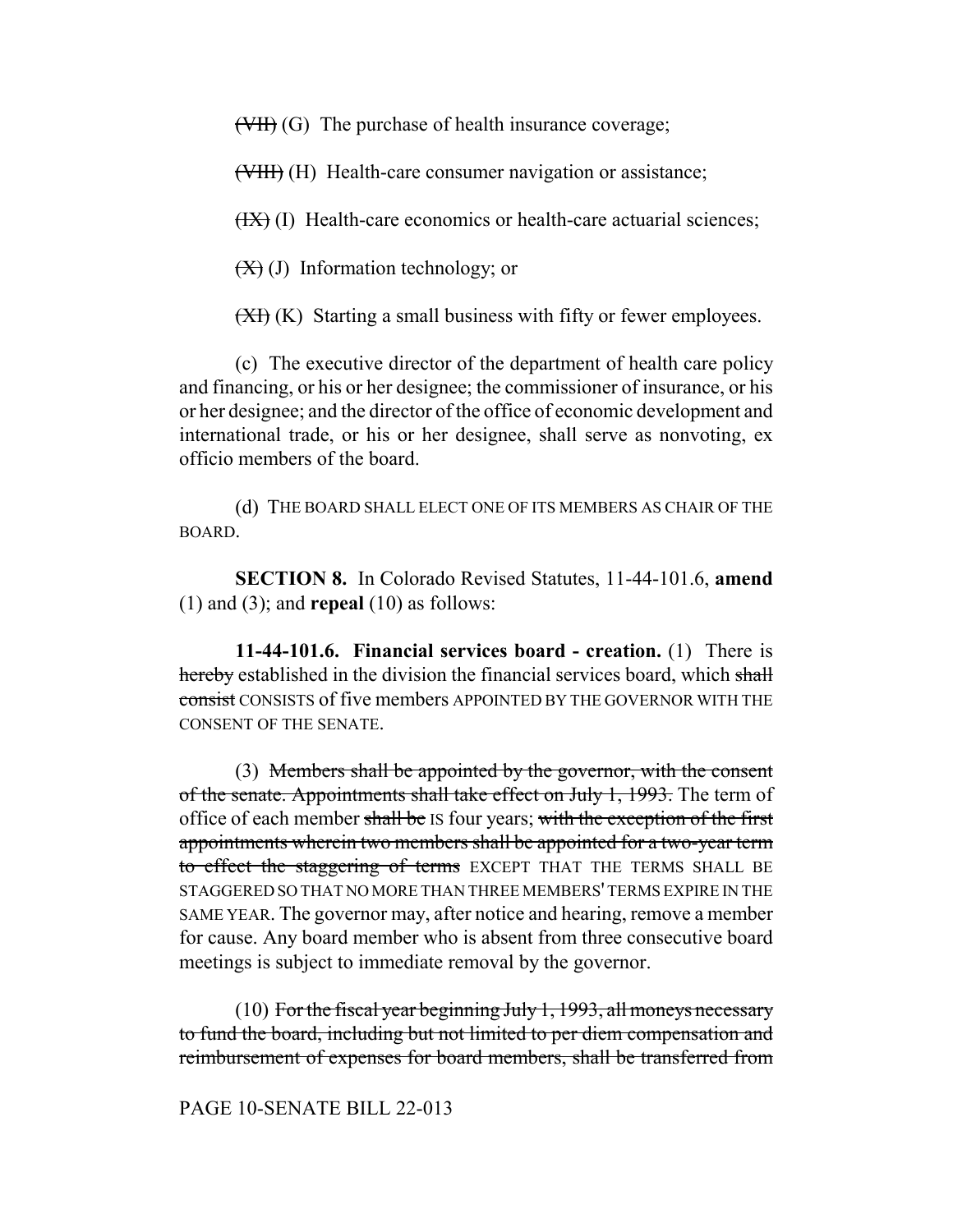the moneys allocated for travel expenses for the division.

**SECTION 9.** In Colorado Revised Statutes, 11-59-105, **amend** (1) as follows:

**11-59-105. Colorado municipal bond supervision advisory board - creation.** (1) (a) There is hereby created the Colorado municipal bond supervision advisory board.

(b) to be composed of THE BOARD CONSISTS OF THE FOLLOWING MEMBERS:

(I) Three members of the general assembly;

(II) One municipal securities broker-dealer representative;

(III) One representative of a county;

(IV) One representative of a municipality;

(V) One representative of a special district;

(VI) One representative of banks that act as indenture trustees for municipal bond offerings;

(VII) One bond counsel representative;

(VIII) One real estate developer representative;

(IX) Three members of the general public with experience in municipal financing as investors who are not associated with any of the other members or interests; and

(X) Four owners of residential real property located in special districts who are not associated with any of the other members or interests.

(c) Except for the legislative members, members of the board shall be appointed by the governor, who shall take into account the extent to which the board represents the geographic areas, population concentrations, and ethnic communities of this state. Appointments by the governor shall

PAGE 11-SENATE BILL 22-013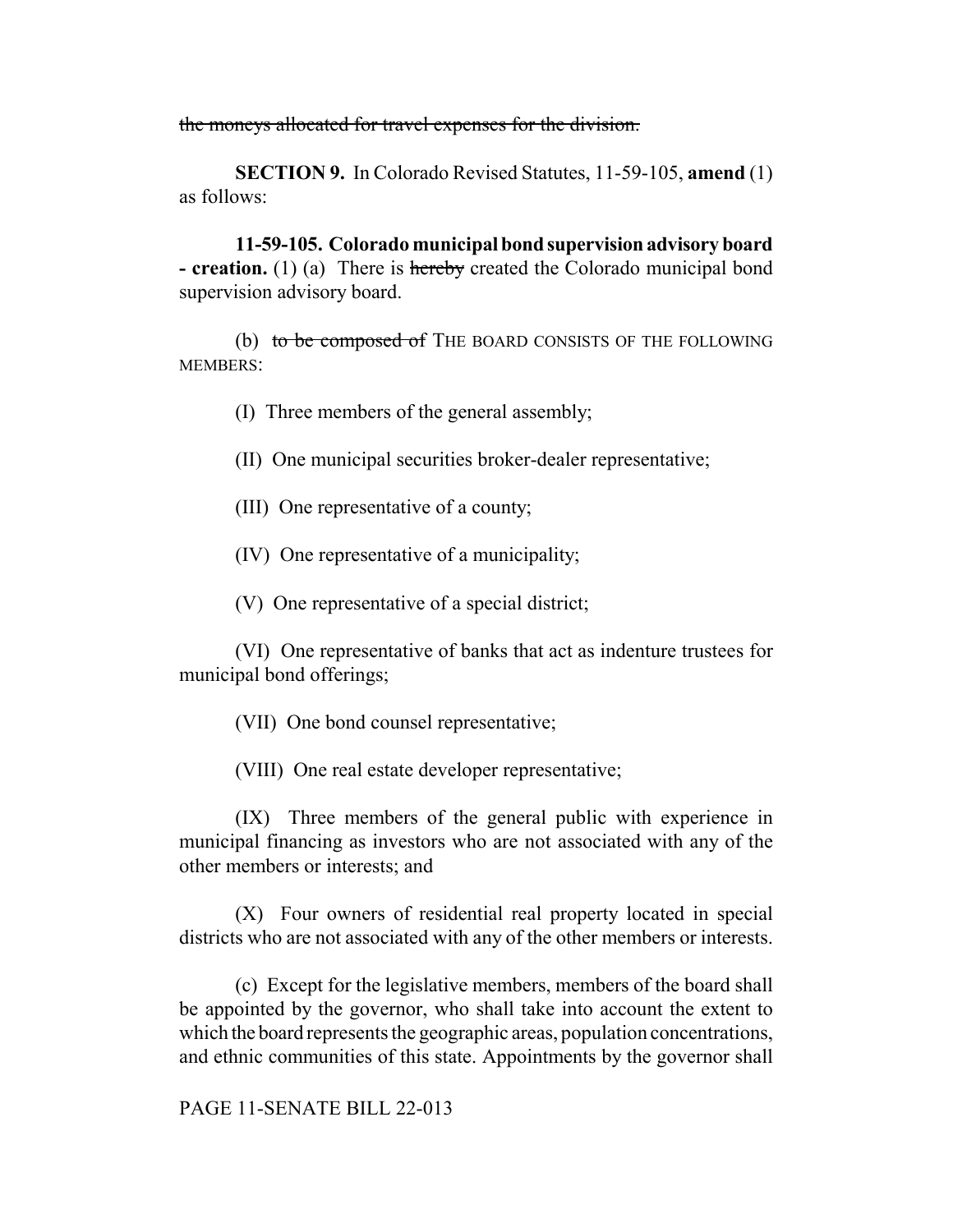be for a period of four years.

(d) The three members of the general assembly shall be appointed one each by the governor, the speaker of the house of representatives, and the president of the senate. No more than two of said legislative members may be from the same major political party, and, except as provided in paragraph (b) of this subsection  $(1)$  SUBSECTION  $(1)(h)$  OF THIS SECTION, each such legislative member shall be appointed for a term of two years or for the same term to which they were elected, whichever is less. Successors shall be appointed in the same manner as the original members. Vacancies of all other members shall be filled by appointment by the governor for unexpired terms. In the case of a vacancy, the remaining members of the board shall exercise all the powers and authority of the board until such vacancy is filled.

(e) The board shall choose its own chairperson CHAIR by majority vote of the quorum present at a meeting called for the purpose of electing a chairperson CHAIR. The board shall meet not less than annually.

(f) Except as otherwise provided in section 2-2-326, C.R.S., members of the board shall receive no SERVE WITHOUT compensation but shall be reimbursed ARE ENTITLED TO REIMBURSEMENT for all actual and necessary expenses incurred in the performance of their duties, and such expenses shall be paid from the appropriations from the division of securities cash fund created in section 11-51-707.

(g) A majority of the board shall constitute CONSTITUTES a quorum to transact business and for the exercise of any of the powers or authority conferred.

 $(b)$  (h) The terms of the members appointed by the speaker of the house of representatives and the president of the senate and who are serving on March 22, 2007, shall be extended to and expire on or shall terminate on the convening date of the first regular session of the sixty-seventh general assembly. As soon as practicable after such convening date, the speaker and the president shall each appoint or reappoint one member in the same manner as provided in paragraph (a) of this subsection  $(1)$ . Thereafter, The terms of members appointed or reappointed by the speaker and the president shall expire on the convening date of the first regular session of each general assembly, and all subsequent appointments and reappointments by

### PAGE 12-SENATE BILL 22-013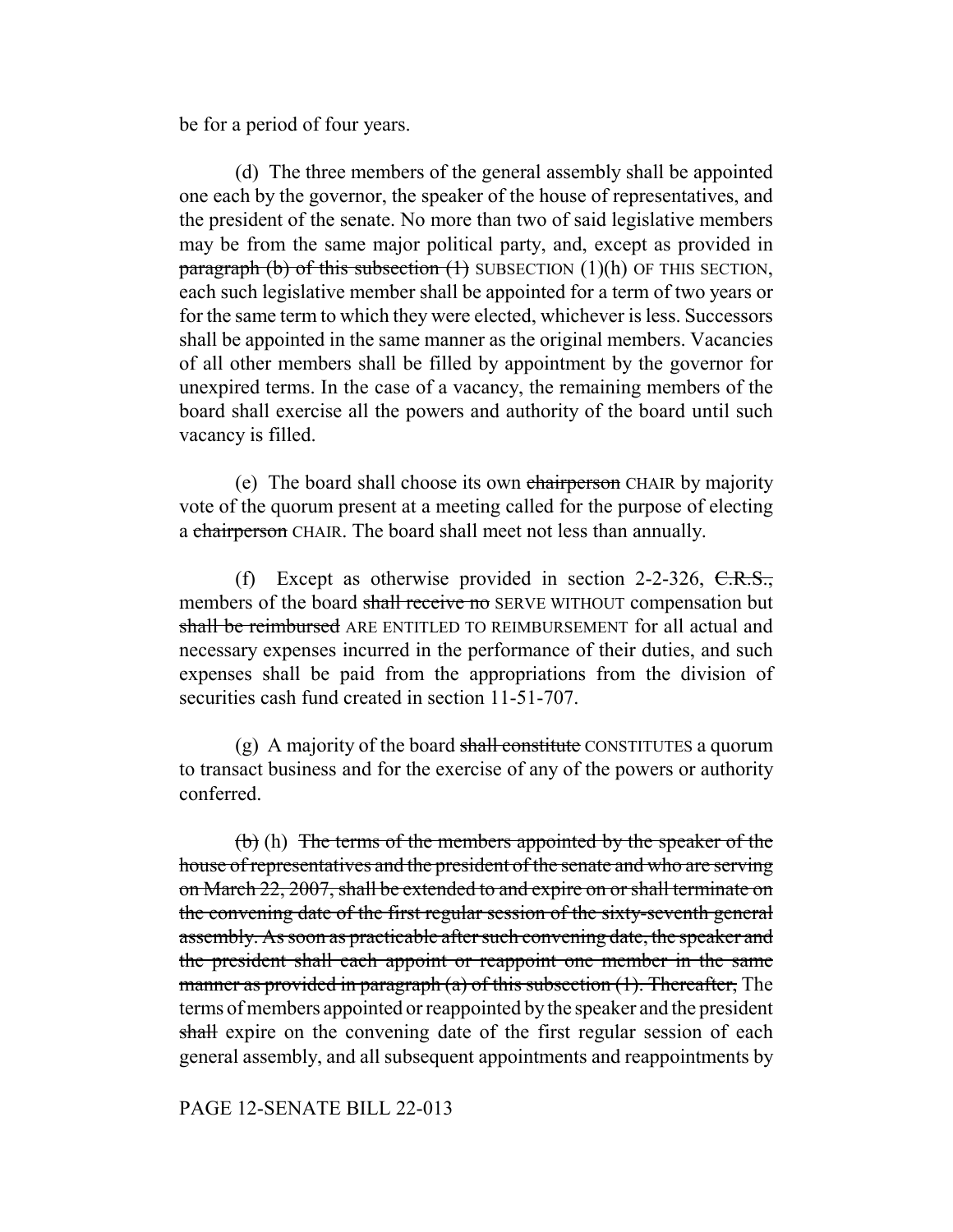the speaker and the president shall be made as soon as practicable after such convening date. The person making the original appointment or reappointment shall fill any vacancy by appointment for the remainder of an unexpired term. Members appointed or reappointed by the speaker and the president shall serve at the pleasure of the appointing authority and shall continue in office until the member's successor is appointed.

**SECTION 10.** In Colorado Revised Statutes, **amend** 11-102-103 as follows:

**11-102-103. Banking board - repeal.** (1)  $(a)$  There is hereby established in the division a banking board, which shall consist CONSISTS of nine members as further specified in this section APPOINTED BY THE GOVERNOR, WITH THE CONSENT OF THE SENATE, AS FOLLOWS:

(b) The members of the banking board serving on June 30, 2003, shall continue to serve until the expiration of their terms of office in accordance with the provisions of this section.

 $(2)$  (a) There shall be Five members who during their tenure are, and shall MUST remain, executive officers of state banks, each of whom shall MUST have not less than five years' practical experience as an active executive officer of a bank. At least two of such members shall represent banks having less than one hundred fifty million dollars in total assets at the time of their appointment.

(b) There shall be One member who during his or her THE MEMBER'S tenure is, and shall MUST remain, an executive officer of a business licensed pursuant to article 110 of this title 11;

(c) There shall be One member who during his or her THE MEMBER'S tenure is, and shall MUST remain, the executive officer of a trust company; AND

(d) There shall also be Two members to WHO serve as public members of the banking board who shall have expertise in finance through their current experience in business, industry, agriculture, or education.

 $(3)$  (2) No member of the banking board shall have any interest, direct or indirect, in a bank in which another member of the banking board

### PAGE 13-SENATE BILL 22-013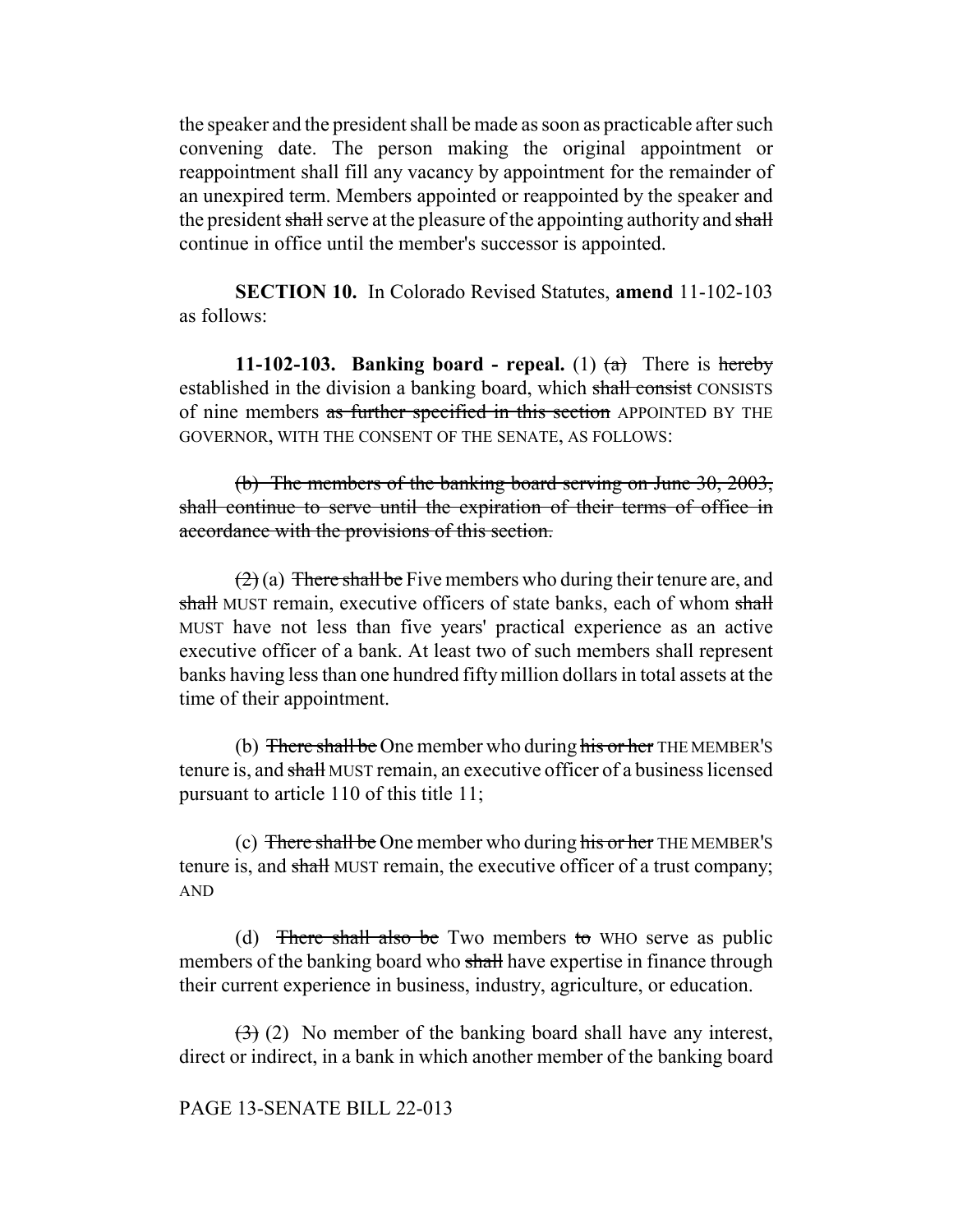has any such interest. Not more than one of the members shall be an executive officer or employee of any one bank holding company or affiliate thereof.

 $(4)(3)$  Of the members appointed under subsection  $(2)$  SUBSECTION (1) of this section, at all times at least one shall MUST reside west of the continental divide.

(5) (4) Members shall be appointed by the governor, with the consent of a majority of the elected members of the senate at the next meeting thereof. The term of office of each member shall be IS four years. In the event of the death, resignation, nonresidency in the congressional district from which appointed, inability to act, or refusal to act of any member of the banking board, or the occurrence of any other event that disqualifies the member from serving the remainder of his or her THE MEMBER'S term on the banking board, the governor within forty-five days thereafter, or in the event of the governor's failure to act, the banking board shall make an interim appointment of a member to serve for the unexpired term on the banking board, subject to the approval of a majority of the elected members of the senate at the next meeting thereof. A member who moves out of the congressional district from which appointed shall promptly notify the governor of the date of such move, but such notice is not a condition precedent to the occurrence of the vacancy CONSENT OF THE SENATE. The governor may after notice and hearing, remove a member for cause. Any banking board member who is absent from three consecutive banking board meetings is subject to immediate removal by the governor.

 $(6)(5)$  Each member of the banking board shall receive the same per diem compensation and reimbursement of expenses as those provided for members of boards and commissions in the division of professions and occupations pursuant to section 12-20-103 (6). Payment for all such expenses and allowances shall be made upon vouchers, therefor, which shall be filed with the department of personnel.

 $(7)$  (6) The banking board shall meet at least once in each calendar month. The chairman CHAIR of the banking board may call additional meetings of the banking board upon at least seventy-two hours' notice to all members of the banking board and shall do so upon the request of two members. All members of the banking board shall be ARE subject to immediate call in the event of an emergency. Four members of the banking

#### PAGE 14-SENATE BILL 22-013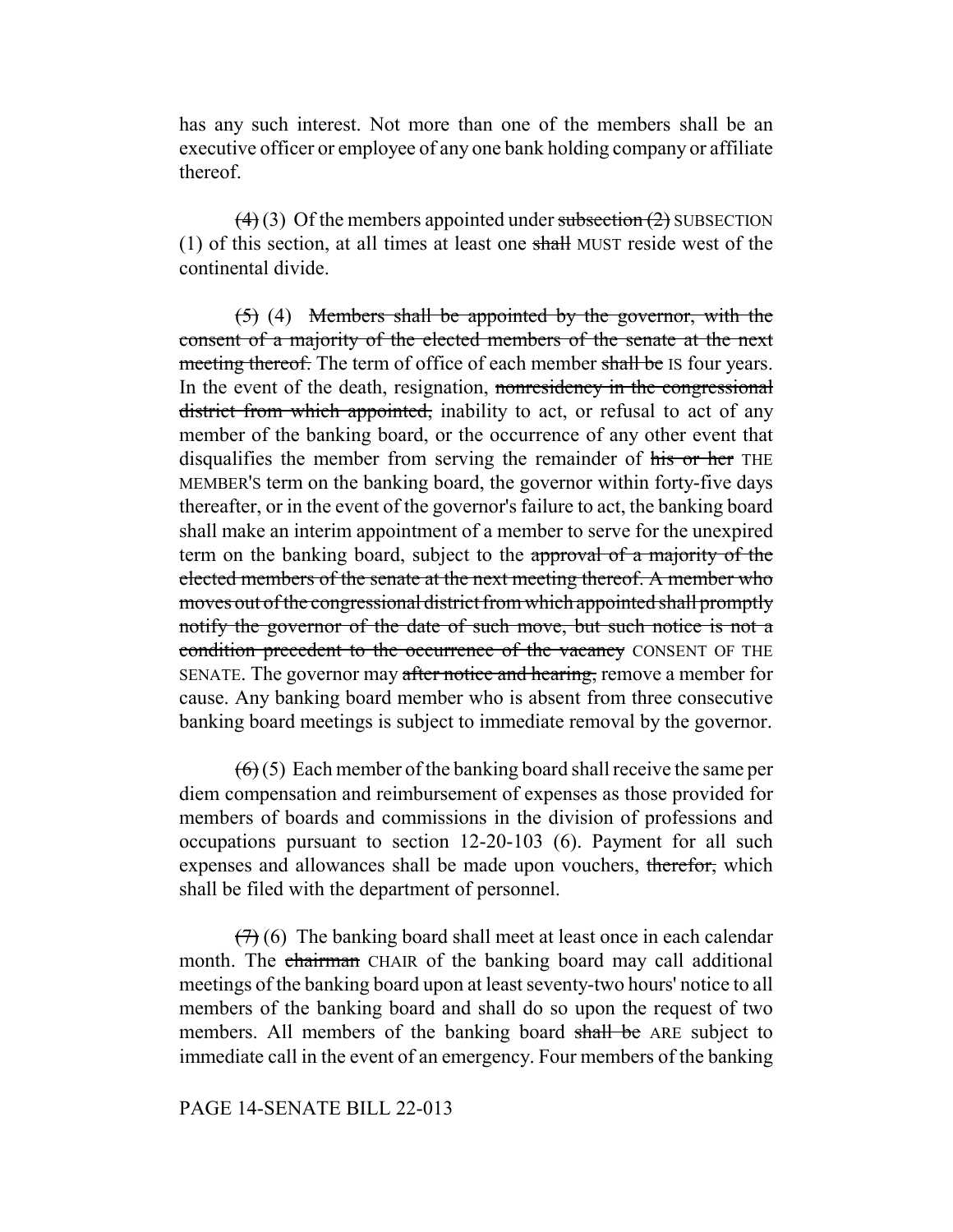board shall constitute CONSTITUTES a quorum, and action taken by a majority of those present at any meeting at which a quorum is present shall be Is the action of the banking board. Upon the affirmative vote of a majority of those present at any meeting at which a quorum is present, one or more members may be authorized to conduct any hearing required under this code. In the event that less than a quorum of the banking board is present during the conduct of the hearing, at least a quorum of the banking board shall read the entire record before voting thereon. No member shall participate in a proceeding before the banking board when any corporation, partnership, or unincorporated association of which he or she THE MEMBER is, or was at any time in the preceding twelve months, a director, officer, partner, employee, member, or stockholder is a party to such proceedings. A member may disqualify himself or herself from participating in a proceeding for any other cause deemed by him or her THE MEMBER to be sufficient.

 $(8)$  (7) A quorum may be established by means of  $\alpha$  conference telephone call REMOTE PARTICIPATION, which shall MUST be recorded in the banking board's minutes. Upon the affirmative vote of a majority of those present at any meeting at which a quorum is present, the banking board may hold an executive session to consider certain matters required by statute to be kept confidential under this code. Any agenda and the minutes of executive sessions shall be kept confidential by the banking board.

 $(9)$  (8) The division shall provide such clerical, technical, and legal assistance as the banking board may require.

 $(10)$  (9) The members of the banking board shall, before entering upon the discharge of their duties, in addition to any oath required by the state constitution, take and subscribe an oath to keep secret all information acquired by them in the discharge of their duties, except as may be otherwise required by law. Willful violation of this oath shall be a criminal offense.

 $(11)$  (10) The banking board shall elect a chairperson CHAIR from among its members to serve for a term not exceeding two years, as determined by the banking board. No chairperson shall be CHAIR IS eligible to serve as such for more than two successive terms. In addition to the amounts received pursuant to subsection  $(6)$  SUBSECTION  $(5)$  of this section, the chairperson CHAIR shall receive per diem compensation and

PAGE 15-SENATE BILL 22-013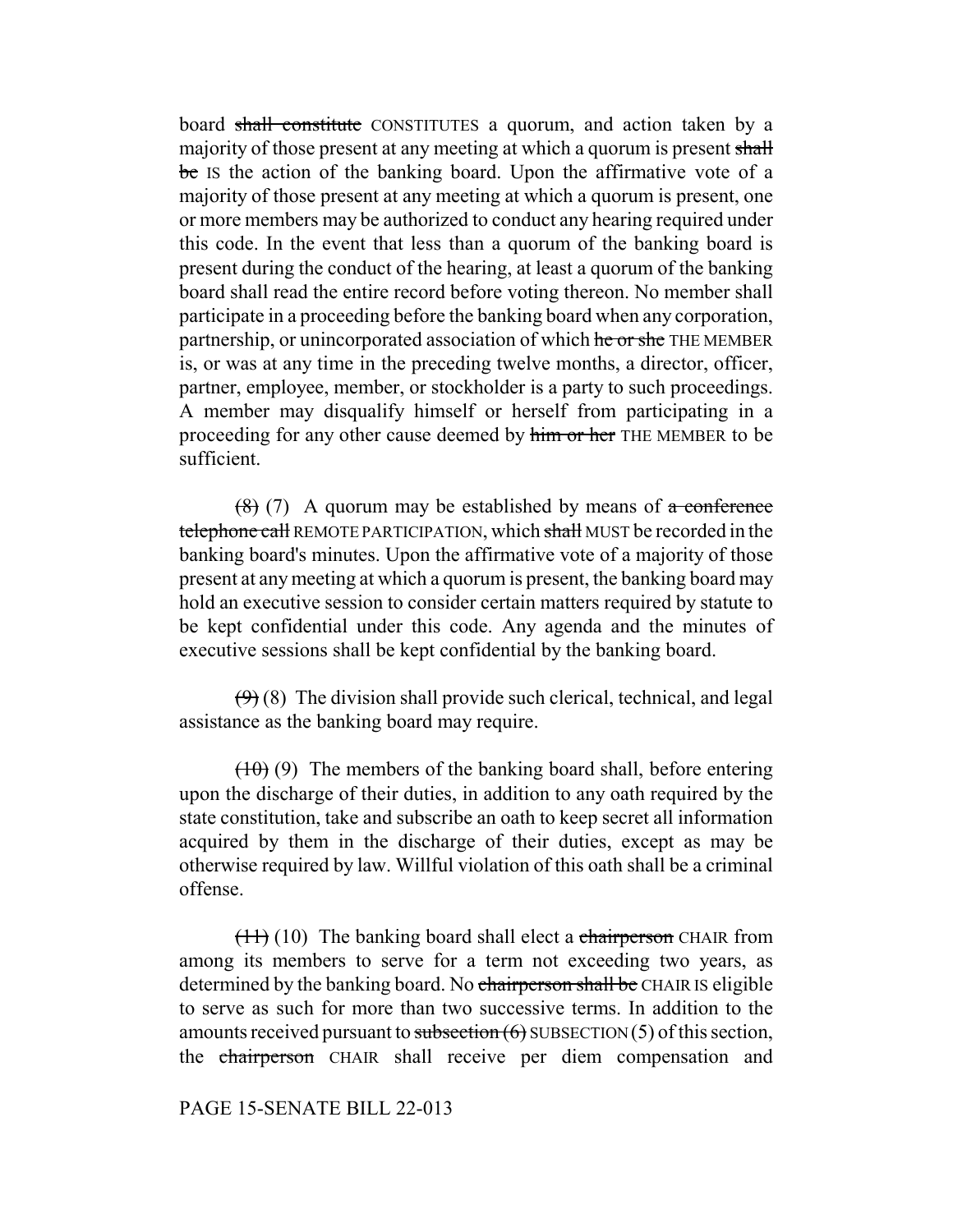reimbursement of expenses in the amounts provided by section 12-20-103 (6) for each day spent in attending to the duties of the banking board.

 $(12)$  (11) The banking board may enter into contracts with temporary employees and for the provision of such other services as it may deem necessary in accordance with section 13 of article XII of the state constitution.

(13) (12) This section is repealed, effective September 1, 2024.

**SECTION 11.** In Colorado Revised Statutes, 12-10-703, **amend**  $(1)(c)$  as follows:

**12-10-703. Board of mortgage loan originators - creation compensation - enforcement of part after board creation - immunity.** (1) (c) Of the members of the board appointed for terms beginning on and after August 11, 2010, two of the members appointed as mortgage loan originators and one of the members appointed as a member of the public at large shall be appointed for terms of two years, and one of the members appointed as a mortgage loan originator and one of the members appointed as a member of the public at large shall serve for terms of four years. Thereafter, members of the board shall hold office for a term of four years. THE TERM OF OFFICE FOR A MEMBER IS FOUR YEARS; EXCEPT THAT THE TERMS SHALL BE STAGGERED SO THAT NO MORE THAN THREE MEMBERS' TERMS EXPIRE IN THE SAME YEAR.

**SECTION 12.** In Colorado Revised Statutes, 12-150-104, **amend**  $(1)$ ,  $(2)$ , and  $(6)$  as follows:

**12-150-104. Passenger tramway safety board - composition.** (1) (a) There is hereby created  $\alpha$  THE passenger tramway safety board, WHICH CONSISTS of six appointive members APPOINTED BY THE GOVERNOR and one member designated by the United States forest service.

(b) The appointive members shall be appointed by the governor from persons representing MUST REPRESENT the following interests:

(I) Two members to represent the industry or area operators;

(II) Two members to represent the public at large;

### PAGE 16-SENATE BILL 22-013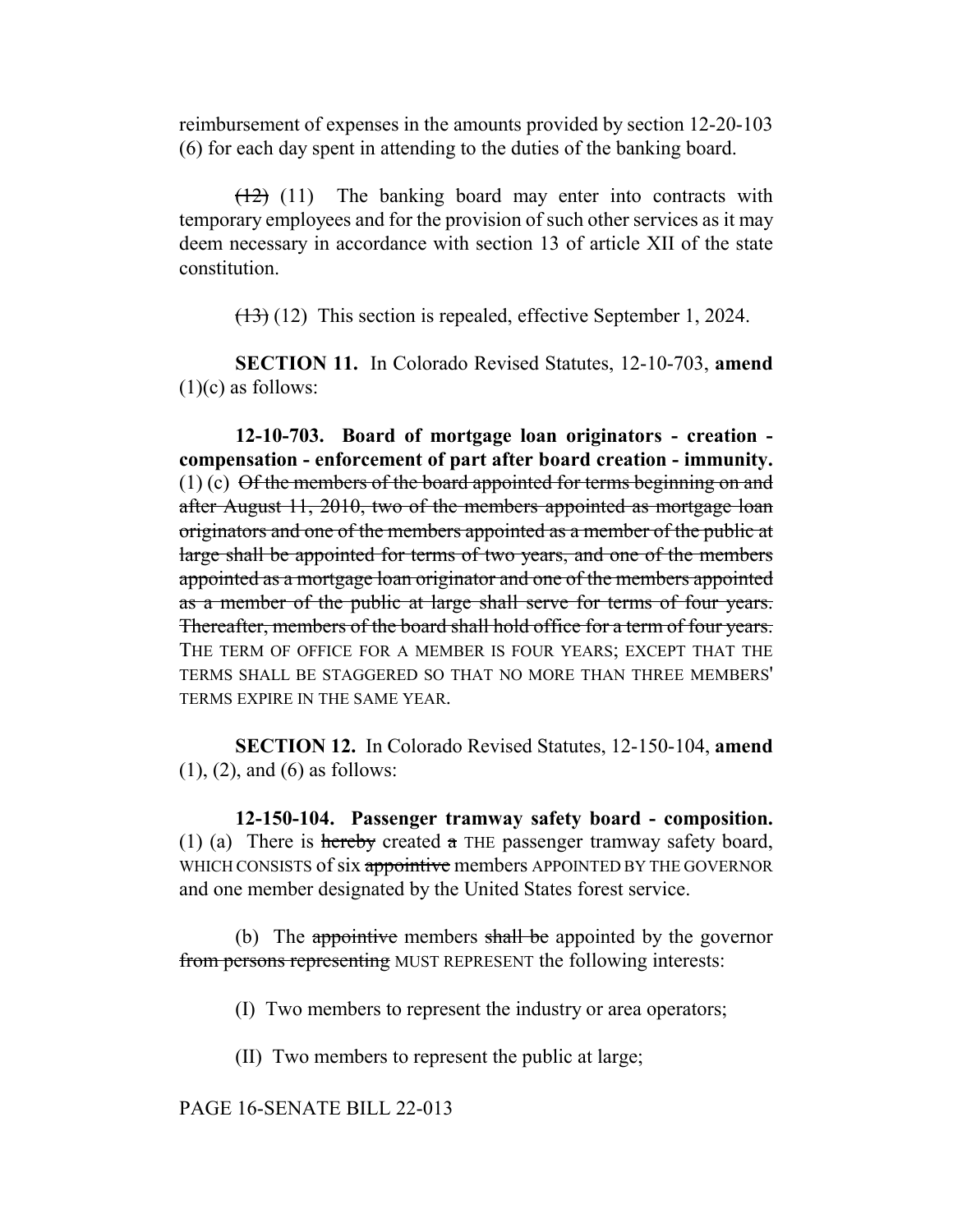(III) One member who is a licensed professional engineer not employed by a ski area or related industry; and

(IV) One member familiar with or experienced in the tramway industry who may represent the passenger tramway manufacturing or design industry or an area operator.

(c) No person shall MAY be so appointed or designated except those who, by reason of knowledge or experience, shall be ARE deemed to be qualified. The knowledge or experience shall MUST be either from active and relevant involvement in the design, manufacture, or operation of passenger tramways or as a result of extensive and relevant involvement in related activities.

(d) The governor, in making appointments, shall consider recommendations made to him or her THE GOVERNOR by the membership of the particular interest from which the appointments are to be made.

(2) Each of the appointed members shall be appointed for a term of four years and until a successor is appointed, and qualified, and no A board member shall NOT serve more than two consecutive four-year terms. A former board member may be reappointed to the board after having vacated the board for one four-year term. Vacancies on the board, for either an unexpired term or for a new term, shall be filled through prompt appointment by the governor. The member of the board designated by the United States forest service shall serve for such period as the federal agency shall determine and shall serve without compensation or reimbursement of expenses.

(6) A majority of the board shall constitute CONSTITUTES a quorum. When necessary, MEMBERS OF the board may PARTICIPATE REMOTELY TO conduct business telephonically during a public meeting for purposes of obtaining a quorum, facilitating the participation of members in remote locations, or both.

**SECTION 13.** In Colorado Revised Statutes, 12-155-104, **amend**  $(2)(a)$  and  $(3)(a)$  as follows:

**12-155-104. State plumbing board - subject to review - repeal of article.** (2) (a) (I) The board shall consist CONSISTS of seven appointed

### PAGE 17-SENATE BILL 22-013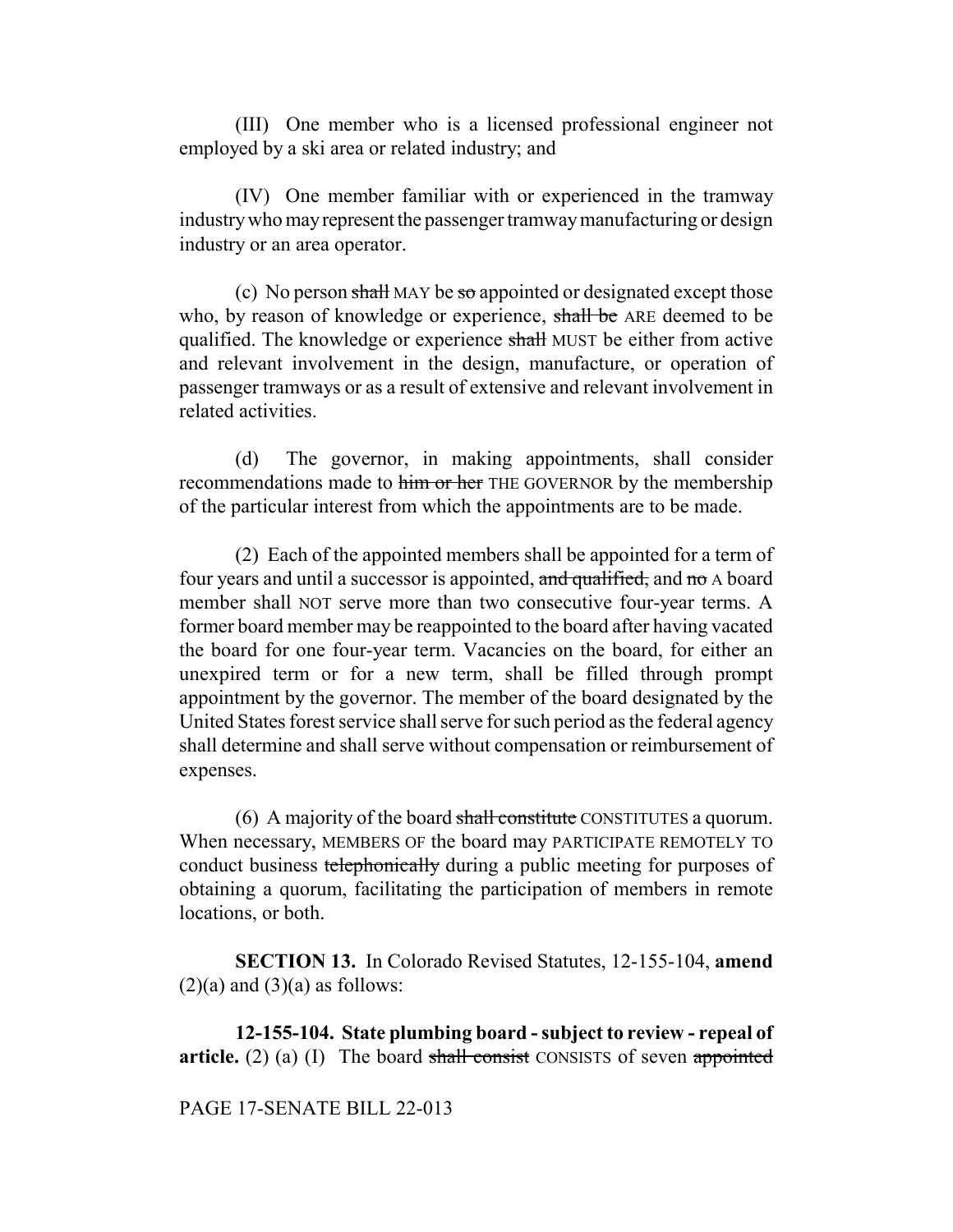members APPOINTED BY THE GOVERNOR, WITH THE POWER OF REMOVAL, AND WITH THE CONFIRMATION OF THE SENATE, as follows:

(A) One a journeyman plumber;

(B) One a master plumber;

(C) Two engaged in the construction of residential or commercial buildings as plumbing contractors;

(D) One engaged in the construction of residential or commercial buildings as a general contractor;

(E) One a member or employee of a local government agency conducting plumbing inspections; and

(F) One appointed from the public at large.

(II) A representative of the department of public health and environment shall serve as an ex officio nonvoting member.

(III) At least one member shall be a resident of the western slope of the state, defined as that western part of the state separated from the eastern part of the state by the continental divide.

(3) (a) The governor, with power of removal, shall appoint the members of the board, subject to confirmation by the senate. Board members are appointed for four-year terms. Any vacancy occurring in the membership of the board shall be filled by the governor by appointment for the unexpired term of the member.

**SECTION 14.** In Colorado Revised Statutes, 12-220-105, **amend** (1)(b); and **repeal** (2) as follows:

**12-220-105. Colorado dental board - qualifications of board members - quorum - panel - rules - review of functions - repeal of article.** (1) (b) (I) The board consists of seven dentist members, three dental hygienist members, and three members from the public at large. The governor shall appoint each member for a term of four years, and each member must have the qualifications provided in this article 220. No A

PAGE 18-SENATE BILL 22-013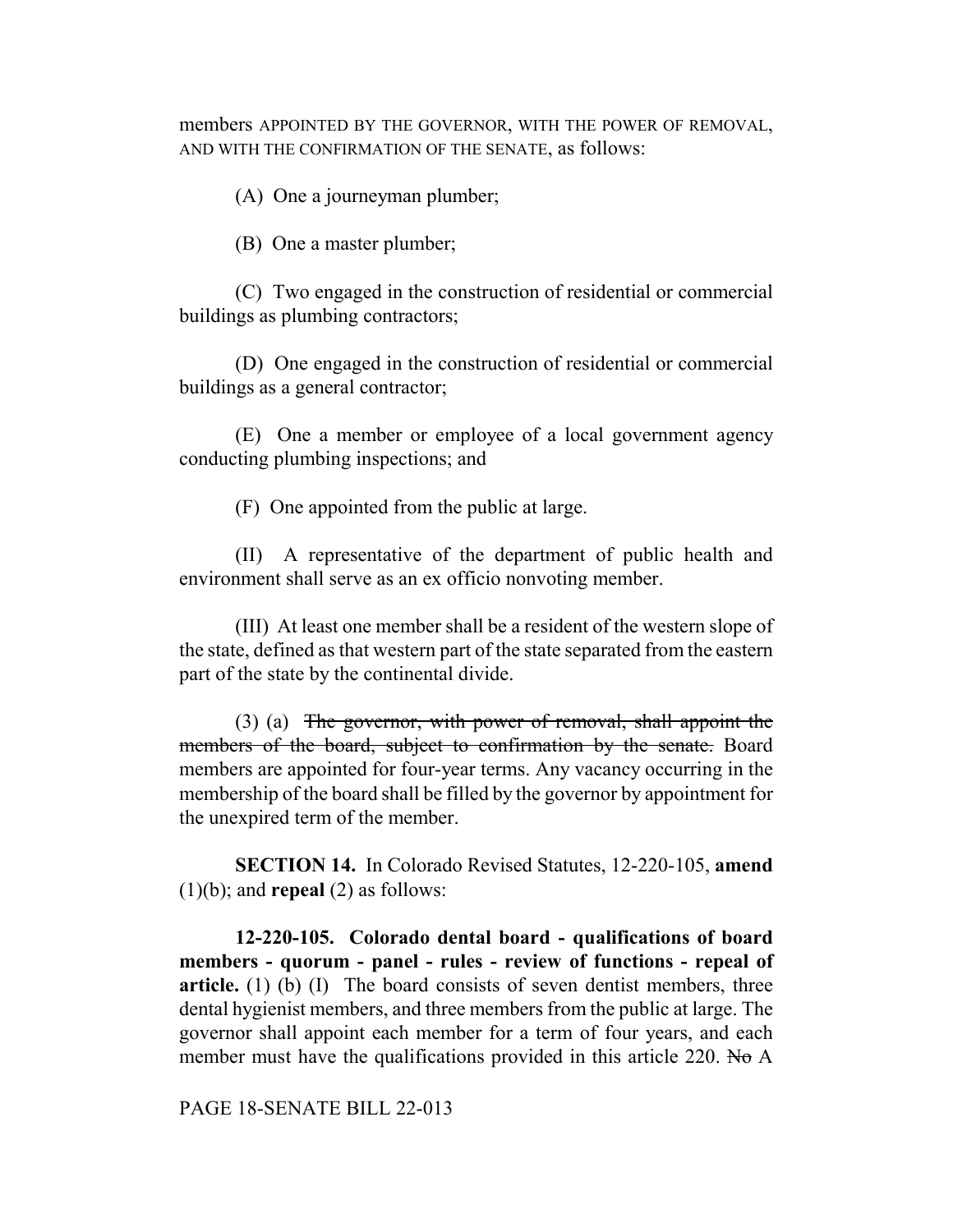member shall NOT serve more than two consecutive terms of four years. Each board member holds office until the member's term expires or until the governor appoints a successor.

(II) A PERSON IS QUALIFIED TO BE APPOINTED TO THE BOARD IF THE PERSON:

(A) IS A LEGAL RESIDENT OF COLORADO;

(B) IS CURRENTLY LICENSED AS A DENTIST OR DENTAL HYGIENIST, IF FULFILLING THAT POSITION ON THE BOARD; AND

(C) HAS BEEN ACTIVELY ENGAGED IN A CLINICAL PRACTICE IN THIS STATE FOR AT LEAST FIVE YEARS IMMEDIATELY PRECEDING THE APPOINTMENT, IF FULFILLING THE POSITION OF DENTIST OR DENTAL HYGIENIST ON THE BOARD.

(2) A person is qualified to be appointed to the board if the person:

(a) Is a legal resident of Colorado;

(b) Is currently licensed as a dentist or dental hygienist, if fulfilling that position on the board; and

(c) Has been actively engaged in a clinical practice in this state for at least five years immediately preceding the appointment, if fulfilling the position of dentist or dental hygienist on the board.

**SECTION 15.** In Colorado Revised Statutes, 12-240-105, **amend**  $(1)(a)$  introductory portion,  $(1)(a)(I)$ ,  $(1)(b)$ , and  $(2)$  as follows:

**12-240-105. Colorado medical board - immunity - subject to review - repeal of article.** (1) (a) There is hereby created the Colorado medical board, referred to in this article 240 as the "board". The board shall consist CONSISTS of seventeen members appointed by the governor and possessing the qualifications specified in this article 240 and as follows:

(I) Eleven physician members, INCLUDING EIGHT MEMBERS HAVING THE DEGREE OF DOCTOR OF MEDICINE AND THREE MEMBERS HAVING THE DEGREE OF DOCTOR OF OSTEOPATHY;

PAGE 19-SENATE BILL 22-013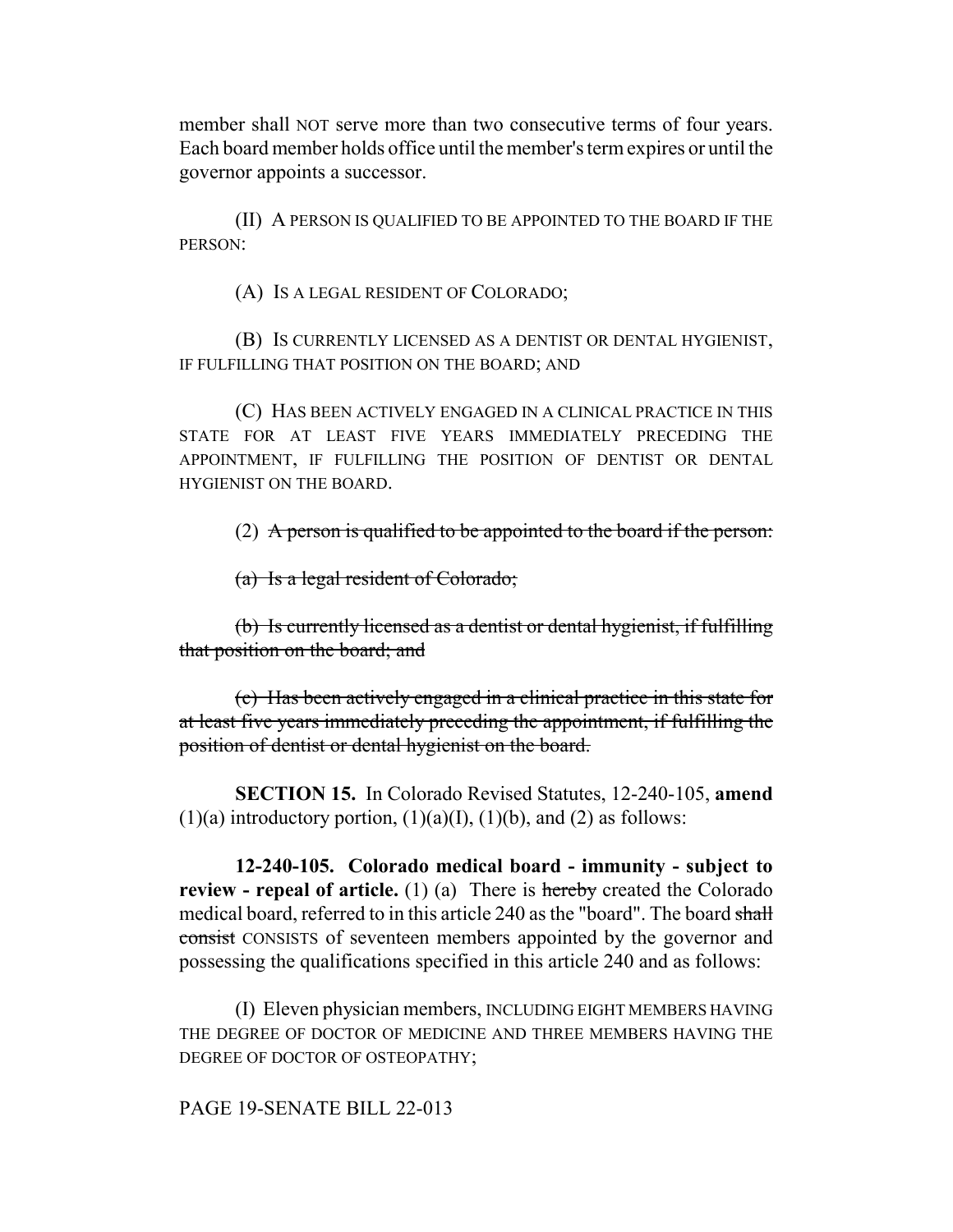(b) The terms of the members of the board are four years; For the two physician and one physician assistant appointees added to the board during the calendar year beginning January 1, 2010, the term for one of the physician member appointees expires four years after the appointment; the term for the other physician member appointee expires three years after the appointment; and the term for the physician assistant appointee expires two years after the appointment. The term of the physician assistant appointee added to the board during the calendar year beginning January 1, 2019, expires two years after the appointment. Thereafter, the terms of the members of the board are four years EXCEPT THAT THE TERMS OF APPOINTED MEMBERS SHALL BE STAGGERED SO THAT NO MORE THAN NINE MEMBERS' TERMS EXPIRE IN THE SAME YEAR.

(2) The board must include at all times eight members having the degree of doctor of medicine, three members having the degree of doctor of osteopathy, and two physician assistants, all of whom have been THE MEMBERS APPOINTED PURSUANT TO SUBSECTIONS  $(1)(a)(I)$  AND  $(1)(a)(II)$  OF THIS SECTION MUST BE licensed in good standing and HAVE BEEN actively engaged in the practice of their professions in this state for at least three years next preceding their appointments. and four members of the public at large.

**SECTION 16.** In Colorado Revised Statutes, 12-245-302, **amend** (4); and **repeal** (5) as follows:

**12-245-302. State board of psychologist examiners - created members - terms.** (4) The governor may remove any board member for misconduct, incompetence, or neglect of duty. after giving the board member a written statement of the charges and an opportunity to be heard thereon. Actions constituting neglect of duty shall include, but not be limited to, the failure of board members to attend three consecutive meetings or at least three quarters of the total meetings in any calendar year.

(5) Each board member shall receive a certificate of appointment from the governor.

**SECTION 17.** In Colorado Revised Statutes, 12-245-402, **amend** (1) and (3); and **repeal** (5) as follows:

**12-245-402. State board of social work examiners - created -**

PAGE 20-SENATE BILL 22-013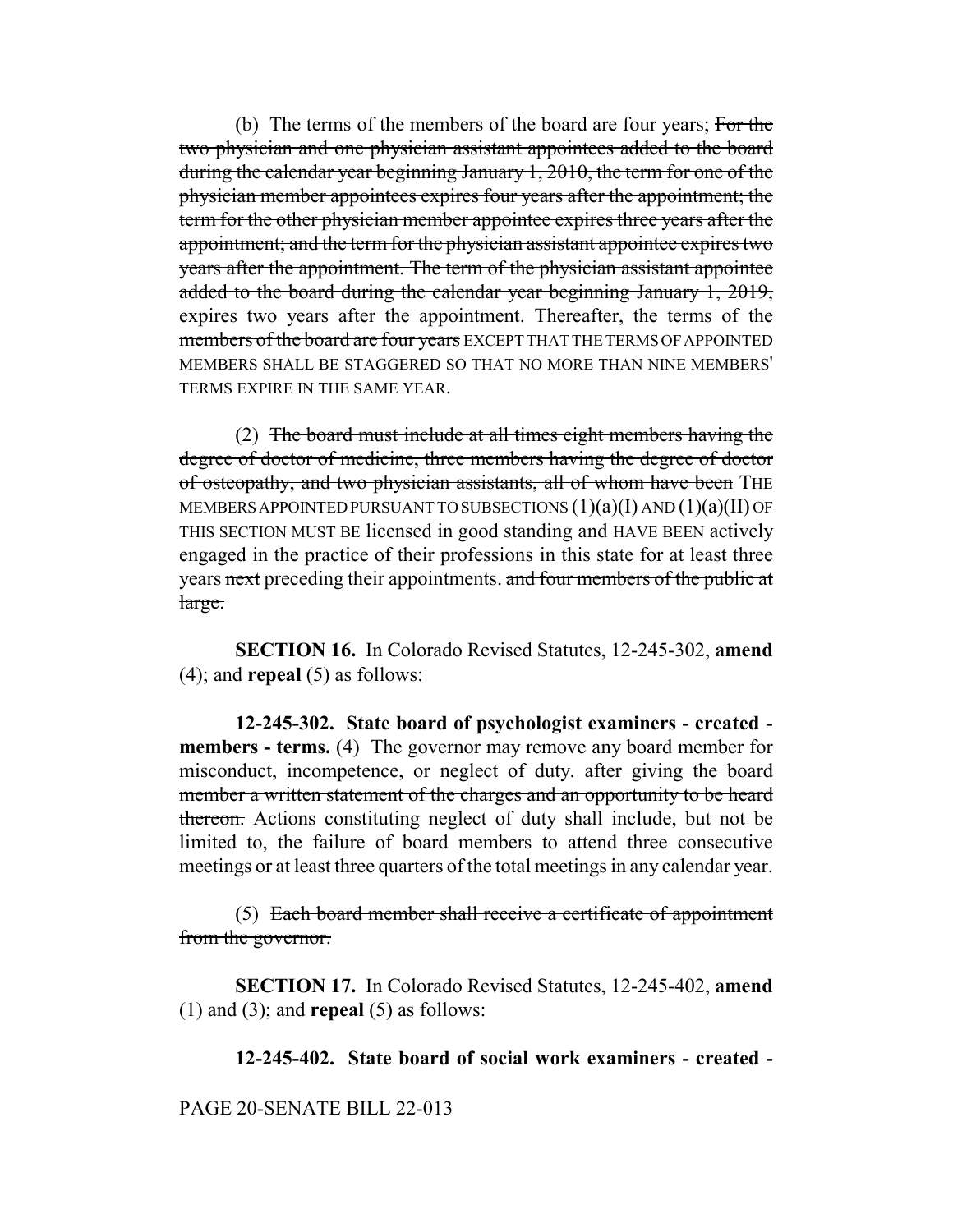**members - terms.** (1) There is hereby created under the supervision and control of the division the state board of social work examiners, which consists of seven members who are residents of the state of Colorado AND WHO ARE APPOINTED BY THE GOVERNOR.

 $(3)$  (a) Each board member shall hold office until the expiration of the member's appointed term or until a successor is duly appointed. Except as specified in subsection  $(3)(b)$  of this section, The term of each member shall be IS four years; and no EXCEPT THAT THE TERMS SHALL BE STAGGERED SO THAT NO MORE THAN FOUR MEMBERS' TERMS EXPIRE IN THE SAME YEAR. A board member shall NOT serve more than two full consecutive terms. Any vacancy occurring in board membership other than by expiration of a term shall be filled by the governor by appointment for the remainder of the unexpired term of the member.

(b) The terms of office of the members on the board are modified as follows in order to ensure staggered terms of office:

(I) The second term of office of one of the two licensed clinical social worker board members who, as of July 25, 2010, would have served two four-year terms shall expire on June 30, 2008, and the governor shall appoint a new licensed clinical social worker to serve terms as described in subsection  $(3)(a)$  of this section commencing on July 1, 2008.

(II) The initial term of office of one of the board members representing the general public whose initial term would otherwise expire on July 25, 2010, expires on June 30, 2008, and the board member is eligible to serve one additional four-year term commencing on July 1, 2008, and expiring on June 30, 2012. On and after the expiration of this board member's term or a vacancy in this position, the governor shall appoint a licensed clinical social worker to this position on the board, who is eligible to serve terms as described in subsection  $(3)(a)$  of this section commencing on July 1 of the applicable year.

(III) The term of office of the one member representing the general public who, as of July 25, 2009, would have served one full four-year term and one partial four-year term shall expire on June 30, 2009, and the member shall be eligible to serve one additional four-year term commencing on July 1, 2009, and expiring on June 30, 2013. On and after the expiration of this board member's term, persons appointed to this

### PAGE 21-SENATE BILL 22-013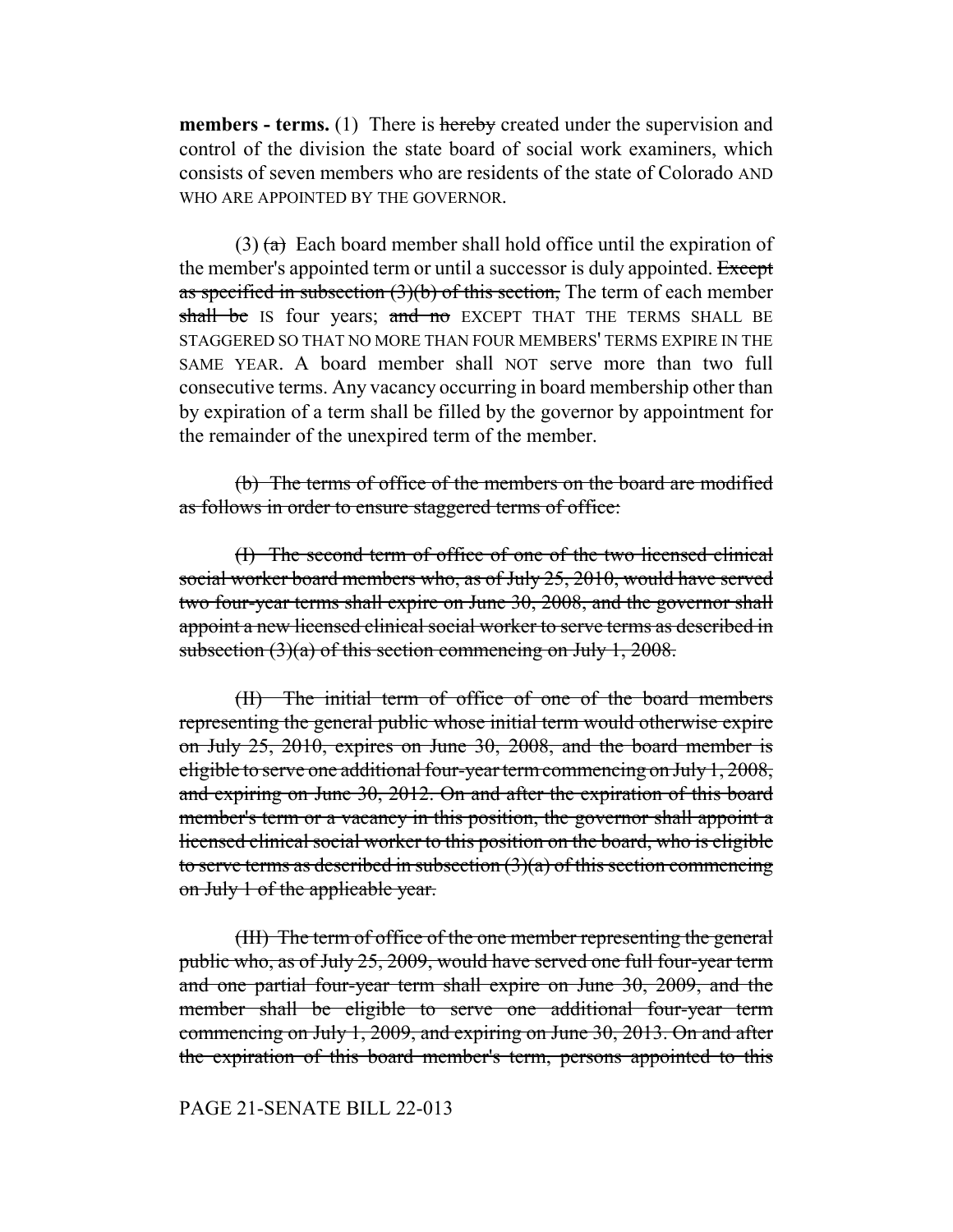position on the board shall serve terms as described in subsection  $(3)(a)$  of this section commencing on July 1 of the applicable year.

(IV) The term of office of the one licensed clinical social worker board member who, as of July 25, 2010, would have served one full four-year term and one partial four-year term shall expire on June 30, 2009, and the board member shall be eligible to serve one additional four-year term commencing on July 1, 2009, and expiring on June 30, 2013. On and after the expiration of this board member's term, persons appointed to this position on the board shall serve terms as described in subsection  $(3)(a)$  of this section commencing on July 1 of the applicable year.

(V) The initial terms of office of the one remaining licensed clinical social worker board member and the two remaining board members representing the general public whose initial terms would otherwise expire on July 25, 2010, shall expire on June 30, 2010, and each of these board members shall be eligible to serve one additional four-year term, commencing on July 1, 2010, and expiring on June 30, 2014. On and after the expiration of these board members' terms, persons appointed to these positions on the board shall serve terms as described in subsection (3)(a) of this section commencing on July 1 of the applicable year.

(5) Each board member shall receive a certificate of appointment from the governor.

**SECTION 18.** In Colorado Revised Statutes, 12-245-502, **amend** (3); and **repeal** (5) as follows:

**12-245-502. State board of marriage and family therapist examiners - created - members - terms.** (3)  $\left(\frac{a}{a}\right)$  Each board member shall hold office until the expiration of his or her THE MEMBER's appointed term or until a successor is duly appointed. Except as specified in subsection  $(3)(b)$  of this section, Members shall serve terms of four years; and no EXCEPT THAT THE TERMS SHALL BE STAGGERED SO THAT NO MORE THAN FOUR MEMBERS' TERMS EXPIRE IN THE SAME YEAR. A member shall NOT serve more than two full consecutive terms. When the term of each board member expires, the governor shall appoint his or her successor for a term of four years. Any vacancy occurring in the board membership other than by the expiration of a term shall be filled by the governor by appointment for the remainder of the unexpired term of the member.

PAGE 22-SENATE BILL 22-013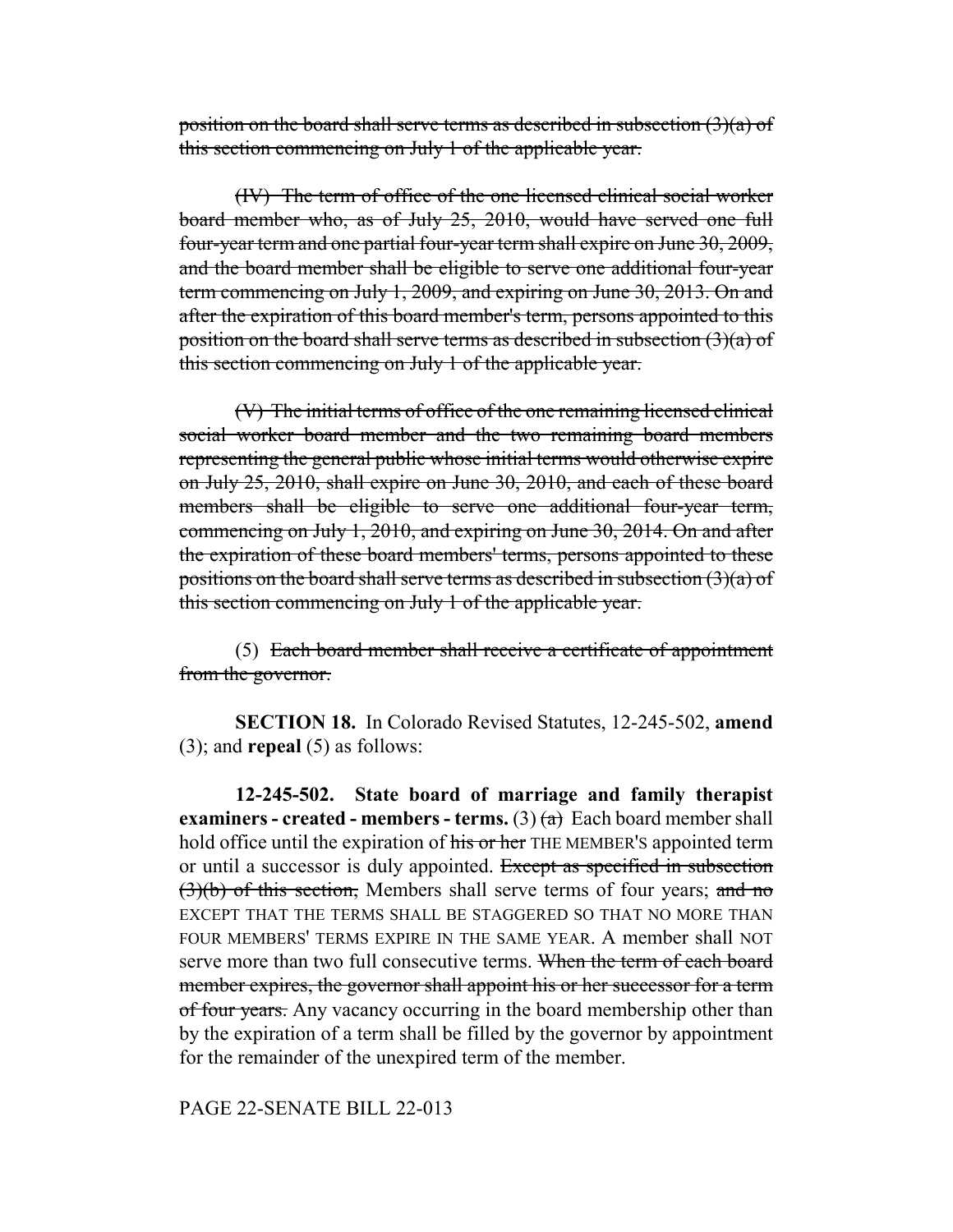(b) The terms of office of the members on the board are modified as follows in order to ensure staggered terms of office:

(I) The second term of office of one of the board members representing the general public whose second term would otherwise expire on August 12, 2010, shall expire on July 31, 2008. On and after the expiration of this board member's term, persons appointed to this position on the board shall serve terms as described in subsection  $(3)(a)$  of this section commencing on August 1 of the applicable year.

(II) The initial term of office of one of the marriage and family therapist board members whose initial term would otherwise expire on August 12, 2010, shall expire on July 31, 2008, and the board member shall be eligible to serve one additional four-year term commencing on August 1, 2008, and expiring on July 31, 2012. On and after the expiration of this board member's term, persons appointed to this position on the board shall serve terms as described in subsection  $(3)(a)$  of this section commencing on August 1 of the applicable year.

(III) The term of office of the one board member representing the general public who, as of August 12, 2009, would have served one full four-year term and one partial four-year term expires on July 31, 2009. This board member is eligible to serve one additional four-year term commencing on August 1, 2009, and expiring on July 31, 2013. On and after the expiration of this board member's term or a vacancy in this position, the governor shall appoint a marriage and family therapist to this position on the board, who is eligible to serve terms as described in subsection (3)(a) of this section commencing on August 1 of the applicable year.

(IV) The initial term of office of one of the marriage and family therapist board members whose initial term would otherwise expire on August 12, 2010, shall expire on July 31, 2009, and the board member shall be eligible to serve one additional four-year term commencing August 1, 2009, and expiring on July 31, 2013. On and after the expiration of this board member's term, persons appointed to this position on the board shall serve terms as described in subsection  $(3)(a)$  of this section commencing on August 1 of the applicable year.

(V) The initial term of office of one of the marriage and family

### PAGE 23-SENATE BILL 22-013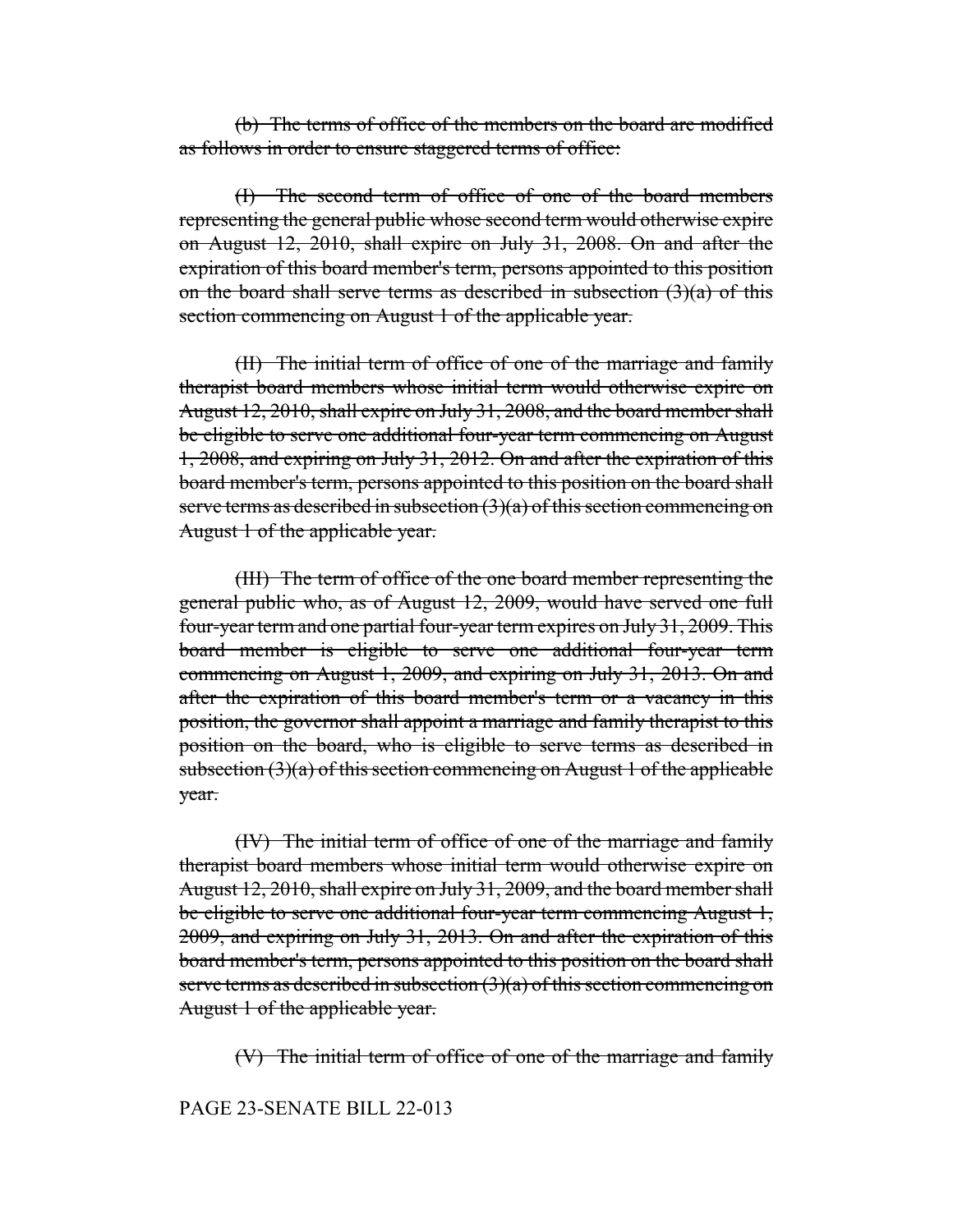therapist board members whose initial term of office would otherwise expire on August 12, 2010, shall expire on July 31, 2010, and the board member shall be eligible to serve one additional four-year term commencing on August 1, 2010, and expiring on July 31, 2014. On and after the expiration of this board member's term, persons appointed to this position on the board shall serve terms as described in subsection  $(3)(a)$  of this section commencing on August 1 of the applicable year.

(VI) The second term of office of one of the board members representing the general public whose second term would otherwise expire on August 12, 2010, shall expire on July 31, 2010, and the governor shall appoint one new representative of the general public to serve terms as described in subsection  $(3)(a)$  of this section commencing on August 1, 2010.

(VII) The term of office of the one board member representing the general public who, as of August 12, 2010, would have served one full four-year term and one partial four-year term shall expire on July 31, 2010. This board member shall be eligible to serve one additional four-year term commencing on August 1, 2010, and expiring on July 31, 2014. On and after the expiration of this board member's term, persons appointed to this position on the board shall serve terms as described in subsection  $(3)(a)$  of this section commencing on August 1 of the applicable year.

(5) Each board member shall receive a certificate of appointment from the governor.

**SECTION 19.** In Colorado Revised Statutes, 12-245-602, **amend** (3); and **repeal** (5) as follows:

**12-245-602. State board of licensed professional counselor examiners - created - members - fines.** (3)  $(a)$  Each member shall hold office until the expiration of his or her THE MEMBER's appointed term or until a successor is duly appointed. Except as specified in subsection  $(3)(b)$ of this section, Members shall serve terms of four years; and no EXCEPT THAT THE TERMS SHALL BE STAGGERED SO THAT NO MORE THAN FOUR MEMBERS' TERMS EXPIRE IN THE SAME YEAR. A member shall NOT serve more than two full consecutive terms. When the term of each board member expires, the governor shall appoint his or her successor for a term of four **years.** Any vacancy occurring in the board membership other than by the

PAGE 24-SENATE BILL 22-013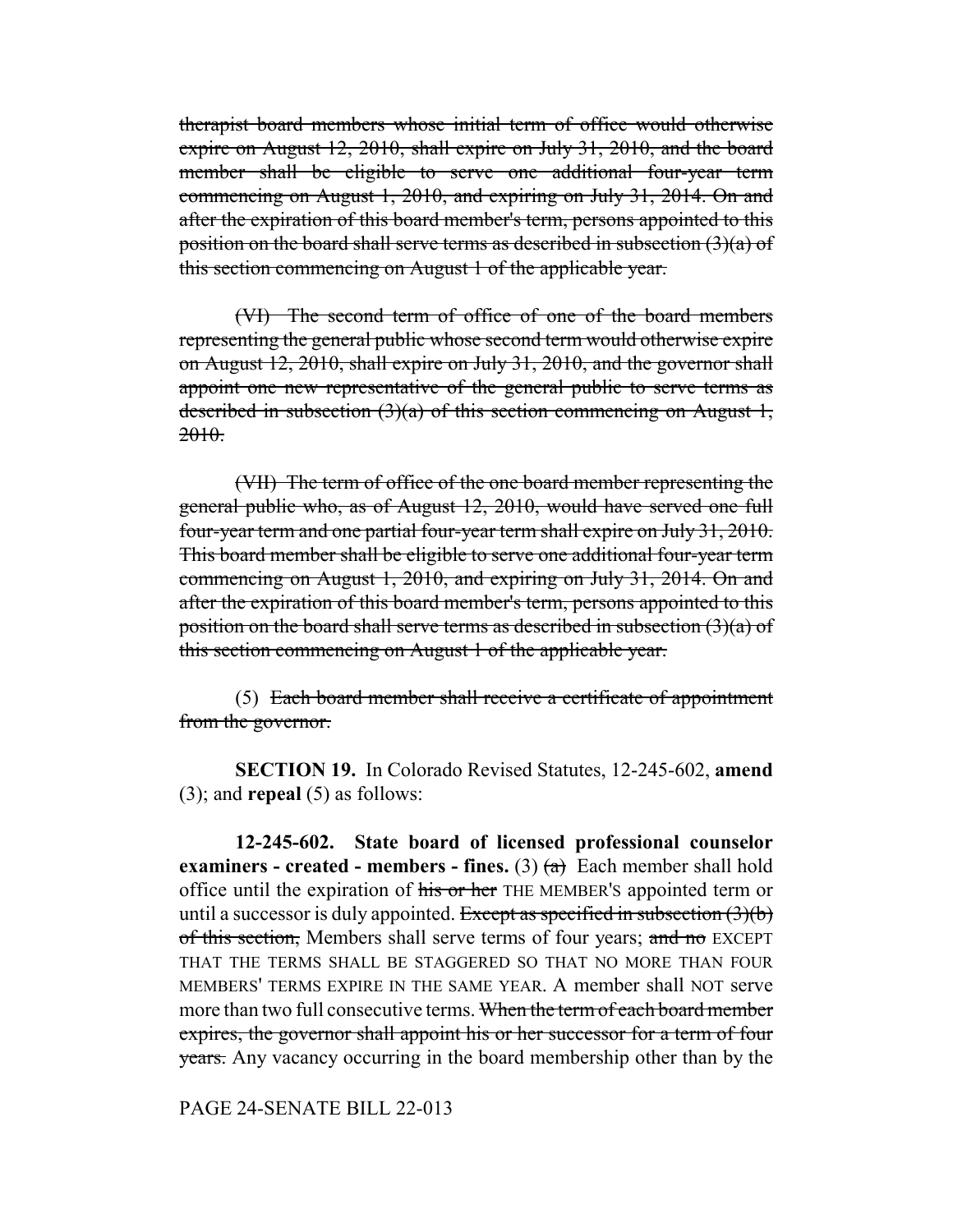expiration of a term shall be filled by the governor by appointment for the unexpired term of the member.

(b) The terms of office of the members on the board are modified as follows in order to ensure staggered terms of office:

(I) The terms of office of the one licensed professional counselor board member and one of the board members representing the general public who, as of September 12, 2010, would have served one full four-year term and one partial four-year term shall expire on August 31, 2008. Each of these board members shall be eligible to serve one additional four-year term, commencing on September 1, 2008, and expiring on August 31, 2012. On and after the expiration of these board members' terms, persons appointed to these positions on the board shall serve terms as described in subsection  $(3)(a)$  of this section commencing on September 1 of the applicable year.

(II) The term of office of the one board member representing the public whose initial term would otherwise expire on September 12, 2009, expires on August 31, 2009, and the board member is eligible to serve one additional four-year term, commencing on September 1, 2009, and expiring on August 31, 2013. On and after the expiration of this board member's term or a vacancy in this position, the governor shall appoint a licensed professional counselor to this position on the board, who is eligible to serve terms as described in subsection  $(3)(a)$  of this section commencing on September 1 of the applicable year.

(III) The initial term of office of one of the two licensed professional counselor board members whose initial term of office would otherwise expire on September 12, 2010, shall expire on August 31, 2009. This board member shall be eligible to serve one additional four-year term commencing on September 1, 2009, and expiring on August 31, 2013. On and after the expiration of this board member's term, persons appointed to this position on the board shall serve terms as described in subsection  $(3)(a)$ of this section commencing on September 1 of the applicable year.

(IV) The initial terms of office of the two remaining board members representing the general public and the one remaining licensed professional counselor whose initial terms would otherwise expire on September 12, 2010, shall expire on August 31, 2010. Each of these board members shall

### PAGE 25-SENATE BILL 22-013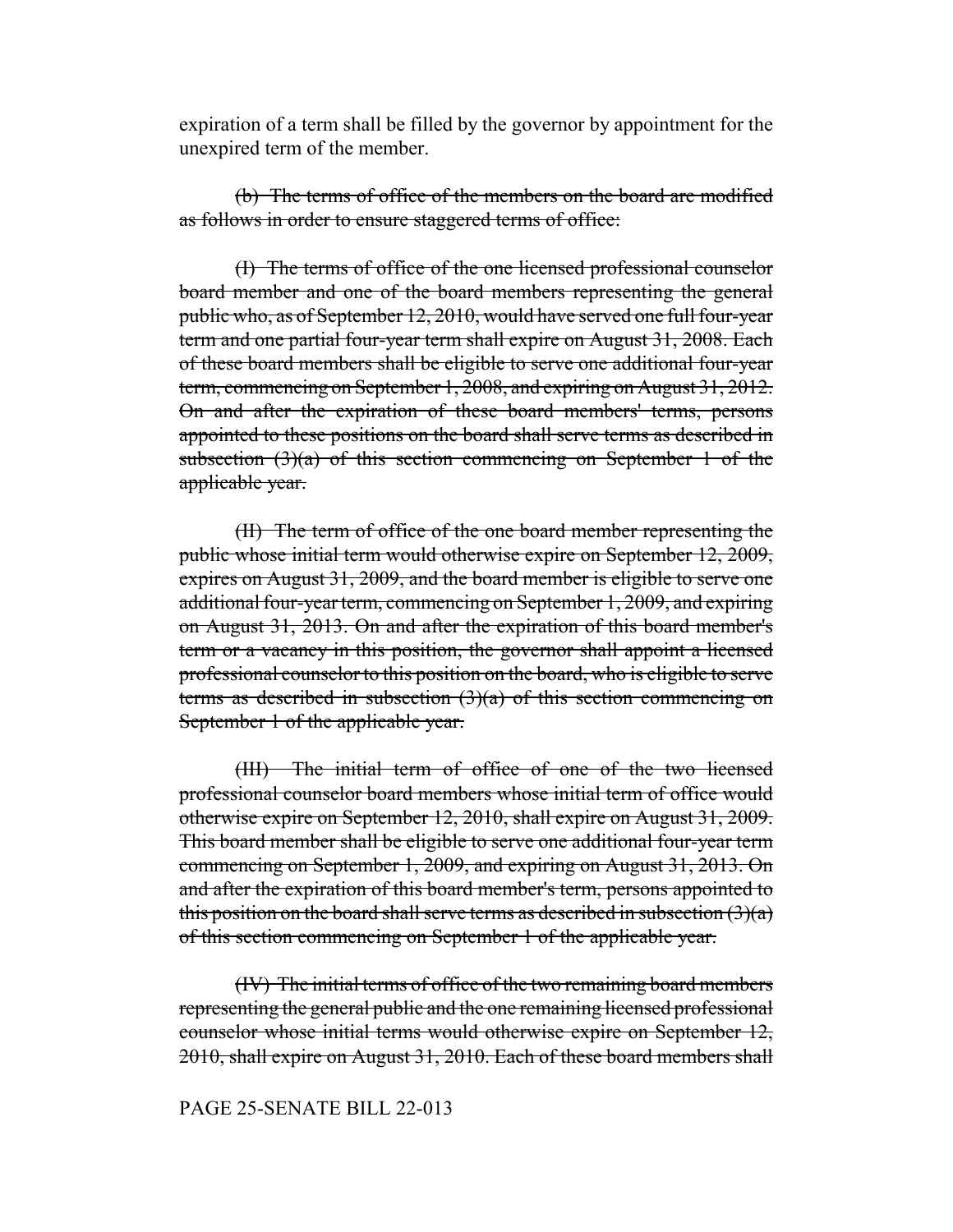be eligible to serve one additional four-year term commencing on September 1, 2010, and expiring on August 31, 2014. On and after the expiration of these board members' terms, persons appointed to these positions on the board shall serve terms as described in subsection  $(3)(a)$  of this section commencing on September 1 of the applicable year.

(5) Each board member shall receive a certificate of appointment from the governor.

**SECTION 20.** In Colorado Revised Statutes, 12-245-702, **amend** (2); **repeal** (5)(b); and **add** (2.5) as follows:

**12-245-702. State board of unlicensed psychotherapists creation - membership.** (2) Three TWO members of the board shall be appointed by the governor from the general public who are not regulated by this article 245 with a good-faith effort to achieve broad-based geographical representation. The members are eligible to serve terms of four years. A member must not have any direct involvement or interest in the provision of psychotherapy; except that a member may be or may have been a consumer of psychotherapy services.

(2.5) THE GOVERNOR SHALL APPOINT ONE MEMBER WHO IS A REGULATED PSYCHOTHERAPIST TO THE BOARD.THE MEMBER IS ELIGIBLE TO SERVE TERMS AS DESCRIBED IN SUBSECTIONS (3) AND (4) OF THIS SECTION.

 $(5)$  (b) For purposes of appointments to the board made on or after July 1, 2011, upon the occurrence of a vacancy in a position held by a member representing the public or upon the expiration of the second term of office of a member representing the public, whichever occurs first, the governor shall appoint a regulated psychotherapist to that position on the board, who is eligible to serve terms as described in subsections (3) and (4) of this section.

**SECTION 21.** In Colorado Revised Statutes, 12-245-802, **amend** (3) as follows:

**12-245-802. State board of addiction counselor examiners created - members - terms.** (3)  $(a)$  Each board member shall hold office until the expiration of the member's appointed term or until a successor is duly appointed. Except as specified in subsection  $(3)(b)$  of this section, The

PAGE 26-SENATE BILL 22-013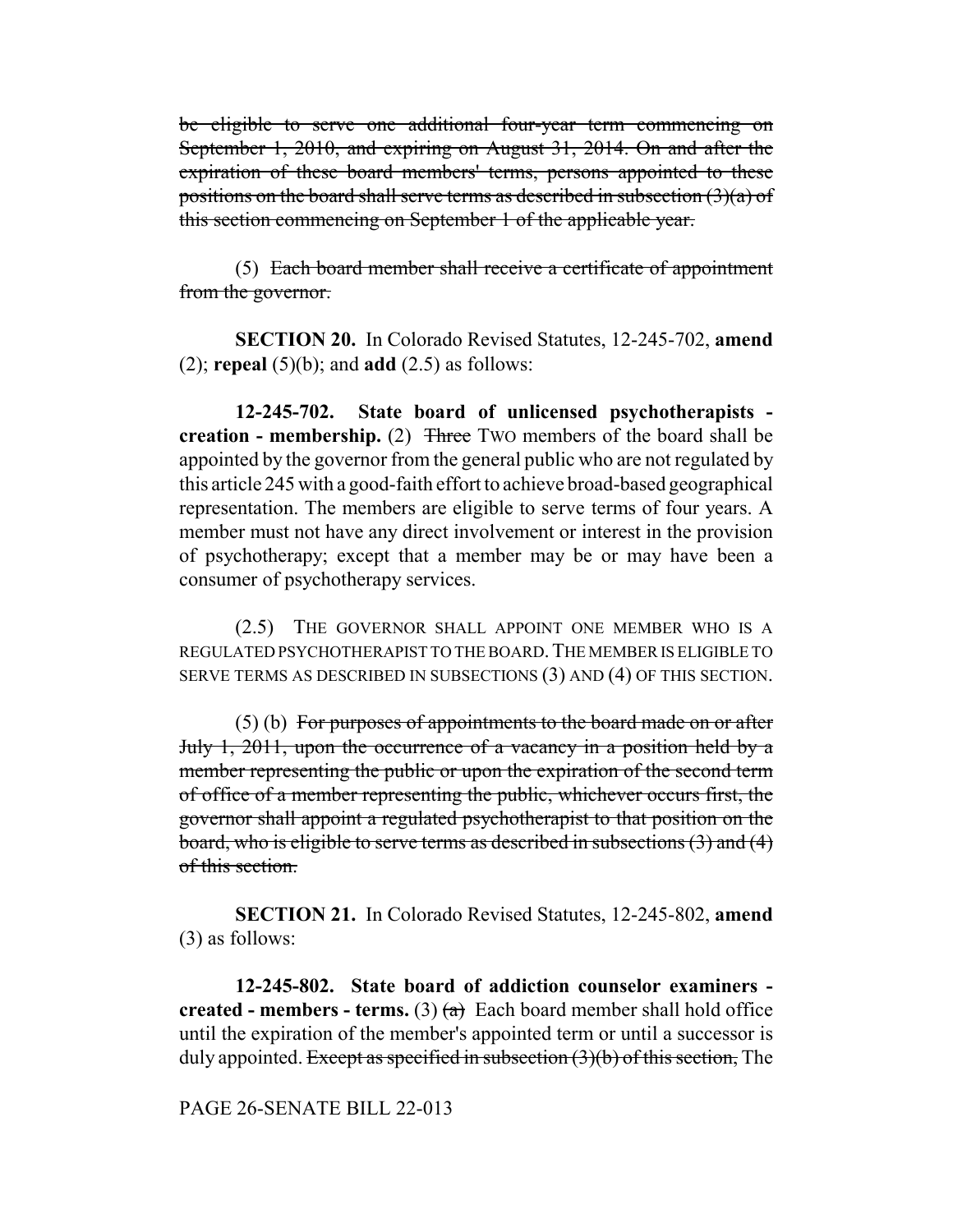term of each member is four years; and EXCEPT THAT THE TERMS SHALL BE STAGGERED SO THAT NO MORE THAN FOUR MEMBERS' TERMS EXPIRE IN THE SAME YEAR. A board member shall not serve more than two full consecutive terms. The governor shall fill a vacancy occurring in board membership, other than by expiration of a term, by appointment for the unexpired term of the member.

(b) The initial terms of office of the members appointed to the board as of January 1, 2012, are modified as follows in order to ensure staggered terms of office:

(I) The initial term of office of one of the board members representing the general public, whose initial term would otherwise expire on December 31, 2015, expires on December 31, 2013, and this board member is eligible to serve one additional four-year term commencing on January 1, 2014, and expiring on December 31, 2017. On and after the expiration of the board member's term, the term of a person appointed to this member's position on the board is as described in subsection  $(3)(a)$  of this section commencing on January 1 of the applicable year.

(II) The initial terms of office of two of the licensed or certified addiction counselor board members, whose initial terms would otherwise expire on December 31, 2015, expire on December 31, 2013. These board members are eligible to serve one additional four-year term, commencing on January 1, 2014, and expiring on December 31, 2017. On and after the expiration of these board members' terms, the terms of persons appointed to the members' positions on the board are as described in subsection  $(3)(a)$ of this section commencing on January 1 of the applicable year.

**SECTION 22.** In Colorado Revised Statutes, 12-255-105, **amend**  $(1)(d)(I)$  as follows:

**12-255-105. State board of nursing created - removal of board members - meetings of board.** (1) (d) (I) Each member of the board shall be appointed for a term of three years; except that members appointed to the board for a first or second term on or after July 1, 2009, shall be appointed for a term of four years.

**SECTION 23.** In Colorado Revised Statutes, 13-1-203, **amend** (1) and (3) as follows:

#### PAGE 27-SENATE BILL 22-013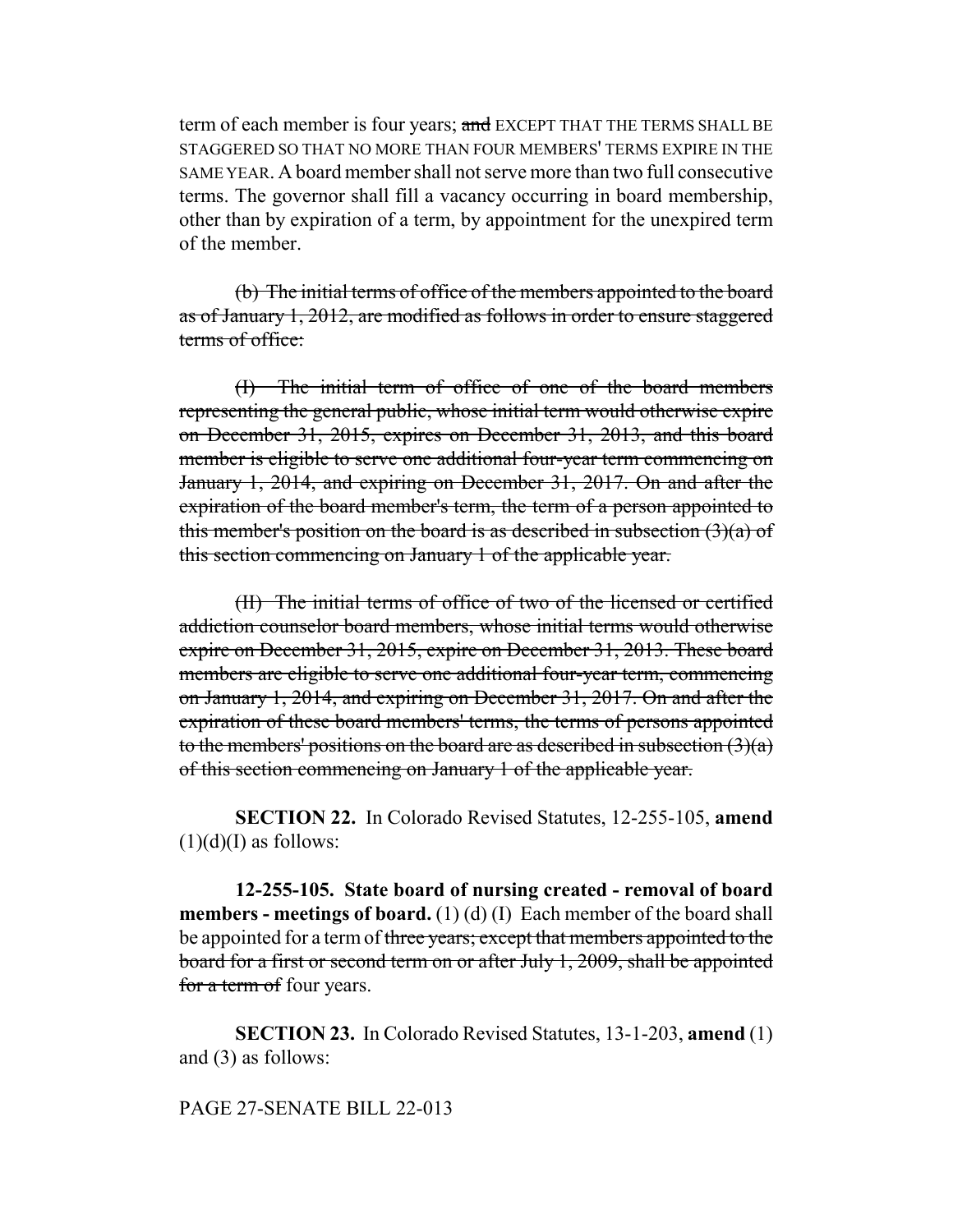**13-1-203. Court security cash fund commission - creation membership.** (1) There is hereby created in the judicial department the court security cash fund commission to evaluate grant applications received pursuant to this part 2 and make recommendations to the state court administrator for awarding grants from the court security cash fund. The commission shall be appointed no later than July 1, 2007.

(3) The term of office of each member of the commission shall be IS three years; except that of those members first appointed, one member representing each entity shall be appointed for a one-year term and one member representing each entity shall be appointed for a two-year term THE TERMS SHALL BE STAGGERED SO THAT NO MORE THAN FOUR MEMBERS' TERMS EXPIRE IN THE SAME YEAR. A vacancy shall be filled by the respective appointing authority for the unexpired term only.

**SECTION 24.** In Colorado Revised Statutes, 14-10-115, **amend**  $(16)(c)$  as follows:

**14-10-115. Child support guidelines - purpose - determination of income - schedule of basic child support obligations - adjustments to basic child support - additional guidelines - child support commission - definitions.** (16) **Child support commission.** (c) (I) The child support commission consists of no more than twenty-one members.

(II) The governor shall appoint UP TO NINETEEN persons to the commission, who are MUST INCLUDE:

(A) Representatives of the judiciary and the Colorado bar association;

(B) Members of the commission appointed by the governor must also include The director of the division in the state department of human services who is responsible for child support enforcement, or his or her THE DIRECTOR'S designee;

(C) A director of a county department of human or social services;

(D) The child support liaison to the judicial department;

(E) Interested parties;

PAGE 28-SENATE BILL 22-013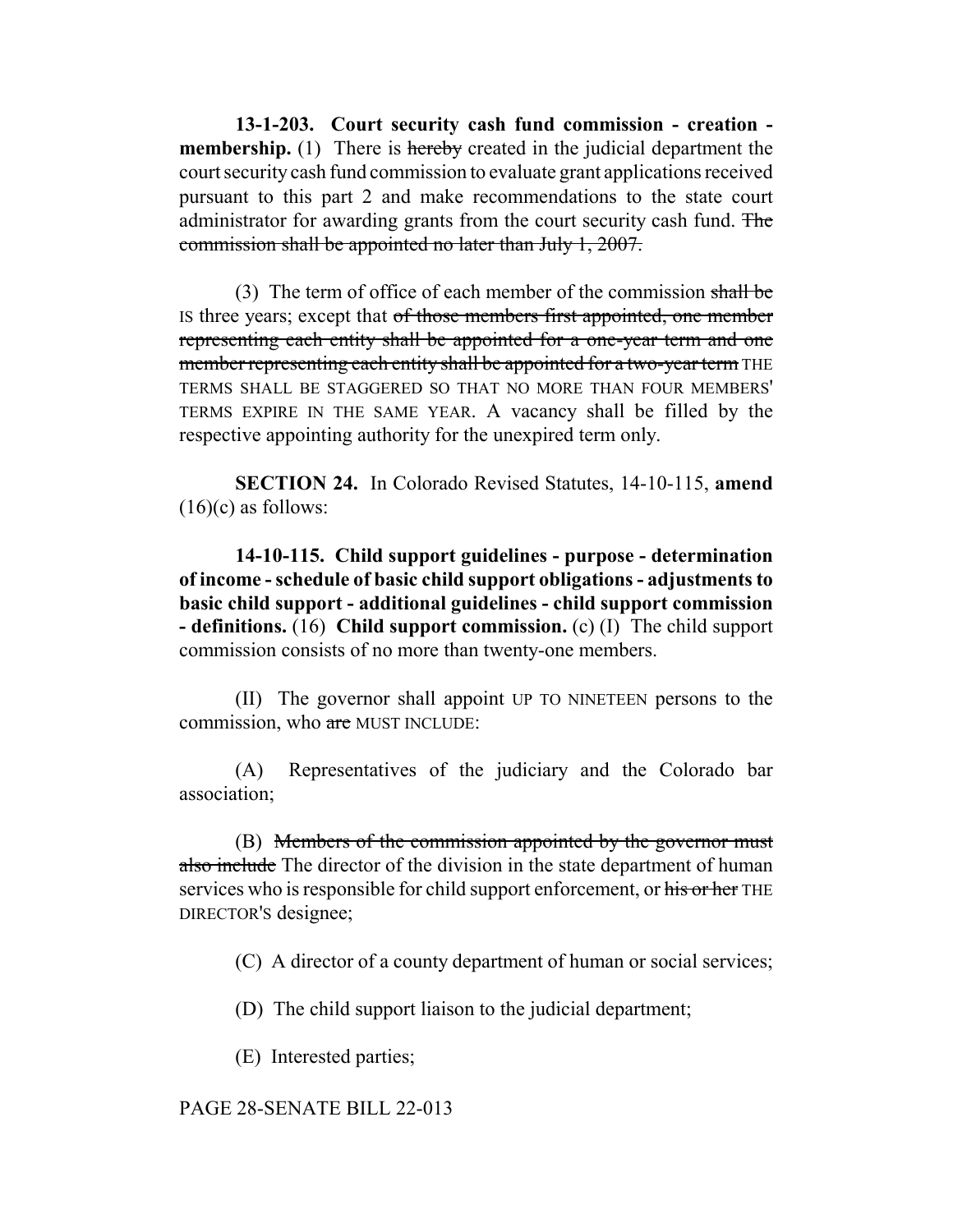(F) A certified public accountant; and

(G) Parent representatives. In making his or her appointments to the commission, the governor may appoint persons as parent representatives.

(III) In making his or her appointments to the commission, the governor shall attempt to assure geographical diversity.

(IV) The remaining two members of the commission are a member of the house of representatives appointed by the speaker of the house of representatives and a member of the senate appointed by the president of the senate and must not be members of the same political party.

**SECTION 25.** In Colorado Revised Statutes, 16-9-701, **amend**  $(1)(a)$  as follows:

**16-9-701. Discovery project steering committee.** (1) (a) There shall be a IS CREATED THE discovery project steering committee convened to assist in developing a request for proposal application and selection process to choose a vendor to develop a statewide discovery sharing system. The steering committee consists of:

(I) The attorney general or his or her THE ATTORNEY GENERAL'S designee, who shall serve as the chair of the steering committee;

(II) The state court administrator or his or her THE STATE COURT ADMINISTRATOR'S designee, who shall serve as the vice-chair of the steering committee;

(III) The state public defender or his or her THE STATE PUBLIC DEFENDER'S designee;

(IV) A representative of the criminal defense bar appointed by the chief justice;

(V) A DISTRICT COURT JUDGE APPOINTED BY THE CHIEF JUSTICE;

 $(\forall)$  (VI) Three district attorneys appointed by the governor, one representing an urban judicial district, one representing a mid-sized district, and one representing a rural district;

### PAGE 29-SENATE BILL 22-013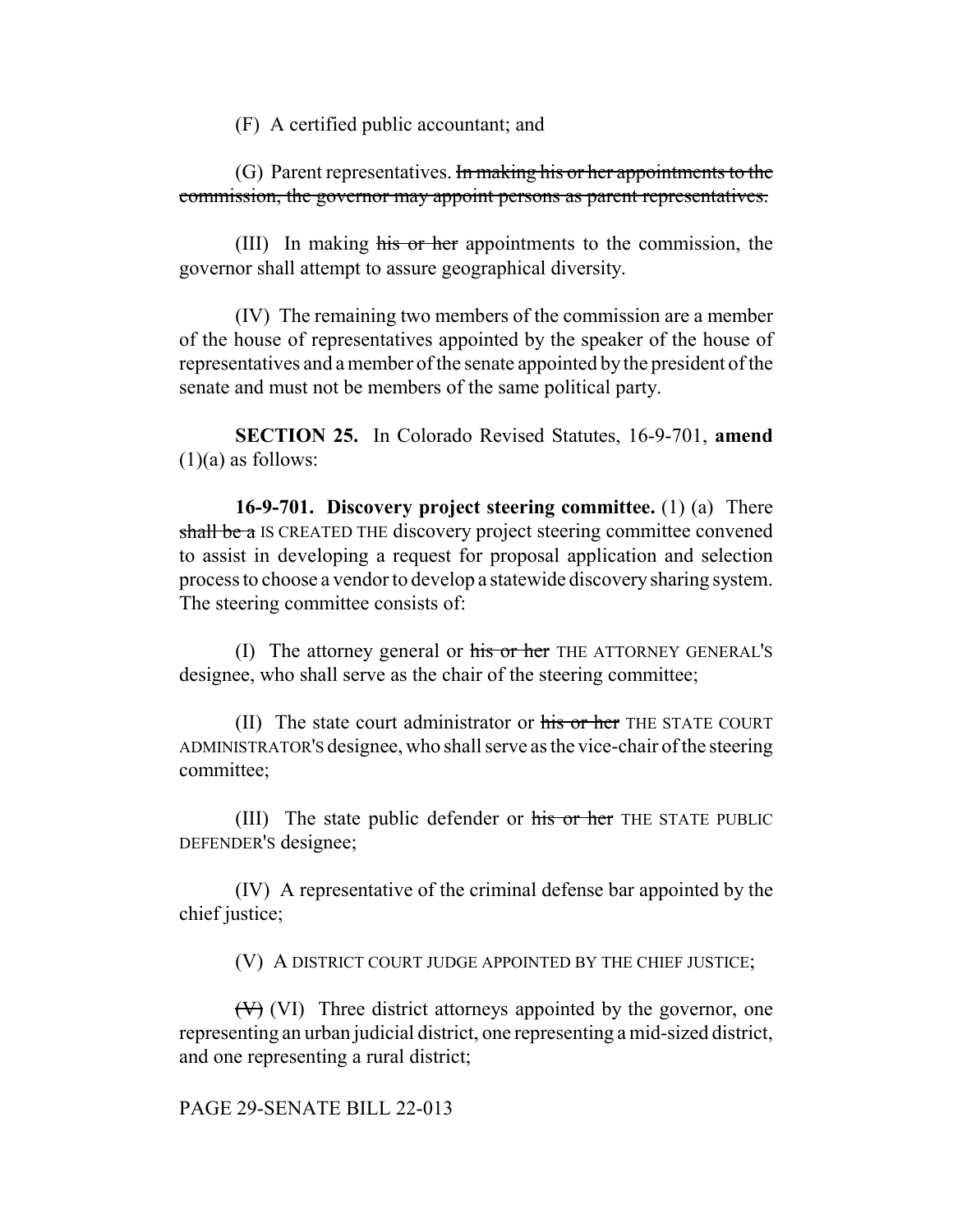(VI) (VII) A county sheriff appointed by the governor;

(VII) The alternate defense counsel or his or her designee;

(VIII) A chief of police appointed by the governor; and

 $(IX)$  A district court judge appointed by the chief justice. THE ALTERNATE DEFENSE COUNSEL OR THE ALTERNATE DEFENSE COUNSEL'S DESIGNEE.

**SECTION 26.** In Colorado Revised Statutes, 16-11.3-102, **amend**  $(3)(a)$  and  $(3)(b)$  as follows:

**16-11.3-102. Colorado commission on criminal and juvenile justice - creation - membership - operation.** (3) (a) The appointed members of the commission shall serve terms of three years; except that the members first appointed pursuant to sub-subparagraphs (D) to (I) of subparagraph  $(XI)$  of paragraph  $(a)$  of subsection  $(2)$  of this section shall each serve a two-year term THE TERMS SHALL BE STAGGERED SO THAT NO MORE THAN TWELVE MEMBERS' TERMS EXPIRE IN THE SAME YEAR. The members appointed after the initial two-year terms shall serve three-year terms.

(b) Each appointing authority shall appoint the initial appointed members of the commission within sixty days after May 23, 2007. The governor shall appoint the commission members described in subsection  $(2)(a)(XI)(I), (2)(a)(XI)(J), (2)(a)(XI)(K), and (2)(a)(XI)(L) of this section$ on or before July 1, 2018. An appointed member shall not serve more than two consecutive full terms, in addition to any partial term. In the event of a vacancy in an appointed position by death, resignation, removal for misconduct, incompetence, neglect of duty, or otherwise, the appointing authority shall appoint a member to fill the position for the remainder of the unexpired term.

**SECTION 27.** In Colorado Revised Statutes, 17-2-201, **amend**  $(1)(a)$  and  $(1)(c.2)$ ; and **repeal**  $(1)(b)$  and  $(1)(c)$  as follows:

**17-2-201. State board of parole - duties - definitions - repeal.** (1) (a) There is hereby created  $\alpha$  THE state board of parole, referred to in this part 2 as the "board", which consists of nine members. The members of

# PAGE 30-SENATE BILL 22-013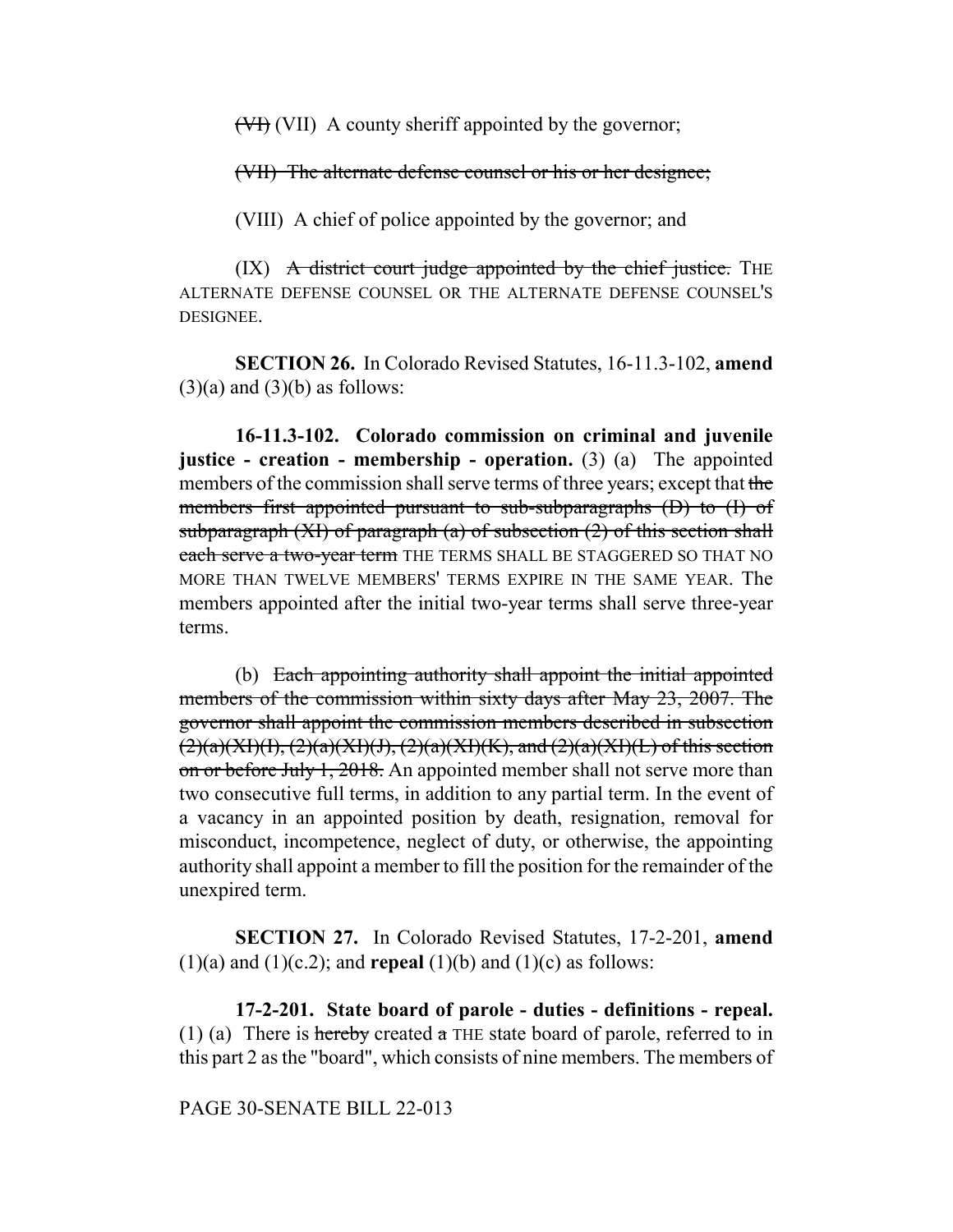the board are appointed by the governor and confirmed by the senate, and they shall devote their full time to their duties as members of the board. The members are appointed for three-year terms; and may EXCEPT THAT THE TERMS SHALL BE STAGGERED SO THAT NO MORE THAN THREE MEMBERS' TERMS EXPIRE IN THE SAME YEAR.A MEMBER MAY serve consecutive terms. The governor may remove a board member for incompetency, neglect of duty, malfeasance in office, continued failure to use the risk assessment guidelines as required by section 17-22.5-404, or failure to regularly attend meetings as determined by the governor. Final conviction of a felony during the term of office of a board member automatically disqualifies the member from further service on the board. The board is composed of representatives from multidisciplinary areas of expertise. Two members must have experience in law enforcement, and one member must have experience in offender supervision, including parole, probation, or community corrections. Six members must have experience in other relevant fields. Each member of the board must have a minimum of five years of experience in a relevant field and knowledge of parole laws and guidelines, rehabilitation, correctional administration, the functioning of the criminal justice system, issues associated with victims of crime, the duties of board members, and actuarial risk assessment instruments and other offender assessment instruments used by the board and the department of corrections. A person who has been convicted of a felony or of a misdemeanor involving moral turpitude or who has any financial interests that conflict with the duties of a member of the board is ineligible for appointment.

(b) The parole board in existence prior to July  $1, 1987$ , is abolished on July 1, 1987. The governor shall appoint a new parole board pursuant to this section, two members of which shall be appointed for terms of three years, two members of which shall be appointed for terms of two years, and one member of which shall be appointed for a term of one year. Thereafter, members shall be appointed for terms of three years. If a member is appointed during a period of time in which the general assembly is not in session, that member shall serve on a temporary basis until the general assembly next convenes.

(c) The parole board in existence prior to July 1, 1990, shall be expanded to seven members on July 1, 1990. The governor shall appoint an additional law enforcement representative and an additional citizen representative to the board, one for a term of two years to expire on July 1, 1992, and one for a term of three years to expire on July 30, 1993.

## PAGE 31-SENATE BILL 22-013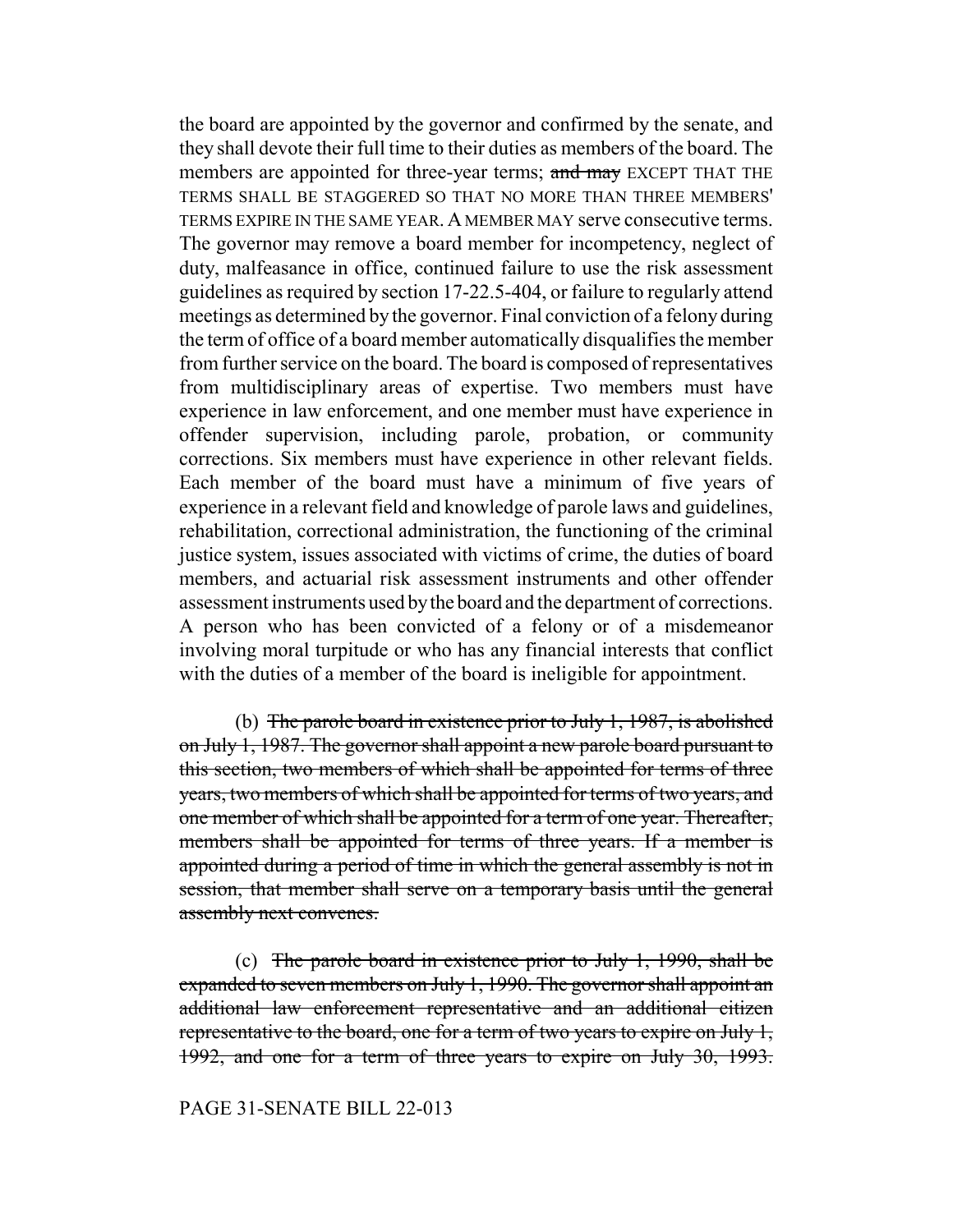## Thereafter, such members shall be appointed for terms of three years.

(c.2) (I) The parole board in existence prior to July 1, 2019, is expanded to nine members on July 1, 2019. The governor shall appoint one additional member to the board for a term of two years, to expire on July 30, 2021. The governor shall appoint one additional member to the board for a term of three years, to expire on July 30, 2022. Thereafter, the governor shall appoint each such member for a term of three years.

(II) THIS SUBSECTION  $(1)(c.2)$  IS REPEALED, EFFECTIVE DECEMBER 31, 2022.

**SECTION 28.** In Colorado Revised Statutes, 17-24-104, **amend**  $(2)(a)$  introductory portion,  $(2)(a)(VIII)$ , and  $(2)(b)$  as follows:

**17-24-104. Creation of division of correctional industries and advisory committee - enterprise status of division - duties of committee - sunset review of committee - rules.** (2) (a) There is hereby created the correctional industries advisory committee, which shall consist CONSISTS of:

(VIII) A county sheriff, WHO SHALL BE appointed by the governor FOR A TERM OF THREE YEARS.

(b) Each member shall hold HOLDS office for his or her UNTIL THE MEMBER'S term EXPIRES and until his or her A successor is appointed. and qualified. Any member shall be IS eligible for reappointment, but he or she shall not be eligible to serve more than two consecutive full terms. Except as otherwise provided in section 2-2-326, C.R.S., members of the advisory committee shall receive no SERVE WITHOUT compensation for such services but may be reimbursed for their necessary expenses while serving as members of the board. Any vacancy shall be filled in the same manner as for an original appointment and shall be for the unexpired term. The chairman CHAIR shall be elected by the voting members of the advisory committee from among the appointed members of the general assembly.

**SECTION 29.** In Colorado Revised Statutes, 18-3-505, **amend** (2) and (4) introductory portion as follows:

**18-3-505. Human trafficking council - created - duties - repeal.** (2) Each appointing authority described in subsection  $(1)$  of this section

PAGE 32-SENATE BILL 22-013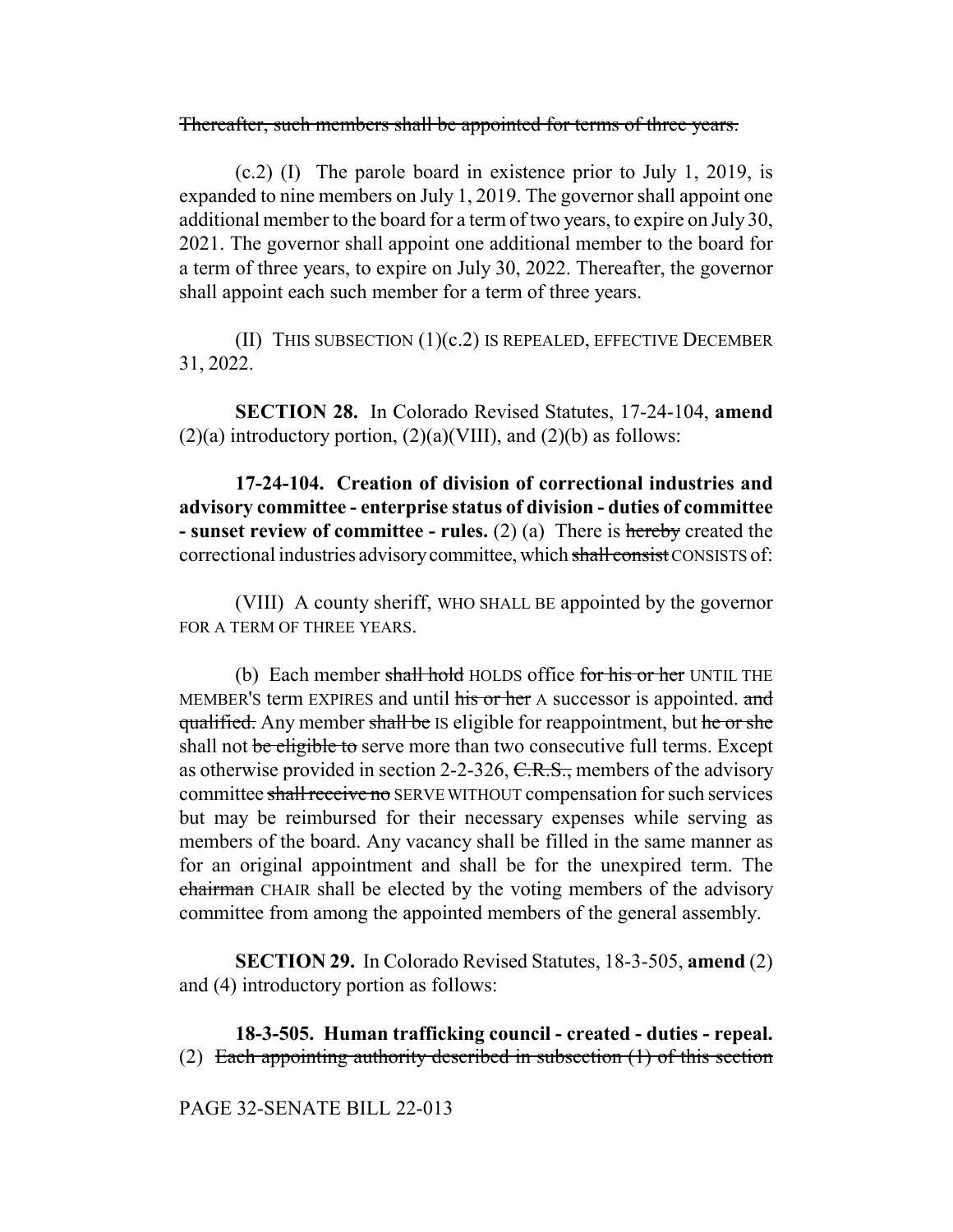shall make his or her appointments to the council on or before August 1,  $2014$ . The term of a council member serving as of May 20, 2019, or any council member appointed after May 20, 2019, will expire EXPIRES on December 31 of the year the term is set to expire. The succeeding appointee's term will commence COMMENCES on the January 1 following the expiration of the preceding term. The members of the council shall elect presiding officers for the council, including a chair and vice-chair, from among the council members appointed pursuant to subsection (1) of this section, which presiding officers shall serve terms of two years. Council members may reelect a presiding officer.

(4) The council shall hold its first meeting on or before November 1, 2014, at a time and place to be designated by the executive director of the department of public safety, or by his or her designee. The council shall meet at least four times each year and shall carry out the following duties:

**SECTION 30.** In Colorado Revised Statutes, 18-18.5-103, **amend** (2) introductory portion and (3); and **repeal** (2)(a.5) as follows:

**18-18.5-103. State substance abuse trend and response task force - creation - membership - duties - report.** (2) The task force shall consist CONSISTS of the following members:

(a.5) The terms of the members appointed by the speaker of the house of representatives and the president of the senate and who are serving on March 22, 2007, shall be extended to and expire on or shall terminate on the convening date of the first regular session of the sixty-seventh general assembly. As soon as practicable after such convening date, the speaker and the president shall each appoint or reappoint one member in the same manner as provided in subparagraphs (II) and (III) of paragraph (a) of this subsection (2). Thereafter, the terms of members appointed or reappointed by the speaker and the president shall expire on the convening date of the first regular session of each general assembly, and all subsequent appointments and reappointments by the speaker and the president shall be made as soon as practicable after such convening date. The person making the original appointment or reappointment shall fill any vacancy by appointment for the remainder of an unexpired term. Members appointed or reappointed by the speaker and the president shall serve at the pleasure of the appointing authority and shall continue in office until the member's successor is appointed.

### PAGE 33-SENATE BILL 22-013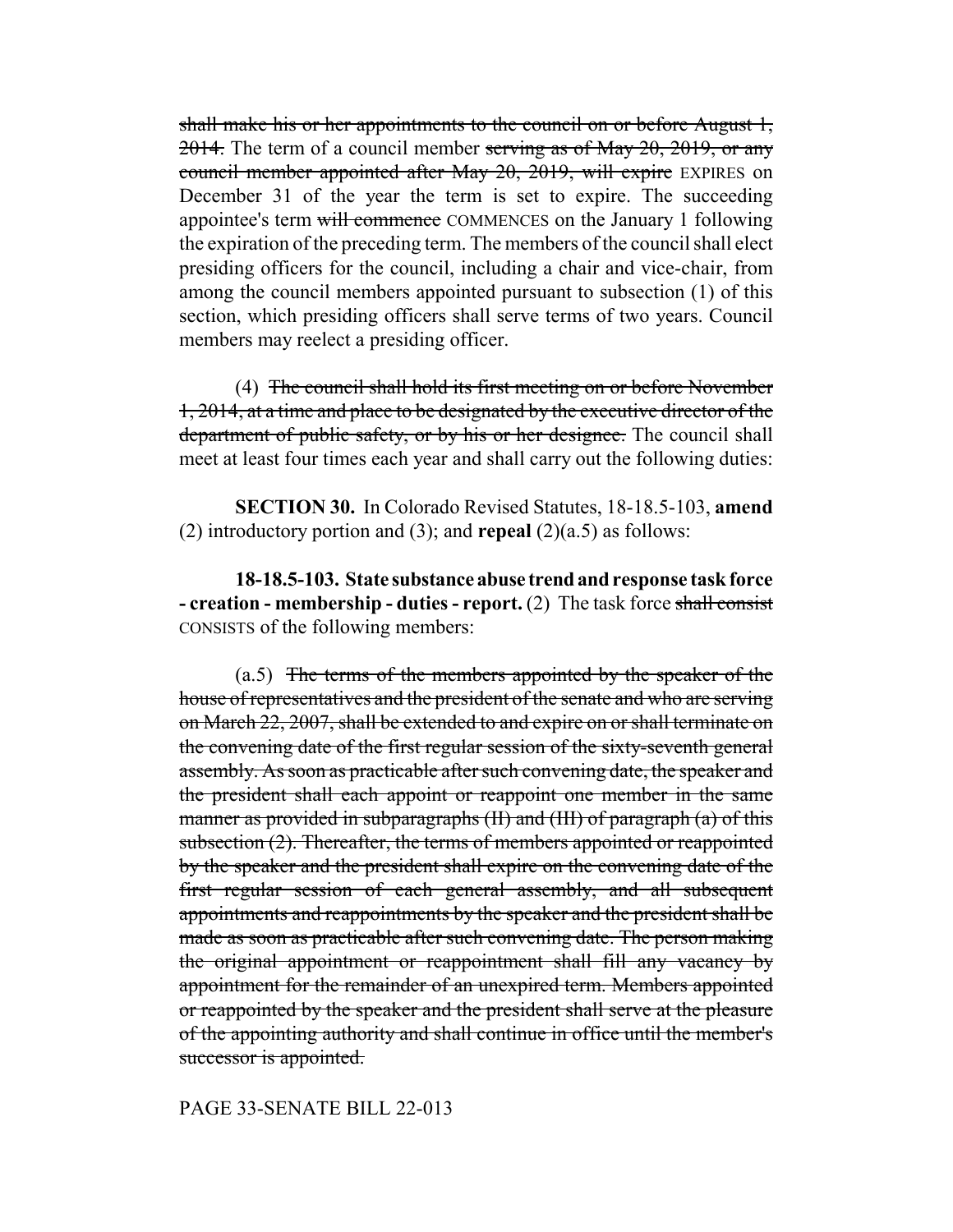(3) (a) A vacancy occurring in a position shall be filled as soon as possible by the appropriate appointing authority designated in subsection (2) of this section.

(b) THE TERMS OF MEMBERS APPOINTED OR REAPPOINTED BY THE SPEAKER AND THE PRESIDENT EXPIRE ON THE CONVENING DATE OF THE FIRST REGULAR SESSION OF EACH GENERAL ASSEMBLY, AND ALL SUBSEQUENT APPOINTMENTS AND REAPPOINTMENTS BY THE SPEAKER AND THE PRESIDENT SHALL BE MADE AS SOON AS PRACTICABLE AFTER THE CONVENING DATE. THE PERSON MAKING THE ORIGINAL APPOINTMENT OR REAPPOINTMENT SHALL FILL ANY VACANCY BY APPOINTMENT FOR THE REMAINDER OF AN UNEXPIRED TERM.MEMBERS APPOINTED OR REAPPOINTED BY THE SPEAKER AND THE PRESIDENT SERVE AT THE PLEASURE OF THE APPOINTING AUTHORITY AND CONTINUE IN OFFICE UNTIL THE MEMBER'S SUCCESSOR IS APPOINTED.

**SECTION 31.** In Colorado Revised Statutes, 19-2.5-1201, **amend** (1), (2) introductory portion, and (5) as follows:

**19-2.5-1201. Juvenile parole board - creation - membership authority - rules.** (1) There is created a juvenile parole board, referred to in this part 12 as the "board". The board consists of nine members appointed by the governor and confirmed by the senate. MEMBERS ARE APPOINTED FOR TERMS OF THREE YEARS; EXCEPT THAT THE TERMS SHALL BE STAGGERED SO THAT ONE-THIRD OF THE MEMBERSHIP OF THE BOARD BECOMES VACANT EACH YEAR. THERE ARE NO TERM LIMITS FOR THE MEMBERS OF THE BOARD. Any vacancy that occurs when the general assembly is not in session may be filled by the governor, and such member serves temporarily until confirmed at the next regular session of the general assembly.

(2) All nine members are voting members. ALL MEMBERS MUST BE RESIDENTS OF THE STATE OF COLORADO. Of the nine members:

(5) All members of the board are reimbursed for expenses necessarily incurred in the performance of their duties. In addition to the reimbursement of expenses, the five citizen AT-LARGE board members shall receive a per diem of one hundred fifty dollars per full day and seventy-five dollars per half day spent transacting official business of the board.

**SECTION 32.** In Colorado Revised Statutes, 19-3.3-102, **amend**

PAGE 34-SENATE BILL 22-013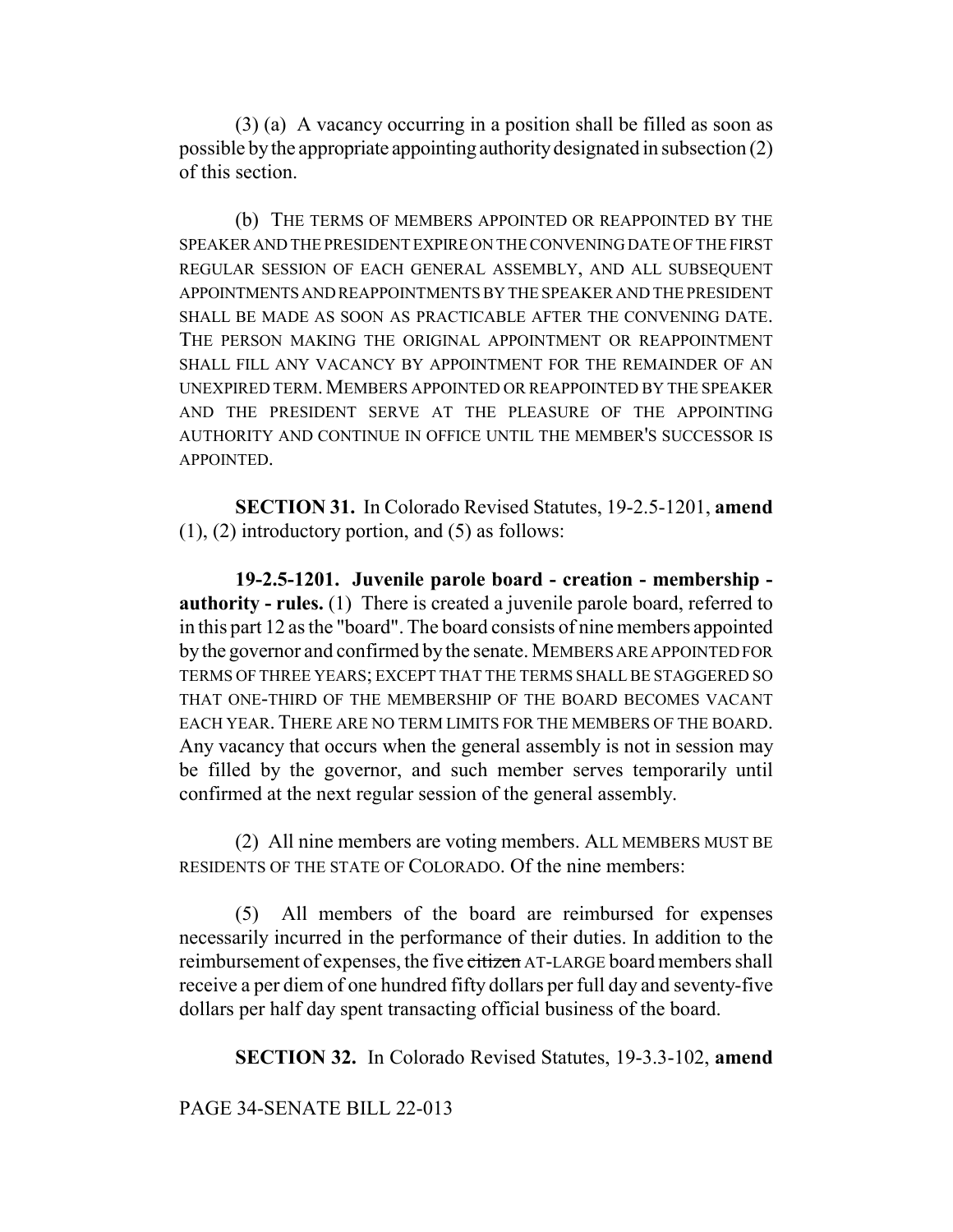$(1)(a)$ ,  $(2)(a)$ ,  $(2)(b)$  introductory portion,  $(2)(c)$ , and  $(3)(a)(I)$  as follows:

**19-3.3-102. Office of the child protection ombudsman established - child protection ombudsman advisory board qualifications of ombudsman - duties.** (1) (a)  $\Theta$ <del>n or before January 1,</del> 2016, The independent office of the child protection ombudsman, referred to in this article ARTICLE 3.3 as the "office", is established in the judicial department as an independent agency for the purpose of ensuring the greatest protections for the children of Colorado.

(2) (a) There is established an independent, nonpartisan child protection ombudsman board, referred to in this article ARTICLE 3.3 as the "board". The membership of the board must not exceed CONSISTS OF twelve members and, to the extent practicable, must include persons from throughout the state and persons with disabilities and must reflect the ethnic diversity of the state. All members must have child welfare policy or system expertise or experience.

(b) The board members must be appointed on or before August  $1$ ,  $2015$ , as follows:

(c) Board members shall serve for terms of four years; except that of the members first appointed, two members appointed pursuant to subparagraphs  $(I)$ ,  $(II)$ , and  $(III)$  of paragraph  $(b)$  of this subsection  $(2)$  and one member appointed pursuant to subparagraph (IV) of paragraph (b) of this subsection (2), as designated by the appointing officials, shall serve initial terms of two years THE TERMS SHALL BE STAGGERED SO THAT NO MORE THAN SIX MEMBERS' TERMS EXPIRE IN THE SAME YEAR. The appointing officials shall fill any vacancies on the board for the remainder of any unexpired term.

(3) The board has the following duties and responsibilities:

(a) To oversee the following personnel decisions related to the ombudsman:

(I)  $\Theta$ n or before December 1, 2015, and as necessary thereafter, appointing TO APPOINT a person to serve as the child protection ombudsman and director of the office, referred to in this article ARTICLE 3.3 as the "ombudsman". The ombudsman appointed by the board on or before

### PAGE 35-SENATE BILL 22-013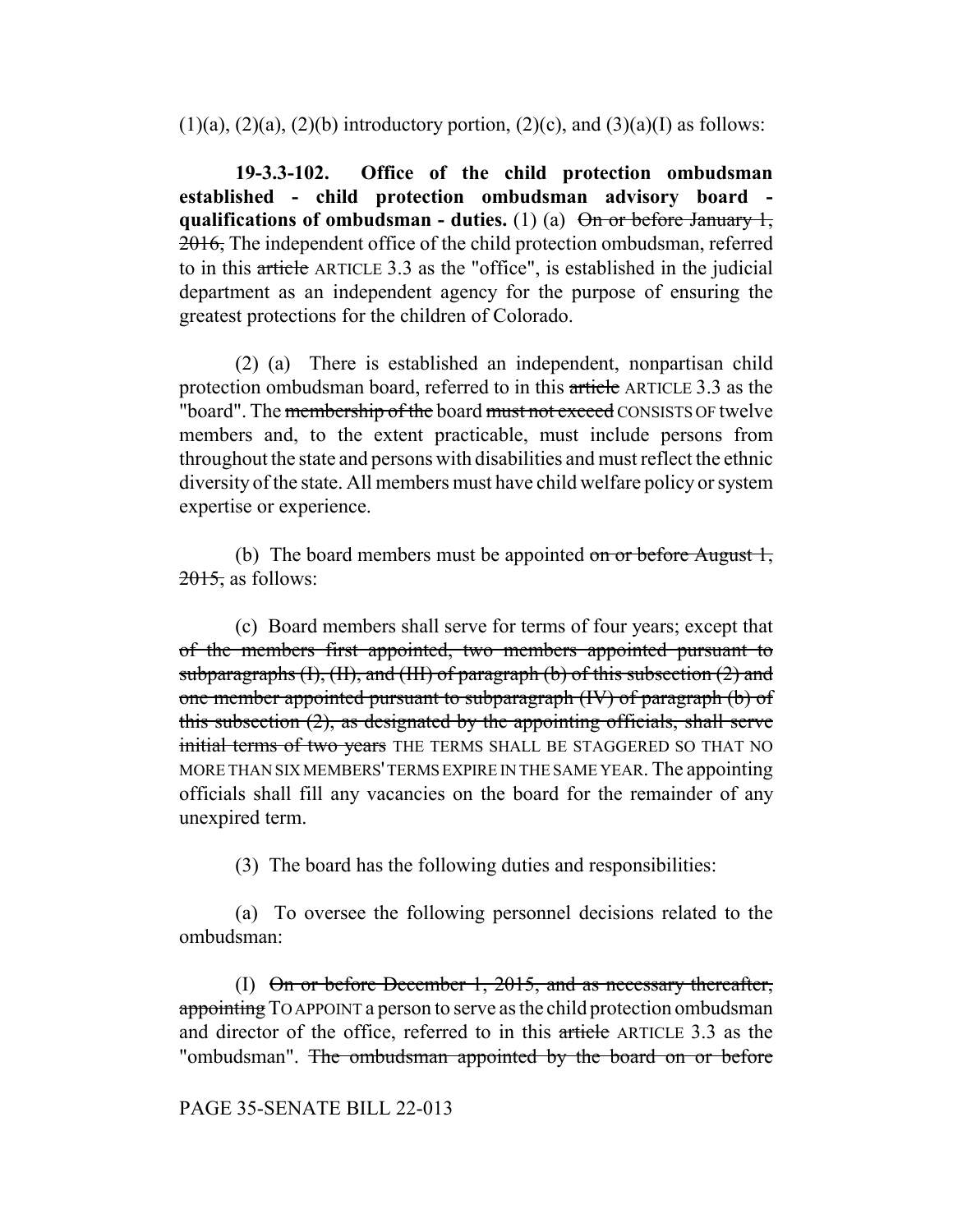December 1, 2015, shall assume his or her position on the effective date of the memorandum of understanding between the judicial department and the office. The board may also discharge an acting ombudsman for cause. A two-thirds majority vote is required to hire or discharge the ombudsman. The general assembly shall set the ombudsman's compensation, and such compensation may not be reduced during the term of the ombudsman's appointment.

**SECTION 33.** In Colorado Revised Statutes, 22-2-105, **amend** (1) and (3.5) as follows:

**22-2-105. State board of education - composition.** (1) The state board of education shall consist CONSISTS of one member elected from each congressional district in the state and, if the total number of congressional districts of the state is an even number, one member elected from the state at large. The members of the state board of education serving on April 30, 1982, shall continue to serve the terms for which they were elected. At the general election held in 1982, one member shall be elected from the second congressional district for a six-year term, one member shall be elected from the fourth congressional district for a six-year term, one member shall be elected from the fifth congressional district for a four-year term, and one member shall be elected from the state at large for a six-year term, all such terms commencing on the second Tuesday in January 1983. At the general election held in 1984, one member shall be elected from the first congressional district for a six-year term, and one member shall be elected from the third congressional district for a six-year term, all such terms commencing on the second Tuesday in January 1985. At the general election held in 1986, one member shall be elected from the fifth congressional district for a six-year term, and one member shall be elected from the sixth congressional district for a six-year term, all such terms commencing on the second Tuesday in January 1987. At the general election held in 2002, one member shall be elected from the seventh congressional district for a six-year term commencing on the second Tuesday in January 2003. AT THE GENERAL ELECTION HELD IN 2022, ONE MEMBER SHALL BE ELECTED FROM THE EIGHTH CONGRESSIONAL DISTRICT FOR A TWO-YEAR TERM, AND ONE MEMBER SHALL BE ELECTED FROM THE STATE AT LARGE FOR A SIX-YEAR TERM, BOTH TERMS COMMENCING ON THE SECOND TUESDAY IN JANUARY 2023.

(3.5) Any member of the state board who was elected to office as a

# PAGE 36-SENATE BILL 22-013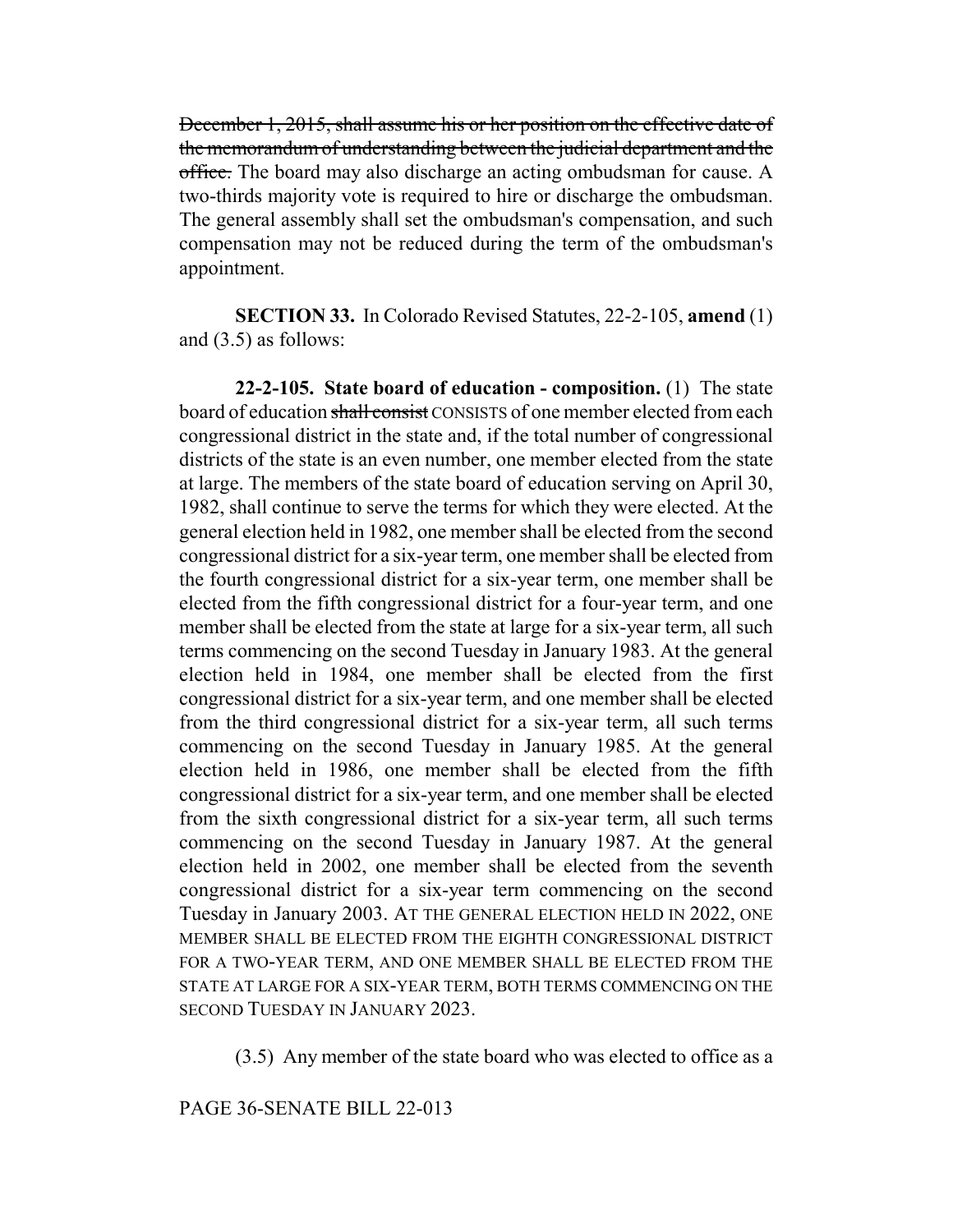resident of a designated congressional district, and who no longer resides in such congressional district solely because of a change made to the boundaries of such district subsequent to the 2000 federal decennial census PURSUANT TO SECTIONS 44 TO 44.6 OF ARTICLE V OF THE STATE CONSTITUTION, is eligible to hold office for the remainder of the term for which the member was elected, notwithstanding such nonresidency.

**SECTION 34.** In Colorado Revised Statutes, 22-30.5-505, **amend**  $(2)(a)$  introductory portion,  $(2)(b)$ , and  $(2)(d)$  as follows:

**22-30.5-505. State charter school institute - institute board appointment - powers and duties - rules.** (2) (a) The institute board  $\frac{\text{shall}}{\text{shall}}$ consist CONSISTS of nine members, no more than five of whom are members of the same political party. Seven of the members shall be appointed by the governor, with the consent of the senate, and two of the members shall be appointed by the commissioner. In making the appointments, the governor and the commissioner shall ensure the institute board reflects the geographic diversity of the state In making appointments on and after August 5, 2009, the governor and the commissioner AND shall ensure that at least one member of the institute board is a parent of a student who is, or who has been, enrolled in an institute charter school. Members appointed to the institute board shall have experience in at least one of the following areas:

(b) The members of the institute board shall serve terms of three years; except that of the members first appointed by the governor, two members shall serve a term of three years, three members shall serve a term of two years, and two members shall serve a term of one year; and of the members first appointed by the commissioner, one member shall serve a term of three years and one member shall serve a term of one year no THE TERMS SHALL BE STAGGERED SO THAT NO MORE THAN THREE MEMBERS' TERMS EXPIRE IN THE SAME YEAR. A member shall NOT serve more than six consecutive years. The governor and the commissioner shall make the initial appointments no later than thirty days after July 1, 2004.

(d) For any board member appointed on or after May  $22, 2008$ , During his or her A MEMBER's term of office, a member of the institute board shall not be a member of the general assembly; an officer, employee, or board member of a school district; a member of the state board; or an employee of the institute board or the department of education.

### PAGE 37-SENATE BILL 22-013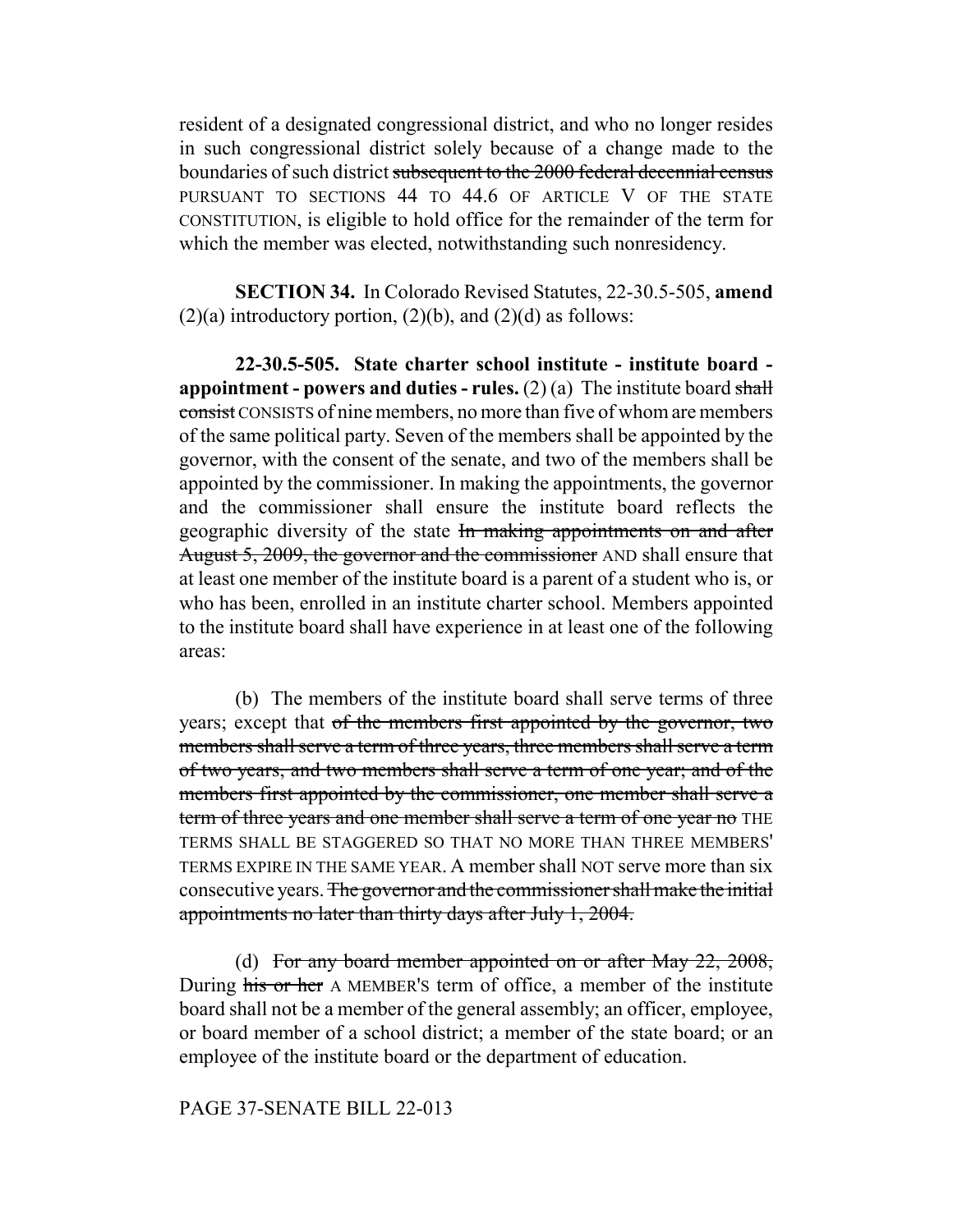**SECTION 35.** In Colorado Revised Statutes, 22-43.7-106, **amend** (1)(b) as follows:

**22-43.7-106. Public school capital construction assistance board - creation - general powers and duties - rules.** (1) (b) Members of the board shall serve for terms of two years and may serve up to three consecutive terms; except that the initial terms of one of the members appointed by the state board, one of the members appointed by the governor, and the members appointed by the president of the senate and the minority leaders of the house of representatives and the senate shall be one year THE TERMS SHALL BE STAGGERED SO THAT NO MORE THAN FIVE MEMBERS' TERMS EXPIRE IN THE SAME YEAR. The appointing authority for a member may remove the member for any cause that renders the member incapable of discharging or unfit to discharge the member's duties. The appropriate appointing authority shall fill any vacancy in the membership of the board by appointment, and a member appointed to fill a vacancy shall serve until the expiration of the term for which the vacancy was filled. Members of the board shall serve without compensation but shall receive ARE ENTITLED TO reimbursement for travel and other necessary expenses actually incurred in the performance of their duties. The board shall elect a chair at its initial meeting FROM AMONG ITS MEMBERS.

**SECTION 36.** In Colorado Revised Statutes, 22-80-103, **amend** (1) as follows:

**22-80-103. Board of trustees - appointments - powers - duties fund created.** (1) (a) There is hereby created by a **type 1** transfer in the department of education a board of trustees for the Colorado school for the deaf and the blind. The board of trustees shall consist CONSISTS of seven members who are residents of Colorado, appointed by the governor with the consent of the senate. Of these seven members, at least one appointee shall MUST be a blind person WHO IS BLIND and at least one appointee shall MUST be a <del>deaf</del> person Beginning with the first appointment made on or after August 5, 2009, WHO IS DEAF. The governor shall ensure that, of the seven members of the board of trustees, at least one appointee is the parent of a child who is deaf or blind or both.

(b) In making appointments pursuant to  $\frac{1}{2}$  paragraph  $\frac{1}{2}$  of this subsection  $(1)$  SUBSECTION  $(1)(a)$  OF THIS SECTION, the governor shall give due consideration to establishing and maintaining a geographical and urban

PAGE 38-SENATE BILL 22-013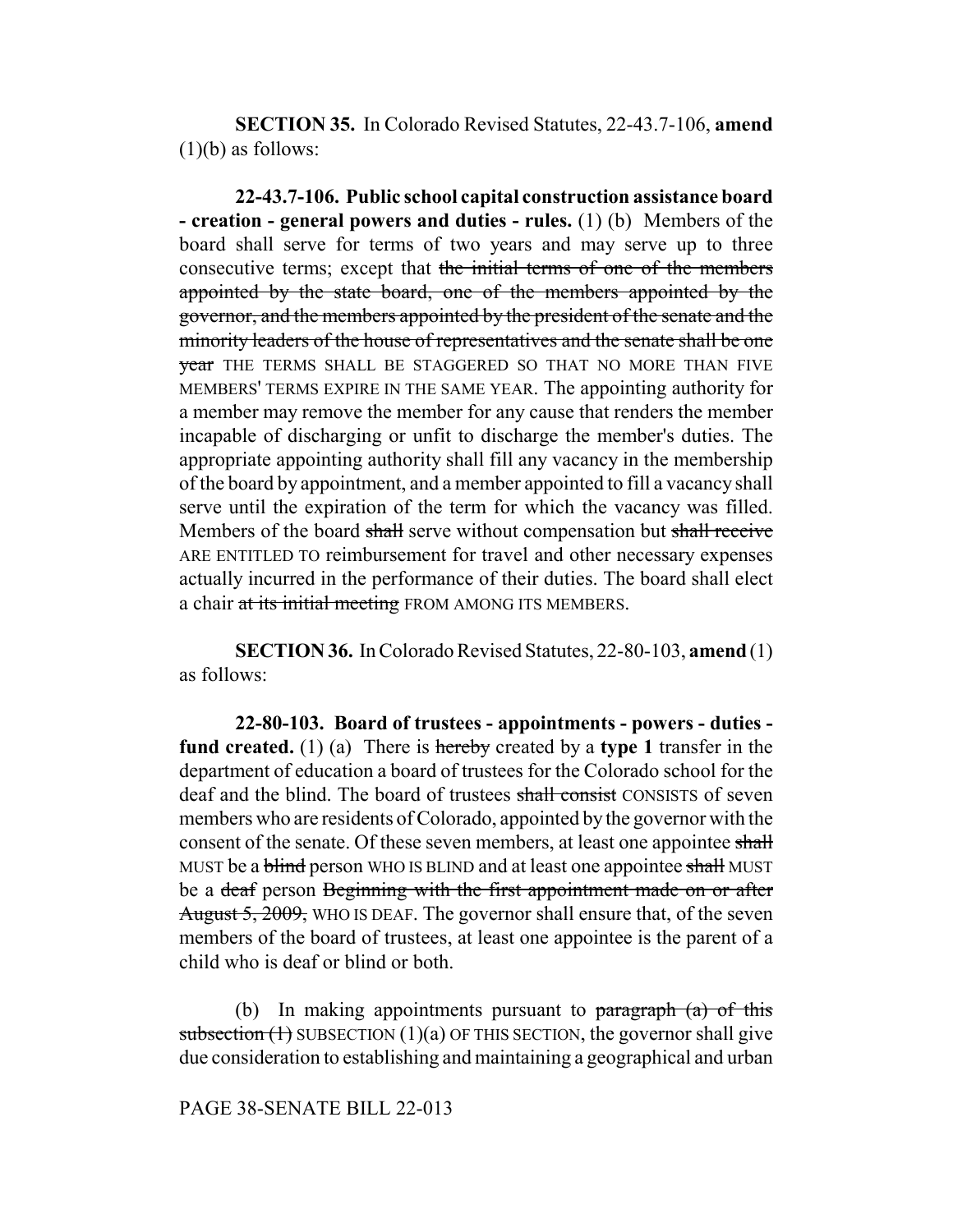and rural balance among the board members. No more than four of the seven members shall be members of MAY BE AFFILIATED WITH the same political party. The commissioner of education or his or her THE COMMISSIONER'S designee shall serve as an ex officio nonvoting member of the board of trustees. The terms of office of the board of trustees shall be IS four years; except that of the members initially appointed, four members shall serve four-year terms and three members shall serve two-year terms, as designated by the governor THE TERMS SHALL BE STAGGERED SO THAT NO MORE THAN FOUR MEMBERS' TERMS EXPIRE IN THE SAME YEAR. The governor may remove any member for misconduct, incompetence, or neglect of duty and shall fill all vacancies that occur.

(c) Repealed.

**SECTION 37.** In Colorado Revised Statutes, 23-1-102, **amend** (3) and (5); and **repeal** (8)(a) as follows:

**23-1-102. Commission established - terms of office.** (3) (a) The commission shall consist CONSISTS of eleven THE FOLLOWING members, to be appointed by the governor with the consent of the senate:

(I) ONE MEMBER FROM EACH CONGRESSIONAL DISTRICT IN THE STATE; AND

(II) THREE MEMBERS FROM THE STATE AT LARGE.

(b) The GOVERNOR SHALL SELECT THE members of the commission shall be selected on the basis of their knowledge of and interest in higher education. and shall serve for four-year terms; except that, of the members first appointed to the commission, five members shall serve for terms of two years, and four members shall serve for terms of four years AT LEAST ONE MEMBER OF THE COMMISSION MUST RESIDE WEST OF THE CONTINENTAL DIVIDE. NO MORE THAN A MINIMUM MAJORITY OF THE MEMBERS OF THE COMMISSION MAY BE AFFILIATED WITH THE SAME POLITICAL PARTY AT ANY TIME.

(c) THE TERM OF EACH MEMBER IS FOUR YEARS; EXCEPT THAT THE TERMS SHALL BE STAGGERED SO THAT NO MORE THAN A MINIMUM MAJORITY OF MEMBERS' TERMS EXPIRE IN THE SAME YEAR. No member of the commission may serve more than two consecutive full four-year terms.

PAGE 39-SENATE BILL 22-013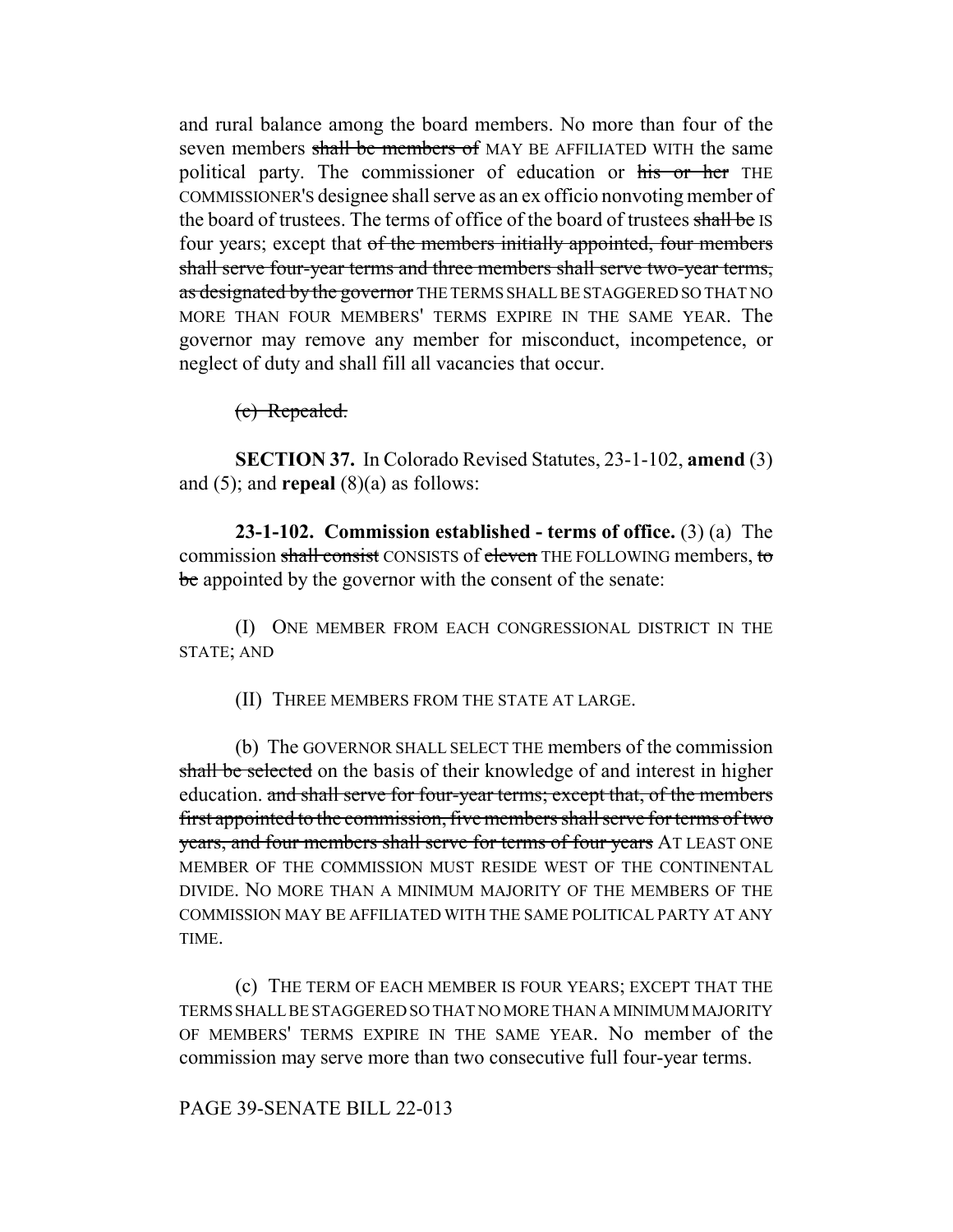(b) Repealed.

(5) The commission shall at no time have more than six members of any one major political party. Members of the commission shall ARE ENTITLED TO receive seventy-five dollars per diem for attendance at official meetings plus actual and necessary expenses incurred in the conduct of official business. In appointing members of the commission, the governor shall consider geographic representation. Of the eleven members of the commission, at least one shall be from each congressional district, and at least one member of the commission shall reside west of the continental divide.

 $(8)$  (a) Notwithstanding other provisions of this section, on or after July 1, 1999, the governor, with the consent of the senate, shall appoint two additional members to the commission for terms ending on June 30, 2003. Thereafter, members appointed pursuant to this subsection (8) shall serve for terms of four years.

**SECTION 38.** In Colorado Revised Statutes, 23-3.1-203, **amend**  $(2)(a)$  as follows:

**23-3.1-203. Authority - creation - membership - transfer of personnel.** (2) (a) Effective May 26, 2000, the board of directors of the authority, as it existed prior to May 26, 2000, shall be transferred with the authority to the department of higher education. The board shall continue CONTINUES to consist of nine members who shall continue to be ARE appointed by the governor, with the consent of the senate. Such members shall MUST be residents of the state. The term of office of each member shall be IS four years; except that of the appointments made on or after May 26, 2000, and prior to July 1, 2000, three members shall serve for terms of two, three, and four years, respectively THE TERMS SHALL BE STAGGERED SO THAT NO MORE THAN THREE MEMBERS' TERMS EXPIRE IN THE SAME YEAR. Each member shall serve until his or her A successor has been appointed by the governor. and qualified. Any member shall be IS eligible for reappointment. The governor shall fill any vacancy by appointment for the remainder of an unexpired term. Any member appointed by the governor when the general assembly is not in regular session, whether appointed for an unexpired term or for a full term, shall be deemed to be duly appointed and qualified until the appointment of such member is approved or rejected by the senate. Such appointment shall be submitted to the senate for its

PAGE 40-SENATE BILL 22-013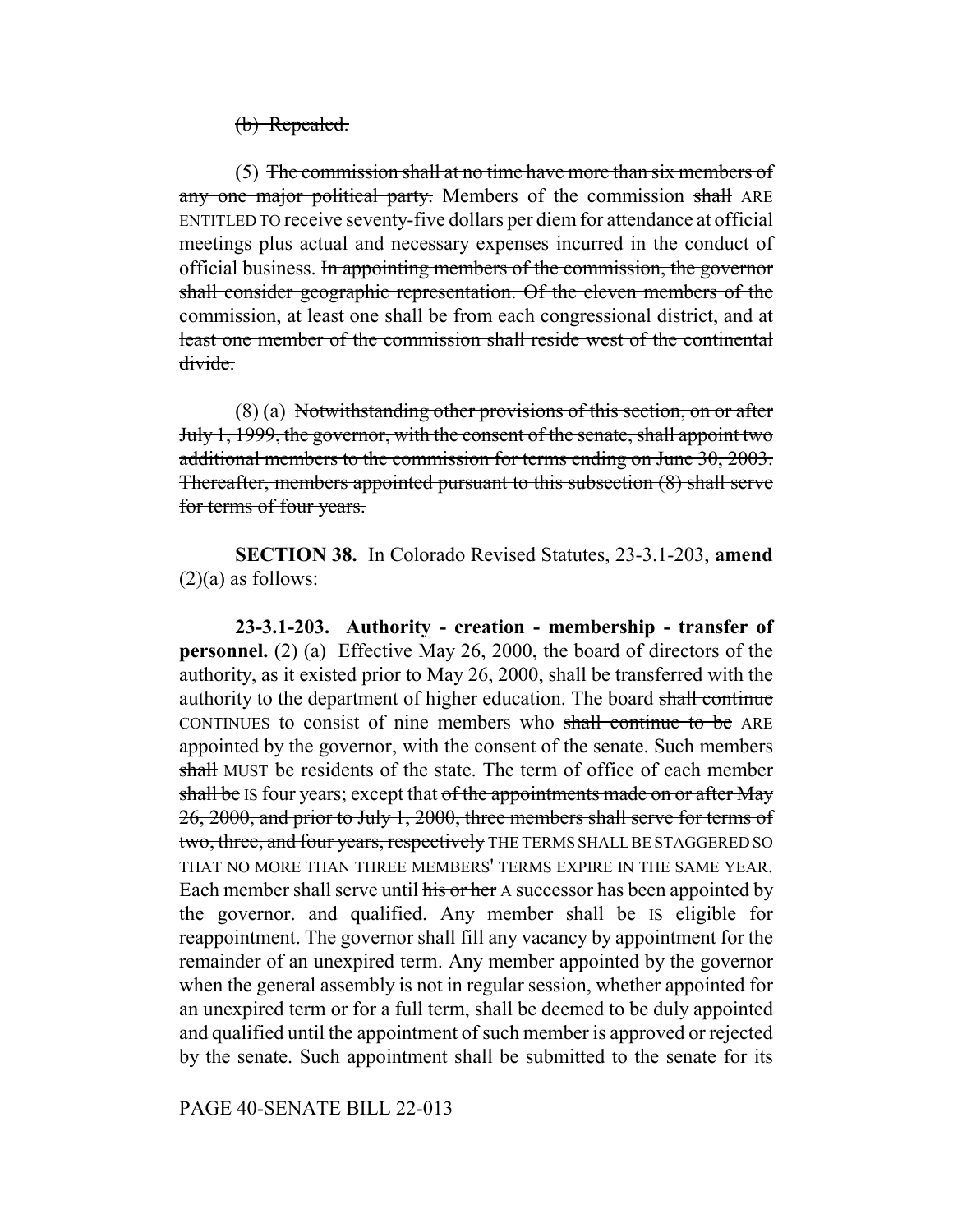approval or rejection during the next regular session of the general assembly following the appointment.

**SECTION 39.** In Colorado Revised Statutes, **amend** 23-15-104 as follows:

**23-15-104. Authority - creation - board - organization.** (1) (a) There is hereby created an independent public body politic and corporate to be known as the Colorado educational and cultural facilities authority. Said THE authority is constituted a public instrumentality, and its exercise of the powers conferred by this article shall be ARTICLE 15 IS deemed and held to be the performance of an essential public function. The authority shall be IS a body corporate and a political subdivision of the state, and shall not be IS NOT an agency of state government, and shall not be IS NOT subject to administrative direction by any department, commission, board, or agency of the state.

(b) The legal effects of any statute heretofore designating the Colorado educational and cultural facilities authority by any other name, or property rights heretofore incurred under any other name, shall not be impaired.

(2) (a) The governing body of the authority shall be IS a board of directors, which shall consist CONSISTS of seven members to be appointed by the governor, with the consent of the senate.

(b) Such members shall EACH MEMBER MUST be residents A RESIDENT of the state.

(c) No more than four of the members  $shall$  be of MAY BE AFFILIATED WITH the same political party. Except as provided in this subsection (2), the members of the board first appointed shall serve for terms to be designated by the governor, expiring on June 30 of each year beginning in 1982 and ending in 1988. The governor, with the consent of the senate, may appoint the members of the board of directors of an existing authority created under state law as the board of directors of the authority, in which case the terms of such directors shall be the same as their existing terms on the board of such other authority. Persons holding office on June 15, 1987, are subject to the provisions of section 24-1-137, C.R.S. Thereafter

## PAGE 41-SENATE BILL 22-013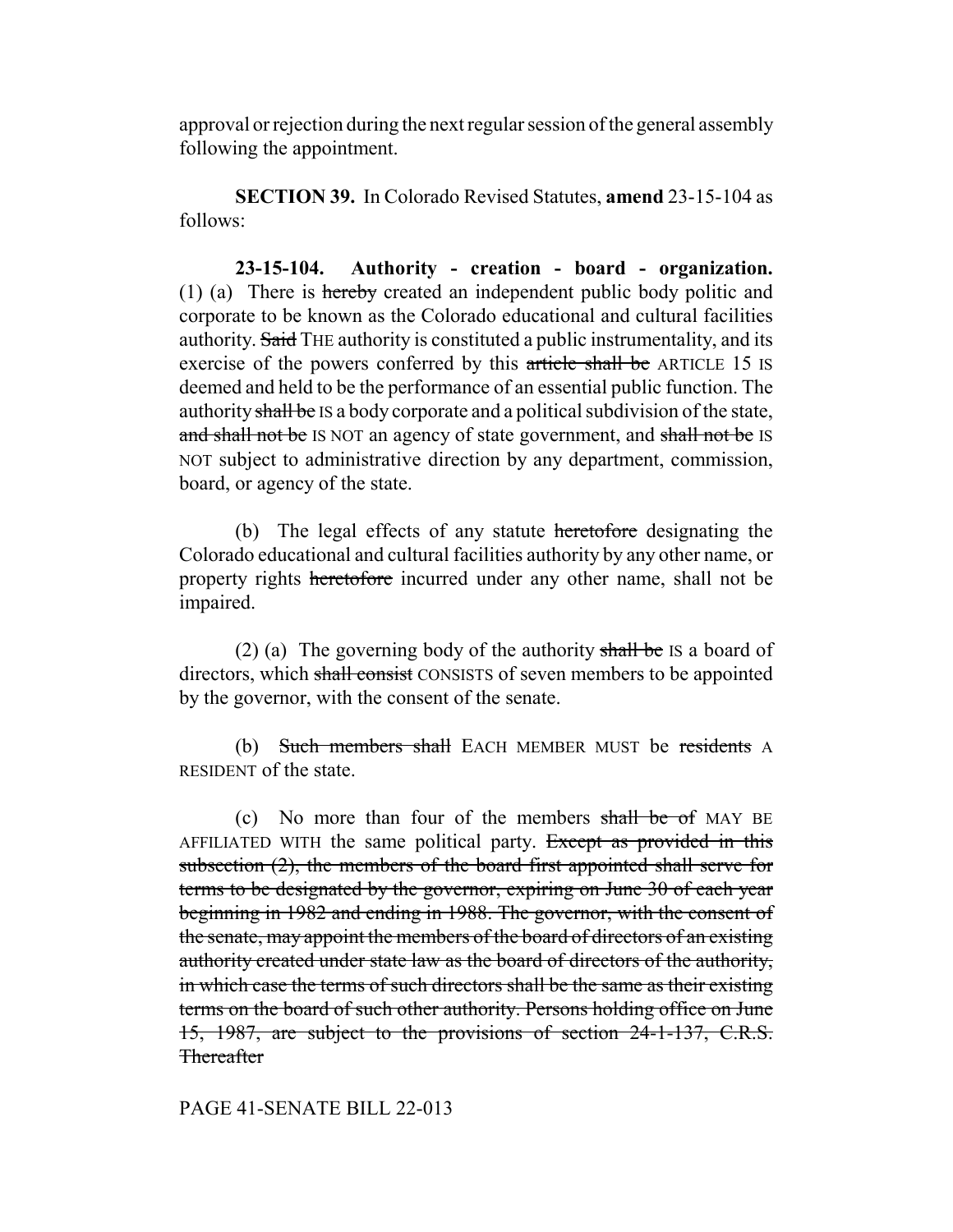(d) Upon the expiration of the term of any member, his successor shall be appointed for a term of four years THE TERM OF OFFICE OF AN APPOINTED MEMBER IS FOUR YEARS; EXCEPT THAT THE TERMS SHALL BE STAGGERED SO THAT NO MORE THAN FOUR MEMBERS' TERMS EXPIRE IN THE SAME YEAR.

(e) Each member shall serve until  $\frac{1}{n}$  THE MEMBER's resignation or, in the case of a member whose term has expired, until his THE MEMBER'S successor has been appointed. and has qualified.

(f) Any member shall be IS eligible for reappointment.

(3) The governor shall fill any vacancy by appointment for the remainder of an unexpired term. Any member appointed by the governor when the general assembly is not in regular session, whether appointed for an unexpired term or for a full term, shall be deemed to be duly appointed and qualified until the appointment of such member is approved or rejected by the senate. Such appointment shall be submitted to the senate for its approval or rejection during the next regular session of the general assembly following the appointment.

 $(3)$  (4) (a) Any member of the board may be removed by the governor for misfeasance, malfeasance, willful neglect of duty, or other cause. after notice and a public hearing, unless such notice and hearing is expressly waived in writing.

(b) Notwithstanding the provisions of  $\frac{1}{2}$  paragraph  $\frac{1}{2}$  of this subsection  $(3)$  SUBSECTION  $(4)(a)$  OF THIS SECTION, a member shall be removed by the governor if such member fails, for reasons other than temporary mental or physical disability or illness, to attend three regular meetings of the board during any twelve-month period without the board having entered upon its minutes an approval for any of such absences.

**SECTION 40.** In Colorado Revised Statutes, 23-20-102, **amend**  $(2)(a)$  as follows:

**23-20-102. Regents - election and term.** (2) (a) (I) At the general election held in 1974, and each six years thereafter THROUGH THE GENERAL ELECTION HELD IN 2016, three regents shall be elected, one of whom shall be a qualified elector of, and elected by the qualified electors of, the first

PAGE 42-SENATE BILL 22-013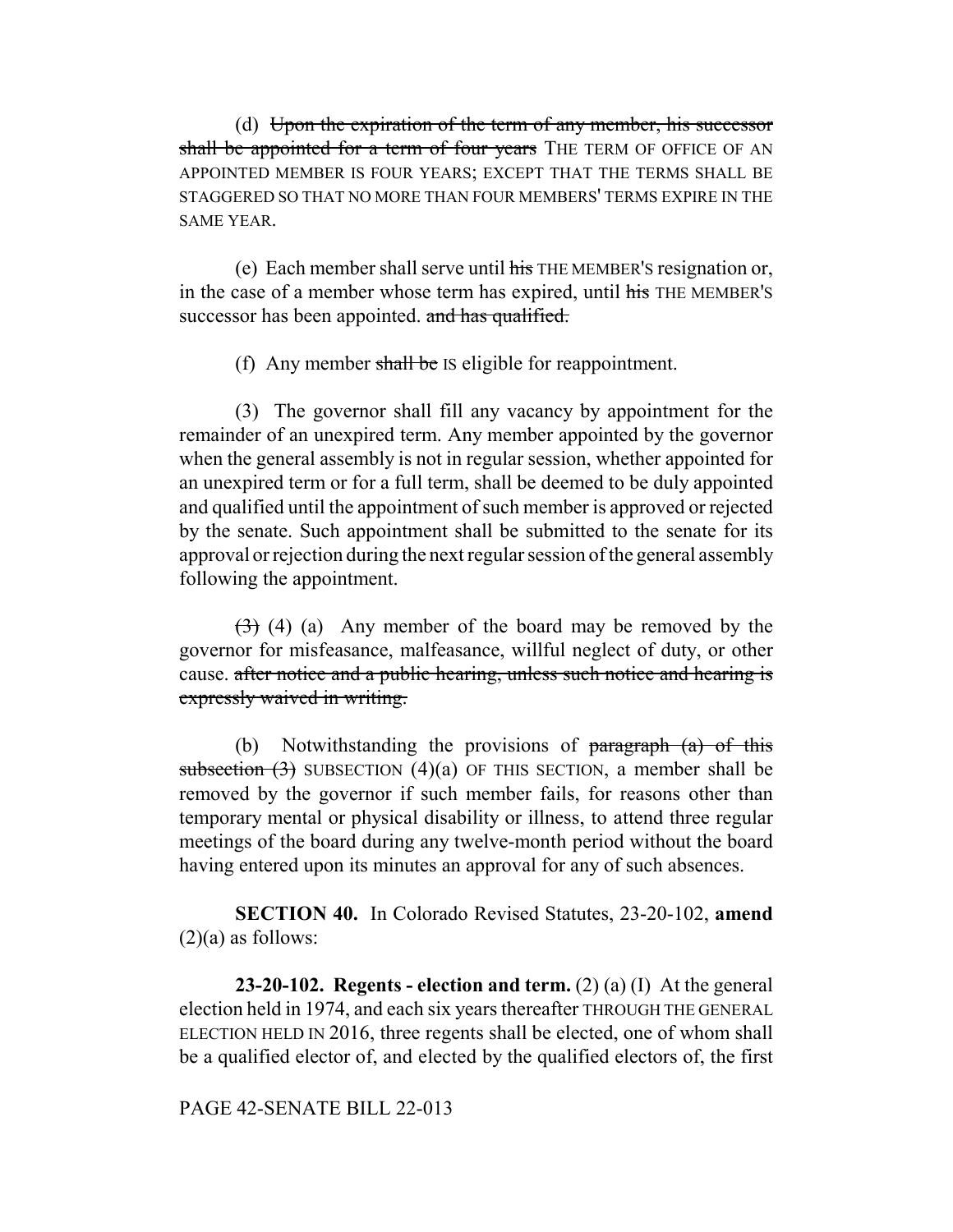congressional district; one of whom shall be a qualified elector of, and elected by the qualified electors of, the fourth congressional district; and one of whom shall be a qualified elector of this state and elected at large by the qualified electors of this state.

(II) AT THE GENERAL ELECTION HELD IN 2022, AND EACH SIX YEARS THEREAFTER, THREE REGENTS SHALL BE ELECTED, ONE OF WHOM SHALL BE A QUALIFIED ELECTOR OF, AND ELECTED BY THE QUALIFIED ELECTORS OF, THE FIRST CONGRESSIONAL DISTRICT; ONE OF WHOM SHALL BE A QUALIFIED ELECTOR OF, AND ELECTED BY THE QUALIFIED ELECTORS OF, THE FOURTH CONGRESSIONAL DISTRICT; AND ONE OF WHOM SHALL BE A QUALIFIED ELECTOR OF, AND ELECTED BY THE QUALIFIED ELECTORS OF, THE EIGHTH CONGRESSIONAL DISTRICT.

**SECTION 41.** In Colorado Revised Statutes, 23-21-203, **amend** (2) as follows:

**23-21-203. Center created - committee established.** (2) (a) The governor shall appoint a committee, to be known as the sickle-cell anemia advisory committee, to consult with the university of Colorado school of medicine in the administration of this part 2.

(b) The committee shall be composed CONSISTS of eleven members representing hospitals, voluntary agencies interested in sickle-cell anemia, medical specialists in sickle-cell anemia patient care, and the general public; but no group shall have more than four members on the committee.

(c) Each member of the committee shall hold office for a term of four years and until his THE MEMBER'S successor is appointed; and qualified; except that, of those members first appointed, two shall be appointed for one-year terms, three shall be appointed for two-year terms, three shall be appointed for three-year terms, and three shall be appointed for four-year terms EXCEPT THAT THE TERMS SHALL BE STAGGERED SO THAT NO MORE THAN SIX MEMBERS' TERMS EXPIRE IN THE SAME YEAR.

(d) Any vacancy occurring on the committee shall be filled by appointment by the governor for the unexpired term.

(e) The committee shall meet at least annually and at such other times as the executive director of the department of public health and

#### PAGE 43-SENATE BILL 22-013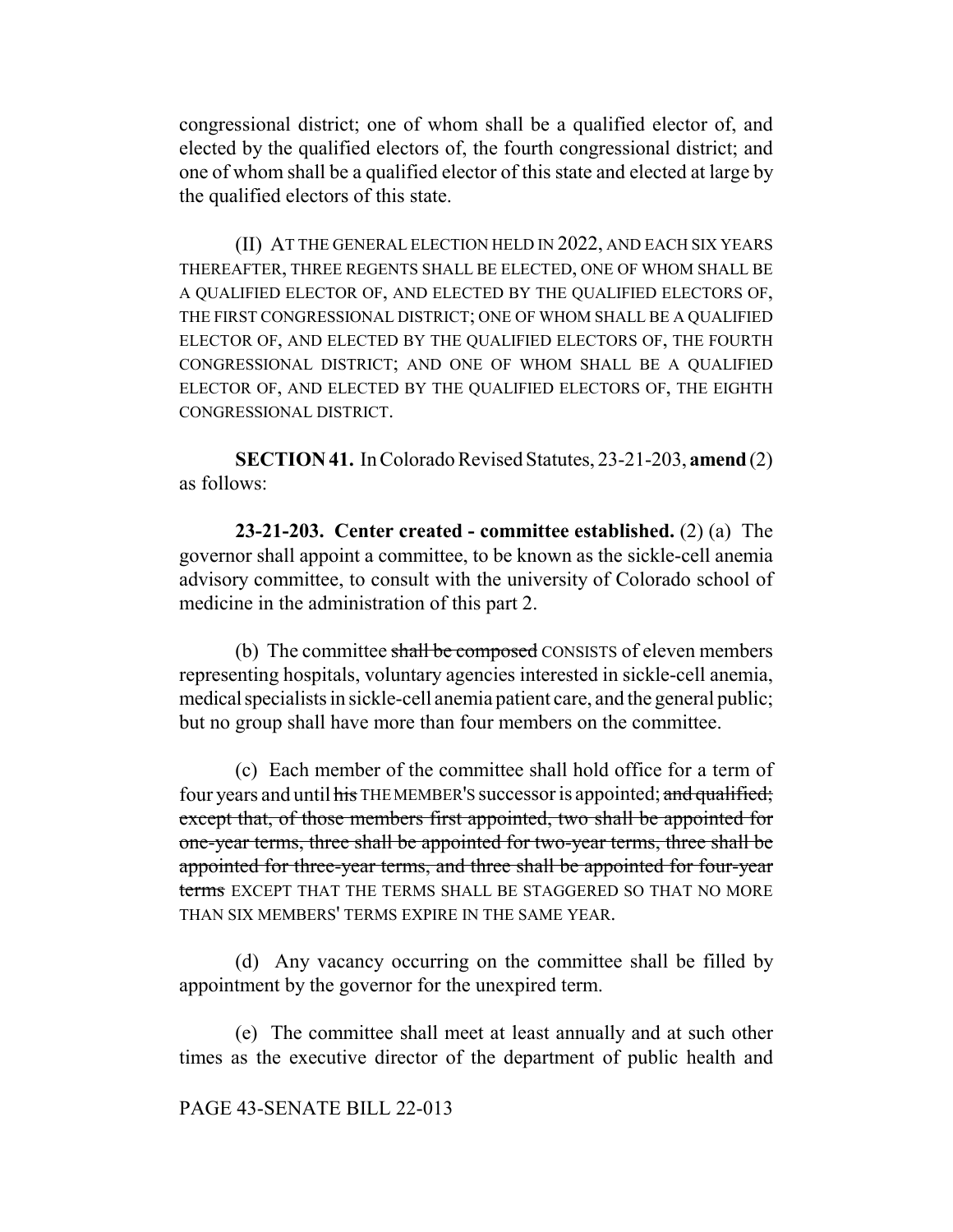environment deems necessary.

(f) Members of the committee shall receive no SERVE WITHOUT compensation but shall be reimbursed ARE ENTITLED TO REIMBURSEMENT for their actual and necessary expenses incurred in the performance of their official duties.

(b) Repealed.

**SECTION 42.** In Colorado Revised Statutes, 23-21-503, **amend** (2) as follows:

**23-21-503. University of Colorado hospital authority.** (2) (a) The authority shall be governed by an eleven-member A board of directors who shall be appointed by the regents. The board of directors shall control the day-to-day operation of university hospital.

(b) THE BOARD CONSISTS OF THE FOLLOWING MEMBERS:

(I) There shall be a ONE director appointed from each congressional district; AND

(II) THREE DIRECTORS APPOINTED FROM THE STATE AT LARGE.

(c) OF ALL THE DIRECTORS APPOINTED TO THE BOARD, one director shall MUST reside west of the continental divide, and not more than four ONE THIRD OF THE directors shall be employees of the university of Colorado or of the authority.

(d) The appointment of the directors from the congressional districts shall be IS subject to the advice and consent of the senate. Of the directors first appointed, four shall serve terms of two years and five shall serve terms of four years. THE TERM OF OFFICE FOR APPOINTED MEMBERS IS FOUR YEARS; EXCEPT THAT THE TERMS SHALL BE STAGGERED SO THAT NO MORE THAN A MINIMUM MAJORITY OF MEMBERS' TERMS EXPIRE IN THE SAME YEAR.

(e) Nothing in this subsection (2) shall be construed to limit the power of the regents to appoint persons as directors of the authority who are directors of the part 4 corporation. Each director appointed from a congressional district, whether appointed for an unexpired term or a full

## PAGE 44-SENATE BILL 22-013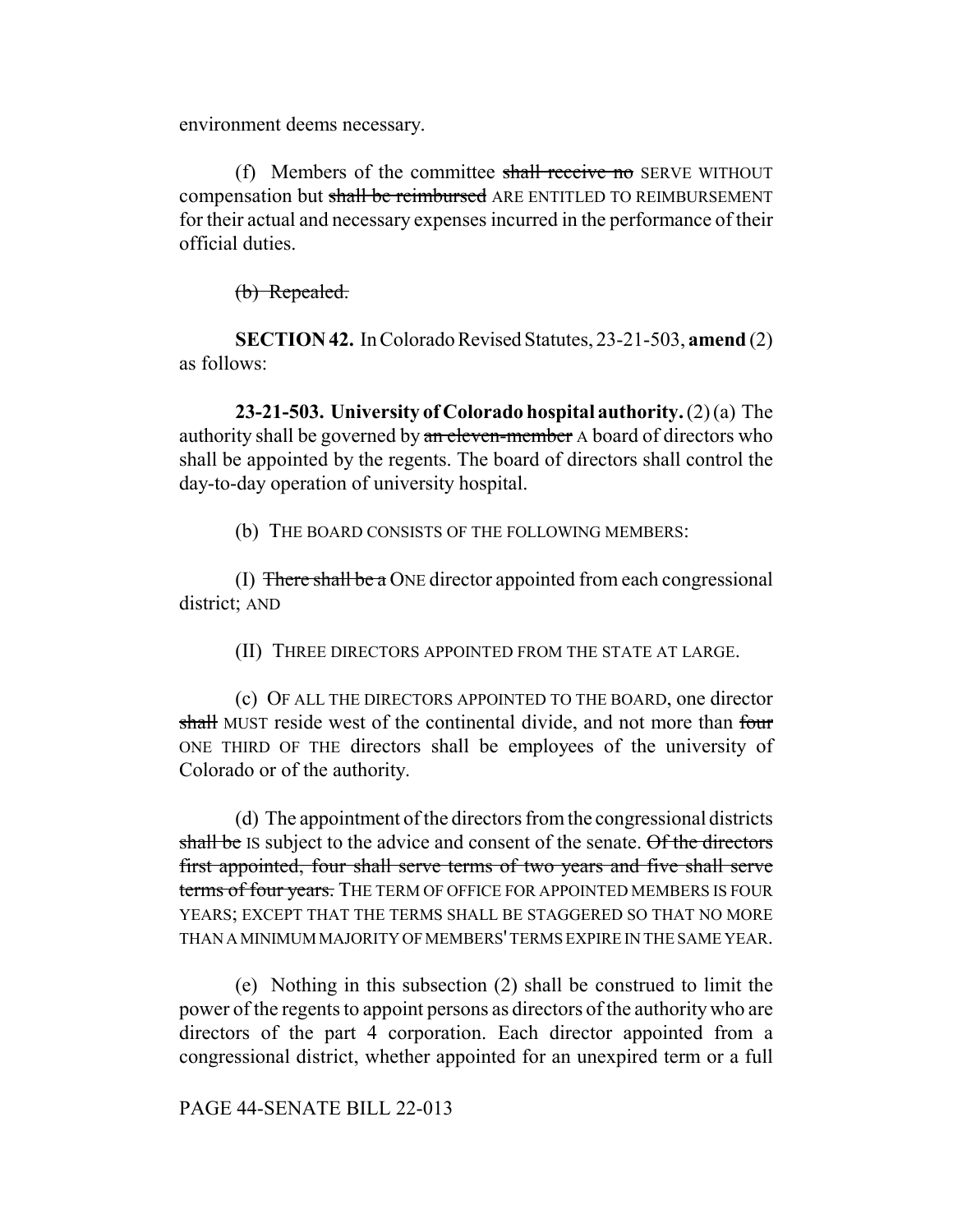term, shall be deemed duly appointed and qualified until the appointment of the director is approved or rejected by the senate. If the general assembly is not in regular session at the time the appointment is made or is in regular session but does not consider the appointment before adjourning, the appointment shall be submitted to the senate for its approval or rejection during the next regular session of the general assembly following the appointment.

**SECTION 43.** In Colorado Revised Statutes, 23-30-101, **amend**  $(1)(a)$ ,  $(1)(b)$  introductory portion,  $(1)(d)$  introductory portion,  $(1)(d)(II)$ , and  $(1)(g)$ ; and **repeal**  $(1)(c)$  as follows:

**23-30-101. Board of governors of the Colorado state university system.** (1) (a) A board is hereby established that shall be known by the name and title of The board of governors of the Colorado state university system, referred to in this section as the "board", H shall consist IS ESTABLISHED. THE BOARD CONSISTS of a total of fifteen members as provided in paragraphs (b) and (c) of this subsection  $(1)$  SUBSECTIONS  $(1)(b)$ AND  $(1)(d)$  OF THIS SECTION.

(b) Six of the members shall be ARE advisory, without the right to vote. THE ADVISORY MEMBERS SERVE TERMS OF ONE ACADEMIC YEAR. The six advisory members shall be elected or appointed by their respective governing bodies from their membership The advisory officers shall serve terms of one academic year. The advisory members shall consist of AS FOLLOWS:

(c) Commencing with appointments made in 1974 and continuing through appointments made in 2006, the remaining nine members of the board, at least one of whom shall be a graduate of the Colorado state university or Colorado state university - Pueblo and at least two of whom shall have some connection with agriculture, shall be appointed by the governor, with the consent of the senate, for basic terms of four years, although interim appointments may be made for lesser periods so that at least two of the nine terms will expire in each calendar year.

(d) Commencing with appointments made in 2007 and subsequent years, The remaining nine members of the board shall be appointed by the governor with the consent of the senate for terms of four years, in the following manner:

#### PAGE 45-SENATE BILL 22-013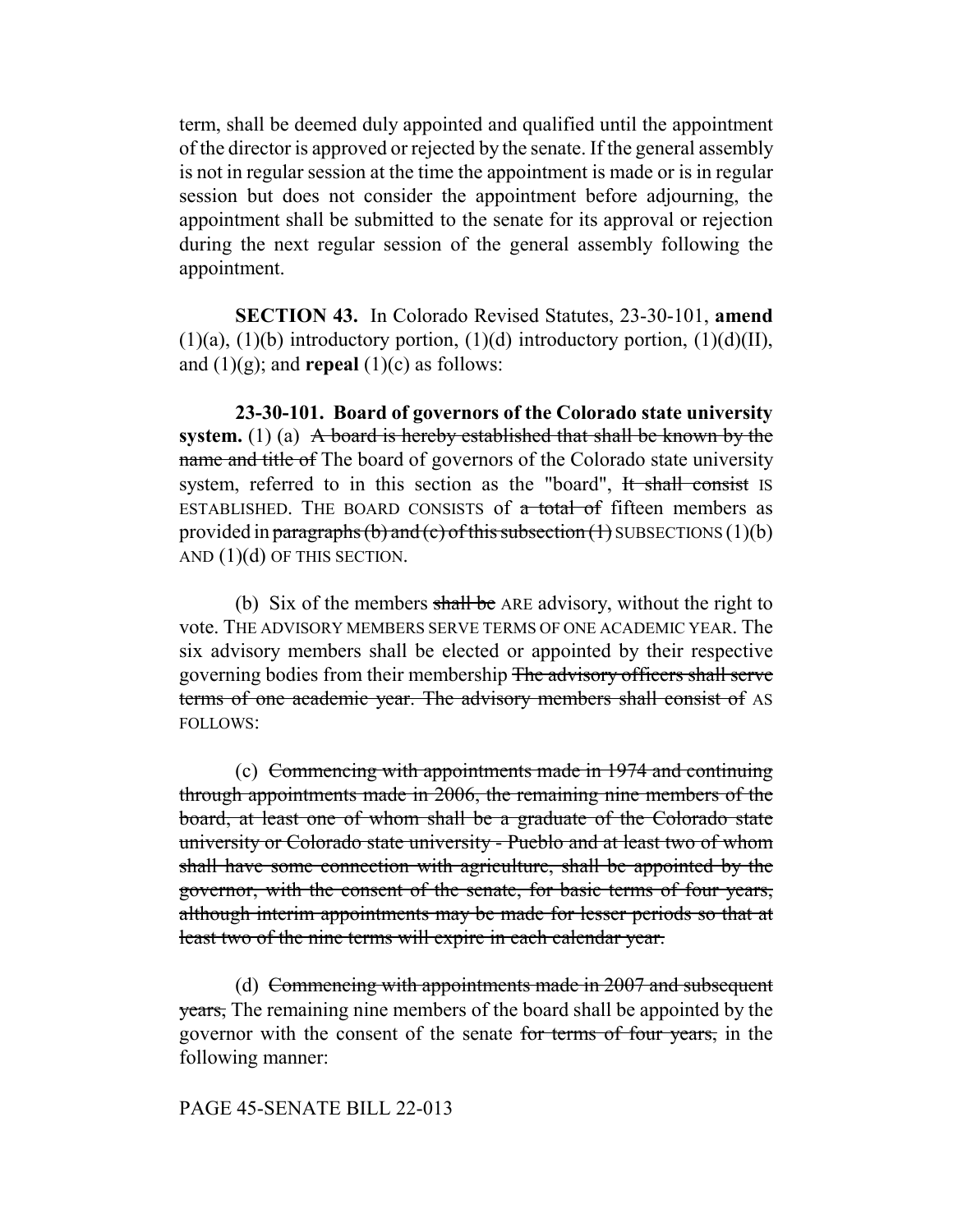(II) One of the nine voting members shall either reside in southern Colorado, AS DEFINED IN SUBSECTION  $(1)(f)$  OF THIS SECTION, or be a graduate of Colorado state university - Pueblo.

(g) Members appointed on or after January 1, 2007, shall serve terms of THE TERM OF OFFICE FOR EACH MEMBER APPOINTED BY THE GOVERNOR IS up to four years, expiring on December 31 of the third calendar year following the calendar year in which the member is appointed; EXCEPT THAT THE TERMS SHALL BE STAGGERED SO THAT AT LEAST TWO MEMBERS' TERMS EXPIRE IN EACH CALENDAR YEAR.

**SECTION 44.** In Colorado Revised Statutes, 23-31-1003, **amend**  $(2)(b)$  and  $(3)$  as follows:

**23-31-1003. State veterinary education loan repayment council - creation - membership.** (2) (b) (I)  $\Theta$ n or before October 1, 2017, The governor shall appoint the initial five directors of the council. The council must include the following representatives TO THE COUNCIL:

(A) At least one director must be WHO IS a member of the faculty or staff of Colorado state university's college of veterinary medicine and biomedical sciences;

 $(B)$  The commissioner of agriculture or his or her THE COMMISSIONER'S designee;

(C) At least one director must be WHO IS associated with, and able to represent the interests of, the Colorado livestock industries; and

(D) At least one director  $\frac{m}{dt}$  be WHO IS associated with, and able to represent the interests of, the Colorado Veterinary Medical Association OR A SUCCESSOR ORGANIZATION.

(II) Of the initial five directors, three serve for four-year terms and two serve for two-year terms. All subsequent terms are four-year terms DIRECTORS ARE APPOINTED FOR TERMS OF FOUR YEARS; EXCEPT THAT THE TERMS SHALL BE STAGGERED SO THAT NO MORE THAN THREE DIRECTORS' TERMS EXPIRE IN THE SAME YEAR.

(III) Unless extenuating circumstances such as illness or death

# PAGE 46-SENATE BILL 22-013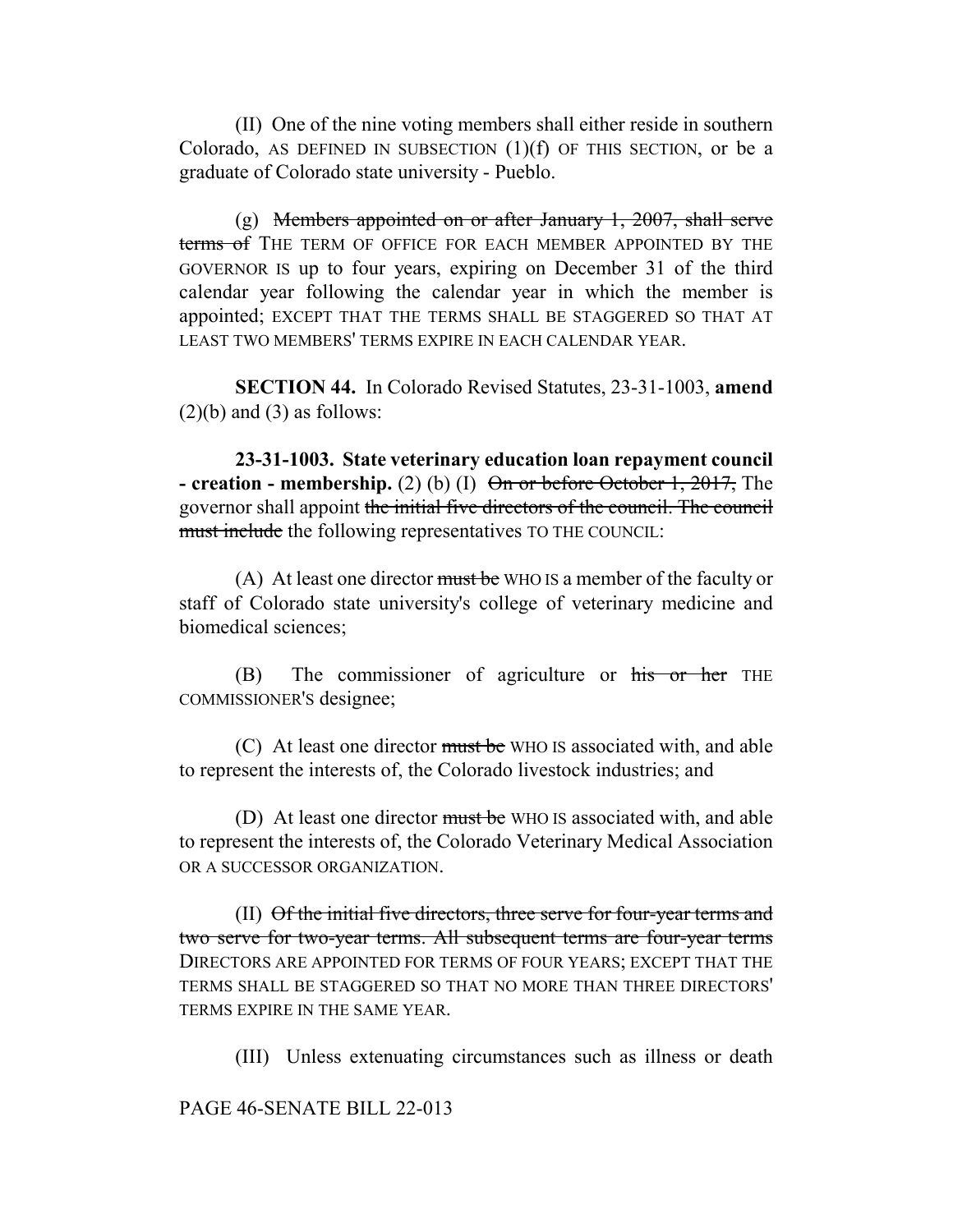require otherwise, each director shall hold office until his or her THE DIRECTOR'S successor is appointed.

(3) The governor, at his or her THE GOVERNOR's pleasure, may remove a director of the council at any time. If a director vacates his or her THE DIRECTOR'S seat on the council during the term for which the director was appointed, the governor shall fill the resultant vacancy by appointing a director for the remainder of that term. The successor director must meet the same qualifications under this section as his or her THE SUCCESSOR'S predecessor.

**SECTION 45.** In Colorado Revised Statutes, 23-40-104, **amend**  $(1)(b)(I)$  and  $(1)(b)(II)$ ; and **repeal**  $(1)(b)(III)$  and  $(1)(b)(IV)$  as follows:

**23-40-104. Board of trustees.** (1) (b) (I) The governor shall appoint, with the consent of the senate, seven members of the board of trustees created by this subsection (1). The initial members of the board shall take office on July 1, 1973. The terms of the seven members of the board of trustees appointed prior to June 15, 1987, shall be six years; except that appointments of members to take office on July 1, 1973, shall be made so that two members of the board have terms expiring on June 30, 1975, two members of the board have terms expiring on June 30, 1977, and three members of the board have terms expiring on June 30, 1979. Persons who are appointed members and who are holding office on June 15, 1987, are subject to the provisions of section 24-1-137, C.R.S. Thereafter the terms of the seven members of the board of trustees appointed by the governor shall be four years; except that a member of the board who is appointed by the governor shall continue to serve until a successor is appointed and confirmed by the senate.

(II) Notwithstanding any other provision of this section, the term of each member serving on the board of trustees as of May 26, 2006, shall be extended to expire on December 31 of the calendar year in which the member's appointed term would otherwise expire. Members appointed on or after January 1, 2007, BY THE GOVERNOR shall serve terms of up to four years, expiring on December 31 of the third calendar year following the calendar year in which the member is appointed; For terms ending on or after December 31, 2006, the governor shall appoint a succeeding member on or before March 1 immediately following the expiration of the term EXCEPT THAT THE TERMS SHALL BE STAGGERED SO THAT NO MORE THAN

PAGE 47-SENATE BILL 22-013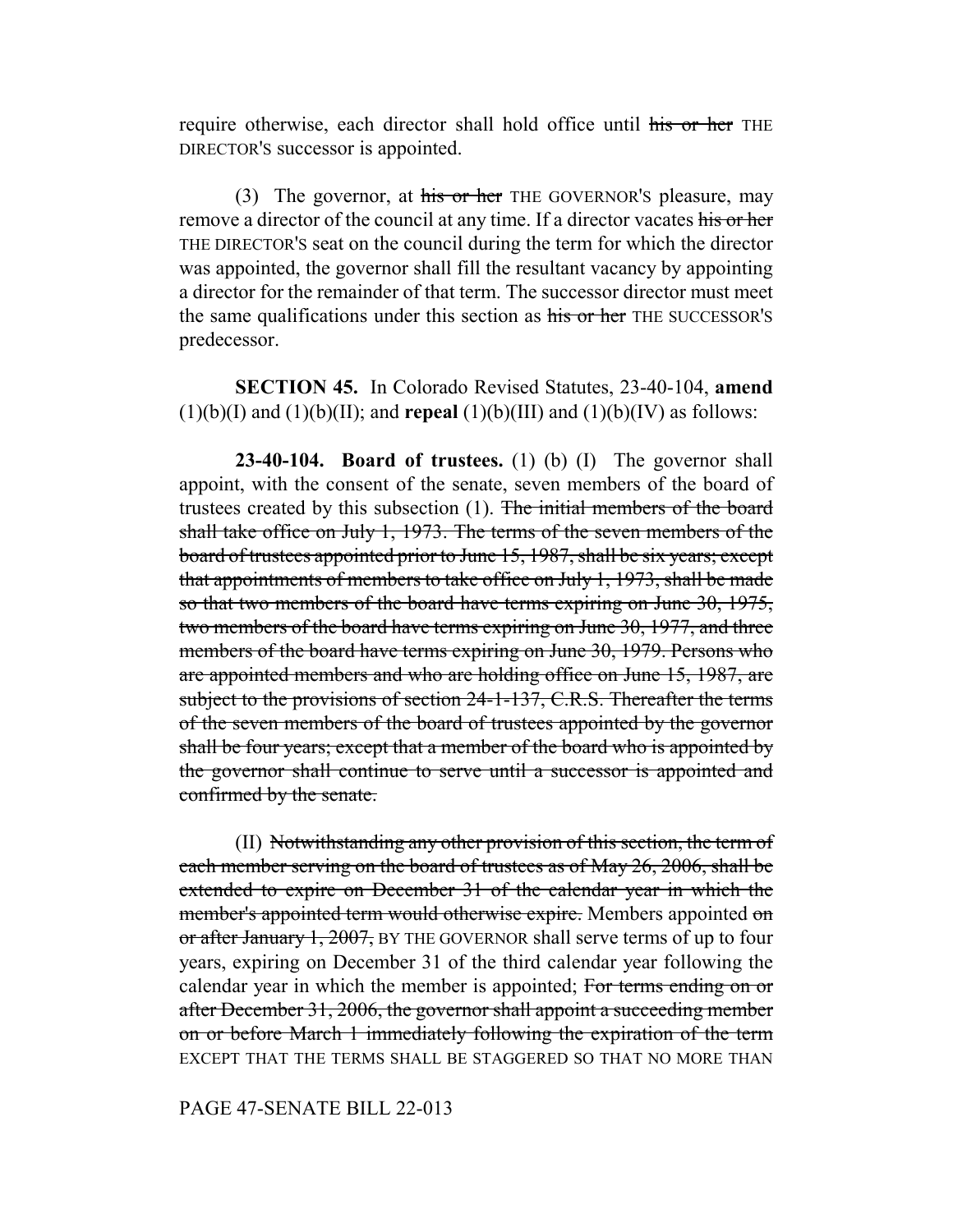TWO MEMBERS' TERMS EXPIRE IN THE SAME YEAR.

(III) Notwithstanding any other provision of this section, the appointments to succeed members whose terms expire on December 31, 2011, shall be as follows:

(A) Two members who shall serve four-year terms;

(B) Two members who shall serve three-year terms; and

(C) One member who shall serve a one-year term.

(IV) Notwithstanding any other provision of this section, the appointments to succeed members whose terms expire on or after December 31, 2013, shall be for four-year terms.

**SECTION 46.** In Colorado Revised Statutes, **amend** 23-41-102 as follows:

**23-41-102. Board of trustees - term.** (1) (a) There shall be IS CREATED a board of trustees of the Colorado school of mines to be composed of nine persons. The five members serving on the board on July 1, 1973, shall continue to serve the terms for which they were appointed. On or before July 1, 1973, the governor shall appoint two additional members of the board, of which one shall be appointed for a term to expire on March 1, 1975, and one shall be appointed for a term to expire on March 1, 1977. Prior to June 15, 1987, the governor shall fill the vacancies in appointed offices occurring every two years by appointments of members of the board for terms of six years each, in accordance with this arrangement. Persons who are appointed members and who are holding office on June 15, 1987, are subject to the provisions of section 24-1-137, C.R.S. Thereafter the terms of such appointed members shall be four years. Notwithstanding any other provision of this section, the term of each member serving on the board of trustees as of May 26, 2006, shall be extended to expire on December 31 of the calendar year in which the member's appointed term would otherwise expire. Members appointed on or after January 1, 2007, shall serve terms of up to four years, MEMBERS. SEVEN MEMBERS SHALL BE APPOINTED BY THE GOVERNOR TO TERMS OF UP TO FOUR YEARS, expiring on December 31 of the third calendar year following the calendar year in which the member is appointed; For terms ending on or after December 31, 2006,

PAGE 48-SENATE BILL 22-013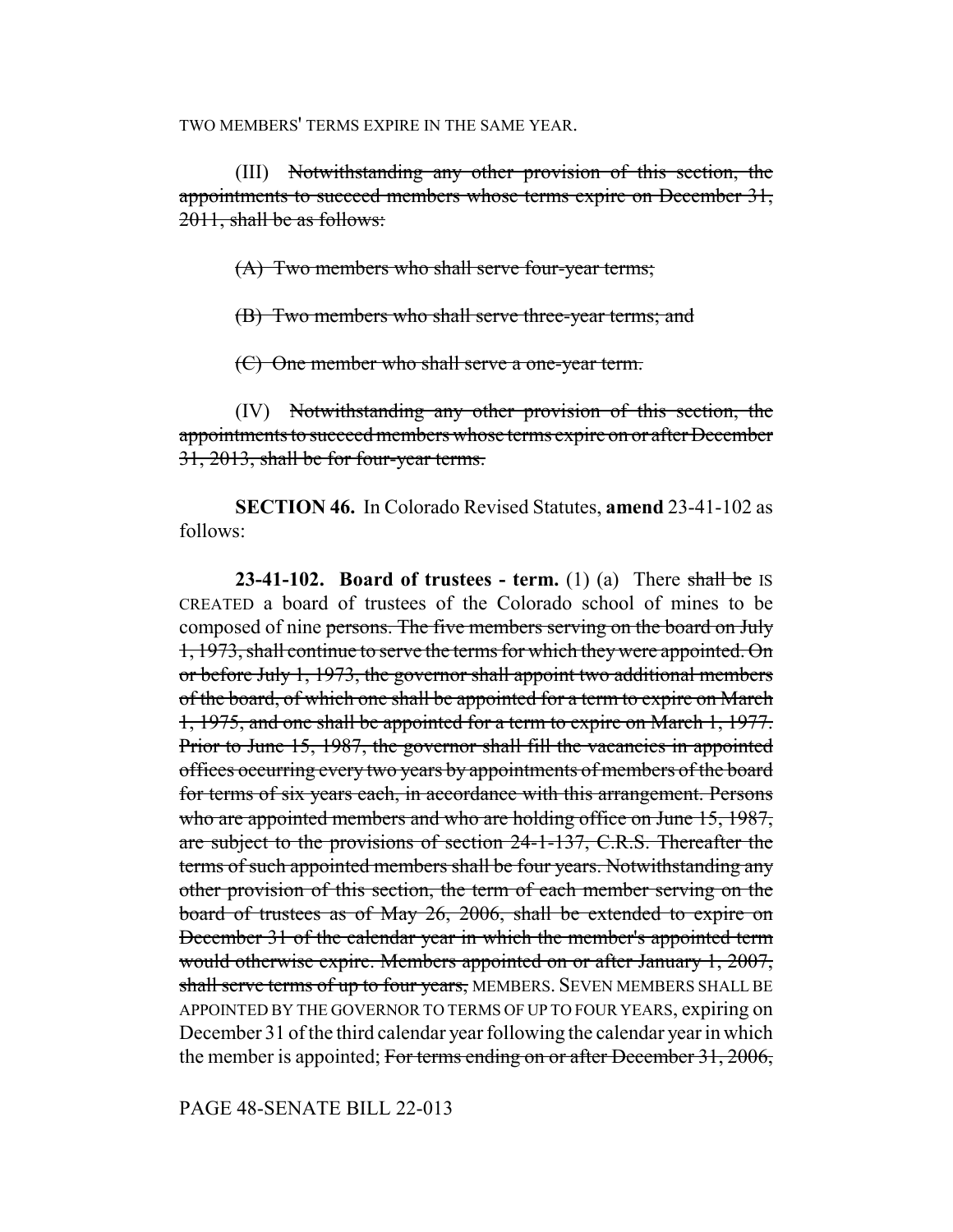the governor shall appoint a succeeding member on or before March 1 immediately following the expiration of the term EXCEPT THAT THE TERMS SHALL BE STAGGERED SO THAT NO MORE THAN FOUR MEMBERS' TERMS EXPIRE IN THE SAME YEAR.

(b) Of the seven members appointed by the governor, no more than four members shall be from MAY BE AFFILIATED WITH the same political party. IN APPOINTING MEMBERS TO THE BOARD OF TRUSTEES, THE GOVERNOR SHALL ENSURE THAT NO MORE THAN TWO OF THE MEMBERS SERVING ON THE BOARD OF TRUSTEES AT ANY ONE TIME RESIDE OUTSIDE THE STATE OF COLORADO. IN ADDITION, THE GOVERNOR SHALL BASE THE APPOINTMENTS ON CONSIDERATION OF:

(I) AN APPOINTEE'S PROFESSIONAL BACKGROUND RELATED TO THE INDUSTRIES AND FIELDS FOR WHICH THE COLORADO SCHOOL OF MINES PREPARES STUDENTS FOR EMPLOYMENT AND IN WHICH THE FACULTY OF THE INSTITUTION CONDUCT RESEARCH;

(II) OTHER AREAS OF PROFESSIONAL EXPERTISE THAT AN APPOINTEE MAY BRING TO THE APPOINTEE'S SERVICE ON THE BOARD OF TRUSTEES; AND

(III) THE APPOINTEE'S COMMITMENT TO USING THE APPOINTEE'S PERSONAL TIME AND EFFORTS TO SERVE AND SUPPORT THE COLORADO SCHOOL OF MINES.

(c) The two remaining member positions shall be filled by:

(I) An elected member of the student body who is a full-time junior or senior student at the Colorado school of mines. and The term of said THE elected STUDENT MEMBER's office shall be IS one year, beginning ON July 1. The elected student member shall be IS advisory, without the right to vote. For the purposes of As USED IN this subsection  $(1)$ , "full-time student" means the equivalent of the HAS THE SAME definition of AS "full-time equivalent student" used by the joint budget committee of the general assembly.

(II) A full-time member of the academic faculty of the Colorado school of mines elected by a majority of at least sixty-seven percent of the academic faculty. The initially elected faculty board member shall be elected at a special election to be held during the spring semester of 2008.

PAGE 49-SENATE BILL 22-013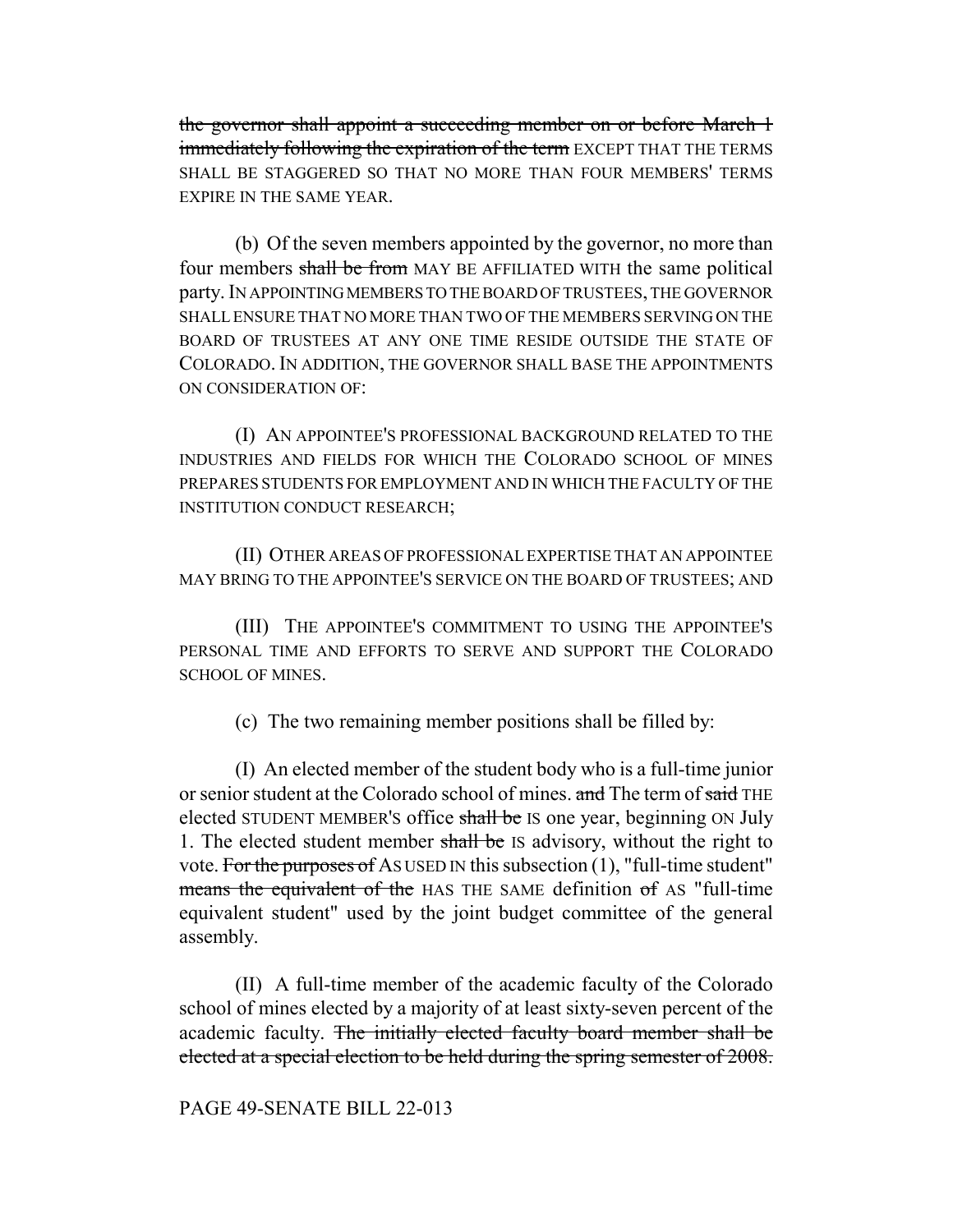The term of office for the initially elected faculty member shall end December 31, 2010. Subsequently Elected faculty members shall serve two-year terms commencing January 1 of each odd-numbered year. thereafter. The elected faculty member shall be IS advisory, without the right to vote.

(b) For the purpose of further staggering the terms of office held by members of the Colorado school of mines board of trustees, the terms of two of the board members holding office on July 1, 1994, whose terms expire in 1995, and one of the members holding office on July 1, 1994, whose term expires in 1997, are extended for one year. The governor shall select those members whose terms are extended.

(2) Said trustees MEMBERS shall hold their offices for the terms for which they have been appointed and until their successors are appointed and qualified. Any four of the members of said THE board appointed by the governor shall constitute CONSTITUTES a quorum for the transaction of business. The said board has such powers and shall perform such duties as specified in the laws creating the institution and providing for its maintenance.

(3) In appointing persons to the Colorado school of mines board of trustees on or after July 1, 2010, the governor shall ensure that no more than two of the members serving on the board of trustees at any one time reside outside the state of Colorado. In addition, the governor shall base his or her appointments on considerations of:

(a) An appointee's professional background related to the industries and fields for which the Colorado school of mines prepares students for employment and in which the faculty of the institution conduct research;

(b) Other areas of professional expertise that an appointee may bring to his or her service on the board of trustees; and

(c) The appointee's commitment to using his or her personal time and efforts to serve and support the Colorado school of mines.

**SECTION 47.** In Colorado Revised Statutes, 23-51-102, **amend**  $(2)$ ,  $(3)$ , and  $(4)$  as follows:

### PAGE 50-SENATE BILL 22-013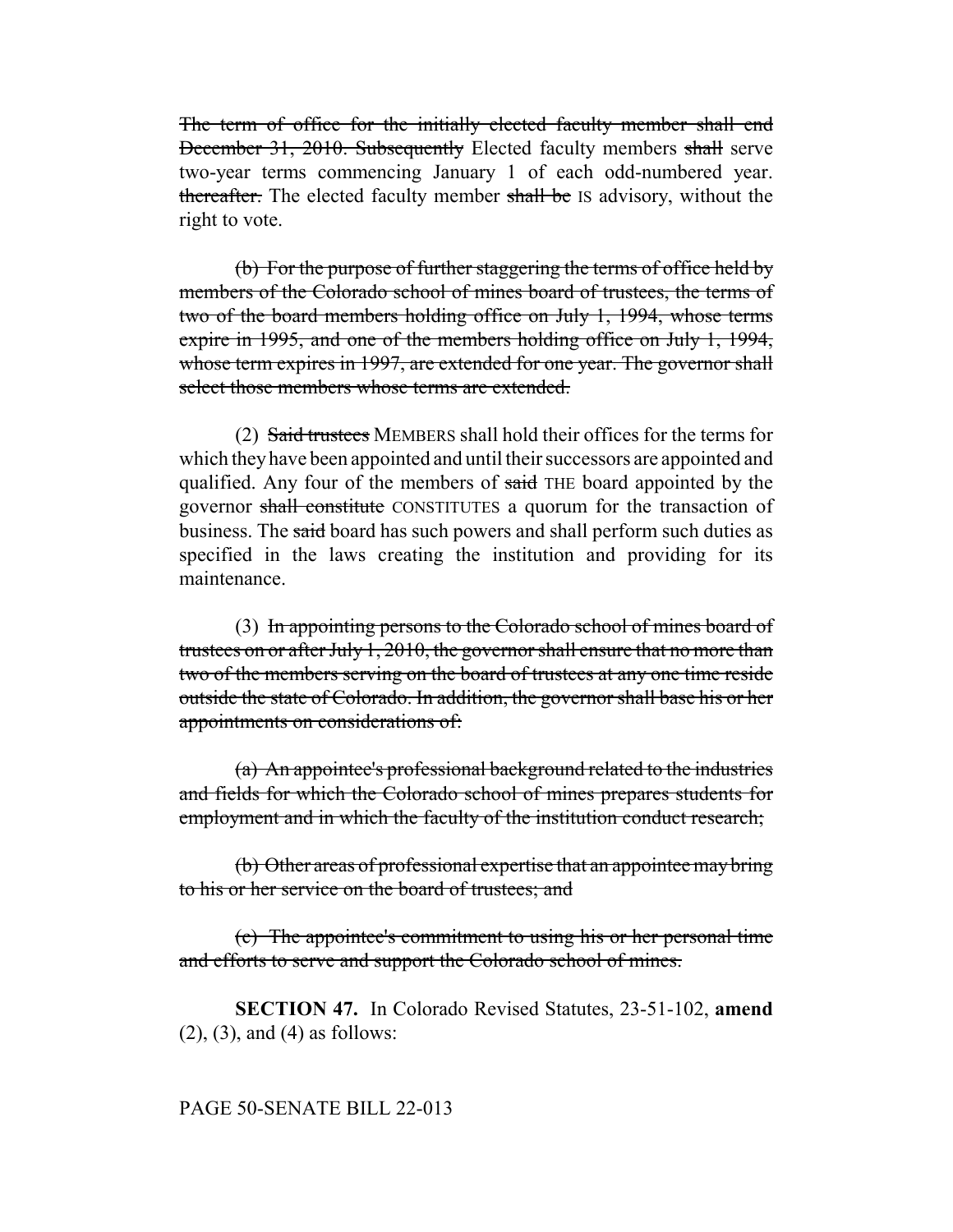**23-51-102. Board of trustees - creation - members - powers duties.** (2) The governor shall appoint, effective July 1, 2003, with the consent of the senate, nine members of the board of trustees. Members initially appointed to the board of trustees shall have the authority to act on behalf of the board of trustees prior to obtaining confirmation by the senate. The members first appointed to the board of trustees shall take office on July 1, 2003. Appointments of members to take office on July 1, 2003, shall be made so that three members of the board have terms expiring on January 1, 2005, two members of the board have terms expiring on January 1, 2006, two members of the board have terms expiring on January 1, 2007, and two members of the board have terms expiring on January 1, 2008; thereafter, the terms of the nine appointed members of the board of trustees shall be four years. Notwithstanding any other provision of this section, the term of each member serving on the board of trustees as of May 26, 2006, shall be extended to expire on December 31 of the calendar year in which the member's appointed term would otherwise expire. Members appointed on or after January 1, 2007, MEMBERS APPOINTED BY THE GOVERNOR shall serve terms of up to four years, expiring on December 31 of the third calendar year following the calendar year in which the member is appointed; For terms ending on or after December 31, 2006, the governor shall appoint a succeeding member on or before March 1 immediately following the expiration of the term EXCEPT THAT THE TERMS SHALL BE STAGGERED SO THAT NO MORE THAN THREE MEMBERS' TERMS EXPIRE IN THE SAME YEAR. Of the nine members appointed by the governor, at least two shall reside in Alamosa, Conejos, Costilla, Huerfano, Mineral, Rio Grande, or Saguache county. Of the nine members appointed by the governor, no more than five members shall be from the same political party. Each trustee MEMBER shall hold office for the term for which the trustee MEMBER has been appointed and until the trustee's MEMBER's successor is appointed and confirmed by the senate.

(3) The tenth member of the board of trustees shall be a full-time junior or senior student at Adams state university, elected by the members of the student body of Adams state university. The term of the student member shall be IS one year, beginning July 1, 2003, and beginning ON July 1 each year. thereafter. The student member shall be IS advisory, without the right to vote and without the right to attend executive sessions of the board of trustees, as provided by section 24-6-402. C.R.S. The student member shall MUST have resided in the state of Colorado for not less than three years prior to the student's election.

### PAGE 51-SENATE BILL 22-013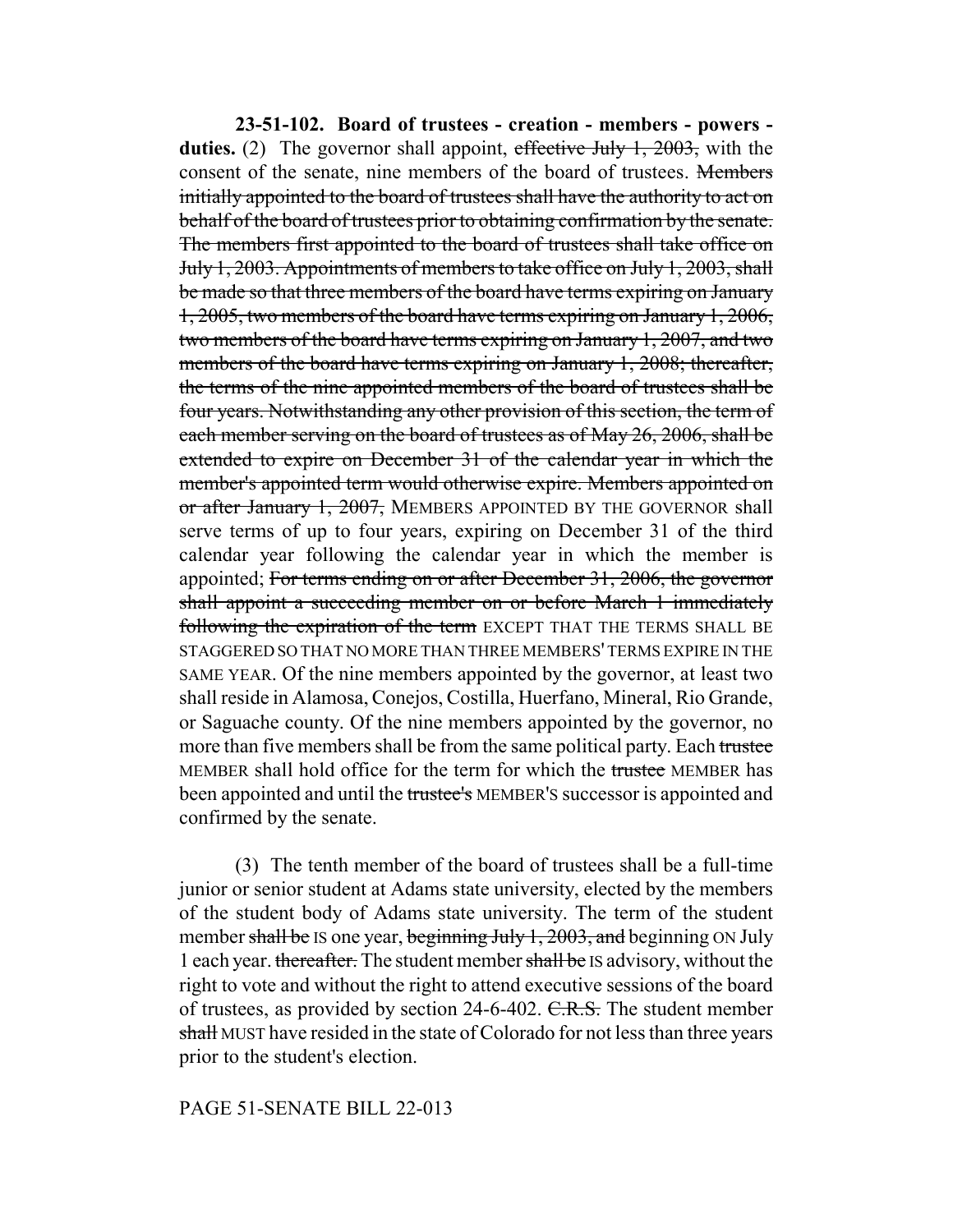(4) The eleventh member shall be a member of the faculty of Adams state university elected by other members of the faculty for a term of two years, beginning July 1, 2003, and beginning ON July 1 every odd-numbered year. thereafter. The faculty member shall be IS advisory, without the right to vote and without the right to attend executive sessions of the board of trustees, as provided by section 24-6-402. C.R.S.

**SECTION 48.** In Colorado Revised Statutes, 23-52-102, **amend**  $(2)(b)$ ,  $(2)(c)$ ,  $(2)(d)$ ,  $(3)$ , and  $(4)$  as follows:

**23-52-102. Board of trustees - creation - members - powers duties - repeal.** (2) (b) (I) The term of each member serving on the board of trustees as of March 24, 2020, expires on December 31 of the calendar year in which the member's appointed term would otherwise expire.

(II) THIS SUBSECTION (2)(b) IS REPEALED, EFFECTIVE JUNE 30, 2025.

(c) (I) The governor shall appoint the eighth and ninth members of the board so that the members take office on or before September 1, 2020. Such members have the authority to act on behalf of the board of trustees prior to obtaining confirmation by the senate. Of the members taking office pursuant to this subsection  $(2)(c)$ , one member has a term expiring on January 1, 2023, and one member has a term expiring on January 1, 2025. Thereafter, the terms of the eighth and ninth members of the board of trustees are four years.

(II) THIS SUBSECTION (2)(c) IS REPEALED, EFFECTIVE JUNE 30, 2025.

(d) Except as otherwise provided in subsection SUBSECTIONS  $(2)(b)$ AND (2)(c) of this section, members appointed on or after January 1, 2007, BY THE GOVERNOR serve terms of up to four years, expiring on December 31 of the third calendar year following the calendar year in which the member is appointed; For terms ending on or after December 31, 2006, the governor shall appoint a succeeding member on or before March 1 immediately following the expiration of the term EXCEPT THAT THE TERMS SHALL BE STAGGERED SO THAT NO MORE THAN THREE MEMBERS' TERMS EXPIRE IN THE SAME YEAR. Each trustee following the initial appointments shall hold MEMBER HOLDS office for the term for which the trustee MEMBER is appointed and until the trustee's MEMBER'S successor is appointed and confirmed by the senate.

### PAGE 52-SENATE BILL 22-013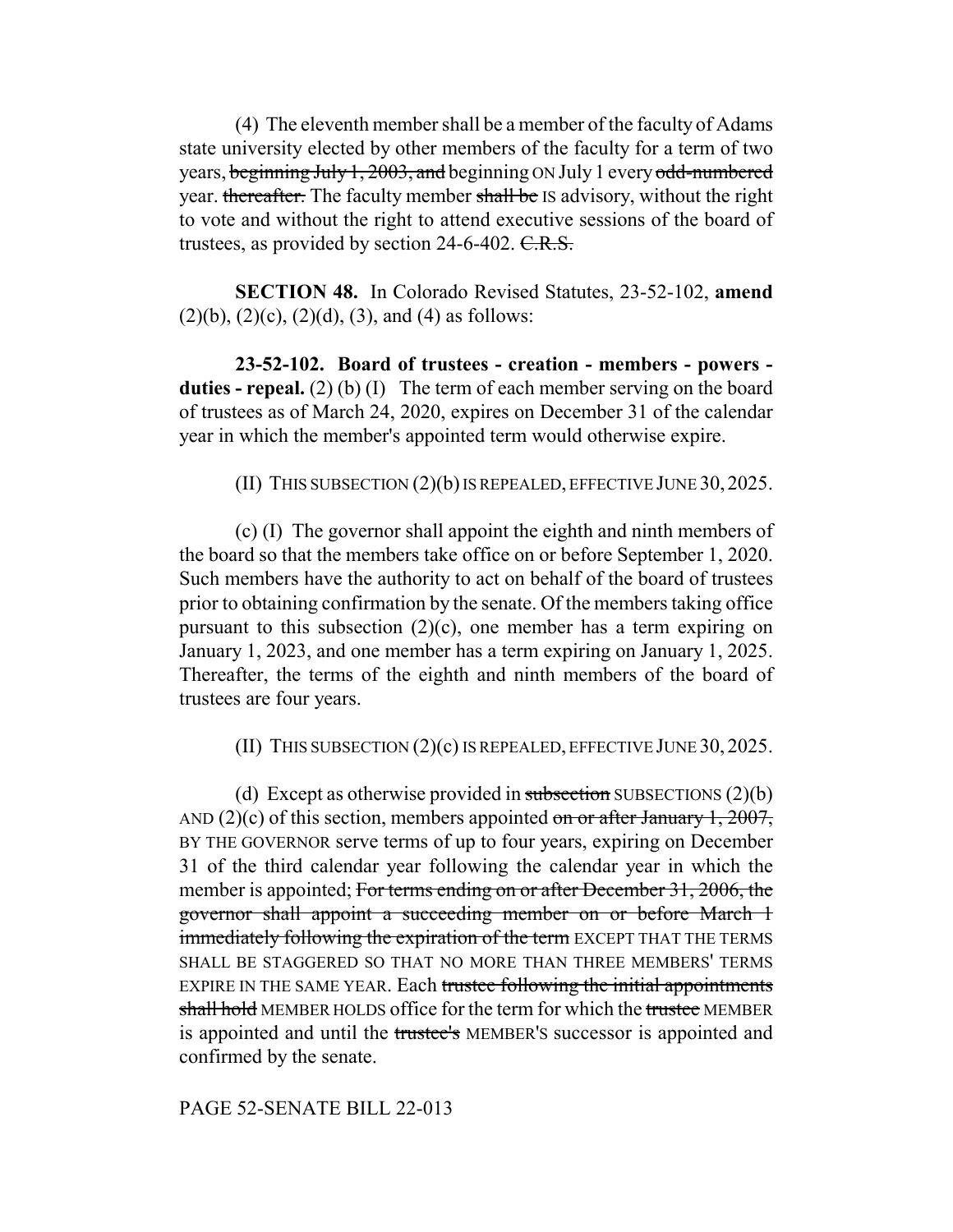(3) The tenth office must be filled by an elected member of the student body of Fort Lewis college who is a full-time junior or senior student at Fort Lewis college. The term of said elected office is one year, beginning August 1, 2002, and beginning ON August 1 each year. thereafter. The elected student office is advisory, without the right to vote.

(4) The eleventh office must be filled by an elected member of the faculty at large of Fort Lewis college elected by other members of the faculty at large for a term of two years, beginning August 1, 2002, and beginning ON August 1 every other year. thereafter. The elected faculty office is advisory, without the right to vote.

**SECTION 49.** In Colorado Revised Statutes, 23-53-102, **amend**  $(1)(a)$  introductory portion,  $(2)$ ,  $(3)$ , and  $(4)$  as follows:

**23-53-102. Board of trustees - creation - members - powers duties.** (1) (a) There is established the board of trustees for Colorado Mesa university, referred to in this article ARTICLE 53 as the "board of trustees", which shall consist CONSISTS of thirteen members and shall be IS the governing authority for Colorado Mesa university. The board of trustees shall be IS, and is hereby declared to be, a body corporate and, as such and by the names designated in this section, may:

(2) (a) The governor shall appoint, effective July 1,  $2003$ , with the consent of the senate, eleven members of the board of trustees. Members appointed to the board of trustees shall have the authority to act on behalf of the board of trustees prior to obtaining confirmation by the senate. The members first appointed to said board shall take office on July 1, 2003. Appointments of members to take office on July 1, 2003, shall be made so that three members of the board have terms expiring on January 1, 2005, two members of the board have terms expiring on January 1, 2006, two members of the board have terms expiring on January 1, 2007, and two members of the board have terms expiring on January 1, 2008; thereafter, the terms of the eleven appointed members of the board of trustees shall be four years. Notwithstanding any other provision of this section, the term of each member serving on the board of trustees as of May 26, 2006, shall be extended to expire on December 31 of the calendar year in which the member's appointed term would otherwise expire. Members appointed on or after January 1, 2007, shall serve terms of up to four years, expiring on December 31 of the third calendar year following the calendar year in which

PAGE 53-SENATE BILL 22-013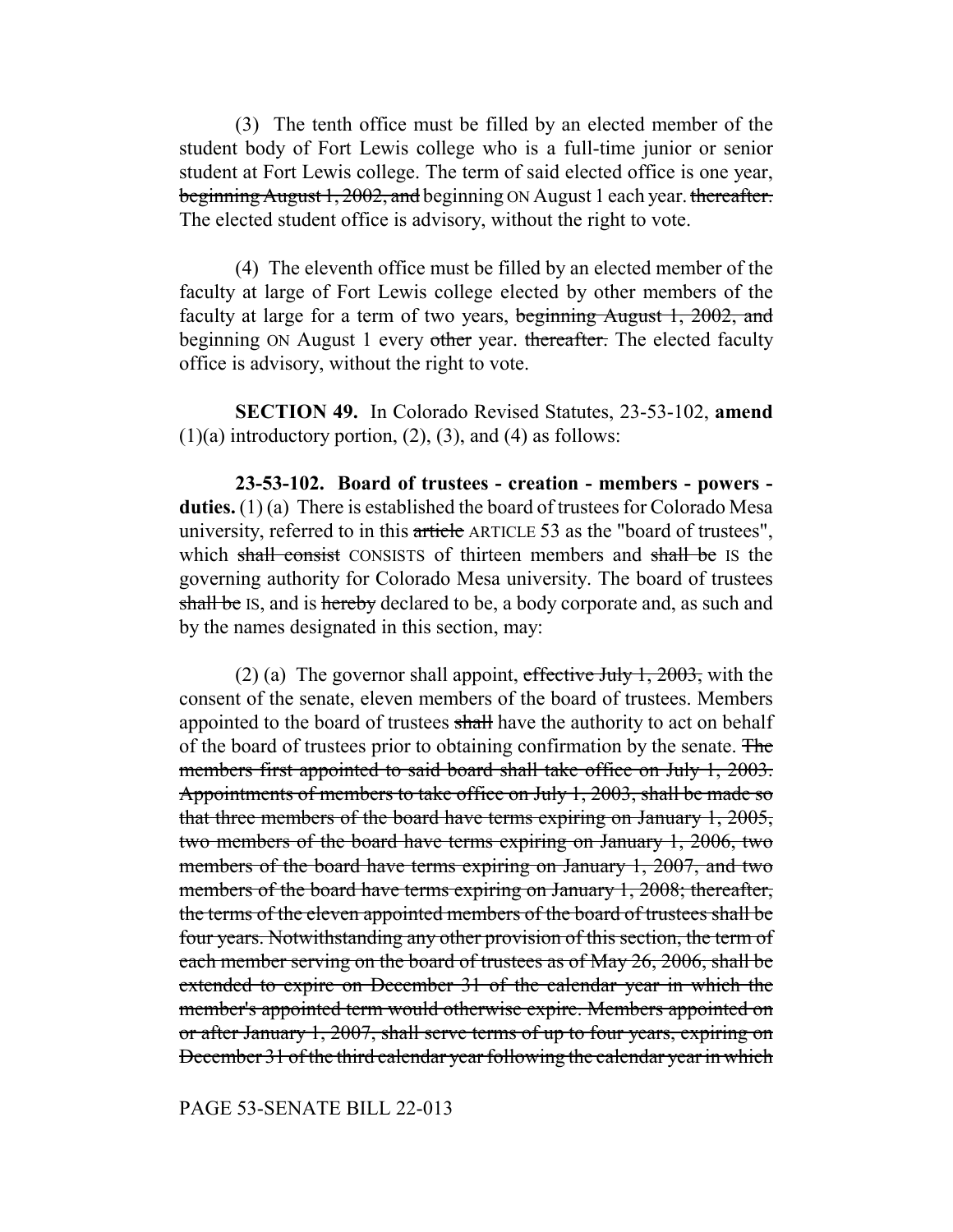the member is appointed; except that of the two members appointed pursuant to House Bill 12-1324, enacted in 2012, one shall have a term that expires on January 1, 2015, and one shall have a term that expires on January 1, 2016. For terms ending on or after December 31, 2006, the governor shall appoint a succeeding member on or before March 1 immediately following the expiration of the term. Of the eleven members appointed by the governor:

(I) No more than six members shall MAY be from AFFILIATED WITH the same political party; Of the eleven members appointed by the governor, AND

(II) At least two shall reside in Delta, Garfield, Mesa, or Montrose county.

(b) THE TERM OF OFFICE FOR EACH MEMBER APPOINTED BY THE GOVERNOR IS UP TO FOUR YEARS, EXPIRING ON DECEMBER 31 OF THE THIRD CALENDAR YEAR FOLLOWING THE CALENDAR YEAR IN WHICH THE MEMBER WAS APPOINTED; EXCEPT THAT TERMS SHALL BE STAGGERED SO THAT NO MORE THAN THREE APPOINTED MEMBERS' TERMS EXPIRE IN THE SAME CALENDAR YEAR. Each trustee MEMBER shall hold office for the term for which the trustee MEMBER has been appointed and until the trustee's MEMBER'S successor is appointed and confirmed by the senate.

(3) The twelfth member of the board of trustees shall be a full-time junior or senior student at Colorado Mesa university, elected by the members of the student body of Colorado Mesa university. The term of the student member shall be IS one year, beginning July 1,  $2003$ , and beginning ON July 1 each year. thereafter. The student member shall be IS advisory, without the right to vote and without the right to attend executive sessions of the board of trustees, as provided by section 24-6-402. C.R.S. The student member shall MUST have resided in the state of Colorado for not less than three years prior to the student's election.

(4) The thirteenth member shall be a member of the faculty of Colorado Mesa university elected by other members of the faculty for a term of two years, beginning  $July 1, 2003$ , and beginning ON July 1 OF every odd-numbered year. thereafter. The faculty member shall be IS advisory, without the right to vote and without the right to attend executive sessions of the board of trustees, as provided by section 24-6-402. C.R.S.

## PAGE 54-SENATE BILL 22-013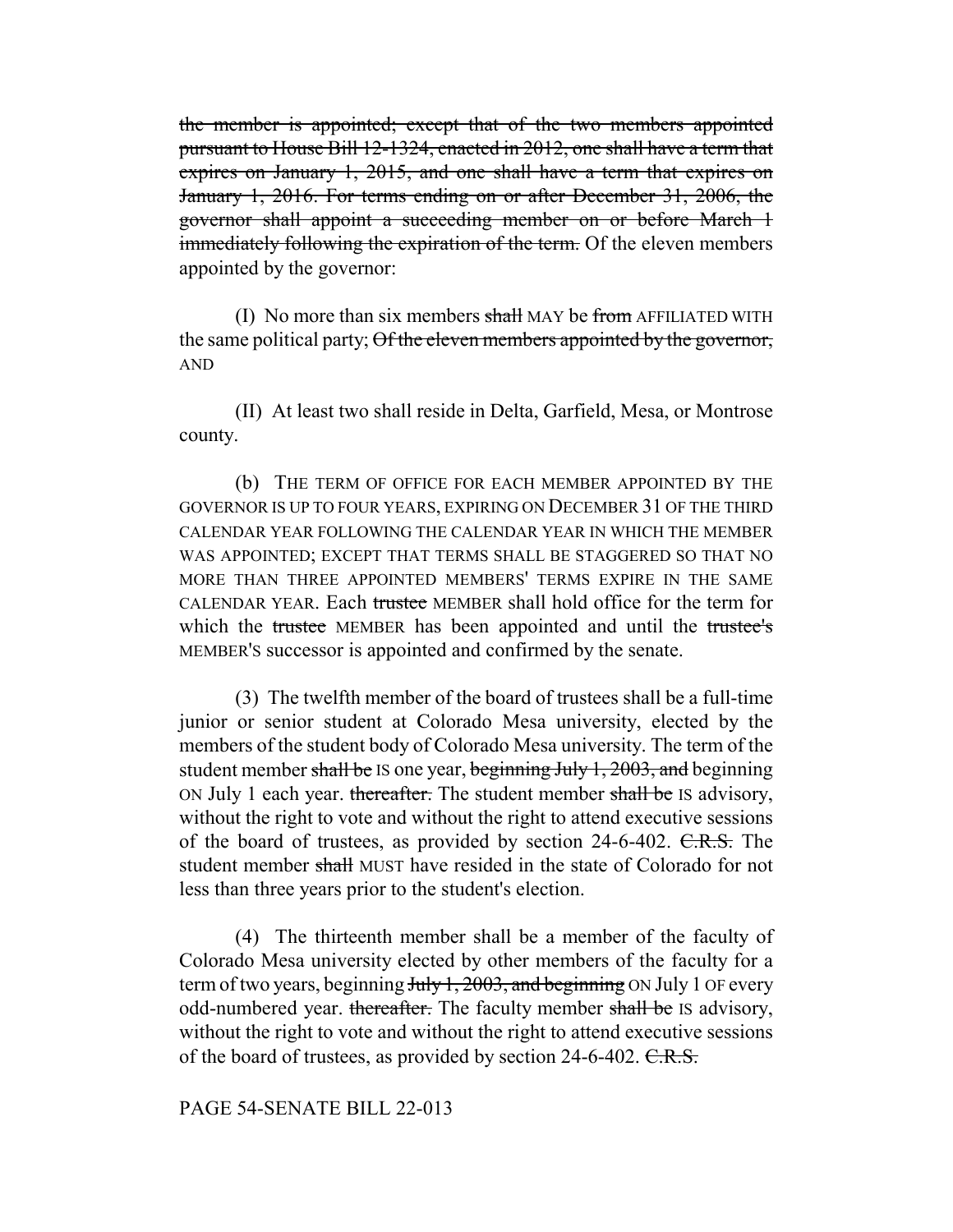**SECTION 50.** In Colorado Revised Statutes, 23-54-102, **amend**  $(2)$ ,  $(3)$ , and  $(4)$  as follows:

**23-54-102. Board of trustees - creation - members - powers duties.** (2) The governor shall appoint, with the consent of the senate, nine members of the board of trustees. The members first appointed to said board shall take office on July 1, 2002. The terms of appointed members of the board of trustees shall be four years; except that, of the members first appointed, the governor shall select two members who shall serve one-year terms, two members who shall serve two-year terms, and five members who shall serve four-year terms. Notwithstanding any other provision of this section, the term of each member serving on the board of trustees as of May 26, 2006, shall be extended to expire on December 31 of the calendar year in which the member's appointed term would otherwise expire. Members appointed on or after January 1, 2007, MEMBERS APPOINTED BY THE GOVERNOR shall serve terms of up to four years, expiring on December 31 of the third calendar year following the calendar year in which the member is appointed; For terms ending on or after December 31, 2006, the governor shall appoint a succeeding member on or before March 1 immediately following the expiration of the term EXCEPT THAT THE TERMS SHALL BE STAGGERED SO THAT NO MORE THAN FIVE MEMBERS' TERMS EXPIRE IN THE SAME YEAR. All appointed members shall serve until their successors are appointed and qualified. Of the nine members appointed by the governor, no more than five members shall be from MAY BE AFFILIATED WITH the same political party.

(3) A full-time junior or senior student at Metropolitan state university of Denver, elected by the student body at large, shall fill the tenth office as a member of the board of trustees. The term of office shall be IS one year, beginning July 1, 2002, and beginning ON July 1 each year. thereafter. The elected student office shall be IS advisory, without the right to vote and without the right to attend executive sessions of the board of trustees, as provided by section 24-6-402. C.R.S. The elected student member of the board of trustees shall MUST have resided in the state of Colorado not fewer than three years immediately prior to election. As used in this subsection  $(3)$ , "full-time student" shall have HAS the same definition as "full-time equivalent student" used by the joint budget committee of the general assembly.

(4) A full-time member of the teaching faculty at large of

PAGE 55-SENATE BILL 22-013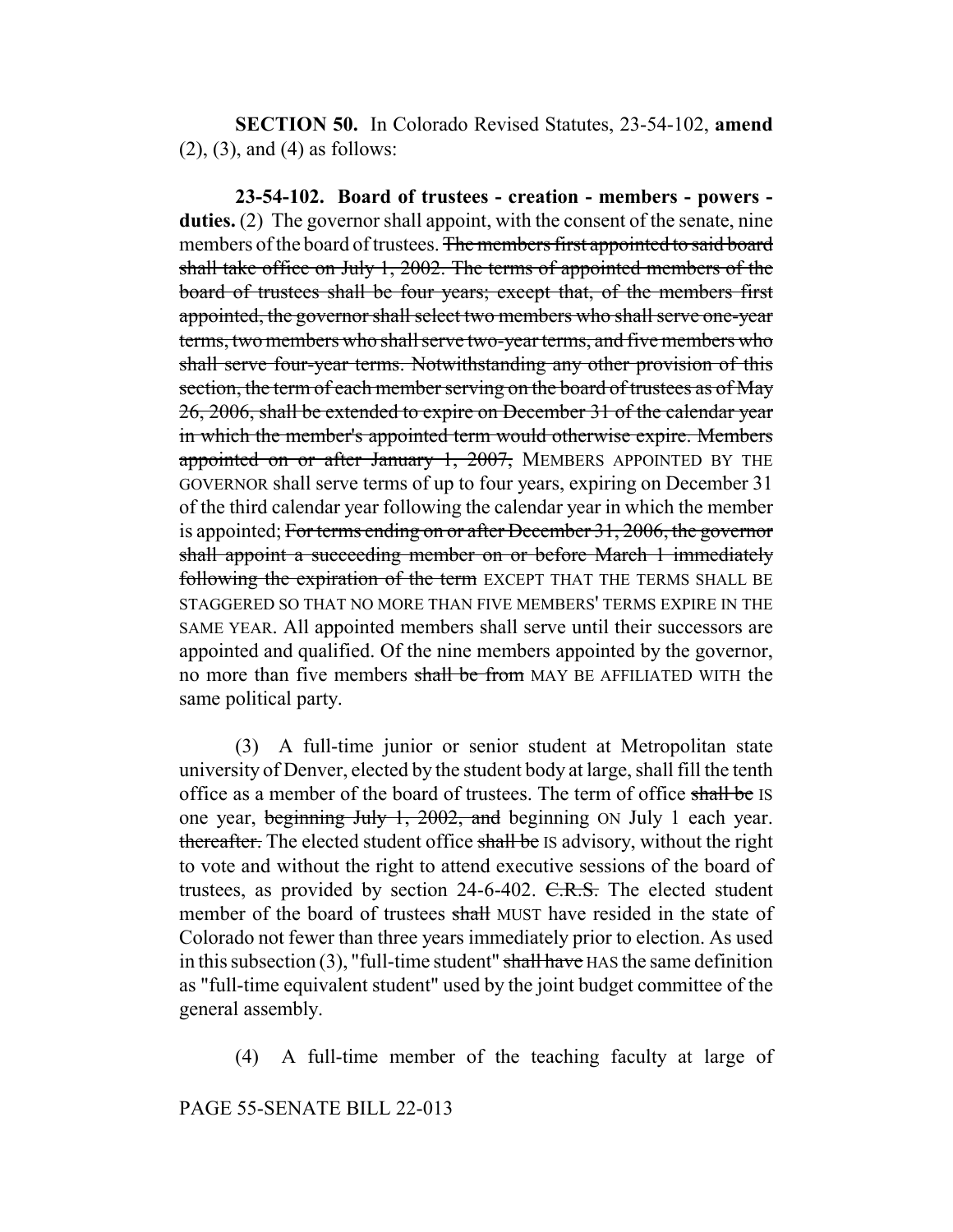Metropolitan state university of Denver, elected by the faculty at large, shall fill the eleventh office as a member of the board of trustees. The term of office shall be IS one year, beginning July 1, 2002, and beginning ON July 1 each year. thereafter. The elected faculty member of the board of trustees shall be IS advisory, without the right to vote and without the right to attend executive sessions of the board of trustees, as provided by section 24-6-402. C.R.S.

**SECTION 51.** In Colorado Revised Statutes, 23-56-102, **amend** (2), (3), and (4) as follows:

**23-56-102. Board of trustees - creation - members - powers duties.** (2) The governor shall appoint, effective July 1, 2003, with the consent of the senate, nine members of the board of trustees. Members initially appointed to the board of trustees shall have the authority to act on behalf of the board of trustees prior to obtaining confirmation by the senate. The members first appointed to said board shall take office on July 1, 2003. Appointments of members to take office on July 1, 2003, shall be made so that three members of the board have terms expiring on January 1, 2005, two members of the board have terms expiring on January 1, 2006, two members of the board have terms expiring on January 1, 2007, and two members of the board have terms expiring on January 1, 2008; thereafter, the terms of the nine appointed members of the board of trustees shall be four years. Notwithstanding any other provision of this section, the term of each member serving on the board of trustees as of May 26, 2006, shall be extended to expire on December 31 of the calendar year in which the member's appointed term would otherwise expire. Members appointed on or after January 1, 2007, MEMBERS APPOINTED BY THE GOVERNOR shall serve terms of up to four years, expiring on December 31 of the third calendar year following the calendar year in which the member is appointed; For terms ending on or after December 31, 2006, the governor shall appoint a succeeding member on or before March 1 immediately following the expiration of the term EXCEPT THAT THE TERMS SHALL BE STAGGERED SO THAT NO MORE THAN FIVE MEMBERS' TERMS EXPIRE IN THE SAME YEAR. Of the nine members appointed by the governor, no more than five members shall be from MAY BE AFFILIATED WITH the same political party. Of the nine members appointed by the governor, at least two shall reside in Gunnison county. Each trustee following the initial appointments shall hold office for the term for which the trustee has been appointed and until the trustee's successor is appointed and confirmed by the senate.

### PAGE 56-SENATE BILL 22-013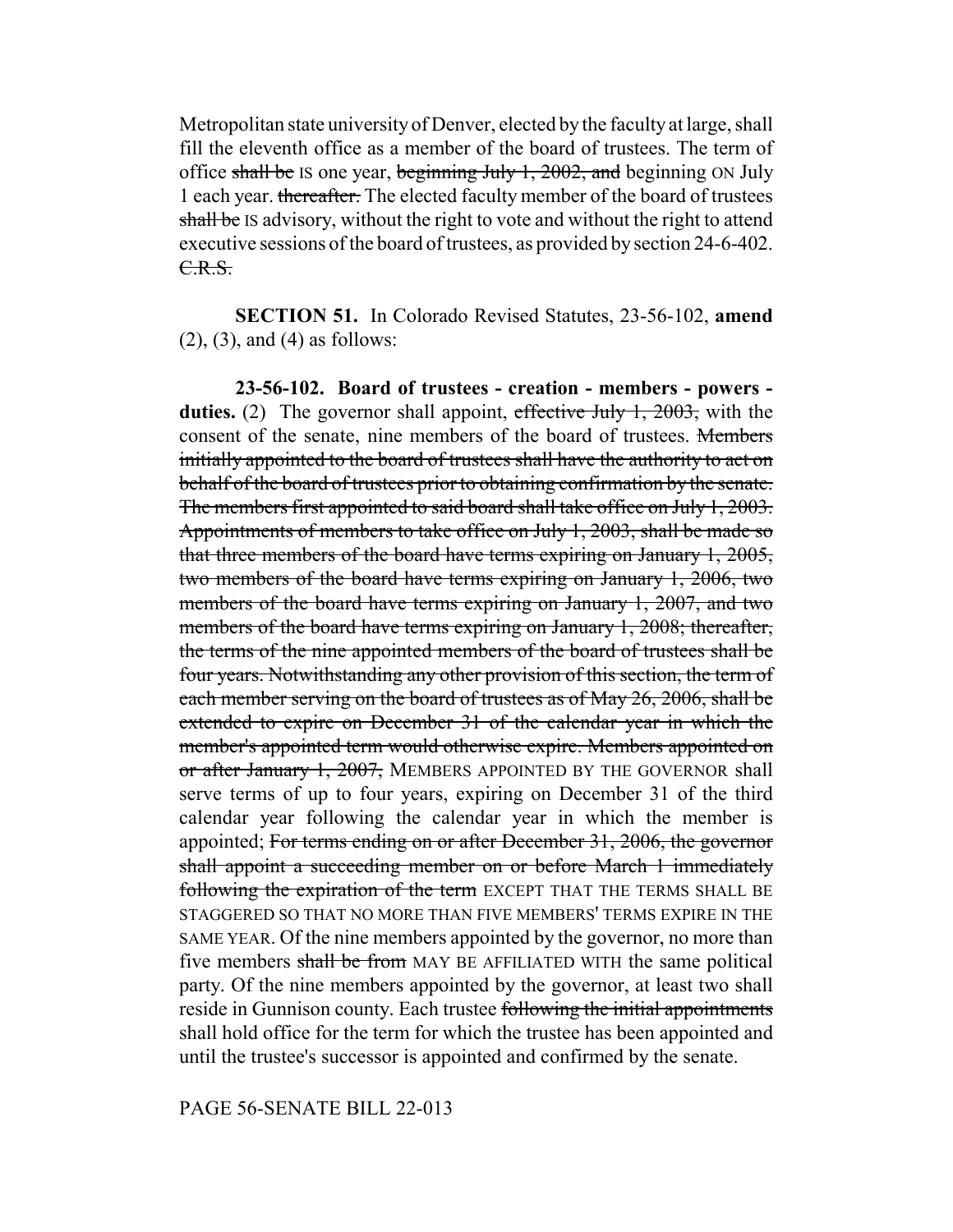(3) The tenth member of the board of trustees is a full-time junior or senior student at Western Colorado university, elected by the members of the student body of Western Colorado university. The term of the student member is one year, beginning July 1, 2003, and beginning ON July 1 each year. thereafter. The student member is advisory, without the right to vote and without the right to attend executive sessions of the board of trustees, as provided by section 24-6-402.

(4) The eleventh member is a member of the faculty of Western Colorado university elected by other members of the faculty for a term of two years, beginning July 1, 2003, and beginning ON July 1 every odd-numbered year. thereafter. The faculty member is advisory, without the right to vote and without the right to attend executive sessions of the board of trustees, as provided by section 24-6-402.

**SECTION 52.** In Colorado Revised Statutes, 23-60-104, **amend** (2); and **repeal**  $(1)(a)$  as follows:

**23-60-104. State board for community colleges and occupational education - student advisory council - state advisory council.** (1) (a) The state board for community colleges and occupational education is abolished, and the terms of members of the board serving as such immediately prior to April 14, 1986, are terminated.

 $(2)$  (a) (I) The board shall consist CONSISTS of:

(A) eleven members, nine of whom shall be ONE MEMBER FROM EACH CONGRESSIONAL DISTRICT IN THE STATE, appointed by the governor with the consent of the senate;

(B) TWO MEMBERS FROM THE STATE AT LARGE, APPOINTED BY THE GOVERNOR WITH THE CONSENT OF THE SENATE; AND

(C) TWO MEMBERS SELECTED PURSUANT TO SUBSECTION (2)(a)(III) OF THIS SECTION.

(II) The board shall appoint a director of occupational education and a director of community and technical colleges with the qualifications and background specified by the board. Within thirty days of April 14, 1986, the governor shall appoint the initial members of the board. An initial appointee

PAGE 57-SENATE BILL 22-013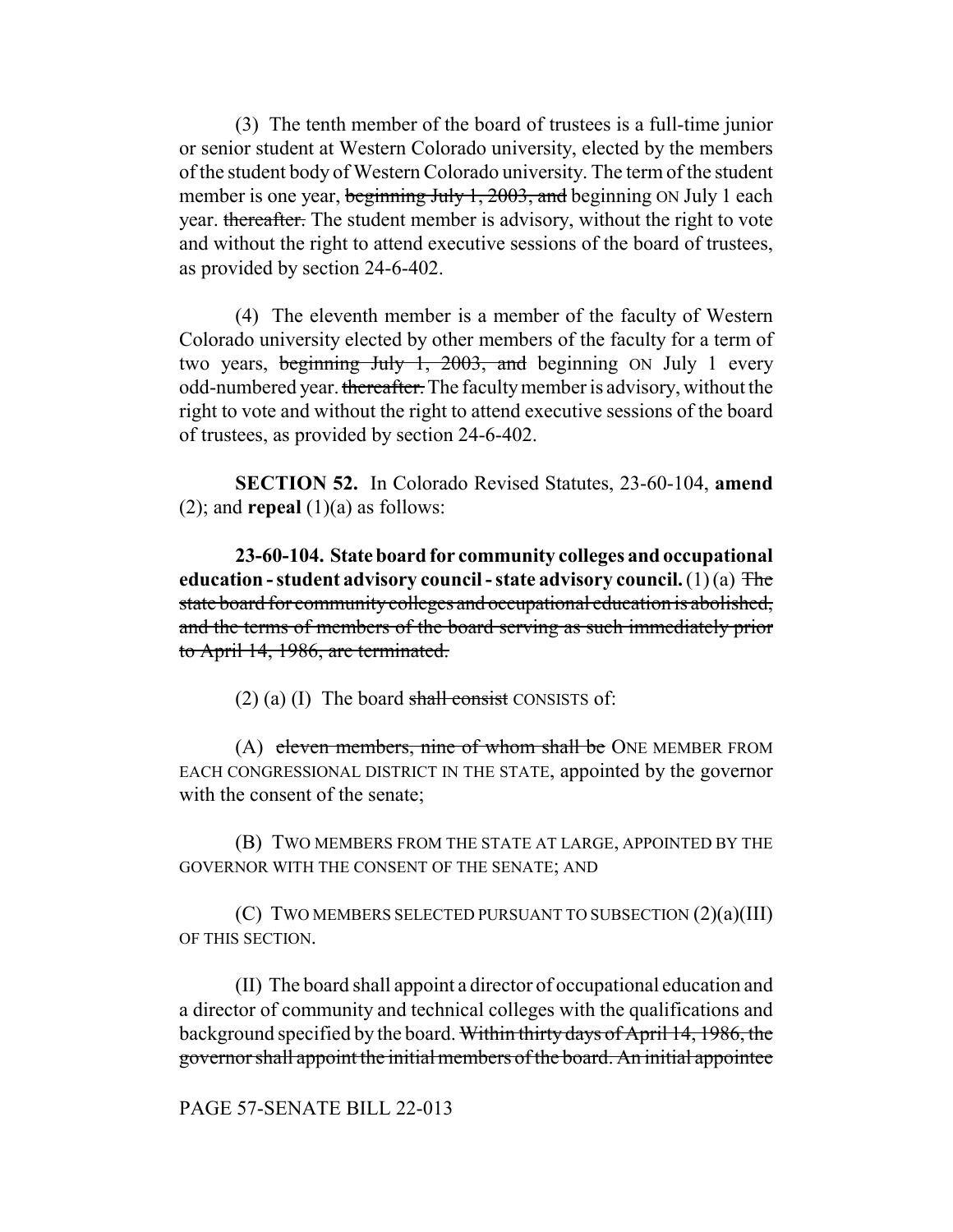shall be authorized to act as a duly confirmed member of the board until such time as the senate has acted on such appointment. The governor may appoint, as a member of the board, any person who was a member of the board prior to its termination. No appointed member shall be an employee of any local district college, community or technical college, school district or agency receiving vocational funds allocated by the board, private institution of higher education, or state or private occupational school in the state. No appointed member shall be an elected or appointed statewide official of the state of Colorado or member of the governing board of any state-supported institution of higher education. The board shall MUST at no time have more than five A MINIMUM MAJORITY OF THE appointed members of AFFILIATED WITH any one political party. The board shall at all times have one member from each congressional district in the state. A vacancy on the board occurs whenever any member moves out of the congressional district from which he was appointed. A member who moves out of such congressional district shall promptly notify the governor of the date of such move, but such notice is not a condition precedent to the occurrence of the vacancy. The governor shall fill the vacancy as provided in paragraph (c) of this subsection  $(2)$ . Members of the board shall be appointed so as to insure ENSURE that all geographic areas of the state are represented. A state student advisory council of student members who are enrolled for a minimum of nine hours shall be elected, one each, from and by the student bodies of each of the campuses governed by the board.

(III) The tenth FIRST ADDITIONAL member shall MUST be a student at a college of a state system of community colleges, and the eleventh SECOND ADDITIONAL member shall MUST be a member of the faculty of a college of the state system of community colleges. Such members shall be elected in accordance with procedures established by the board, which procedures shall MUST take into account all the colleges within the state system of community colleges. The term of said offices shall be IS one year. Said offices shall be ARE advisory, without the right to vote and shall be without the right to attend executive sessions.

(b)  $\Theta$ f the members first appointed to the board, two members representing a congressional district shall be appointed for a term expiring July 1, 1987; one member representing a congressional district and one at-large member shall be appointed for a term expiring July 1, 1988; one member representing a congressional district and one at-large member shall be appointed for a term expiring July 1, 1989; and two members

## PAGE 58-SENATE BILL 22-013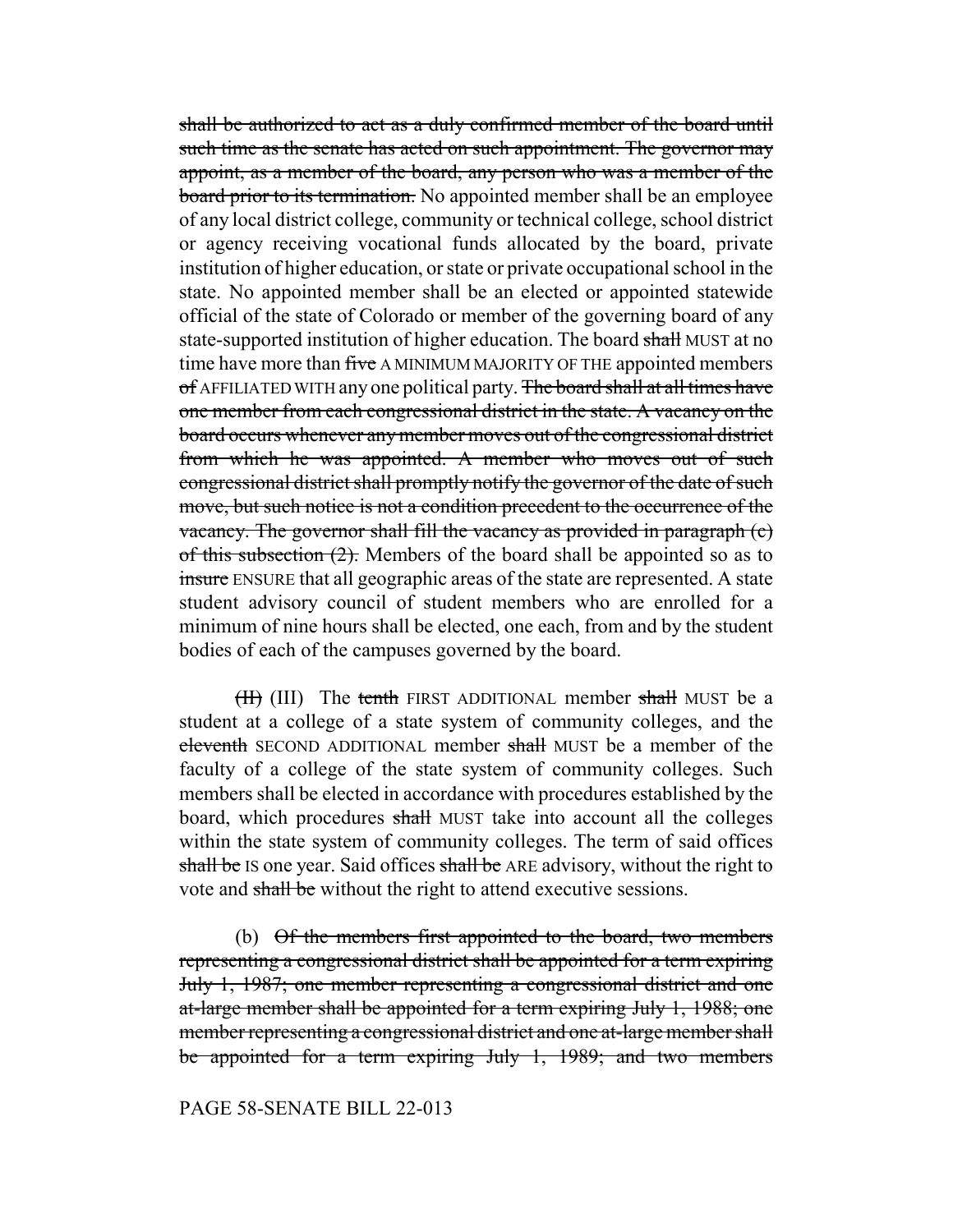representing a congressional district and one at-large member shall be appointed for a term expiring July 1, 1990. Thereafter, all members shall be appointed for terms of four years each THE TERM OF OFFICE FOR EACH MEMBER APPOINTED BY THE GOVERNOR IS FOUR YEARS; except that a member of the board who is appointed by the governor shall continue to serve until a successor is appointed and confirmed by the senate, Notwithstanding any other provision of this section, the term of each member serving on the board of trustees as of May 26, 2006, shall be extended to expire on December 31 of the calendar year in which the member's appointed term would otherwise expire. Members appointed on or after January 1, 2007, shall serve terms of up to four years, expiring on December 31 of the third calendar year following the calendar year in which the member is appointed. For terms ending on or after December 31, 2006, the governor shall appoint a succeeding member on or before March 1 immediately following the expiration of the term AND THE TERMS OF MEMBERS APPOINTED BY THE GOVERNOR SHALL BE STAGGERED SO THAT NO MORE THAN A MINIMUM MAJORITY OF THE APPOINTED MEMBERS' TERMS EXPIRE IN THE SAME YEAR. The terms of the offices of members of the state student advisory council shall be one year. beginning July 1, 1977. No A member appointed to the board shall NOT serve for more than two consecutive full four-year terms. Members of the board shall receive fifty dollars per diem for attendance at official meetings, plus actual and necessary expenses incurred in the conduct of official business.

(c) IF A MEMBER APPOINTED BY THE GOVERNOR MOVES OUT OF THE CONGRESSIONAL DISTRICT FROM WHICH THE MEMBER WAS APPOINTED, A VACANCY IS CREATED. A MEMBER WHO MOVES OUT OF SUCH CONGRESSIONAL DISTRICT SHALL PROMPTLY NOTIFY THE GOVERNOR OF THE DATE OF SUCH MOVE, BUT SUCH NOTICE IS NOT REQUIRED FOR THE VACANCY TO OCCUR. Any vacancy in the office of any member of the board appointed by the governor shall be filled by appointment of the governor with the consent of the senate for the unexpired term. Any vacancy on the state student advisory council shall be filled for the unexpired term by appointment by the duly elected student government of the affected campus within thirty days after such vacancy occurs.

**SECTION 53.** In Colorado Revised Statutes, 23-64-107, **amend** (2) and (5); and **repeal** (1) as follows:

# **23-64-107. Private occupational school board - established -**

PAGE 59-SENATE BILL 22-013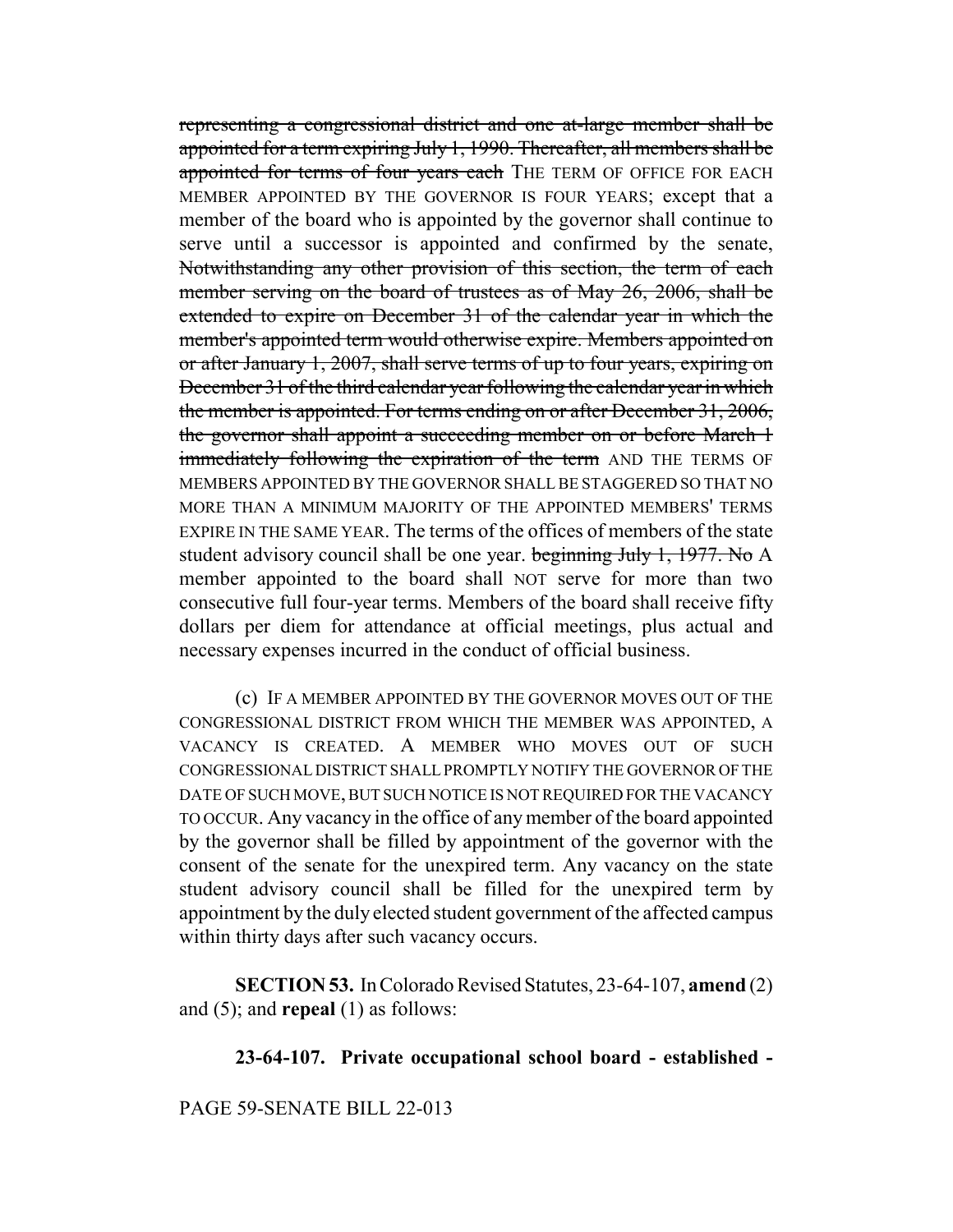membership. (1) Effective June 30, 1998, the private occupational school policy advisory committee is abolished, and the terms of members of the advisory committee serving as such immediately prior to June 30, 1998, are terminated.

(2) Effective July 1, 1998, There is established, in the private occupational school division, the private occupational school board that shall advise the director on the administration of this article 64 and shall have the powers and duties specified in section 23-64-108. The board shall exercise its powers and perform its duties and functions specified in this article 64 as if the same were transferred to the department of higher education by a **type 1** transfer, as such transfer is defined in the "Administrative Organization Act of 1968", article 1 of title 24.

 $(5)$  (a) The board members shall serve four-year terms; except that of the members first appointed to the board, three members to be selected by the governor shall serve two-year terms THE TERMS SHALL BE STAGGERED SO THAT NO MORE THAN FOUR MEMBERS' TERMS EXPIRE IN THE SAME YEAR. A member shall not serve more than two consecutive four-year terms.

(b) Notwithstanding the provisions of subsection  $(5)(a)$  of this section, of the three members appointed to replace persons whose terms expire on June 30, 2012, one member selected by the governor shall serve a two-year term, one member selected by the governor shall serve a three-year term, and one member selected by the governor shall serve a four-year term. Subsequent appointments to the positions identified in this subsection (5)(b) shall serve four-year terms.

(c) Notwithstanding the provisions of subsection  $(5)(a)$  of this section, of the four members appointed to replace persons whose terms expire on June 30, 2014, one member selected by the governor shall serve a one-year term, one member selected by the governor shall serve a two-year term, one member selected by the governor shall serve a three-year term, and one member selected by the governor shall serve a four-year term. Subsequent appointments to the positions identified in this subsection  $(5)(c)$ shall serve four-year terms.

**SECTION 54.** In Colorado Revised Statutes, 23-70-102, **amend** (1) introductory portion,  $(1)(a)$ ,  $(1)(c)(I)$ ,  $(1)(d)(I)$ , and  $(5)$  as follows:

## PAGE 60-SENATE BILL 22-013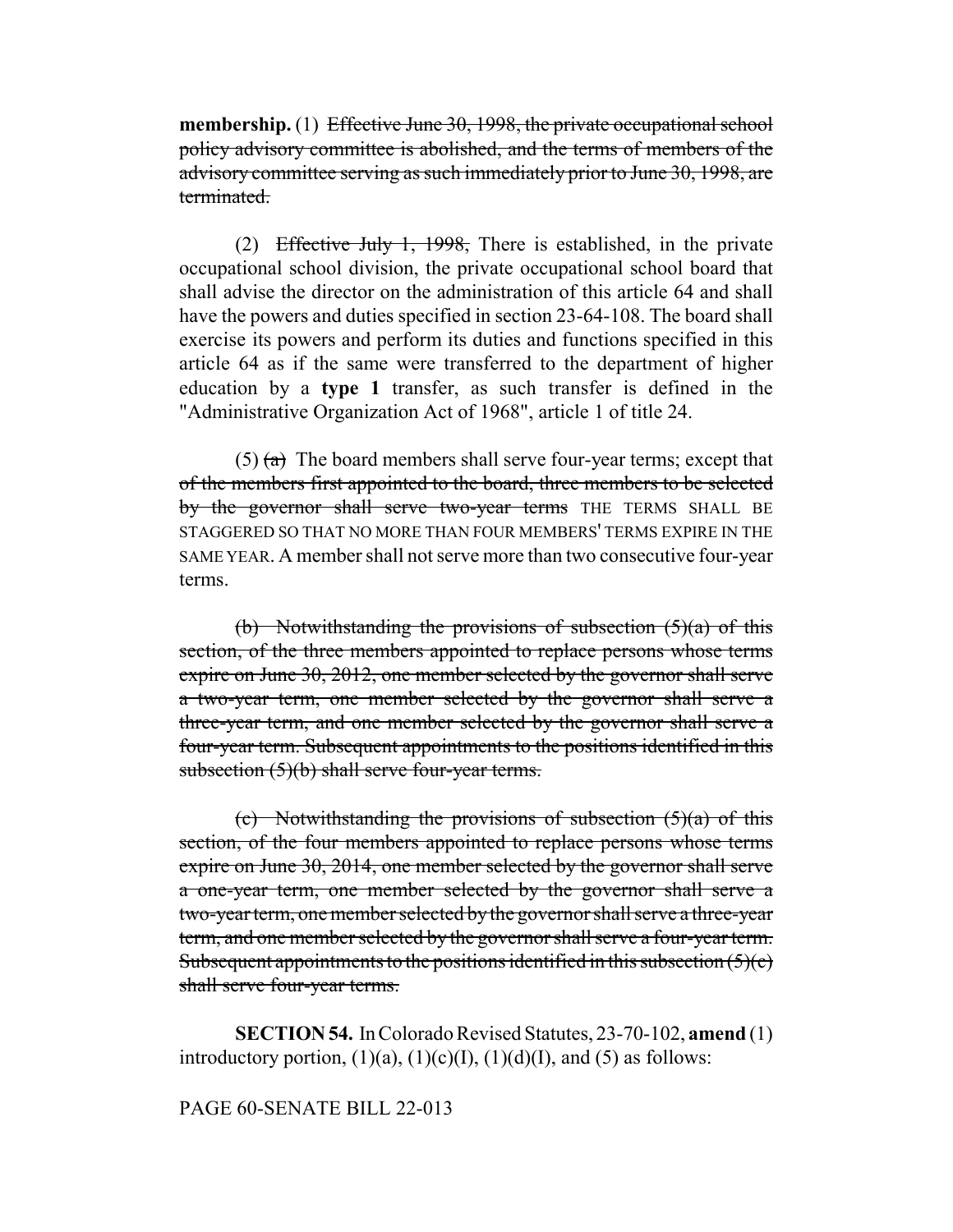**23-70-102. Auraria board - membership - terms - oath or affirmation - voting.** (1) Effective July 1, 1989, there is hereby created a new board of directors of the Auraria higher education center, referred to in this article ARTICLE 70 as the "Auraria board", which shall consist CONSISTS of nine VOTING members and two ex officio nonvoting members. The members of the Auraria board shall be chosen in the following manner:

(a) (I) Three  $\frac{1}{xy}$  members OF THE PUBLIC, appointed by the governor. as soon as practicable after July 1, 1989, the first of whom shall serve for a term of one year, the second for a term of two years, and the third for a term of three years; thereafter, Gubernatorial appointments shall be for three-year terms; EXCEPT THAT THE TERMS SHALL BE STAGGERED SO THAT NO MORE THAN ONE MEMBER'S TERM EXPIRES IN ONE YEAR. All  $\frac{1}{2}$  members appointed shall BY THE GOVERNOR MUST be residents of the Denver metropolitan area.

(II) In the event of death, resignation, or inability or refusal to act of any such appointed member, the governor shall fill the vacancy for the remainder of the term. Any vacancy in the elected office on the board shall be filled by reelection for the unexpired term.

(c) (I) An advisory committee of six members who are full-time students shall be elected, two from each of the student bodies of each of the three institutions governed by the Auraria board, and it shall elect one of its members to fill one office on the Auraria board to serve for one term beginning July 1. Said THE elected STUDENT office shall be IS advisory, without the right to vote. The elected STUDENT member of the board shall MUST have resided in the state of Colorado not less than three years prior to his or her THE MEMBER's election. A VACANCY IN THE OFFICE OF THE ELECTED STUDENT MEMBER SHALL BE FILLED BY REELECTION FOR THE UNEXPIRED TERM.

(d) (I) An advisory committee of six members who are full-time faculty members shall be elected, two from each of the faculties of each of the three institutions governed by the Auraria board, and it shall elect one of its members to fill the remaining office on the Auraria board to serve for one-year terms beginning each July 1. The committee shall select such a member from the same institution only once in the same three-year period. Said THE elected FACULTY office shall be IS advisory, without the right to vote. The elected FACULTY member of the board shall MUST have resided

# PAGE 61-SENATE BILL 22-013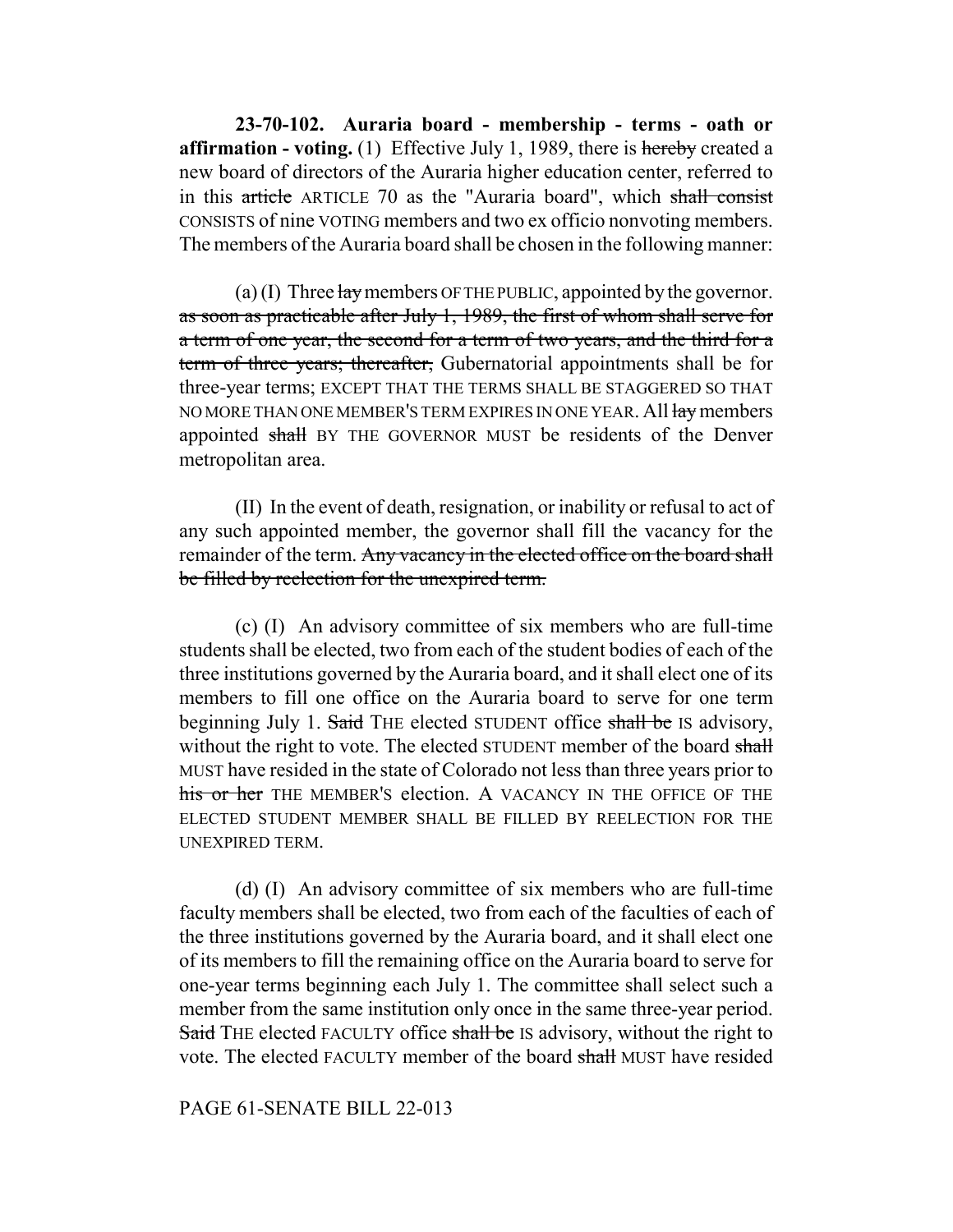in the state of Colorado not less than three years prior to his or her THE MEMBER'S election. A VACANCY IN THE OFFICE OF THE ELECTED FACULTY MEMBER SHALL BE FILLED BY REELECTION FOR THE UNEXPIRED TERM.

(5) The Auraria board shall elect a chairman CHAIR from among the lay members of the board PUBLIC APPOINTED BY THE GOVERNOR who shall act as chairman CHAIR at meetings of said board and as such board's representative in official dealings with third parties.

**SECTION 55.** In Colorado Revised Statutes, 23-77-104, **amend**  $(2)(b)$  and  $(2)(d)$  as follows:

**23-77-104. Colorado student leaders institute - executive board - duties.** (2) (b) The appointed members of the executive board serve two-year terms; and EXCEPT THAT THE TERMS SHALL BE STAGGERED SO THAT NO MORE THAN FOUR MEMBERS' TERMS EXPIRE IN THE SAME YEAR. MEMBERS may be appointed to successive two-year terms. except that, of the members first appointed, the governor shall select four members to serve one-year terms. The appointed members of the executive board serve at the pleasure of the governor. If a vacancy arises on the executive board, the governor shall appoint a person to fill the vacancy for the remainder of the term.

(d) The governor shall appoint the initial members to the executive board as soon as possible after June 6, 2015. In making appointments, the governor shall attempt to appoint persons who are representative of the gender and racial diversity within the state and who represent areas throughout the state.

**SECTION 56.** In Colorado Revised Statutes, 24-20-502, **amend**  $(3)$ ,  $(4)$  $(b)$ , and  $(7)$  as follows:

**24-20-502. Membership and organization - definition.** (3) Not more than fifty percent A MINIMUM MAJORITY of the voting members of the commission plus one additional member, may be affiliated with the same political party.

(4) (b) The governor shall make initial appointments to the commission no later than September 1, 2018. Appointed Members APPOINTED BY THE GOVERNOR serve terms of three years; except that THE

PAGE 62-SENATE BILL 22-013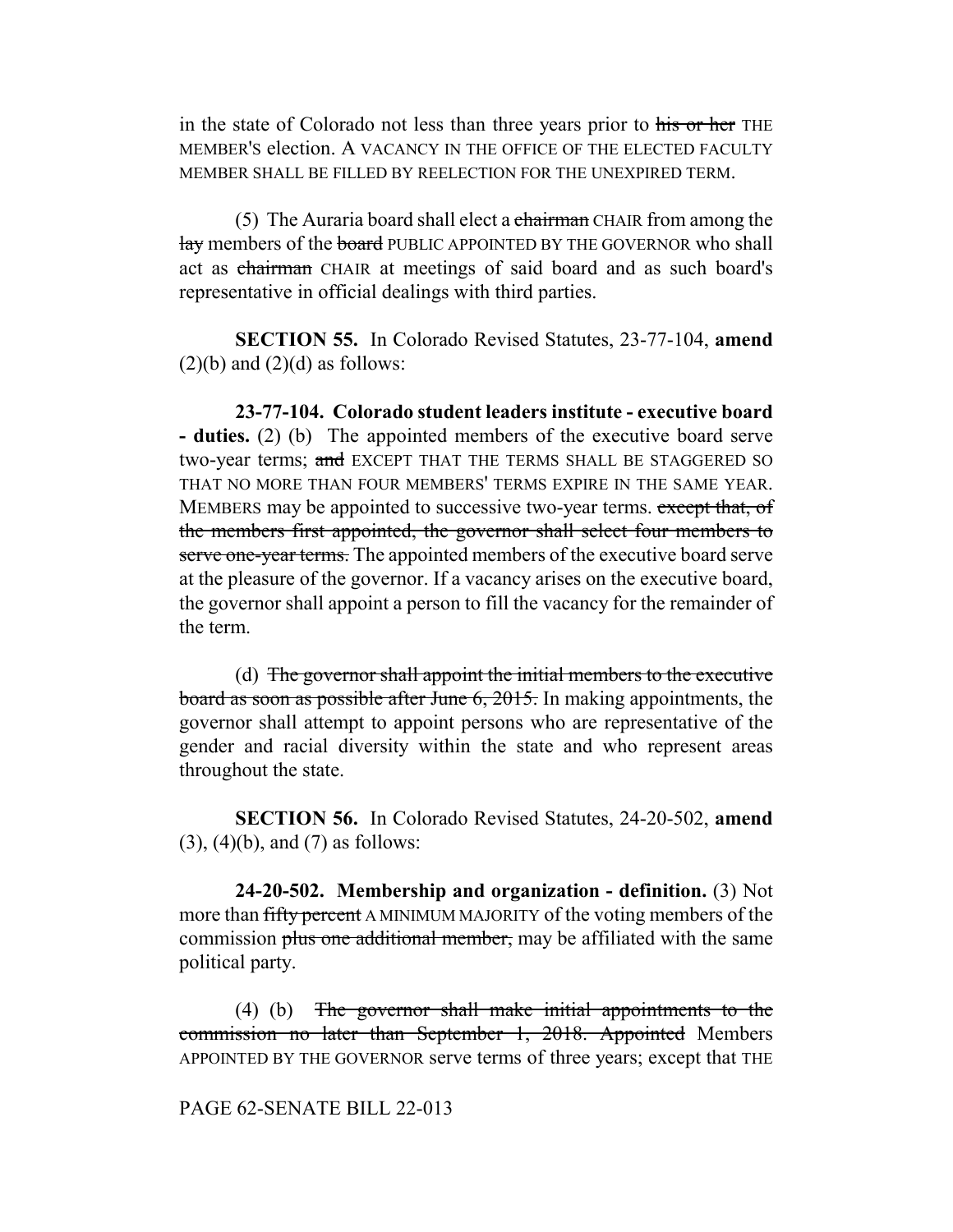TERMS SHALL BE STAGGERED SO THAT NO MORE THAN A MINIMUM MAJORITY OF THE APPOINTED MEMBERS' TERMS EXPIRE IN THE SAME YEAR.

(I) The initial terms of the members appointed pursuant to subsections  $(1)(b)(III)$  to  $(1)(b)(V)$  of this section and of two of the members appointed pursuant to subsection  $(1)(b)(IX)$  of this section shall expire on August 31, 2019; and

(II) The initial terms of the members appointed pursuant to subsections  $(1)(b)(I)$  and  $(1)(b)(II)$  of this section and two of the members appointed pursuant to subsection  $(1)(b)(IX)$  of this section shall expire on August 31, 2020.

(7)  $\Theta$ n or before January 1, 2020, and On or before January 1 of each year, thereafter, the commission shall submit a report to the governor summarizing the activities of the commission during the preceding year.

**SECTION 57.** In Colorado Revised Statutes, 24-21-402, **amend**  $(1)(b)$  as follows:

**24-21-402. Electronic recording technology board - creation enterprise status.** (1) (b) Appointing authorities shall appoint the initial board members for terms beginning on July 1, 2016, and the board shall have its first meeting by August 15, 2016. All of the board members other than the secretary of state, or his or her THE SECRETARY'S designee, serve two-year terms; except that the initial term for the member appointed from the title industry is three years and the term of two of the members representing counties designated by the secretary of state is one year THE TERMS SHALL BE STAGGERED SO THAT NO MORE THAN FIVE MEMBERS' TERMS EXPIRE IN THE SAME YEAR.

**SECTION 58.** In Colorado Revised Statutes, 24-30-2203, **amend** (2) as follows:

**24-30-2203. Colorado disability funding committee.** (2) Members of the committee serve three-year terms; except that four members as determined by the governor serve an initial term of one year, and four members as determined by the governor serve an initial term of two years. After the initial terms, every member serves a term of three years THE TERMS SHALL BE STAGGERED SO THAT NO MORE THAN FIVE MEMBERS' TERMS

PAGE 63-SENATE BILL 22-013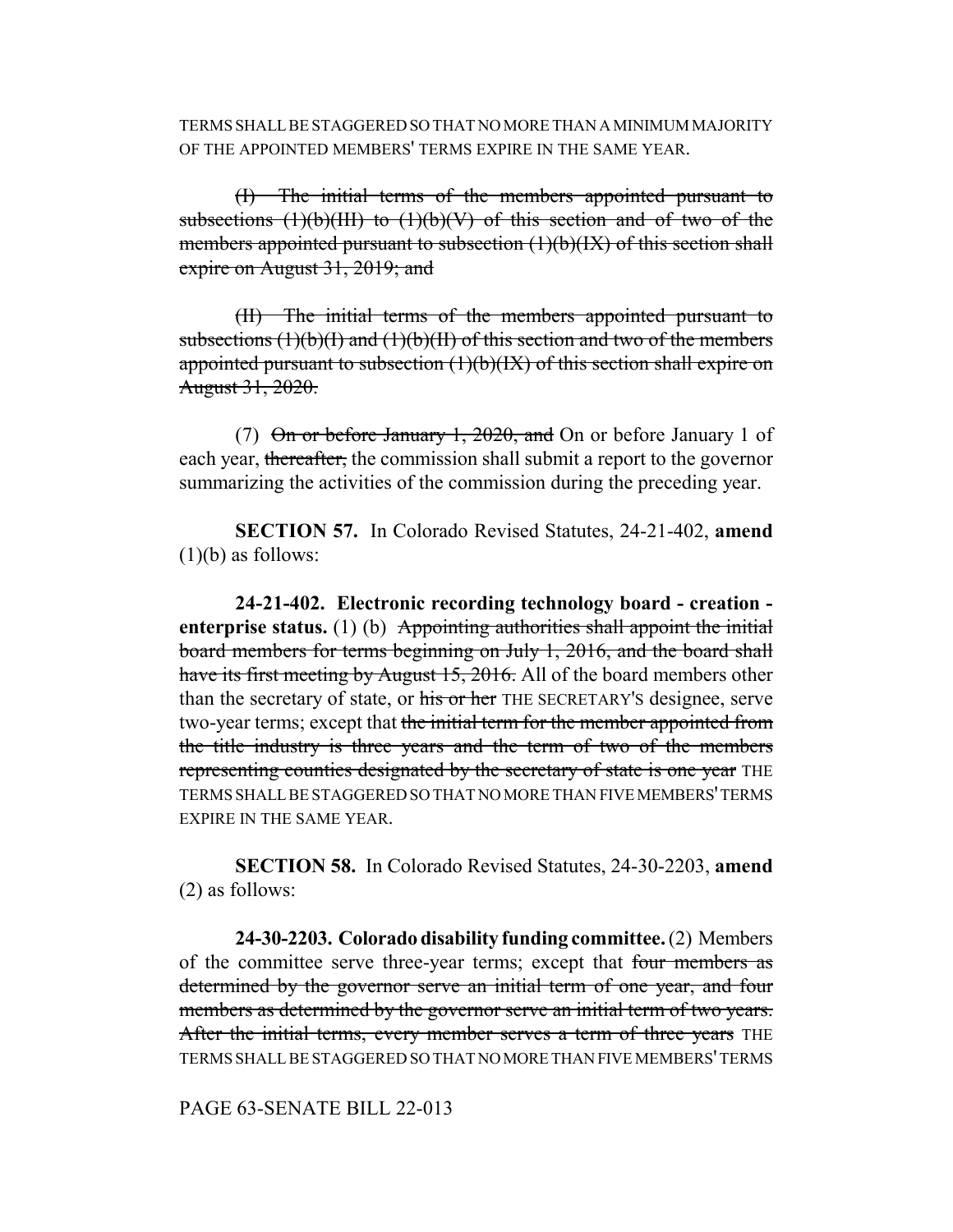EXPIRE IN THE SAME YEAR. The governor shall not appoint a member for more than two consecutive terms.

**SECTION 59.** In Colorado Revised Statutes, 24-31-302, **amend** (3) as follows:

**24-31-302.** Creation of board. (3) (a) The P.O.S.T. board shall consist CONSISTS of twenty-four members. The chairperson CHAIR of the P.O.S.T. board shall be IS the attorney general, and the board shall annually elect from its members a vice-chairperson VICE-CHAIR. The other members shall be:

(I) The special agent in charge of the Denver division of the federal bureau of investigation;

(II) The executive director of the department of public safety OR THE EXECUTIVE DIRECTOR'S DESIGNEE;

(III) THE FOLLOWING MEMBERS APPOINTED BY THE GOVERNOR FOR TERMS OF THREE YEARS:

(A) One local government representative;

(B) Six active chiefs of police from municipalities of this state or state institutions of higher education;

(C) Six active sheriffs from counties of this state;

(D) Three active peace officers with a rank of sergeant or below; and

(E) Five non-law enforcement members. The non-law enforcement members shall complete a citizens' law enforcement academy prior to appointment or within one year after appointment. The governor shall appoint the chiefs of police, sheriffs, peace officers, the lay members, and the local government representative as members of the board for terms of three years per appointment.

(b) If any chief of police, sheriff, peace officer,  $\frac{1}{\sqrt{2}}$  NON-LAW ENFORCEMENT member, or local government representative vacates such

PAGE 64-SENATE BILL 22-013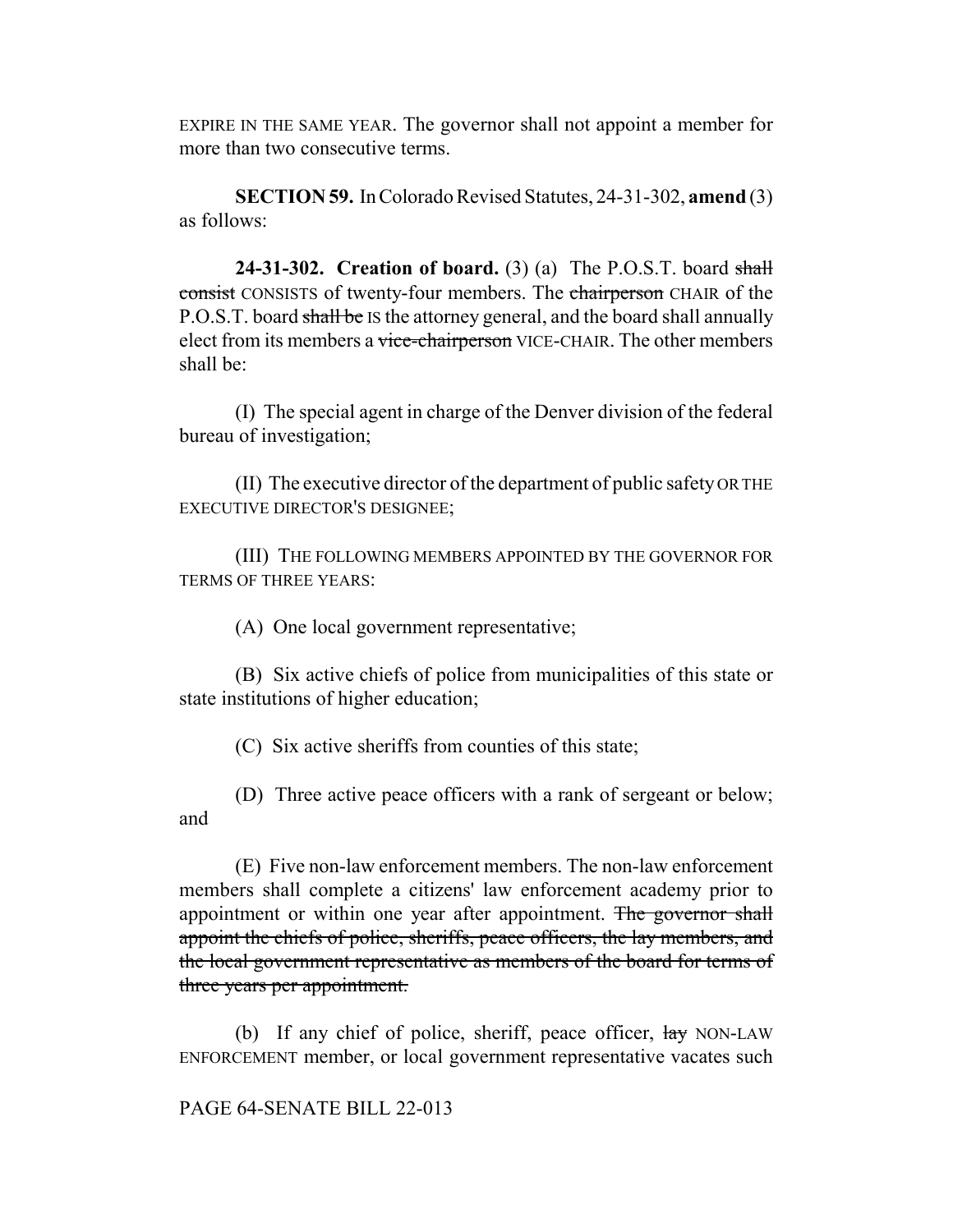office during the term for which THE MEMBER WAS appointed to the P.O.S.T. board, a vacancy on the board shall exist EXISTS. Any vacancy shall be filled by appointment by the governor for the unexpired term.

(c) In order to create a diversified board, the governor shall consider an applicant's age, gender, race, professional experience, and geographic location when making appointments to the board.

(d) In order to create diversified subject matter expertise committees, the chair of the P.O.S.T. board shall consider an applicant's age, gender, race, professional experience, and geographic location when making appointments to the committees.

**SECTION 60.** In Colorado Revised Statutes, 24-32-706, **amend**  $(1), (2), (3), (4), (7),$  and  $(8)$  as follows:

**24-32-706. State housing board.** (1) There is created, within the division of housing, the state housing board. The board consists of seven members appointed by the governor for terms of four years each, except as provided in subsection (2) of this section GOVERNOR SHALL APPOINT ONE MEMBER FROM EACH CONGRESSIONAL DISTRICT IN THE STATE. THE MEMBER MUST BE A QUALIFIED ELECTOR OF THE CONGRESSIONAL DISTRICT FROM WHICH THE MEMBER IS APPOINTED. In making appointments to the board, the governor shall include representation by at least one member who is a person with a disability, as defined in section 24-34-301 (2.5), a family member of a person with a disability, or a member of an advocacy group for persons with disabilities.

(2) Appointments made to take effect January  $1, 1983$ , shall be made in accordance with section 24-1-135. On and after January 1, 1983, and prior to June 15, 1987, their successors shall be appointed for terms of six years each. Persons holding office on June 15, 1987, are subject to the provisions of section 24-1-137. Thereafter members shall be appointed for terms of four years each. THE TERM OF OFFICE FOR A MEMBER IS FOUR YEARS; EXCEPT THAT THE TERMS SHALL BE STAGGERED SO THAT NO MORE THAN A MINIMUM MAJORITY OF THE MEMBERS' TERMS EXPIRE IN THE SAME YEAR. Members shall not serve more than two consecutive full terms. All members shall be appointed with the consent of the senate.

(3) At least one member shall be appointed from each congressional

### PAGE 65-SENATE BILL 22-013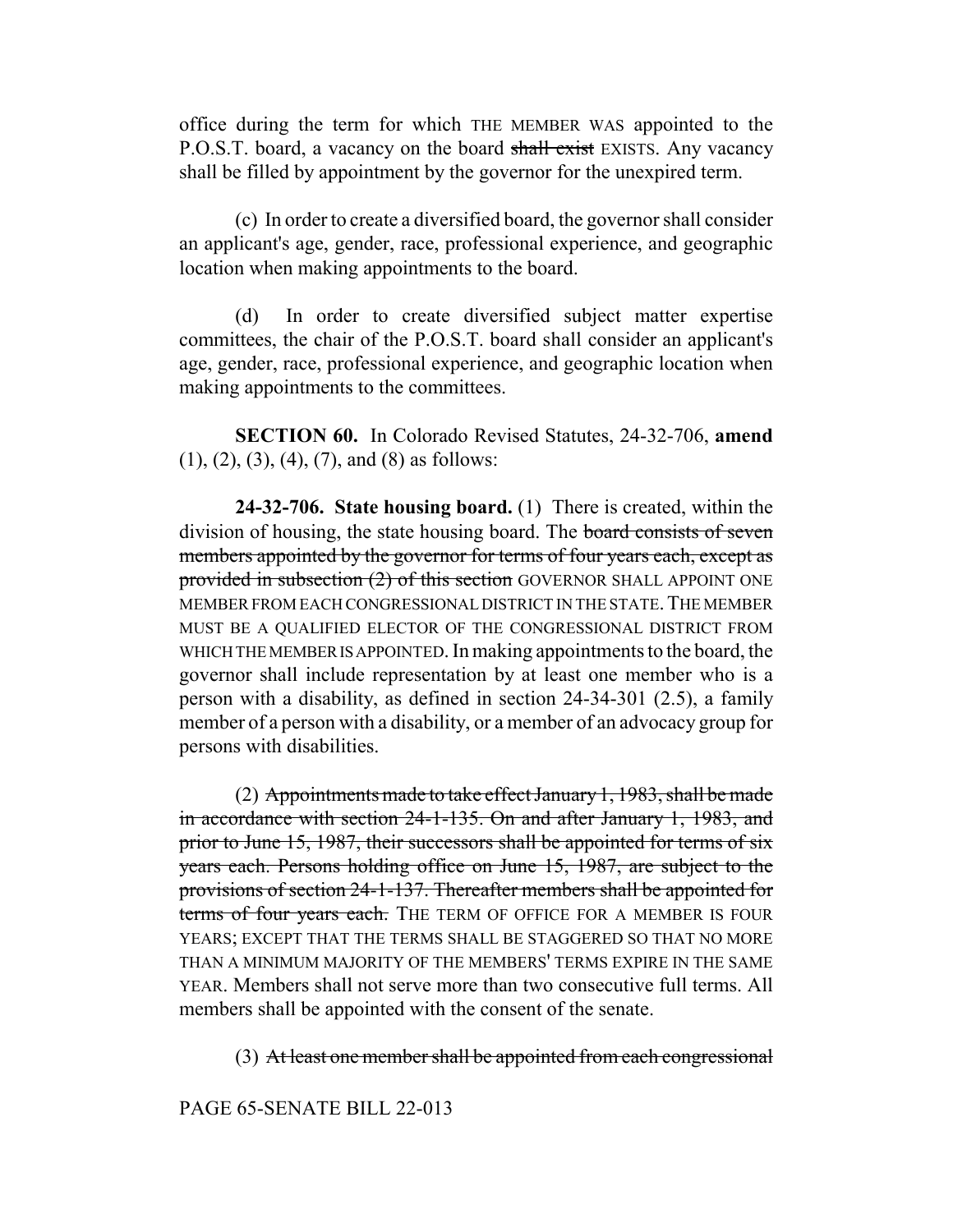district and shall be a qualified elector thereof. A vacancy on the board occurs whenever any member moves out of the congressional district from which he THE MEMBER was appointed. A member who moves out of such congressional district shall promptly notify the governor of the date of such move, but such notice is not a condition precedent to the occurrence of the vacancy. The governor shall fill the vacancy as provided in subsection (5) of this section.

(4) Not more than four A MINIMUM MAJORITY OF THE members shall MAY be from AFFILIATED WITH any one political party.

(7) The board shall meet upon call of the chairman CHAIR or whenever directed by the governor.

(8) The governor may remove any appointed member of the board for malfeasance in office, for failure to regularly attend meetings, or for any cause that renders said member incapable or unfit to discharge the duties of his office MISCONDUCT, INCOMPETENCE, OR NEGLECT OF DUTY, and any such removal, when made, shall not be subject to review.

**SECTION 61.** In Colorado Revised Statutes, 24-33.5-109, **amend** (3), (5), and (8) as follows:

**24-33.5-109. Cold case task force - creation - rules - repeal.** (3) (a) The members of the task force appointed pursuant to paragraphs  $(c)$ to (h) of subsection  $(2)$  SUBSECTIONS  $(2)(c)$  TO  $(2)(i)$  of this section shall serve terms of three years; except that the members first appointed by the speaker of the house of representatives and the president of the senate shall each serve a two-year term. The member of the task force appointed pursuant to paragraph (i) of subsection (2) of this section shall serve a three-year term EXCEPT THAT THE TERMS SHALL BE STAGGERED SO THAT NO MORE THAN A MINIMUM MAJORITY OF THE APPOINTED MEMBERS' TERMS EXPIRE IN THE SAME YEAR.

(b) The initial members shall be appointed by their appointing authority within thirty days after June 1, 2007; except that the governor shall appoint the initial member described in paragraph (i) of subsection  $(2)$ of this section by September 1, 2012. An appointed member shall not serve more than two consecutive full terms, in addition to any partial term. In the event of a vacancy in an appointed position by death, resignation, removal

## PAGE 66-SENATE BILL 22-013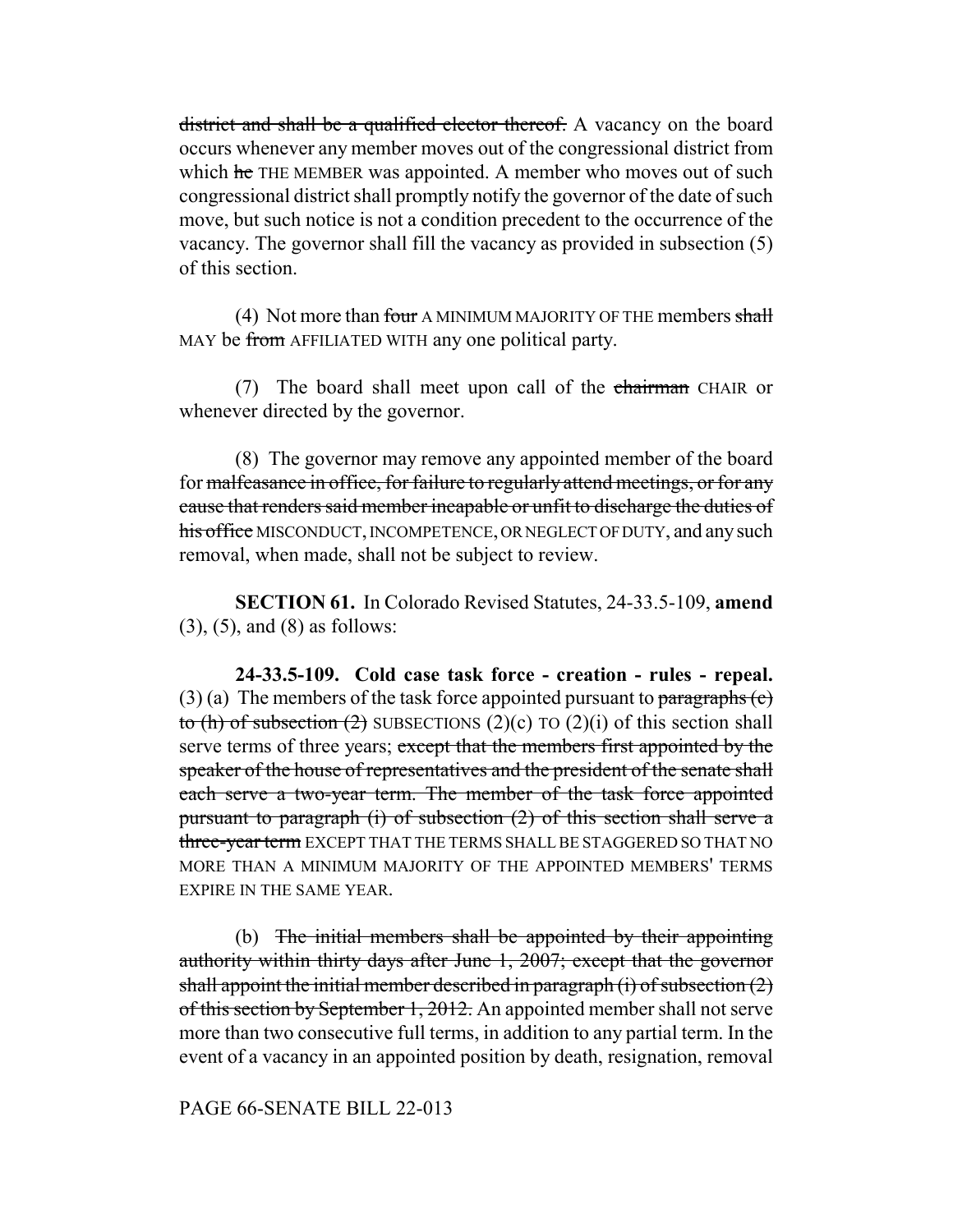for misconduct, incompetence, or neglect of duty, or otherwise, the appointing authority shall appoint a member within sixty days to fill the position for the remainder of the unexpired term.

(5) The task force shall meet at least four times a year. **beginning** October 1, 2007.

(8) On or before October 1  $2008$ , and annually each year, thereafter, the task force shall report to the judiciary committees of the senate and the house of representatives, or any successor committees, on the implementation of this section.

**SECTION 62.** In Colorado Revised Statutes, 24-33.5-1204, **amend**  $(2)(e)$  as follows:

**24-33.5-1204. Voluntary education and training program voluntary certification of firefighters and hazardous materials responders - advisory board.** (2) (e) The governor shall initially appoint six members described in paragraph (a) of this subsection  $(2)$  for terms of four years each and the remaining five members for terms of two years each. Thereafter, MEMBERS APPOINTED BY the governor shall appoint their successors SERVE for terms of four years; each EXCEPT THAT THE TERMS SHALL BE STAGGERED SO THAT NO MORE THAN SIX MEMBERS' TERMS EXPIRE IN THE SAME YEAR. If any appointee vacates his or her THE office during the term for which THE APPOINTEE WAS appointed to the advisory board, the governor shall, by appointment, fill the vacancy for the unexpired term. The advisory board shall annually elect from its members a chairperson CHAIR and a secretary.

**SECTION 63.** In Colorado Revised Statutes, 24-33.5-1703, **amend** (3) and (8) as follows:

**24-33.5-1703. Identity theft and financial fraud board - creation - rules.** (3) (a) The seven appointed members of the board shall serve terms of three years; except that of the members first appointed, the representative of a local police department, the representative of a payment processor, and one of the three representatives of the depository institutions, as designated by the governor, shall each serve a two-year term THE TERMS SHALL BE STAGGERED SO THAT NO MORE THAN FOUR MEMBERS' TERMS EXPIRE IN THE SAME YEAR.

### PAGE 67-SENATE BILL 22-013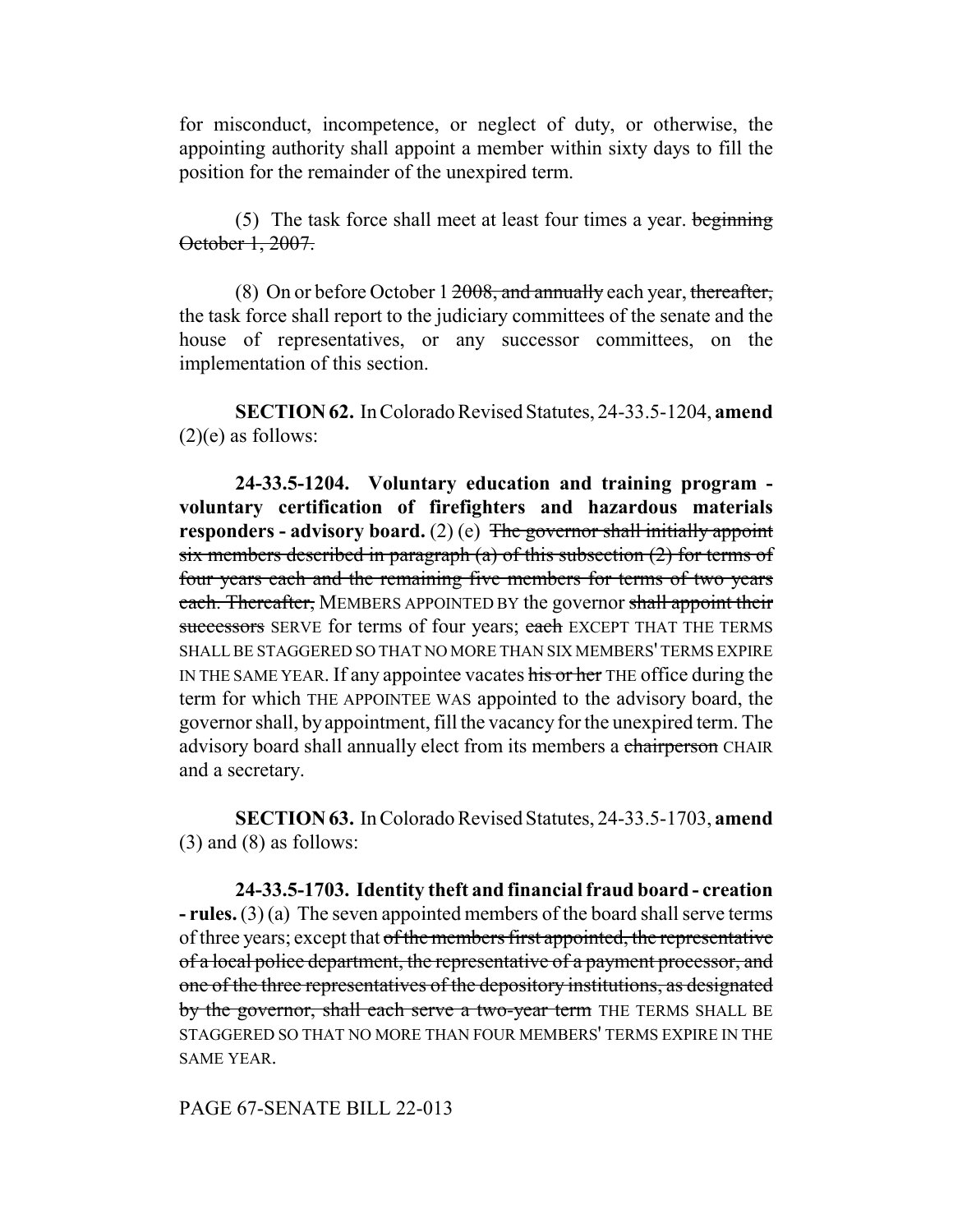(b) The governor shall appoint members of the board within thirty days after May 30, 2006; except that the governor shall appoint the representative of a consumer or victim advocacy organization pursuant to subparagraph  $(V)$  of paragraph  $(d)$  of subsection  $(2)$  of this section on or before July 1, 2011. An appointed member shall not serve more than two consecutive full terms, in addition to any partial term. In the event of a vacancy in an appointed position by death, resignation, removal for misconduct, incompetence, or neglect of duty, or otherwise, the governor shall appoint a member to fill the position for the remainder of the unexpired term.

(8)  $\Theta$ n or before October 1, 2012, and On or before October 1 of each even-numbered year, thereafter, the board shall report to the judiciary committees of the senate and the house of representatives, or any successor committees, on the implementation of this part 17 and the results achieved. The report shall include, but need not be limited to, the items listed in section 24-33.5-1706 (2).

**SECTION 64.** In Colorado Revised Statutes, 24-37.7-102, **amend** (2) introductory portion,  $(2)(b)$ ,  $(2)(d)(II)$ ,  $(2)(e)$ ,  $(2)(f)$ ,  $(2)(h)$ , and  $(5)$  as follows:

**24-37.7-102. Statewide internet portal authority - creation board.** (2) The governing body of the authority shall be IS a board of directors that shall consist CONSISTS of the following fifteen voting members:

(b) The head of one of the offices in the office of the governor appointed by The governor OR THE GOVERNOR'S DESIGNEE;

(d) (II) The members from the private sector shall serve for terms of four years; each; except that of those members first appointed to the board, the terms of office shall be as follows: THE TERMS SHALL BE STAGGERED SO THAT ONLY ONE MEMBER'S TERM EXPIRES IN ONE YEAR.

(A) One shall be appointed for two years; and

(B) One shall be appointed for three years.

(e) One member representing the judicial department of the state

PAGE 68-SENATE BILL 22-013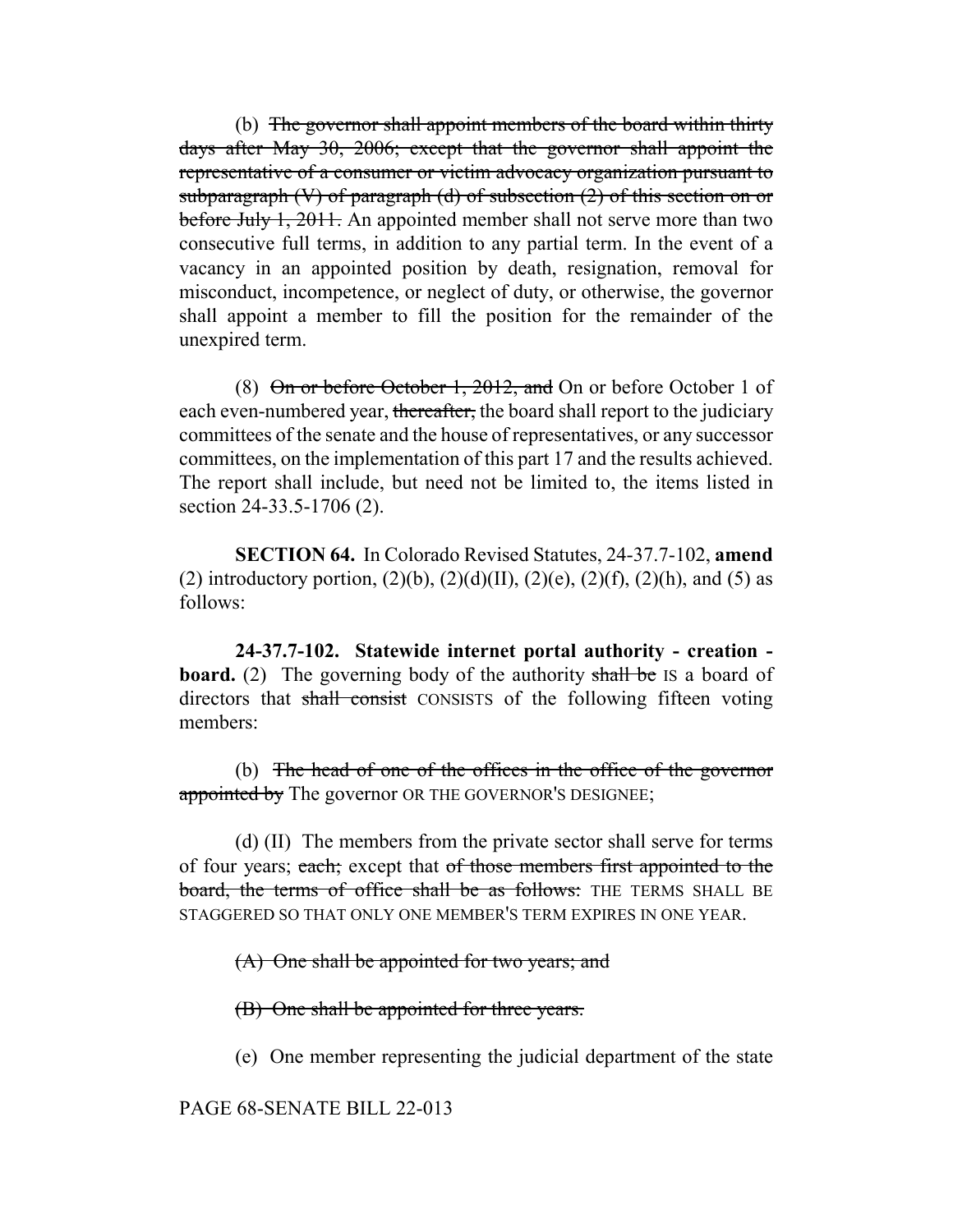appointed by the chief justice of the supreme court. If the appointee of the chief justice is not able to attend a meeting of the board, a designee of the person appointed by the chief justice may serve on the board if designated in writing by the chief justice's appointee. The appointee of the chief justice shall give written notice to the executive director OF THE AUTHORITY of his or her THE APPOINTEE's designee.

(f) Two members of the senate, one of whom is appointed by the president of the senate and one of whom is appointed by the minority leader of the senate, and two members of the house of representatives, one of whom is appointed by the speaker of the house of representatives and one of whom is appointed by the minority leader of the house of representatives. Each of these four members shall exhibit a background in information management and technology or have experience as members of an oversight committee for information management and technology. The appointment of the members to the board by the minority leaders of the senate and house of representatives shall be made as soon as practicable after May 28, 2013.

(h) The chief information officer of the office of information technology created in section 24-37.5-103, or the chief information officer's designee. The chief information officer shall give written notice to the executive director OF THE AUTHORITY of his or her THE OFFICER's designee.

(5) (a) Except as provided in paragraph (b) of this subsection  $(5)$ SUBSECTION  $(5)(b)$  OF THIS SECTION, each member shall serve until his or her A successor has been appointed. and qualified. The person making the original appointment shall fill any vacancy by appointment for the remainder of an unexpired term.

(b) The terms of the members appointed by the speaker of the house of representatives and the president of the senate and who are serving on May 28, 2013, are extended to and expire or terminate on the convening date of the first regular session of the seventieth general assembly. The terms of the members initially appointed by the minority leaders of the senate and house of representatives expire or terminate on the convening date of the first regular session of the seventieth general assembly. As soon as practicable after such convening date, the speaker, the president, and the minority leaders shall each appoint or reappoint one member in the same manner as provided in paragraph (f) of subsection (2) of this section. Thereafter, The terms of members appointed or reappointed by the speaker,

### PAGE 69-SENATE BILL 22-013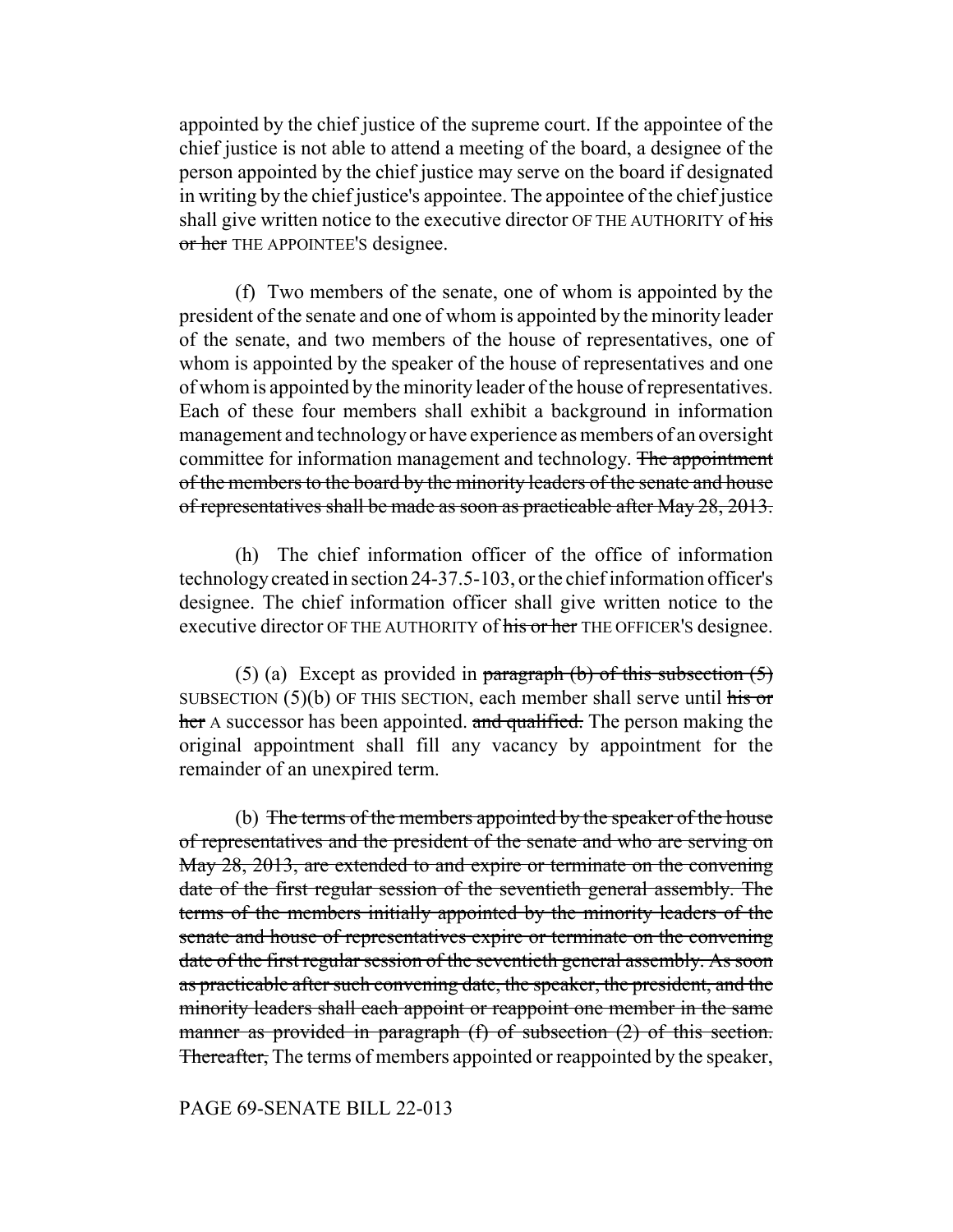the president, and the minority leaders shall expire on the convening date of the first regular session of each general assembly, and all subsequent appointments and reappointments by the speaker, the president, and the minority leaders shall be made as soon as practicable after such convening date. Members appointed or reappointed by the speaker, the president, and the minority leaders shall serve at the pleasure of the appointing authority and shall continue in office until the member's successor is appointed.

**SECTION 65.** In Colorado Revised Statutes, **amend** 24-46-102 as follows:

**24-46-102. Colorado economic development commission creation - membership - definition.** (1) Effective July 1, 1996, the Colorado economic development commission is abolished and the terms of the members of the commission serving as such immediately prior to June 30, 1996, are terminated.

 $\left(\frac{2}{2}\right)(1)$  There is hereby created the Colorado economic development commission in the Colorado office of economic development, referred to in this article ARTICLE 46 as the "commission".

 $\left(\frac{1}{2}\right)$  (2) (a) The commission shall consist CONSISTS of the governor or the governor's designee and eight TEN members who shall be appointed no later than August 1, 1996, as follows:

(I) Four members shall be appointed by the governor, ONE OF WHOM MUST BE FROM WEST OF THE CONTINENTAL DIVIDE AND ONE OF WHOM MUST BE FROM THE EASTERN SLOPE FROM A PREDOMINANTLY RURAL AREA;

(II) two THREE members shall be appointed by the speaker of the house of representatives, and ONE OF WHOM MUST HAVE ADVANCED INDUSTRY BUSINESS AND RESEARCH EXPERIENCE. IN MAKING THIS APPOINTMENT, THE SPEAKER SHALL GIVE PREFERENCE TO A PERSON WHOSE EXPERIENCE IS IN MORE THAN ONE ADVANCED INDUSTRY.

(III) two THREE members shall be appointed by the president of the senate, ONE OF WHOM MUST HAVE ADVANCED INDUSTRY BUSINESS AND RESEARCH EXPERIENCE. IN MAKING THIS APPOINTMENT, THE PRESIDENT SHALL GIVE PREFERENCE TO A PERSON WHOSE EXPERIENCE IS IN MORE THAN ONE ADVANCED INDUSTRY.

## PAGE 70-SENATE BILL 22-013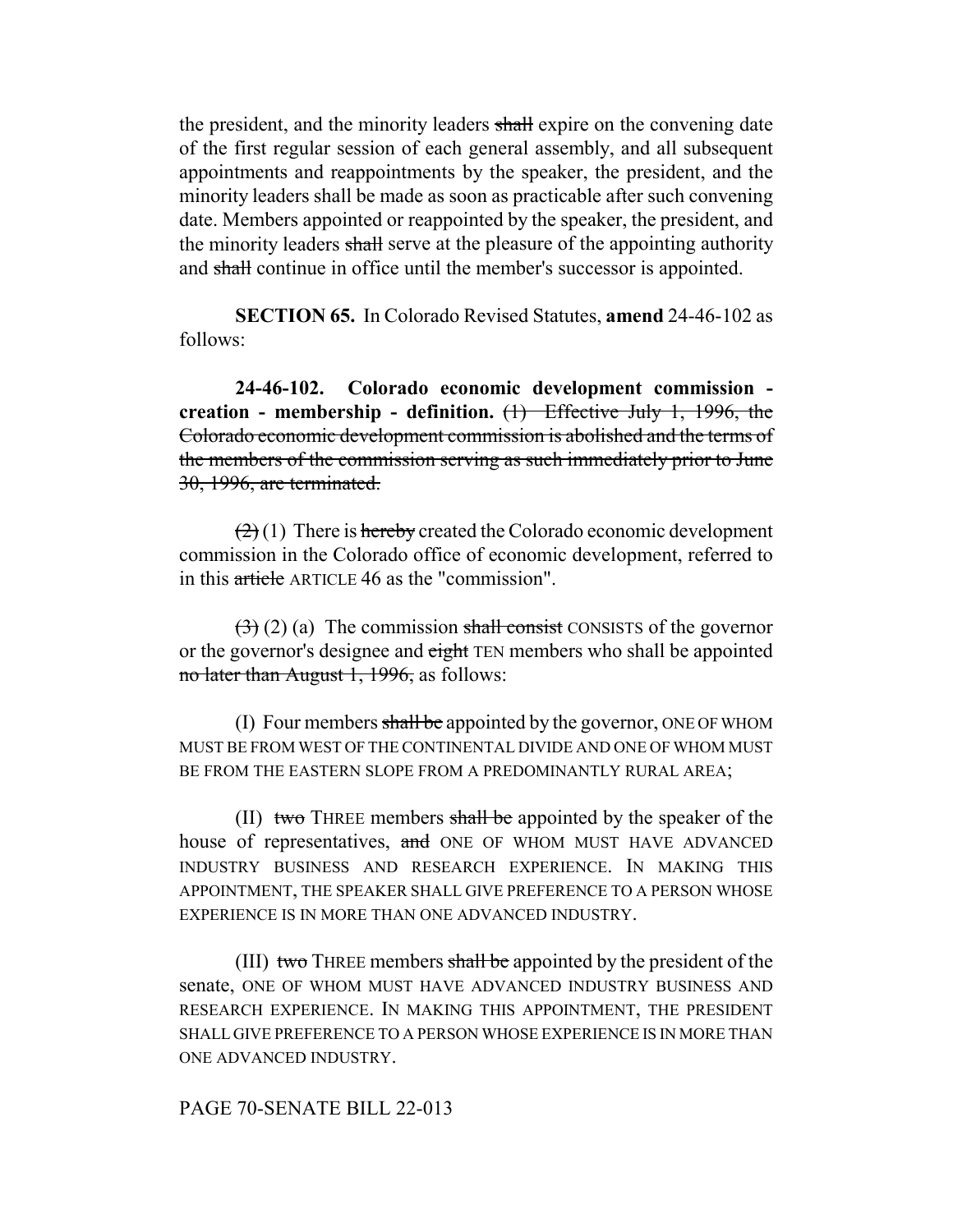(b) A MEMBER OF THE GENERAL ASSEMBLY SHALL NOT BE APPOINTED AS A MEMBER OF THE COMMISSION.

(c) A MEMBER SERVES AT THE PLEASURE OF THE MEMBER'S APPOINTING AUTHORITY.

(b) On and after September 1, 2013, the commission includes two additional members to represent advanced industries. The speaker of the house of representatives and the president of the senate shall each appoint one member, and these members must have advanced industry business and research experience. In making these appointments, the speaker and the president shall give preference to a person whose experience is in more than one advanced industry.

(c) No member of the general assembly shall be appointed as a member of the commission. The governor shall appoint at least one person from west of the continental divide and one person from the eastern slope predominately from the rural area. Members shall serve at the pleasure of their appointing authority.

(d) As used in this subsection  $(3)$  SUBSECTION  $(2)$ , "advanced industry" means the following industries:

- (I) Advanced manufacturing;
- (II) Aerospace;
- (III) Bioscience;
- (IV) Electronics;
- (V) Energy and natural resources;
- (VI) Infrastructure engineering; and
- (VII) Information technology.

 $(4)$  (3) No later than July 1, 2018, and Each July 1, thereafter, the commission shall schedule an orientation with office of economic development staff in order to receive an official overview of the statutory

### PAGE 71-SENATE BILL 22-013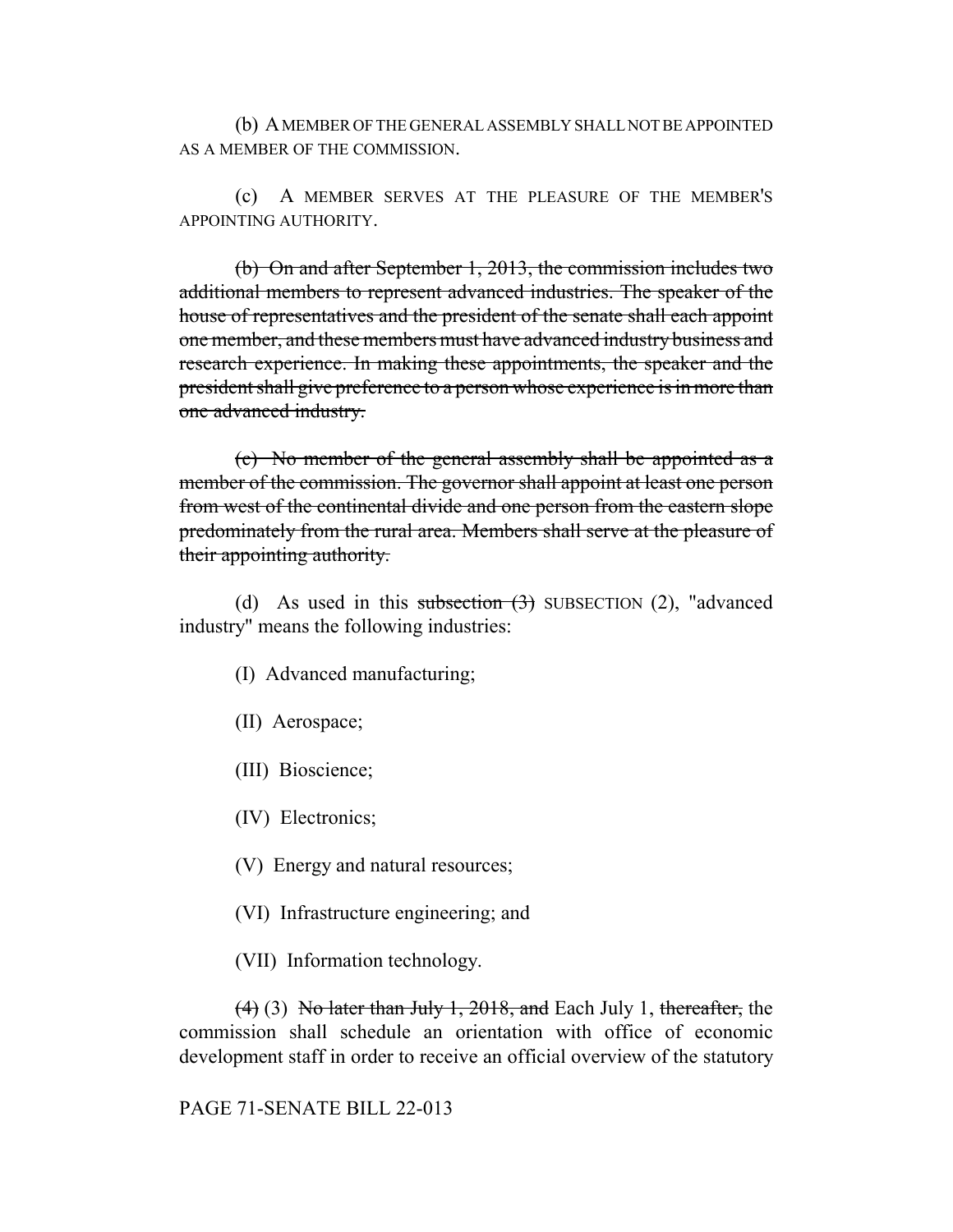requirements for a production company to earn a performance-based incentive for film production in Colorado as set forth in sections 24-48.5-114 and 24-48.5-116.

**SECTION 66.** In Colorado Revised Statutes, 24-46-202, **amend** (1)(b) as follows:

**24-46-202. Venture capital authority - board - staffing fund bonds - enterprise fund - distribution of proceeds.** (1) (b) (I) The governing body of the authority shall be IS a board of directors consisting of nine members, of whom five shall be appointed by the governor, two shall be appointed by the president of the senate, and two shall be appointed by the speaker of the house of representatives. Board members shall MUST be residents of this state. Board members shall MUST have experience in venture capital, investment banking, institutional investment, fund management, or banking. A board member shall not have a business relationship with a current or proposed fund manager in the previous three years or for at least three years after an allocation of certified capital. Each member shall serve until a successor has been appointed. and qualified. Any member shall be IS eligible for reappointment. The person making the original appointment shall fill any vacancy by appointment for the remainder of an unexpired term.

(II)  $(A)$  Subject to sub-subparagraph  $(B)$  of this subparagraph (II), The members of the board shall serve four-year terms; expiring EXCEPT THAT THE TERMS SHALL BE STAGGERED SO THAT NO MORE THAN FOUR MEMBERS' TERMS EXPIRE IN THE SAME YEAR. THE TERMS EXPIRE on May 5 of each year.

(B) The speaker and the president shall each appoint one member with an initial term of two years and one member with an initial term of three years. Of the members appointed by the governor, two shall have initial terms of one year, two shall have initial terms of two years, and one shall have an initial term of three years.

**SECTION 67.** In Colorado Revised Statutes, 24-48.5-303, **amend** (2) as follows:

**24-48.5-303. Council on creative industries - establishment of council - members - term of office - chair - compensation.** (2)  $\Theta$  and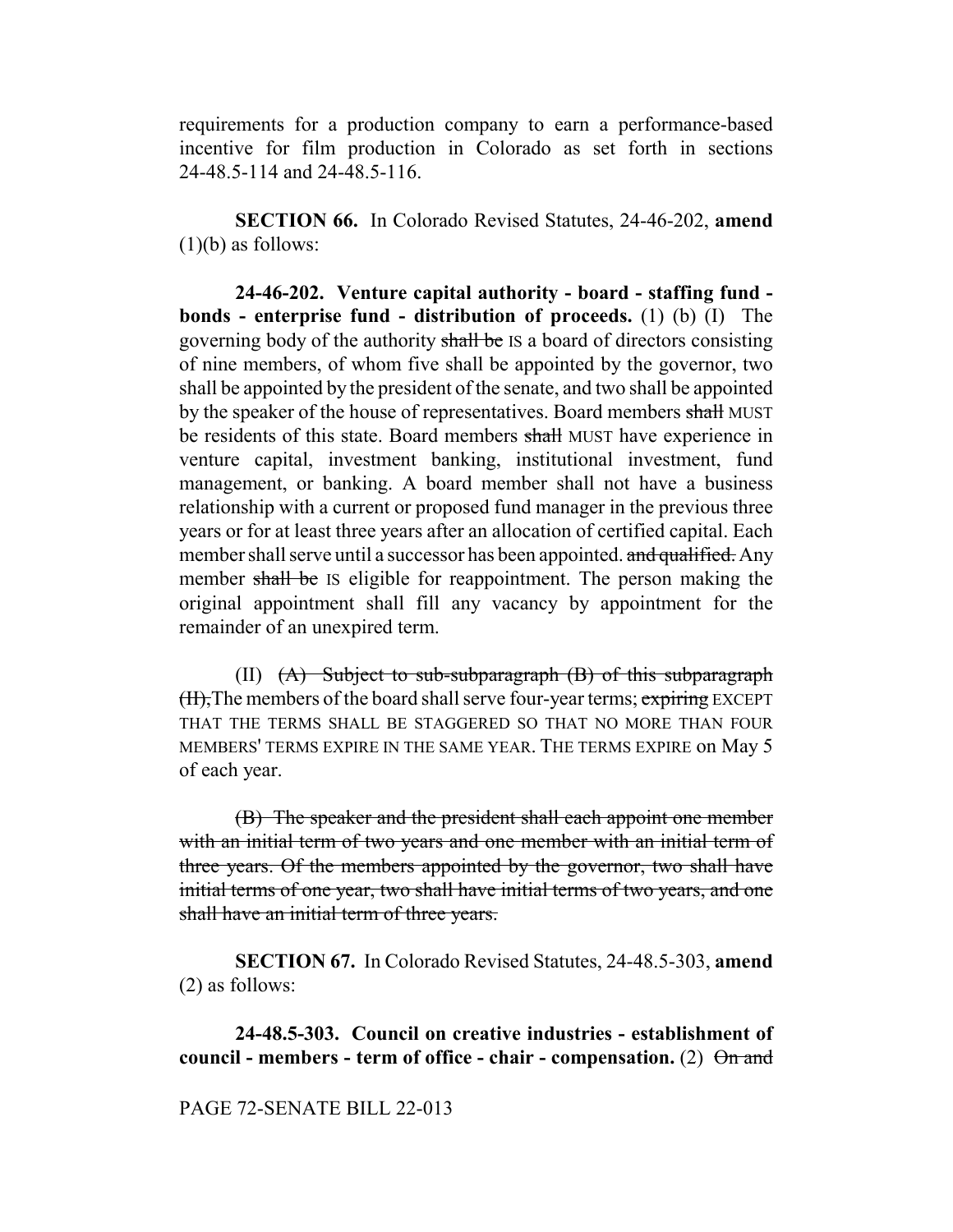after July 1, 1990, Members appointed to the council, except the chair, shall hold office for terms of three years, commencing on July 1 of the year of appointment. Members of the council, except the chair, shall ARE not be eligible to serve for more than two consecutive terms nor be eligible for reappointment to the council during the three-year period following the expiration of the second of two consecutive terms. Members of the council shall hold office until the expiration of the appointed terms or until successors are duly appointed. Any vacancy occurring on the council other than by expiration of term shall be filled by the governor by the appointment of a qualified person for the unexpired term.

**SECTION 68.** In Colorado Revised Statutes, 24-49.7-103, **amend**  $(2)(b)$  introductory portion,  $(2)(c)$ , and  $(3)$  as follows:

**24-49.7-103. Colorado tourism office - creation - board of directors - definitions.** (2) (b) Eleven members shall be appointed by the governor and confirmed by the senate. Two of such members shall represent small business owners and two shall be residents of a small community. For the purposes of AS USED IN this subsection (2), "small business" shall be defined for each representative industry by the association that represents that industry and "small community" shall mean a city or town with fewer than fifty persons employed full-time in tourism-based industries in such city or town or a permanent population of less than fifteen thousand people. The governor shall appoint the initial members of the board on or before August 1, 2000. Of the members appointed by the governor, two shall be appointed at large from tourism-based industries and one member shall be appointed from each of the following industries and groups from lists submitted by such industries and groups:

(c) Two members shall be from the house of representatives to be appointed as follows: One member shall be appointed by the speaker of the house of representatives, and one member shall be appointed by the minority leader of the house of representatives. Two members shall be from the senate to be appointed as follows: One member shall be appointed by the president of the senate, and one member shall be appointed by the minority leader of the senate. The four legislative members shall be appointed as soon as practicable after the convening date of the first regular session of each general assembly. except that the initial four legislative members appointed from the sixty-fifth general assembly shall be appointed no later than August 1, 2005. Terms of members appointed pursuant to this

#### PAGE 73-SENATE BILL 22-013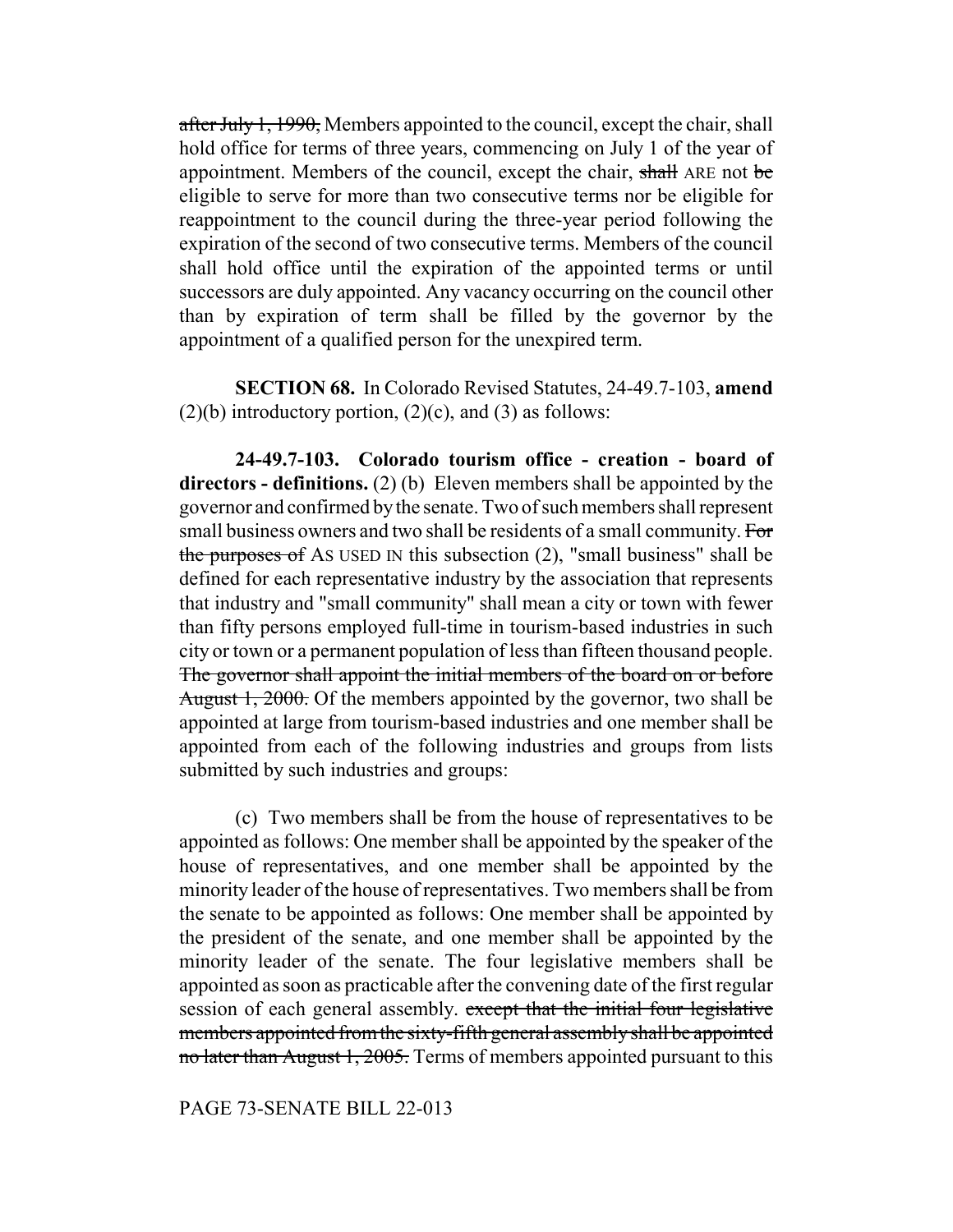$\frac{\text{parameter of}}{\text{energy of the}}$  SUBSECTION (2)(c) shall expire on the convening date of the first regular session of each general assembly. Subsequent appointments or reappointments shall be made as soon as practicable after such convening date, and members shall continue in office until the member's successor is appointed. Legislative members may be appointed for succeeding terms as long as they are serving as members of the general assembly. The person making the original appointment shall fill any vacancy by appointment for the remainder of an unexpired term.

(3) The term of each member appointed by the governor shall be IS four years; except that of such members initially appointed, two shall be appointed for a term of one year, three shall be appointed for a term of two years, three shall be appointed for a term of three years, and three shall be appointed for a term of four years THE TERMS SHALL BE STAGGERED SO THAT NO MORE THAN THREE MEMBERS' TERMS EXPIRE IN THE SAME YEAR. A member appointed by the governor to fill a vacancy arising other than by expiration of a member's term shall be appointed for the unexpired term of the member whom he or she is to succeed and any such appointment shall be made within ninety days after the vacancy occurs. Any member appointed by the governor shall be eligible for reappointment for one additional four-year term.

**SECTION 69.** In Colorado Revised Statutes, 24-49.9-101, **amend**  $(3)(c)(II)$  and  $(3)(c)(IV)$ ; and **repeal**  $(3)(c)(I)$  as follows:

**24-49.9-101. Colorado channel authority - creation - legislative** declaration. (3) (c) (I) Of the members initially appointed to the board, the members appointed by the governor each serve for terms of two years; the member appointed by the chief justice serves for a term of two years; the members of the house of representatives and the senate appointed by the minority leaders of the house of representatives and the senate each serve for a term of three years so long as they also serve as members of the house of the general assembly from which they are appointed; the members of the house of representatives and the senate appointed by the speaker of the house of representatives and the president of the senate each serve for a term of four years so long as they also serve as members of the house of the general assembly from which they are appointed; and the member appointed by the president of the senate and the speaker of the house of representatives serves for a term of two years.

#### PAGE 74-SENATE BILL 22-013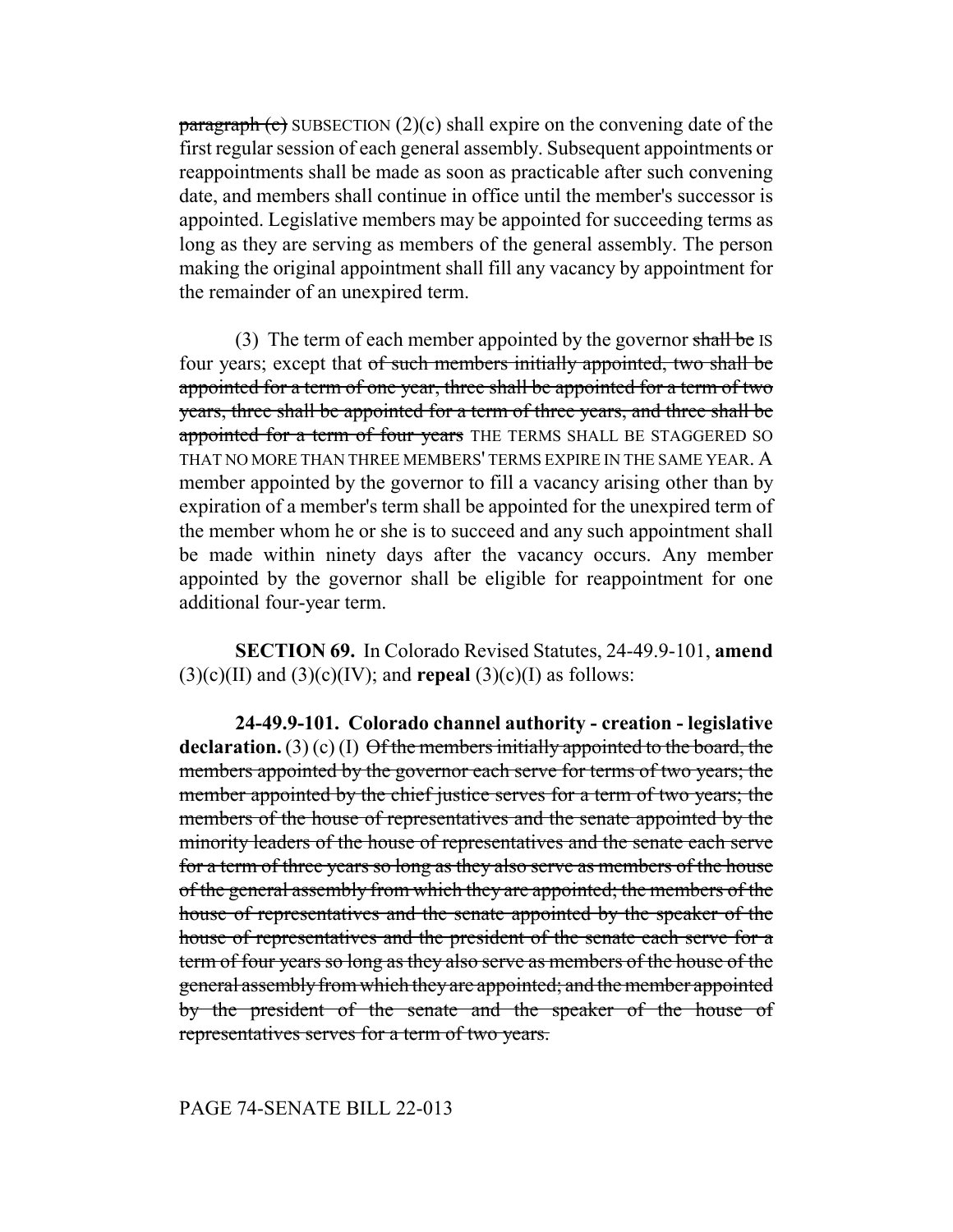(II) Thereafter, Members of the board appointed under subparagraph (III),  $(W)$ ,  $(V)$ , or  $(VI)$  of paragraph (b) of this subsection  $(3)$  SUBSECTION  $(3)(b)(III)$ ,  $(3)(b)(IV)$ ,  $(3)(b)(V)$ , OR  $(3)(b)(VI)$  OF THIS SECTION serve for terms of four years so long as they also serve as members of the house of the general assembly from which they are appointed. and Other members of the board serve for terms of four years; EXCEPT THAT THE TERMS SHALL BE STAGGERED SO THAT NO MORE THAN THREE MEMBERS' TERMS EXPIRE IN THE SAME YEAR.

(IV) An appointed member shall be Is eligible for reappointment. Members of the board may be removed by the appointing authorities for cause, after a public hearing, and may be suspended by the appointing authority pending the completion of the hearing.

**SECTION 70.** In Colorado Revised Statutes, 24-51-203, **amend** (1) introductory portion,  $(1)(b)$ ,  $(1)(c)$ ,  $(1)(d)$ ,  $(1.5)$  introductory portion, and  $(3)$ as follows:

**24-51-203. Board - composition and election.** (1) The board shall consist CONSISTS of the following fifteen trustees:

(b) Four members of the state division elected by the members of that division, at least one of whom shall be an employee of a state institution of higher education and at least one of whom shall not be an employee of a state institution of higher education until, on or after January 1, 2007, one of those trustee positions, unless it is the sole position held by an employee of a state institution of higher education, is vacated and thereafter there shall be Three members of the state division elected by the members of that division, at least one of whom shall be an employee of a state institution of higher education and at least one of whom shall not be an employee of a state institution of higher education;

(c) Five members of the school division elected by the members of that division until, on or after January 1, 2007, one of those trustee positions is vacated and thereafter there shall be Four members of the school division elected by the members of that division;

(d) Two members of the local government division elected by the members of that division until, on or after January 1, 2007, one of those trustee positions is vacated and thereafter there shall be One member of the

#### PAGE 75-SENATE BILL 22-013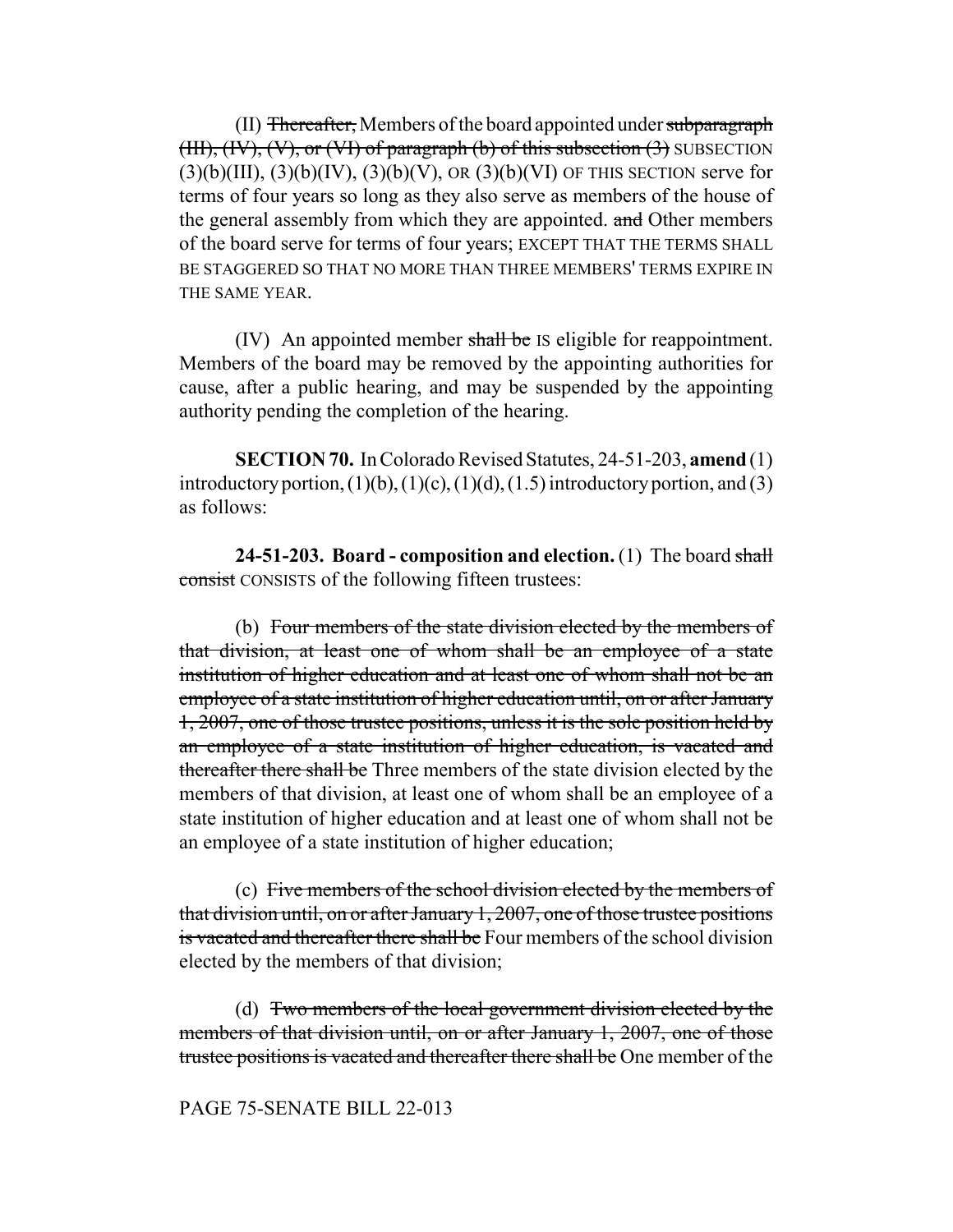local government division elected by the members of that division;

(1.5) In addition to the board members specified in subsection (1) of this section, there shall be one ex officio board member from the Denver public schools division. The first term of the ex officio board member appointed pursuant to this subsection (1.5) shall be from May 21, 2009, until December 31, 2009, and the person to serve such term shall be appointed by the Denver public schools retirement system board of trustees. The second term of the ex officio member shall be from January 1, 2010, through June 30, 2012, and the person to serve such term shall be appointed by the Denver public schools board of education. The ex officio board member to serve for the term starting July 1, 2012, and each term thereafter shall be elected by the Denver public schools division through a Denver public schools division member election administered by the association. The Denver public schools division ex officio member position shall exist EXISTS so long as the Denver public schools division remains as a separate division of the association. The Denver public schools division ex officio member shall be a member or retiree of the Denver public schools division and shall be treated like all other members of the board, subject to the following:

(3) The term for each of the initial three appointed trustees shall be determined APPOINTED by the governor and shall be staggered with a one-year term, a two-year term, and a three-year term with no trustee assigned the same term length. After each of the initial terms conclude, the term for appointed trustees shall be IS four years; EXCEPT THAT THE TERMS SHALL BE STAGGERED SO THAT NO MORE THAN ONE TRUSTEE'S TERM EXPIRES IN ONE YEAR. Appointed trustees may be reappointed to the board for an unlimited number of terms.

**SECTION 71.** In Colorado Revised Statutes, 24-80-201.5, **amend**  $(2)(b)$  as follows:

**24-80-201.5. State historical society - board - appointment powers and duties.** (2) (b) Except as otherwise provided in this subsection  $(2)(b)$ , members of the board serve three-year terms. Of the appointments of members to fill the four new positions created on October 1, 2018, the governor shall designate:

(I) One member of the board to have a term expiring on July 1,

PAGE 76-SENATE BILL 22-013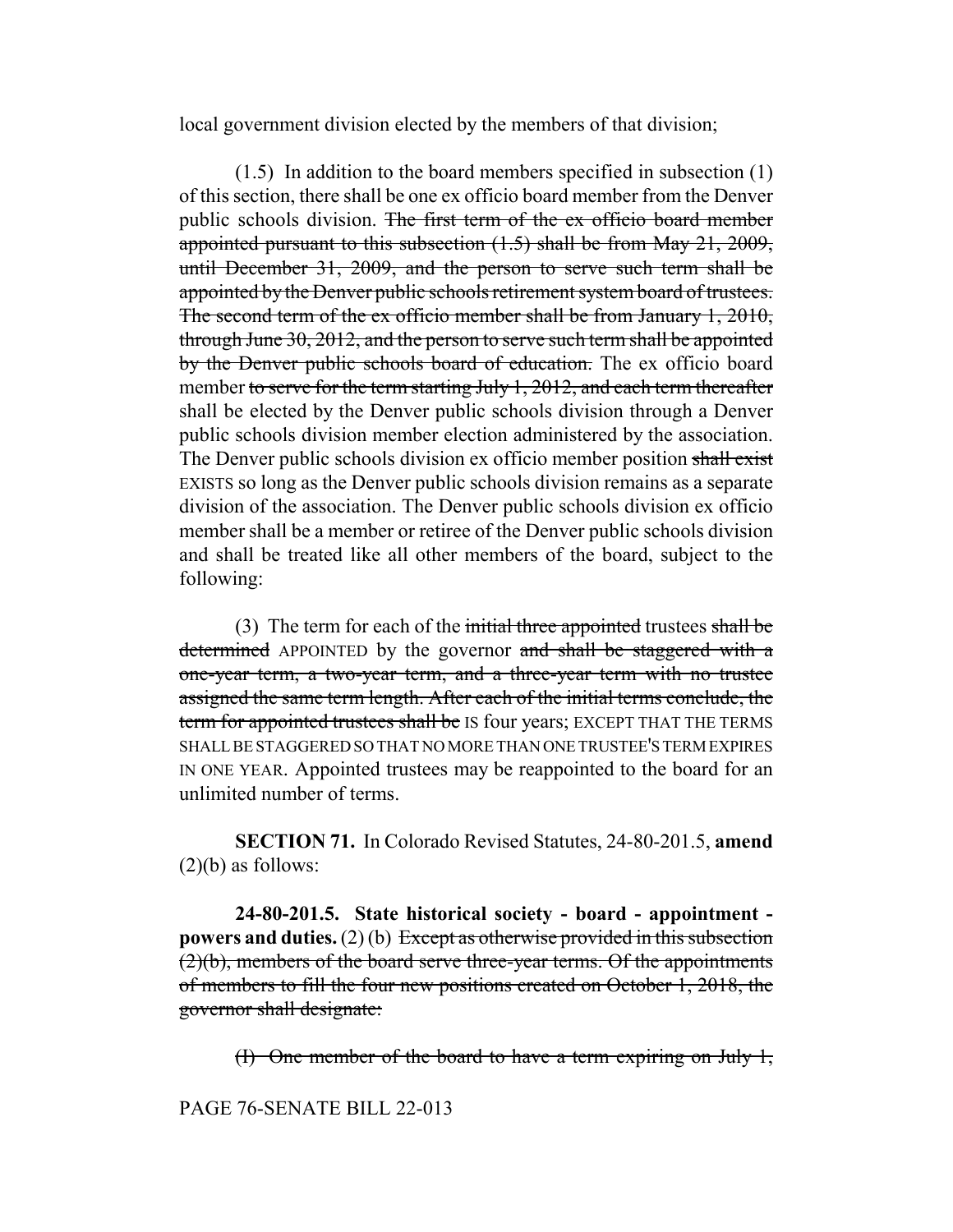2019;

(II) One member of the board to have a term expiring on July 1,  $2020$ ; and

(III) Two members of the board to have terms expiring on July 1, 2021. Thereafter, The terms of the members of the board are three years; EXCEPT THAT THE TERMS SHALL BE STAGGERED SO THAT NO MORE THAN FIVE MEMBERS' TERMS EXPIRE IN THE SAME YEAR.

**SECTION 72.** In Colorado Revised Statutes, 24-82-108, **amend**  $(2)(a)$  as follows:

**24-82-108. State capitol building advisory committee - creation - repeal.** (2) (a) (I) The state capitol building advisory committee shall be composed CONSISTS of the following twelve members:

(A) Three members appointed by the speaker of the house of representatives, at least one of whom shall be a member of the house of representatives who has served at least one year in the house of representatives;

(B) Three members appointed by the president of the senate, at least one of whom shall be a member of the senate who has served at least one year in the senate;

(C) Three FOUR members appointed by the governor, AT LEAST ONE OF WHOM MUST BE an architect appointed by the governor, who is a person knowledgeable about the historic and architectural integrity of the state capitol building; and

(D) The following ex officio members: The president of the state historical society or a designee of the president; and the executive director of the department of personnel or a designee of the executive director.  $\Theta f$ the members scheduled to be appointed by the speaker of the house of representatives on July 1, 2001, one shall serve a term of one year and two shall serve terms of two years. Except as provided in subparagraph (II) of this paragraph (a), all members appointed by the speaker of the house of representatives thereafter shall serve two-year terms. Of the members scheduled to be appointed by the president of the senate on July 1, 2001,

PAGE 77-SENATE BILL 22-013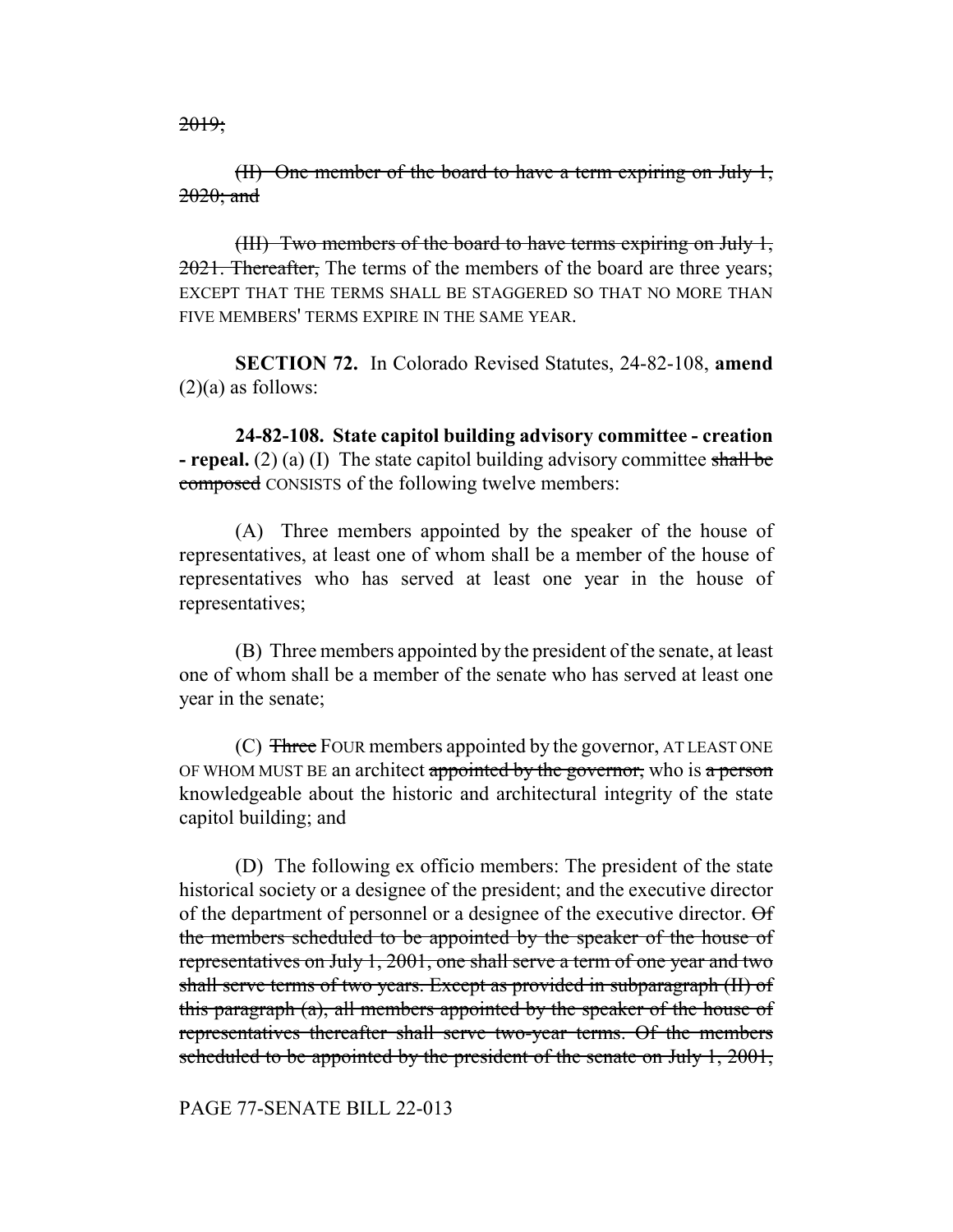one shall serve a term of one year and two shall serve terms of two years. Except as provided in subparagraph (II) of this paragraph (a), all members appointed by the president of the senate thereafter shall serve two-year terms. Of the members scheduled to be appointed by the governor on July 1, 2000, one member shall serve a term of one year, one member shall serve a term of two years, and two members shall serve terms of three years.

(II) All members appointed by the governor thereafter shall serve two-year terms; EXCEPT THAT THE TERMS SHALL BE STAGGERED SO THAT NO MORE THAN THREE MEMBERS' TERMS EXPIRE IN THE SAME YEAR.

 $(H)$  (III) The terms of the members appointed by the speaker of the house of representatives and the president of the senate and who are serving on March 22, 2007, shall be extended to and expire on or shall terminate on the convening date of the first regular session of the sixty-seventh general assembly. As soon as practicable after such convening date, the speaker and the president shall appoint or reappoint members in the same manner as provided in subparagraph  $(I)$  of this paragraph  $(a)$ . Thereafter, The terms of members appointed or reappointed by the speaker and the president shall expire on the convening date of the first regular session of each general assembly, and all subsequent appointments and reappointments by the speaker and the president shall be made as soon as practicable after such convening date. The person making the original appointment or reappointment shall fill any vacancy by appointment for the remainder of an unexpired term. Members appointed or reappointed by the president and the speaker shall serve at the pleasure of the appointing authority and shall continue in office until the member's successor is appointed.

**SECTION 73.** In Colorado Revised Statutes, **amend** 25-1-103 as follows:

**25-1-103. State board of health created.** (1) (a) There is created a THE state board of health, referred to in this part 1 as the "board". The board consists of nine THE FOLLOWING members of which one member must be appointed by the governor, with the consent of the senate:

(I) ONE MEMBER from each congressional district IN THE STATE; and

(II) the remainder TWO MEMBERS from the state at large.

PAGE 78-SENATE BILL 22-013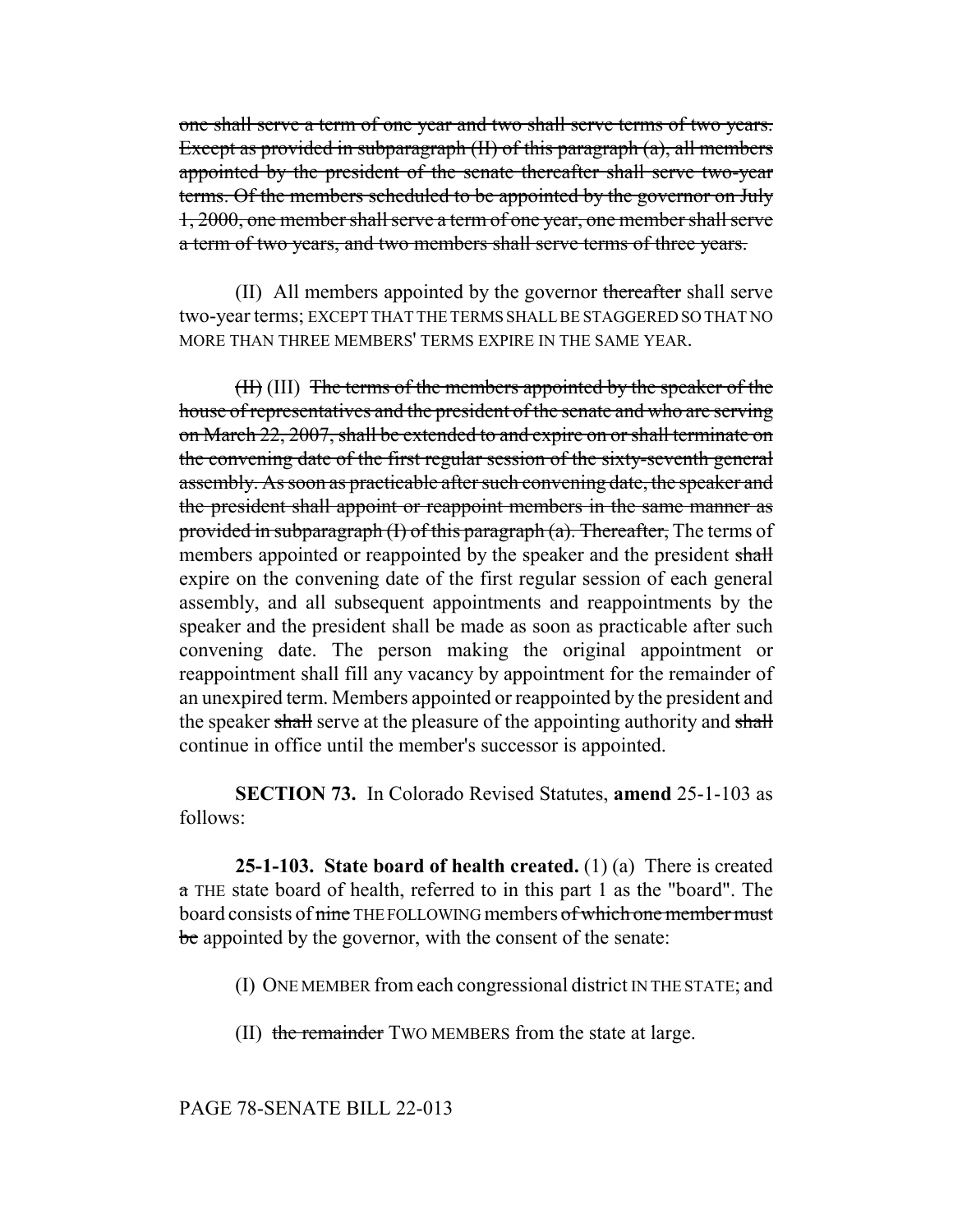(b) A vacancy on the board occurs whenever any member moves out of the congressional district from which he or she THE MEMBER was appointed. A member who moves out of such congressional district shall promptly notify the governor of the date of his or her THE MEMBER's move, but the notice is not a condition precedent to the occurrence of REQUIRED FOR the vacancy TO OCCUR. The governor shall fill the ANY vacancy by appointment for the unexpired term.

(c) No more than five A MINIMUM MAJORITY OF THE members of the board shall MAY be members of AFFILIATED WITH the same major political party.

(d) Appointments made to take effect on January 1, 1983, shall be made in accordance with section 24-1-135. Appointments thereafter are made, with the consent of the senate, for terms of four years each and made so THE TERM OF OFFICE FOR EACH APPOINTED MEMBER IS FOUR YEARS. IN MAKING APPOINTMENTS TO THE BOARD, THE GOVERNOR SHALL ENSURE that no business or professional group constitutes a majority of the board. In making appointments to the board, the governor is encouraged to include representation by at least one member who is a person with a disability, as defined in section 24-34-301 (2.5), a family member of a person with a disability, or a member of an advocacy group for persons with disabilities if the other requirements of this subsection (1) are met.

(2) The first vacancy that occurs on the board after July 1, 1977, shall be filled by the appointment of a person who is then serving as a county commissioner. Thereafter, as vacancies occur and terms expire, There shall always be one county commissioner member on the board. Whenever a county commissioner ceases to hold the office of county commissioner, he THE COMMISSIONER ceases to hold his A position as a member of the board. A county commissioner shall not vote on any matter coming before the board which THAT affects his THE COMMISSIONER'S county in a manner significantly different from the manner in which it affects other counties.

**SECTION 74.** In Colorado Revised Statutes, 25-1-107.5, **amend** (6)(a) introductory portion as follows:

**25-1-107.5. Additional authority of department - rules remedies against nursing facilities - criteria for recommending**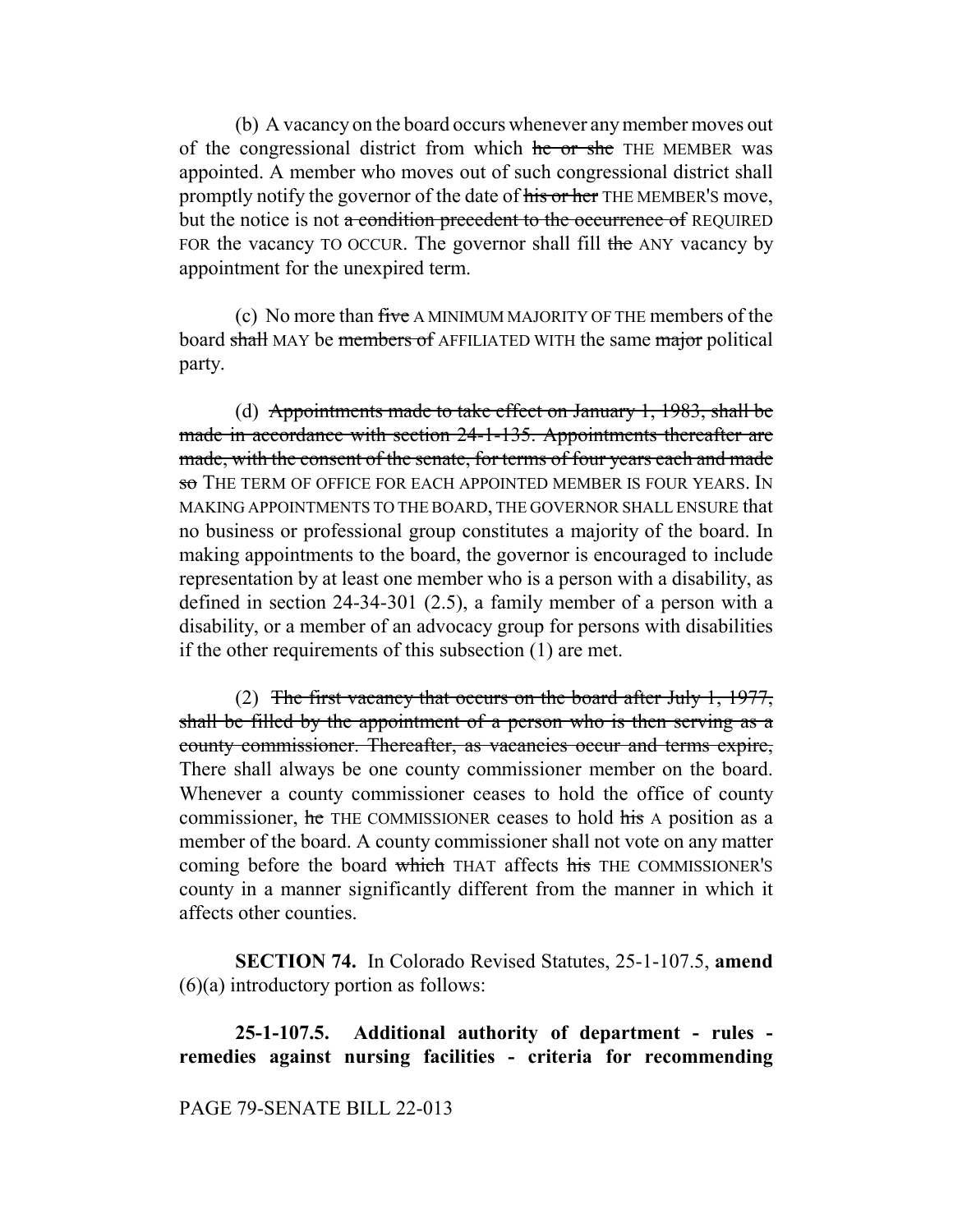**assessments for civil penalties - cooperation with department of health care policy and financing - nursing home penalty cash fund - nursing home innovations grant board - reports - transfer of contracts to the** department. (6) (a) No later than September 1, 2014, the department of health care policy and financing shall establish the nursing home innovations grant board under the department of health care policy and financing either directly or by contract with or grant to any public agency or appropriate private nonprofit organization THE NURSING HOME INNOVATIONS GRANT BOARD IS CREATED. On and after July 1, 2021, the powers, duties, and functions related to the board are transferred from the department of health care policy and financing to the department by a **type 2** transfer as such transfer is defined in the "Administrative Organization Act of 1968", article 1 of title 24. The department, in consultation with stakeholders, shall determine the appropriate entity to administer the board. The board consists of ten members as follows:

**SECTION 75.** In Colorado Revised Statutes, 25-3-115, **amend** (1)(a) introductory portion as follows:

**25-3-115. Stroke advisory board - creation - membership duties - report - definition - repeal.** (1) (a) There is hereby created in the department the stroke advisory board, the purpose of which is to evaluate potential strategies for stroke prevention and treatment and develop a statewide needs assessment identifying relevant resources. No later than August 1, 2013, The governor shall appoint eighteen members to the stroke advisory board as follows:

**SECTION 76.** In Colorado Revised Statutes, 25-7-103.5, **amend**  $(3)(d)$  and  $(3)(f)$  as follows:

**25-7-103.5. Air quality enterprise - legislative declaration - fund - definitions - gifts, grants, or donations - rules - report - repeal.** (3) **Enterprise.** (d) (I) The enterprise is governed by a board of directors. The board consists of:

(A) The executive director or the executive director's designee;

(B) THE FOLLOWING MEMBERS APPOINTED BY THE GOVERNOR: Two members of the commission; appointed by the governor, two governor appointees to serve as representatives of fee payers with expertise in field

## PAGE 80-SENATE BILL 22-013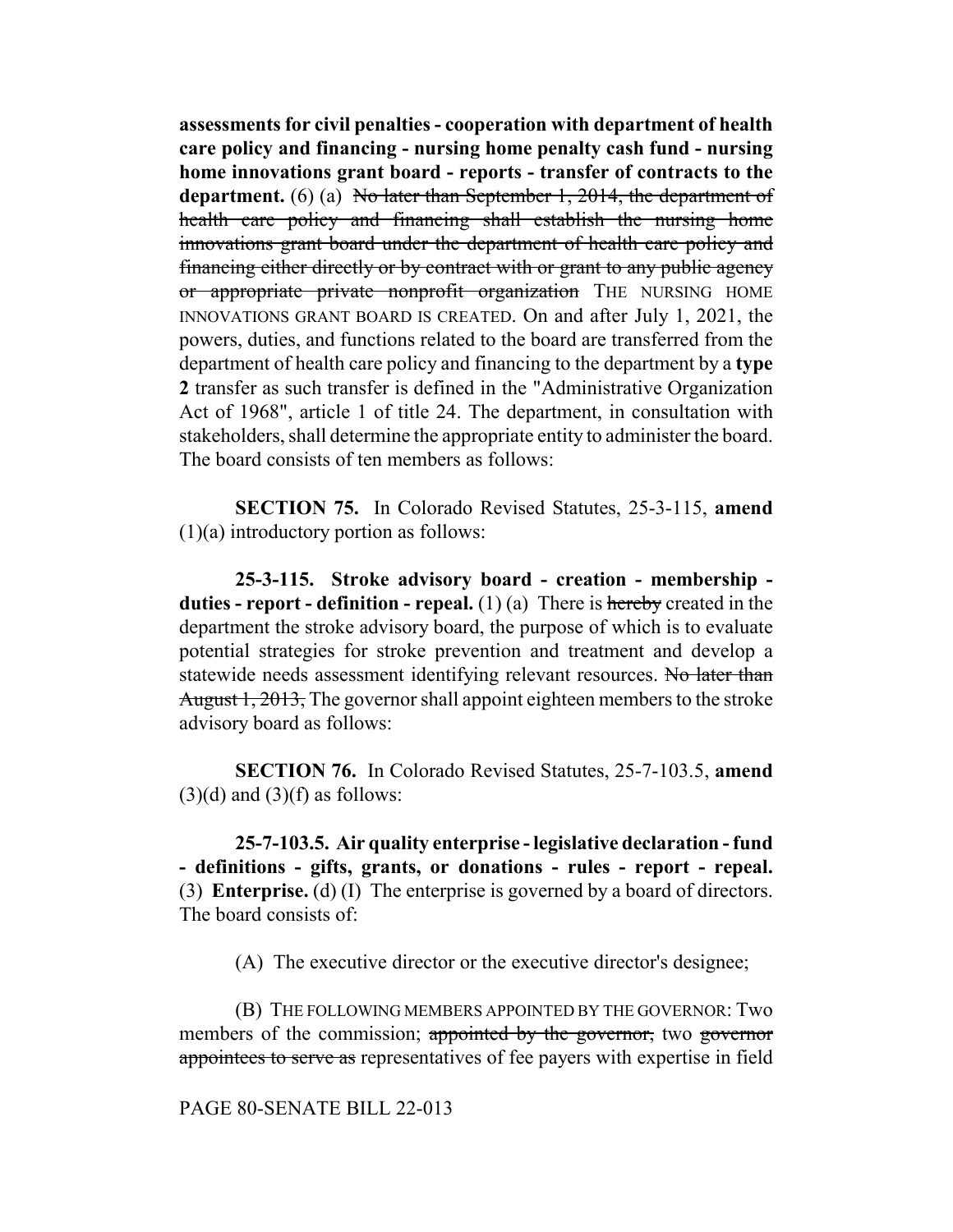engineering or environmental management; one governor appointee MEMBER with significant private sector experience in the field of business management; and four governor appointees MEMBERS who are highly qualified and professionally active or engaged in the conduct of scientific research, including at least two who are experts in atmospheric or air quality modeling, monitoring, assessment, and research and one member who is a toxicologist, epidemiologist, pathologist, pulmonologist, cardiologist, or expert in a similar field related to the public health or environmental effects of air pollutants.

(II) To the extent practicable, at least two of the governor appointees must be individuals who have a record of peer-reviewed publications and who are affiliated with, currently hold, or have held academic or equivalent appointments at universities, federal laboratories, or other research institutions.

(f) The term of office of appointed board members is three years. except that the initial terms of two board members as determined by the executive director or the executive director's designee are two years.

**SECTION 77.** In Colorado Revised Statutes, 25-7-109.2, **amend** (4) as follows:

**25-7-109.2. Small business stationary source technical and environmental compliance assistance program - repeal.** (4) The terms of those members of the panel initially appointed by the governor, the speaker of the house of representatives, and the minority leader of the house of representatives shall expire on January 31, 1994. The terms of those members initially appointed by the president of the senate, the minority leader of the senate, and the executive director of the department of public health and environment shall expire on January 31, 1995. Thereafter, Members of the panel shall serve for terms of three years; such terms to commence EXCEPT THAT THE TERMS SHALL BE STAGGERED SO THAT NO MORE THAN FOUR MEMBERS' TERMS EXPIRE IN THE SAME YEAR. EACH TERM COMMENCES on February 1 of the year of appointment. Vacancies occurring during the term of office of any member of the panel shall be filled for the unexpired portion of the regular term in the same manner as for the original appointment.

**SECTION 78.** In Colorado Revised Statutes, 25-7-1303, **amend** (4)

PAGE 81-SENATE BILL 22-013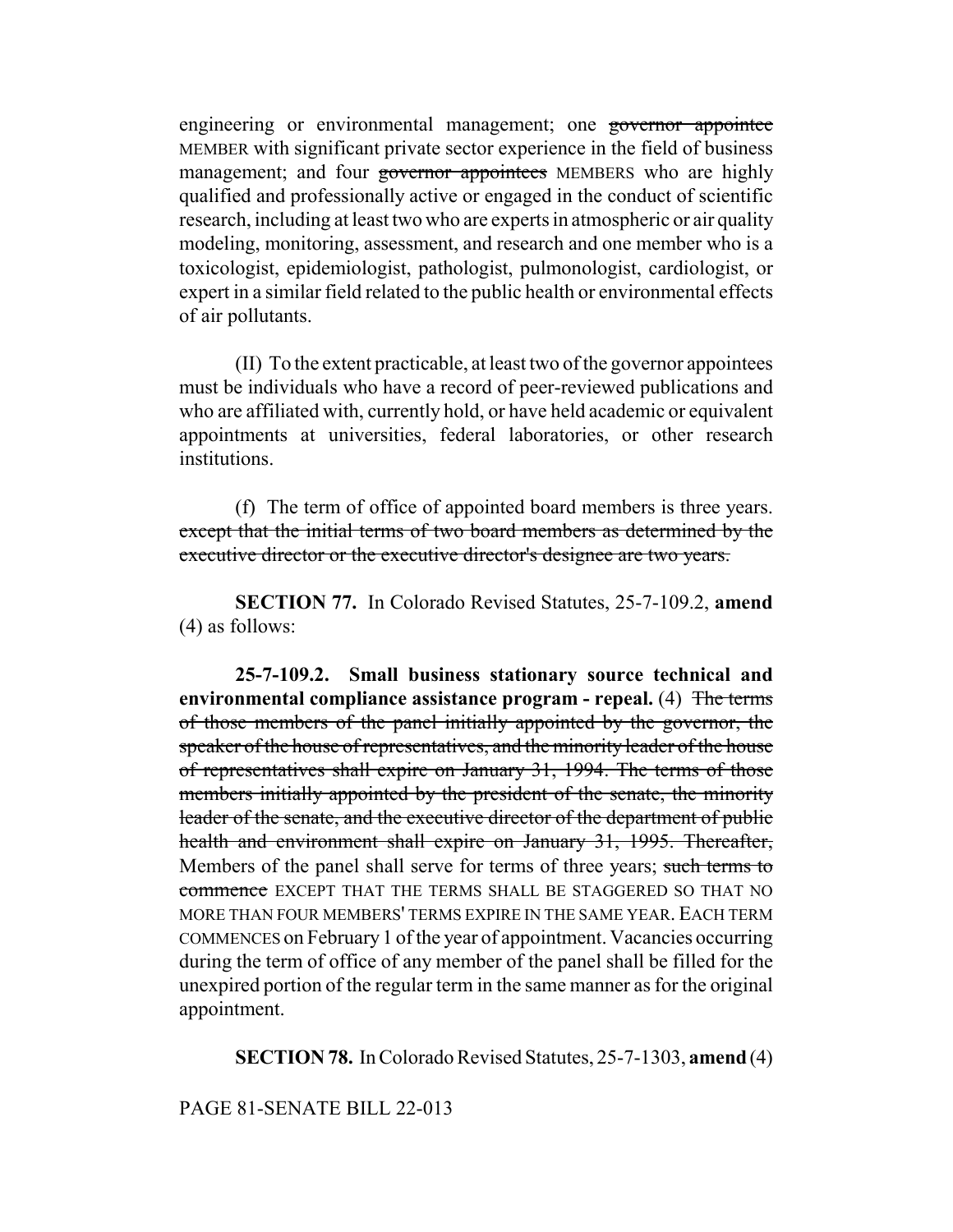as follows:

**25-7-1303. Southern Ute Indian tribe/state of Colorado environmental commission created.** (4) The commission shall consist CONSISTS of three members appointed by the tribe and three members appointed by the governor. The initial members appointed by the governor shall serve terms as follows: One member shall serve until July 1, 2001, one member shall serve until July 1, 2002, and one member shall serve until July 1, 2003. All subsequent Appointments by the governor shall be for terms of three years; EXCEPT THAT THE TERMS SHALL BE STAGGERED SO THAT NO MORE THAN TWO MEMBERS' TERMS EXPIRE IN THE SAME YEAR. The governor's appointees shall be residents of the state of Colorado. At least two of such appointees shall be residents of either Archuleta or La Plata county and at least one of such appointees shall reside on fee land.

**SECTION 79.** In Colorado Revised Statutes, 25-8-201, **amend**  $(1)(a)$  as follows:

**25-8-201. Water quality control commission created.** (1) (a) There is hereby created in the department of public health and environment a water quality control commission which THAT shall exercise its powers and perform its duties and functions as if it were transferred to said department by a **type 1** transfer. The commission shall consist CONSISTS of nine citizens of the state who shall be appointed by the governor, with the consent of the senate, for terms of three years; each; except that of the members appointed to take office in 1984, one shall be appointed for a one-year term, one shall be appointed for a two-year term, and three shall be appointed for three-year terms THE TERMS SHALL BE STAGGERED SO THAT NO MORE THAN FIVE MEMBERS' TERMS EXPIRE IN THE SAME YEAR. Members of the commission shall be appointed so as to achieve geographical representation and to reflect the various interests in water in the state. At least two members shall reside in that portion of the state which THAT is west of the continental divide.

**SECTION 80.** In Colorado Revised Statutes, 25-8.5-105, **amend**  $(1)(d)$  as follows:

**25-8.5-105. Authority members.** (1) The following entities shall be members of the authority:

PAGE 82-SENATE BILL 22-013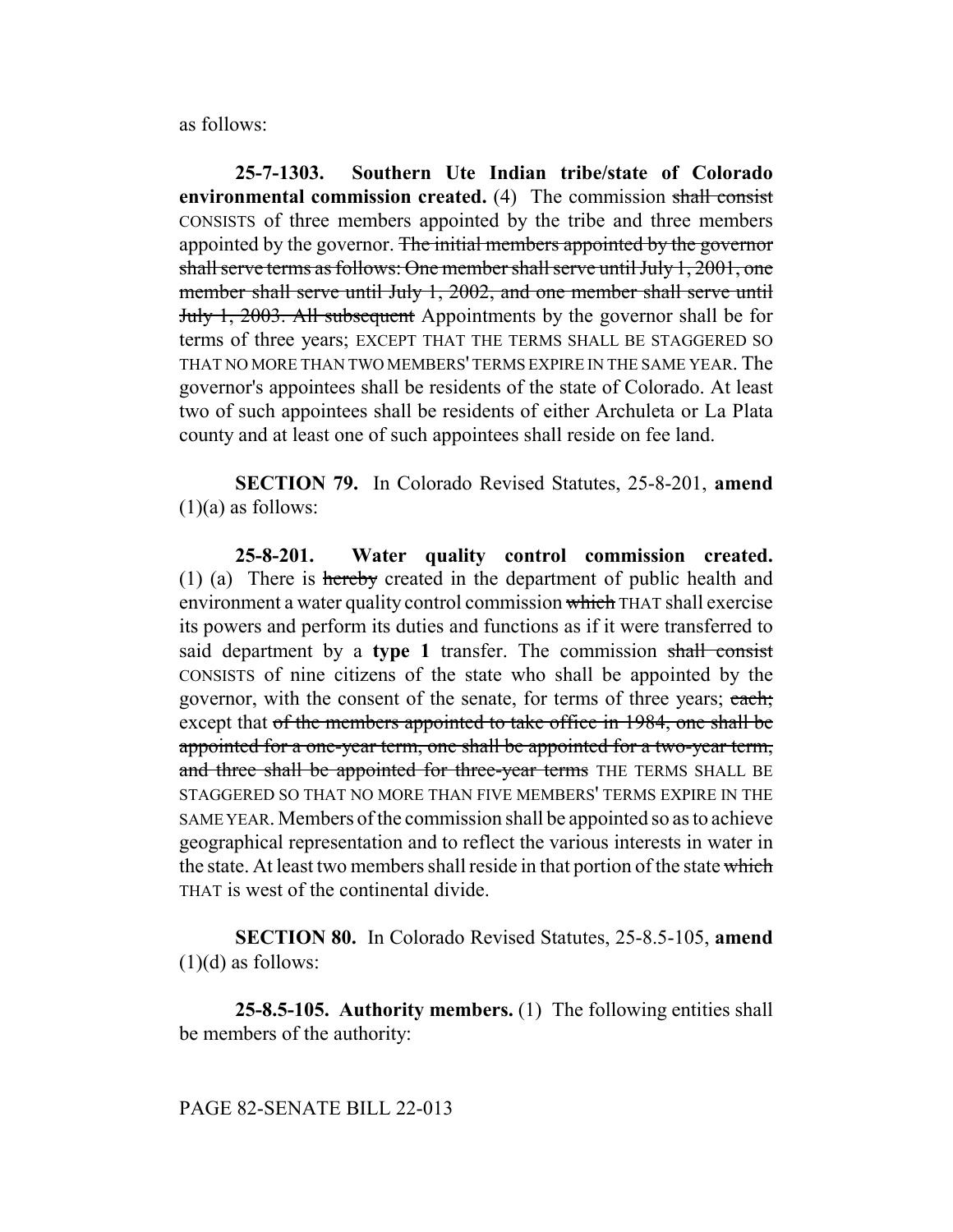(d) A total of seven members shall be appointed by the governor to represent sports persons, recreational users, and concerned citizens. A minimum of two of these appointees shall be residents of Colorado and shall be from bona fide sports persons' or recreational organizations that have members who use the reservoir. A minimum of two of these appointees shall be from bona fide citizen or environmental organizations interested in preserving water quality with members who use the reservoir or live within Cherry Creek basin. At least three of the appointed members shall have backgrounds in or professional training regarding water quality issues. A simple majority of the appointed members shall be appointed to four-year terms, the remainder shall be appointed to initial two-year terms, and the members appointed to fill the vacancies upon expiration of such two-year terms shall serve four-year terms. The governor may replace any appointed member with a new member by appointment every four years THE TERM OF APPOINTMENT IS FOUR YEARS; EXCEPT THAT THE TERMS SHALL BE STAGGERED SO THAT NO MORE THAN FOUR MEMBERS' TERMS EXPIRE IN THE SAME YEAR.

**SECTION 81.** In Colorado Revised Statutes, 25-9-103, **amend** (1) introductory portion and (2) as follows:

**25-9-103. Water and wastewater facility operators certification board - composition - repeal of article.** (1) There is hereby created the water and wastewater facility operators certification board, which constitutes a section of the division of administration of the department and consists of the following ten members APPOINTED BY THE GOVERNOR:

(2) All members of the board shall be appointed by the governor. At least four of the voting members of the board shall be certified water or wastewater facility operators, including representatives of both the water and wastewater industries.

**SECTION 82.** In Colorado Revised Statutes, 25-15-302, **amend**  $(1)(a)$  as follows:

**25-15-302. Solid and hazardous waste commission - creation membership - rules - fees - administration - definition.** (1) (a) There is hereby created in the department of public health and environment  $\alpha$  THE solid and hazardous waste commission, referred to in this part 3 as the "commission", which shall exercise its powers and perform its duties and

PAGE 83-SENATE BILL 22-013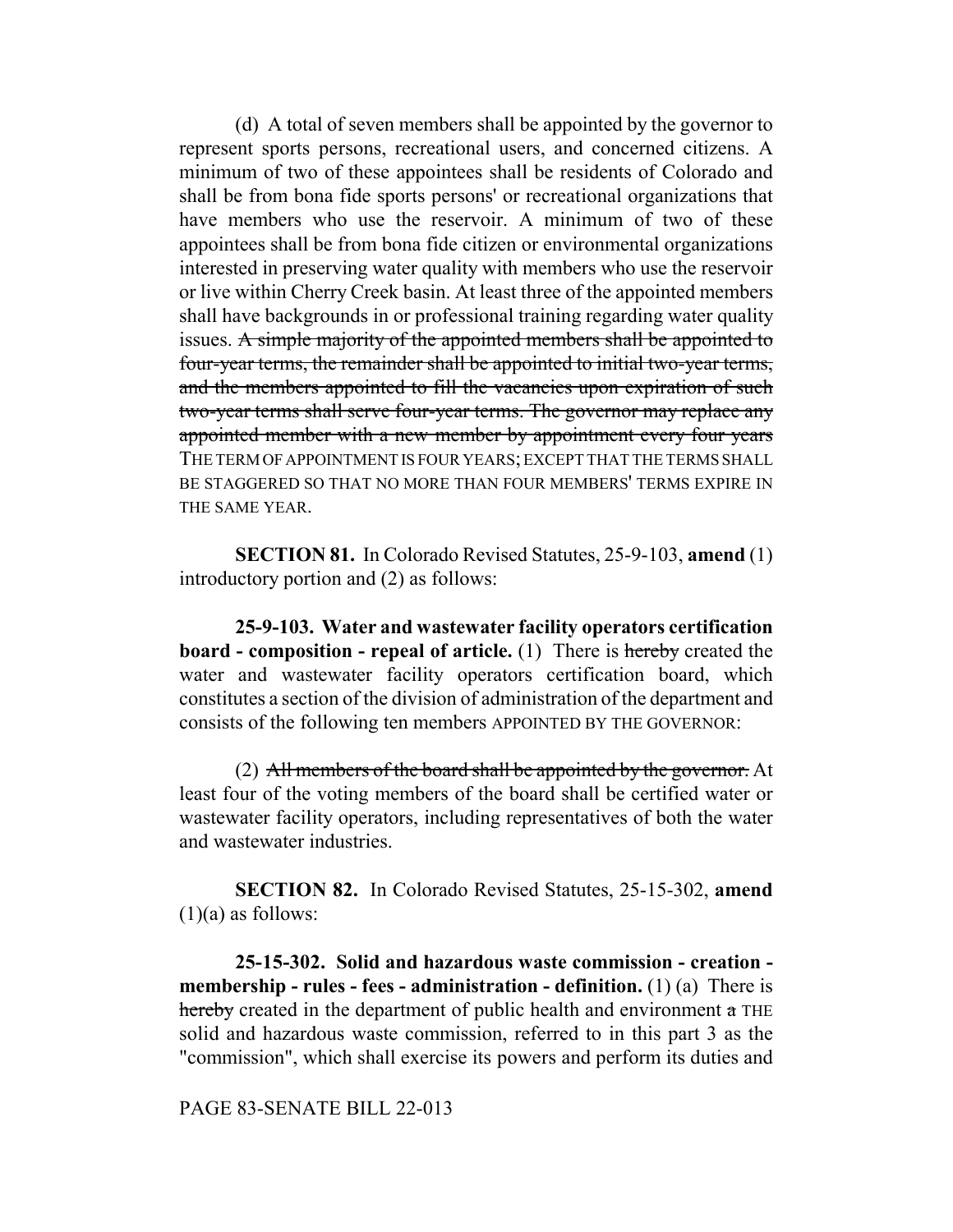functions as if it were transferred to said department by a **type 1** transfer. The commission shall consist CONSISTS of nine citizens of the state who shall be appointed by the governor, with the consent of the senate, for terms of three years; each; except that of the members appointed to take office initially, three shall be appointed for one-year terms, three shall be appointed for two-year terms, and three shall be appointed for three-year terms THE TERMS SHALL BE STAGGERED SO THAT NO MORE THAN THREE MEMBERS' TERMS EXPIRE IN THE SAME YEAR. Members of the commission shall be appointed so as to achieve geographical representation and to reflect the various interests in waste management in the state.

**SECTION 83.** In Colorado Revised Statutes, 25-20.5-406, **amend** (2)(a) introductory portion as follows:

**25-20.5-406. State review team - creation - membership vacancies.** (2) (a)  $\Theta$ n or before September 1, 2013, The governor shall appoint eighteen voting members of the state review team specified in this  $\frac{\text{pargraph (a)}}{\text{supsection (2)(a)}}$  as follows:

**SECTION 84.** In Colorado Revised Statutes, 25-25-104, **amend** (2) and  $(3)(a)$  as follows:

**25-25-104. Colorado health facilities authority - creation membership - appointment - terms - vacancies - removal.** (2) The governing body of the authority shall be IS a board of directors, which shall consist CONSISTS of seven members to be appointed by the governor, with the consent of the senate. Such THE members shall be residents of the state. No more than four of the members shall be of MAY BE AFFILIATED WITH the same political party. The members of the board first appointed shall serve for terms to be designated by the governor, expiring on June 30 of each year beginning in 1978 and ending in 1984. Persons holding office on June 15, 1987, are subject to the provisions of section 24-1-137, C.R.S. Thereafter, upon the expiration of the term of any member, his successor MEMBERS OF THE BOARD shall be appointed for a term TERMS of four years; EXCEPT THAT THE TERMS SHALL BE STAGGERED SO THAT NO MORE THAN THREE MEMBERS' TERMS EXPIRE IN THE SAME YEAR. Each member shall serve until his THE MEMBER'S resignation or, in the case of a member whose term has expired, until his A successor has been appointed. and qualified. Any member shall be eligible for reappointment. The governor shall fill any vacancy by appointment for the remainder of an unexpired term. Any member

PAGE 84-SENATE BILL 22-013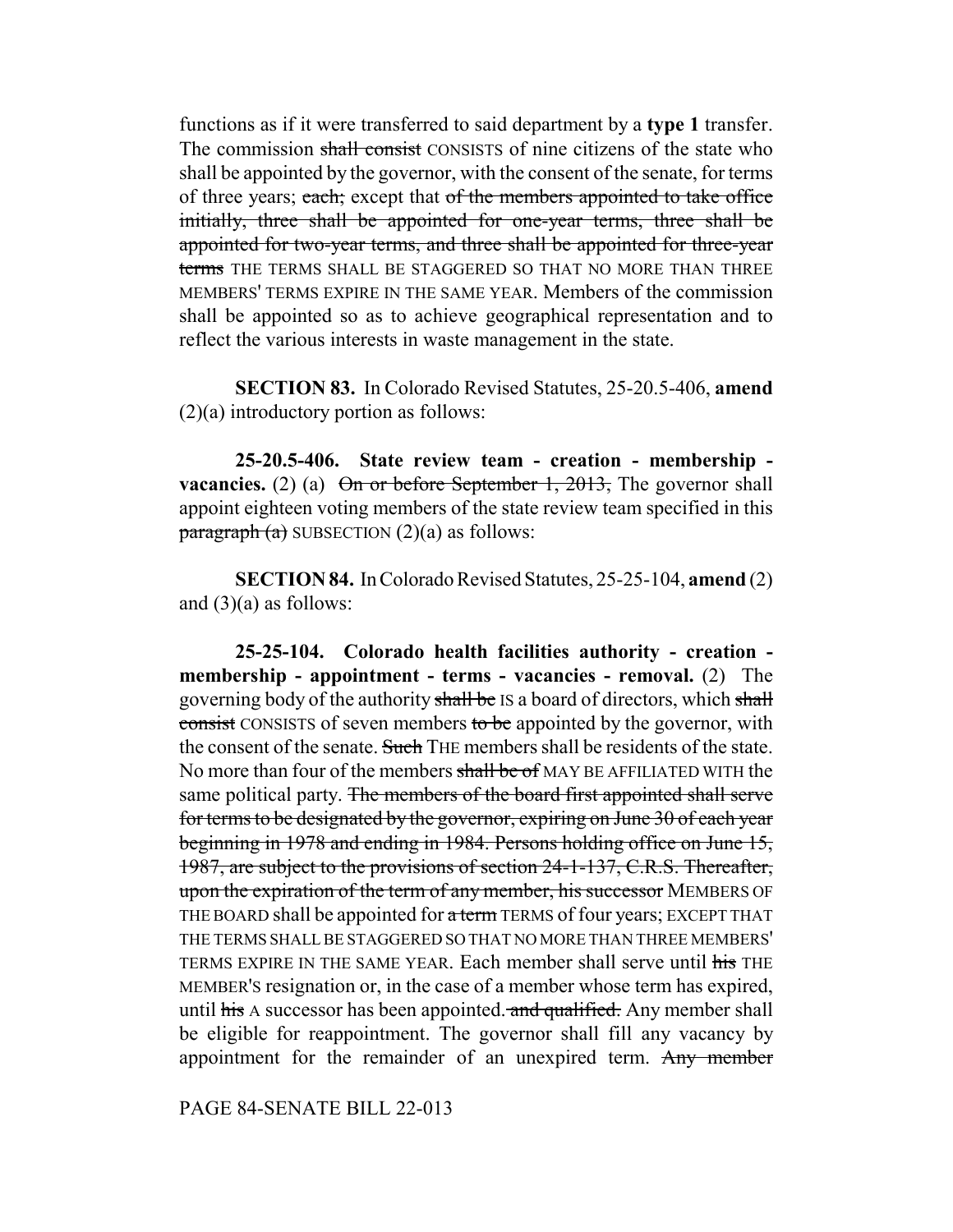appointed by the governor when the general assembly is not in regular session, whether appointed for an unexpired term or for a full term, shall be deemed to be duly appointed and qualified until the appointment of such member is approved or rejected by the senate. Such appointment shall be submitted to the senate for its approval or rejection during the next regular session of the general assembly following the appointment.

(3) (a) Any member of the board may be removed by the governor for misfeasance, malfeasance, willful neglect of duty, or other cause. after notice and a public hearing, unless such notice and hearing shall be expressly waived in writing.

**SECTION 85.** In Colorado Revised Statutes, 25.5-1-301, **amend** (1) and (2) as follows:

**25.5-1-301. Medical services board - creation.** (1) (a) There is created in the state department a THE medical services board, referred to in this part 3 as the "board". The board consists of eleven members appointed by the governor with the consent of the senate AS FOLLOWS:

(I) ONE MEMBER FROM EACH CONGRESSIONAL DISTRICT IN THE STATE; AND

(II) THREE MEMBERS FROM THE STATE AT LARGE.

(b) The governor shall appoint persons to the board who have knowledge of medical assistance programs, and one or more of the appointments may include a person or persons who have received services through programs administered by the department within two years of the date of appointment.

(c) No more than  $s\overline{t}x$  A MINIMUM MAJORITY OF THE members of the board shall be members of MAY BE AFFILIATED WITH the same political party. Of the eleven members appointed to the board, at least one must be appointed from each congressional district.

(d) In making appointments to the board, the governor shall include:

(I) ONE MEMBER FROM THE PRIVATE SECTOR WHO HAS EXPERIENCE WITH THE DELIVERY OF HEALTH CARE;

# PAGE 85-SENATE BILL 22-013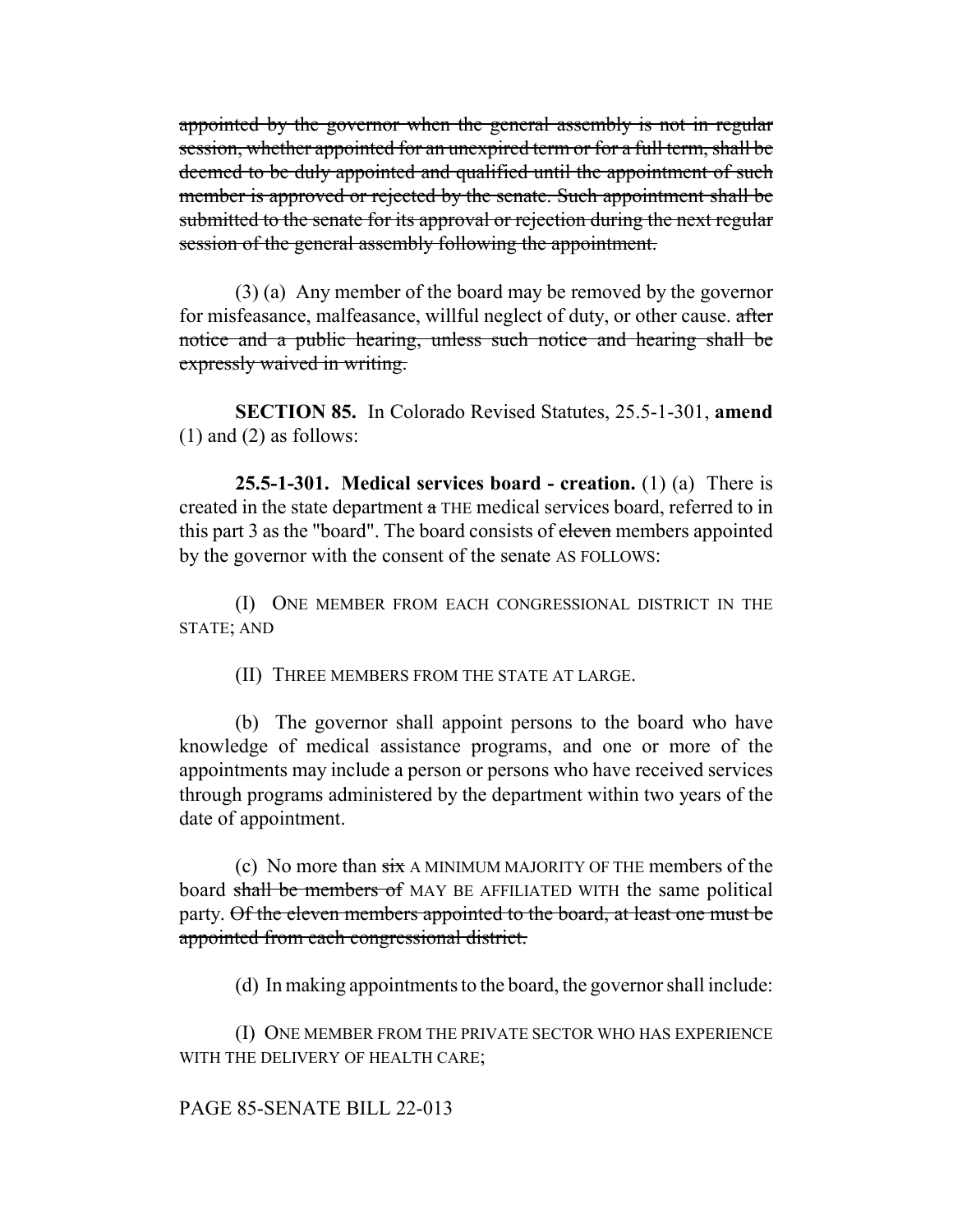(II) ONE MEMBER WHO HAS EXPERIENCE OR EXPERTISE IN CARING FOR MEDICALLY UNDERSERVED CHILDREN; AND

(III) Representation by at least one member who is a person with a disability, as defined in section 24-34-301 (2.5), a family member of a person with a disability, or a member of an advocacy group for persons with disabilities, provided that the other requirements of this subsection (1) are met.

(2) Members shall serve EACH MEMBER SERVES at the pleasure of the governor for a term of four years; except that of the members first appointed, three shall serve for a term of two years and three shall serve for a term of three years. On July 1, 2001, the governor shall appoint one member from the private sector to the board who shall have experience with the delivery of health care, who shall be appointed for a term of two years, and one member who shall have experience or expertise in caring for medically underserved children, who shall be appointed for a term of three years THE TERMS SHALL BE STAGGERED SO THAT NO MORE THAN A MINIMUM MAJORITY OF MEMBERS' TERMS EXPIRE IN THE SAME YEAR.

**SECTION 86.** In Colorado Revised Statutes, 25.5-1-602, **amend** (1) introductory portion,  $(1)(d)$ , and  $(2)$  as follows:

**25.5-1-602. Commission created - composition - terms of office.** (1) There is hereby created, in the department of health care policy and financing, the commission on family medicine, referred to in this part 6 as the "commission". No more than four members of the commission appointed by the governor pursuant to subsection  $(1)(d)$  of this section may be members of the same major political party. A vacancy on the commission occurs whenever any health-care consumer member moves out of the congressional district from which he or she was appointed. A health-care consumer member who moves out of the congressional district shall promptly notify the governor of the date of the move, but notice is not a condition precedent to the occurrence of the vacancy. The governor shall fill the vacancy by appointment for the unexpired term. The commission consists of the following members:

(d) A health-care consumer to be appointed by the governor from each congressional district in the state. NO MORE THAN A MINIMUM MAJORITY OF THE MEMBERS OF THE COMMISSION APPOINTED BY THE

PAGE 86-SENATE BILL 22-013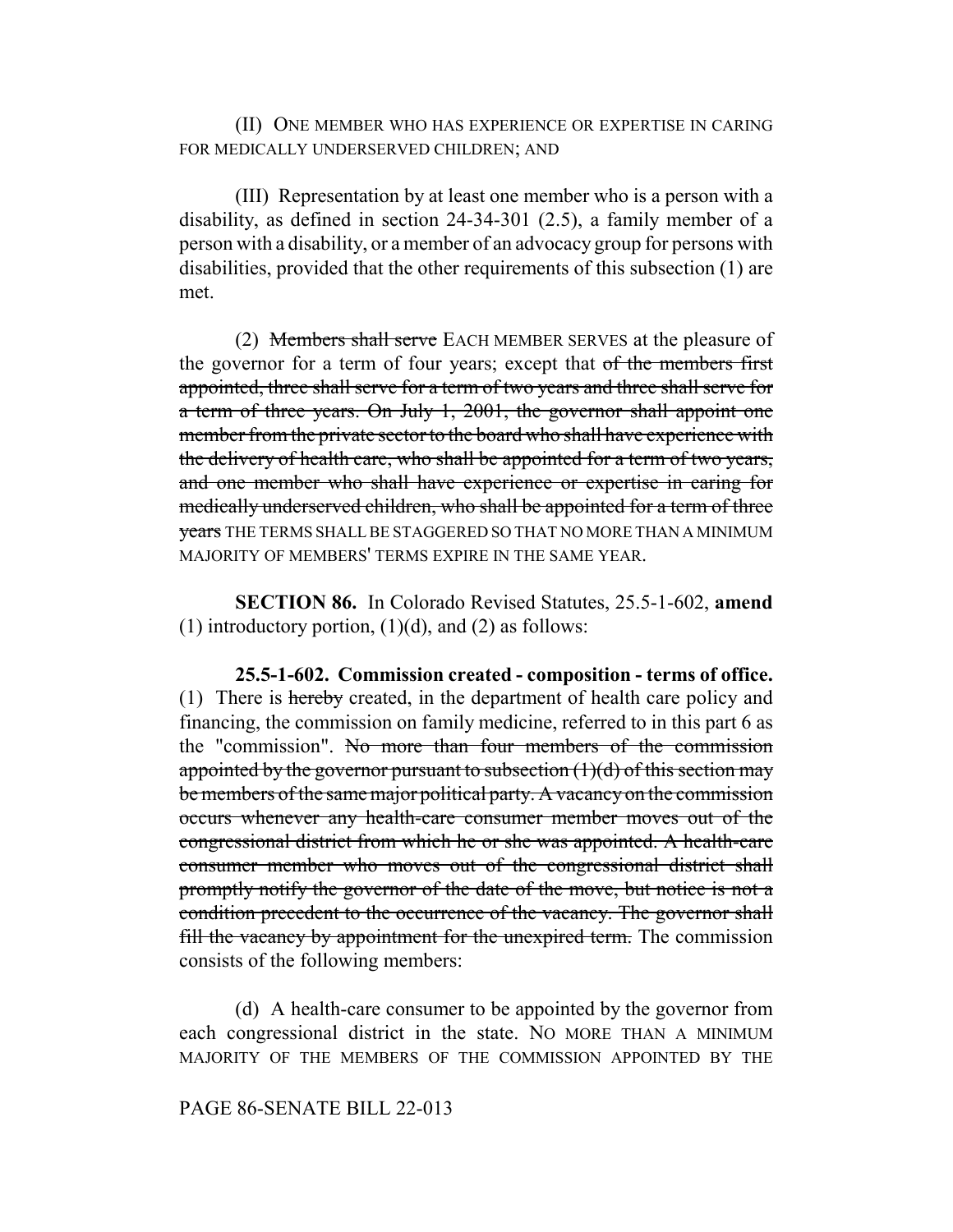GOVERNOR PURSUANT TO THIS SUBSECTION (1)(d) MAY BE AFFILIATED WITH THE SAME POLITICAL PARTY. A VACANCY ON THE COMMISSION OCCURS WHENEVER ANY HEALTH-CARE CONSUMER MEMBER MOVES OUT OF THE CONGRESSIONAL DISTRICT FROM WHICH THE MEMBER WAS APPOINTED. A HEALTH-CARE CONSUMER MEMBER WHO MOVES OUT OF THE CONGRESSIONAL DISTRICT SHALL PROMPTLY NOTIFY THE GOVERNOR OF THE DATE OF THE MOVE, BUT NOTICE IS NOT NECESSARY FOR THE VACANCY TO OCCUR. THE GOVERNOR SHALL FILL THE VACANCY IN ACCORDANCE WITH SUBSECTION (2) OF THIS SECTION.

(2) The members appointed under subsection  $(1)(d)$  of this section serve three-year terms. All members serve at the pleasure of the governor. THE GOVERNOR SHALL FILL ANY VACANCY BY APPOINTMENT FOR THE REMAINDER OF THE UNEXPIRED TERM.

**SECTION 87.** In Colorado Revised Statutes, **amend** 25.5-4-203 as follows:

**25.5-4-203. Advisory council established.** (1) There is hereby created a THE state medical assistance and services advisory council, referred to in this article ARTICLE 4 as the "advisory council", consisting of sixteen members, AS FOLLOWS:

(a) Ex officio members of the advisory council shall be The executive directors DIRECTOR of the state department and the EXECUTIVE DIRECTOR OF THE department of health, THE EXECUTIVE DIRECTORS' DESIGNEES, or their THE EXECUTIVE DIRECTORS' successors in function, AS EX OFFICIO MEMBERS; AND

(b) The remaining members of the advisory council shall be FOURTEEN MEMBERS, appointed by the governor and shall be chosen by him THE GOVERNOR to represent the various areas of medical services and the public AS FOLLOWS:

(I) Specifically included shall be Two members who are doctors of medicine licensed in this state;

(II) One MEMBER WHO IS A doctor of osteopathy licensed in this state;

## PAGE 87-SENATE BILL 22-013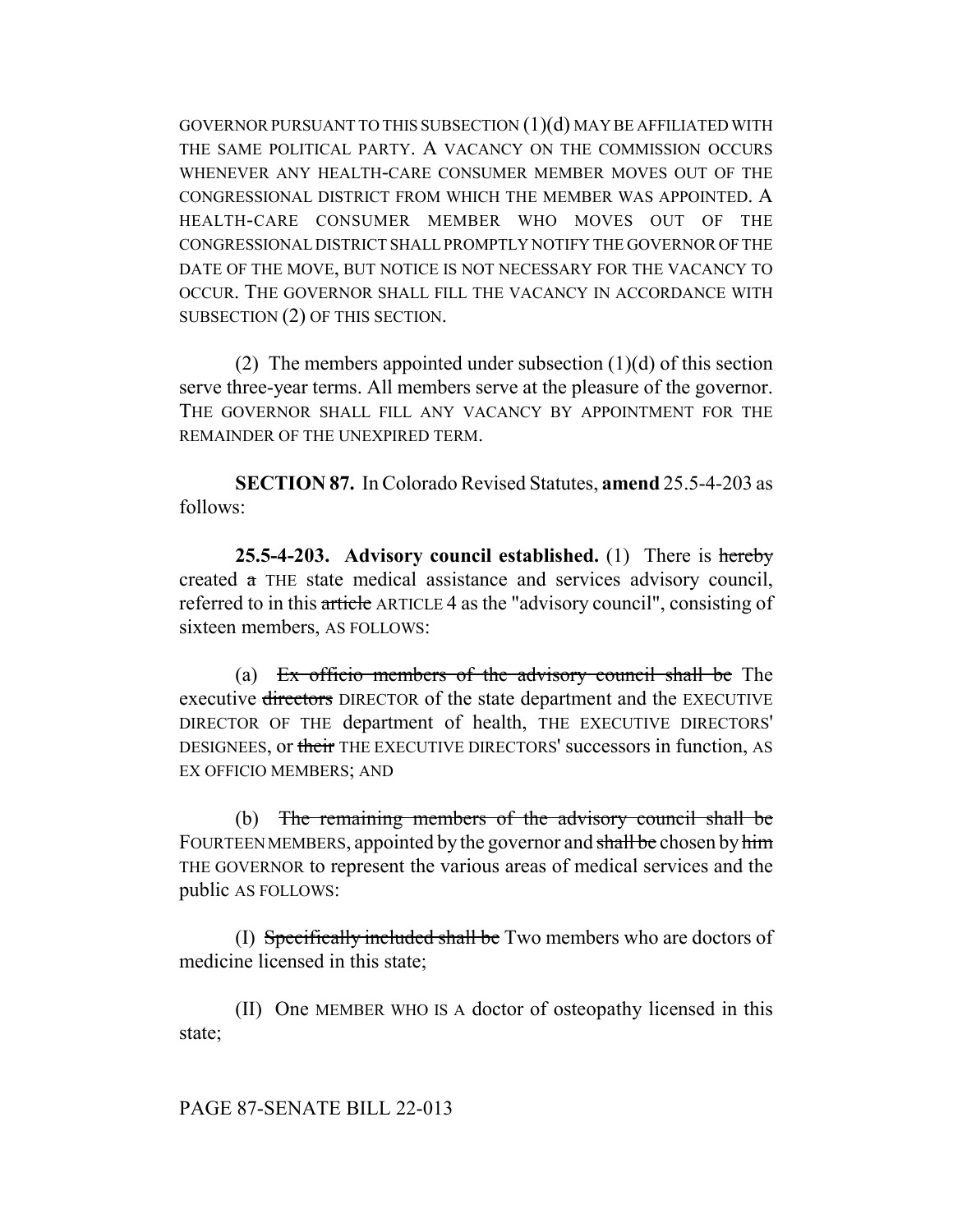(III) One MEMBER WHO IS A dentist licensed in this state;

(IV) One MEMBER WHO IS AN optometrist licensed in this state;

(V) One MEMBER WHO IS AN owner or operator of a licensed nursing facility in this state;

(VI) One member who shall represent REPRESENTS licensed hospitals in this state;

(VII) One MEMBER WHO IS A pharmacist licensed in this state;

(VIII) One MEMBER WHO IS A professional nurse licensed in this state;

(IX) One member who has provided home health-care services for three years; and

(X) Three members who are not directly associated with the areas of medical services to represent the public; AND

(XI) The remaining ONE member WHO may represent any other area of medical services not specifically enumerated but shall not be limited thereto.

(2) Members shall serve at the pleasure of the governor and shall receive no compensation but shall be reimbursed ARE ENTITLED TO REIMBURSEMENT for their actual and necessary expenses. The advisory council shall advise the state department on the provision of health and medical care services to recipients.

**SECTION 88.** In Colorado Revised Statutes, 26-1-107, **amend** (1) and  $(5)(c)$  as follows:

**26-1-107. State board of human services - rules.** (1) (a) There is created the state board of human services, referred to in this section as the "state board". The state board consists of nine members appointed by the governor, with the consent of the senate, for terms of four years. each. THE MEMBERS APPOINTED TO THE BOARD MUST BE RESIDENTS OF THE STATE OF COLORADO. THE GOVERNOR MAY REMOVE A MEMBER OF THE BOARD FOR

PAGE 88-SENATE BILL 22-013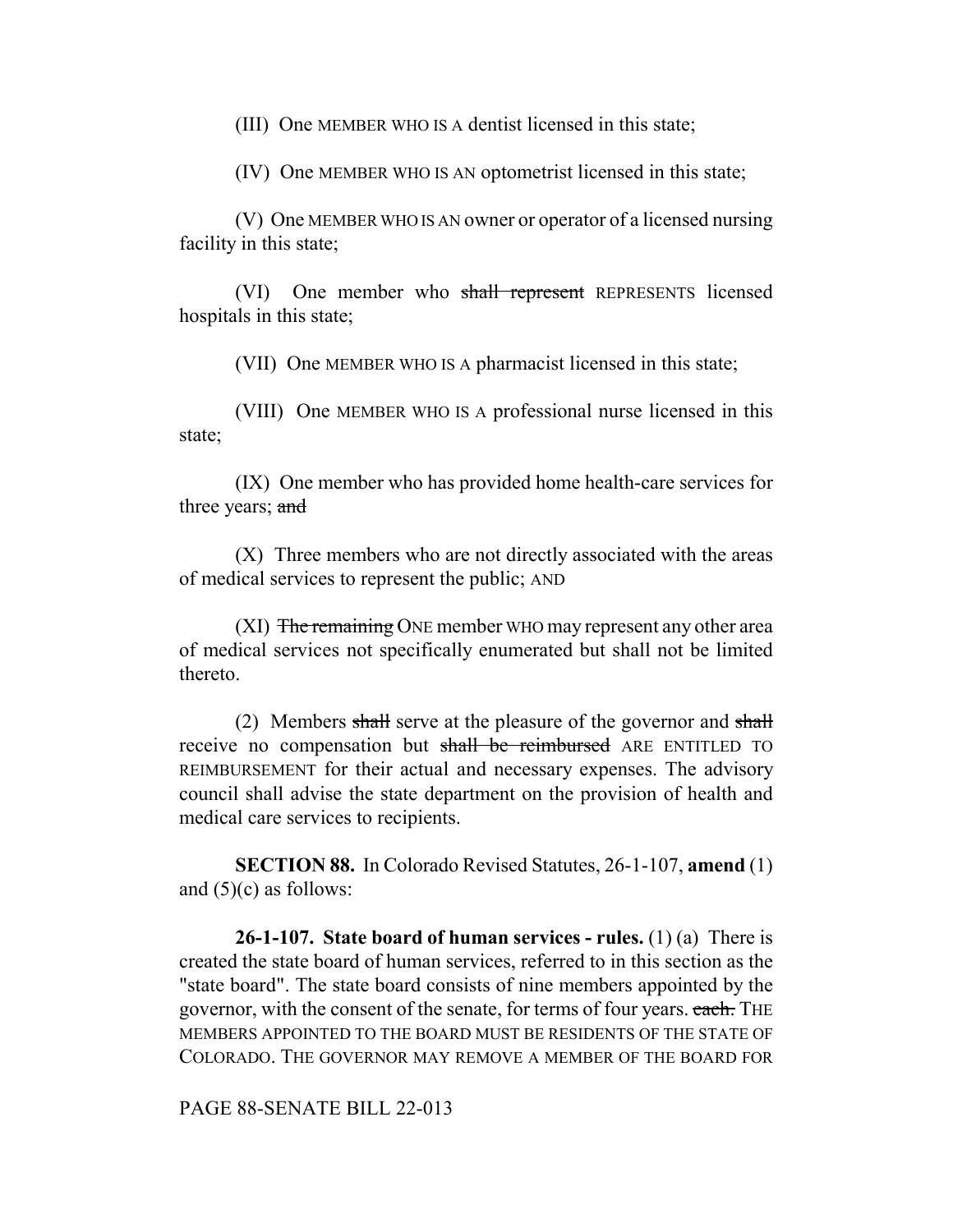MISCONDUCT, INCOMPETENCE, OR NEGLECT OF DUTY.

(b) In making appointments to the board, the governor shall include representation by at least THE BOARD CONSISTS OF:

(I) One member who is a person with a disability, as defined in section 24-34-301 (2.5), a family member of a person with a disability, or a member of an advocacy group for persons with disabilities;

(II) (A) THREE MEMBERS WHO SERVE AS COUNTY COMMISSIONERS OF ONE OF THE STATE'S COUNTIES.

(B) IF A BOARD MEMBER WHO IS CONCURRENTLY SERVING AS A COUNTY COMMISSIONER CEASES TO SERVE AS A COUNTY COMMISSIONER, THE MEMBER'S SEAT ON THE STATE BOARD SHALL BE DEEMED VACANT, AND THE GOVERNOR SHALL APPOINT A NEW COUNTY COMMISSIONER TO FILL THE VACANCY.

(C) A COUNTY COMMISSIONER, IN THE COMMISSIONER'S ROLE AS A BOARD MEMBER, SHALL NOT VOTE ON ANY MATTER COMING BEFORE THE STATE BOARD THAT AFFECTS THE COMMISSIONER'S COUNTY IN A MANNER DIFFERENT FROM OTHER COUNTIES.

(III) FIVE MEMBERS WHO ARE FROM THE PUBLIC AT LARGE.

(b) As vacancies occur, on and after July 1, 1973, appointments shall be made so that three of the members of the state board shall be appointed from among persons who are serving as county commissioners in this state. Whenever a county commissioner serving as a member of the state board ceases to hold the office of county commissioner, a vacancy on the state board shall occur, and the governor shall fill the vacancy by the appointment of a person who at the time is serving as a county commissioner. A county commissioner shall not vote on any matter coming before the state board which affects the county in which he is serving as commissioner in a manner different from other counties.

(5) (c) Any rules adopted by the executive director to implement the provisions of this title TITLE 26 or title 27,  $C.R.S.,$  prior to March 25, 2009, whose content meets the definition of "board rules" shall continue to be effective until revised, amended, or repealed by the state board.

PAGE 89-SENATE BILL 22-013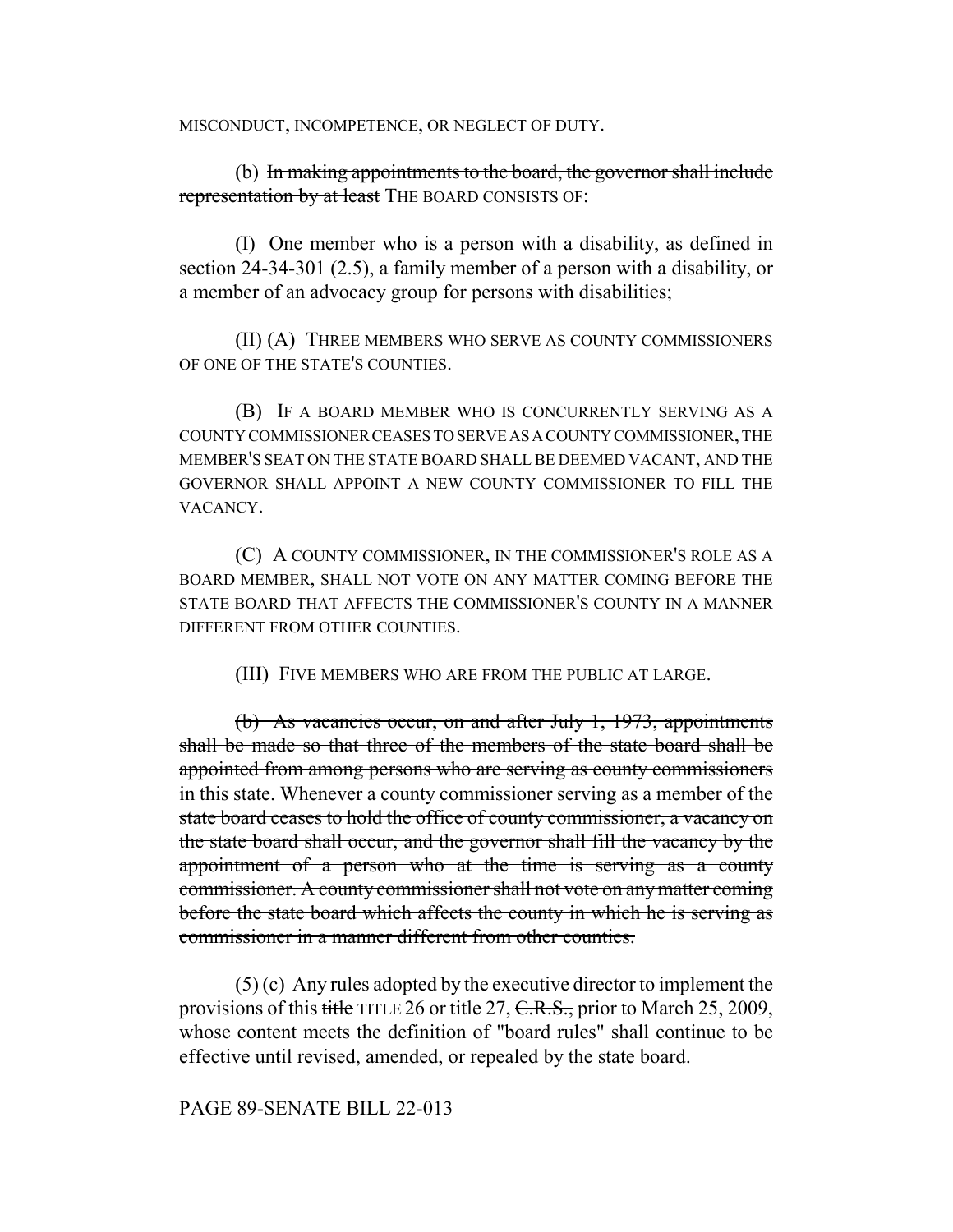**SECTION 89.** In Colorado Revised Statutes, 26-6.8-103, **amend** (1) as follows:

**26-6.8-103. Tony Grampsas youth services board - members duties.** (1) (a) There is hereby created the Tony Grampsas youth services board. consisting THE BOARD CONSISTS of THE FOLLOWING MEMBERS:

(I) Four adult members appointed by the governor;

(II) Two youth members appointed by the governor;

(III) Three adult members appointed by the speaker of the house of representatives;

(IV) Two adult members appointed by the president of the senate; and

(V) One adult member appointed by the minority leader of the senate. For the initial appointments, the governor shall appoint members to the board after the speaker of the house of representatives and the president and the minority leader of the senate have made appointments.

(b) No more than seven of the members appointed to the board shall be members of MAY BE AFFILIATED WITH the same political party.

 $(b)$  (c) In addition to the appointed board members, the executive director OR THE EXECUTIVE DIRECTOR'S DESIGNEE shall serve as a member of the board.

(c) At the first meeting of the board, the members of the board shall choose a chairperson and a vice-chairperson.

(d) (I) In appointing adult members to the board, the governor, the speaker of the house of representatives, and the president and the minority leader of the senate shall:

(A) Choose persons who have a knowledge and awareness of innovative strategies for youth crime prevention and intervention services and for reducing the occurrence and reoccurrence of child abuse and neglect; and

PAGE 90-SENATE BILL 22-013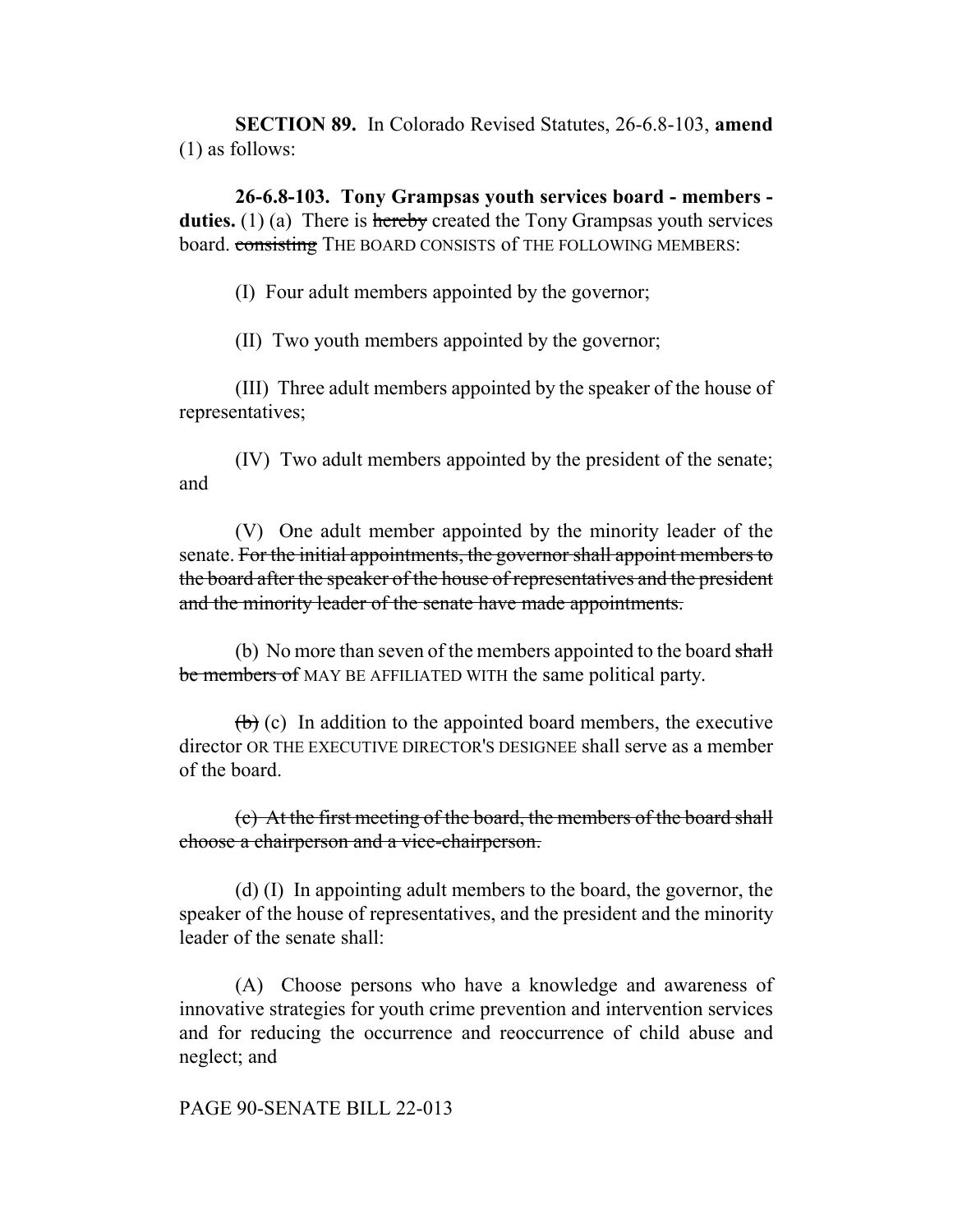(B) Appoint one or more persons who possess knowledge and awareness of early childhood care and education. For purposes of this sub-subparagraph  $(B)$  As USED IN THIS SUBSECTION  $(1)(d)(I)(B)$ , "early childhood" means younger than nine years of age.

(II) In appointing members to the board, the speaker of the house of representatives and the president of the senate shall each appoint at least one person who has a knowledge and awareness of student issues, including the causes of student dropout in secondary schools, as well as innovative strategies for reducing the dropout rate among secondary school students.

(III) In appointing members to the board, the governor shall:

(A) Appoint at least one person who is representative of a minority community;

(B) Appoint at least one person who is knowledgeable in the area of child abuse prevention; and

(C) Appoint at least one person who is knowledgeable in the area of community planning for youth violence prevention.

(IV) In appointing youth members to the board, the governor shall appoint members who are at least fifteen years of age and younger than twenty-six years of age.

(e) THE BOARD SHALL CHOOSE A CHAIR AND VICE-CHAIR FROM AMONG ITS MEMBERS.

 $(e)$  (f) (I) The appointed members of the board shall serve three-year terms; except that of the members first appointed, one of the members appointed by the governor shall serve a two-year term, two of the members appointed by the governor shall serve one-year terms, one of the members appointed by the speaker of the house of representatives shall serve a two-year term, and one of the members appointed by the president of the senate shall serve a two-year term. The respective appointing person shall choose those members who shall serve initial shortened terms THE TERMS OF APPOINTED MEMBERS SHALL BE STAGGERED SO THAT NO MORE THAN A MINIMUM MAJORITY OF THE APPOINTED MEMBERS' TERMS EXPIRE IN THE SAME YEAR. If a vacancy arises in one of the appointed offices, the authority

PAGE 91-SENATE BILL 22-013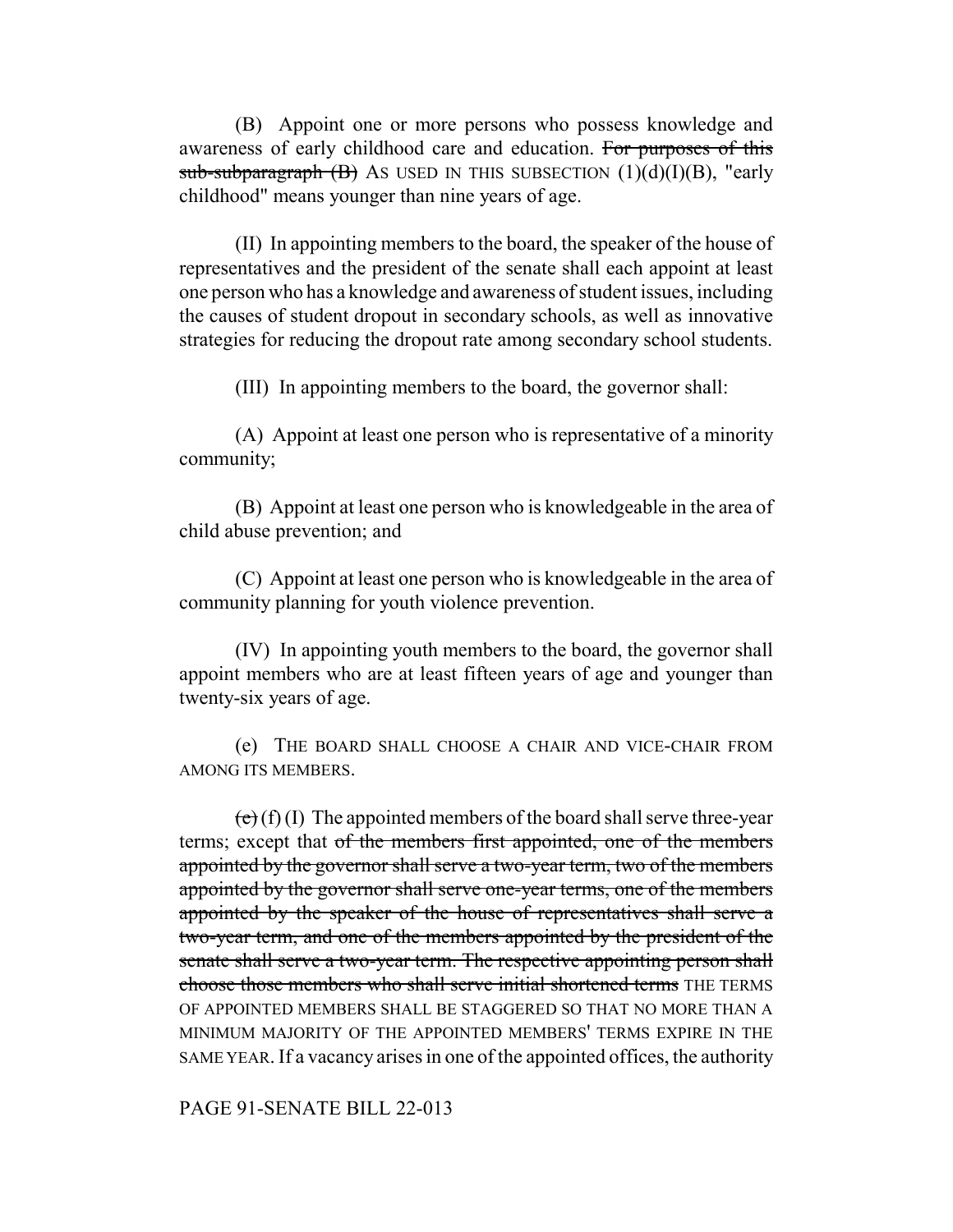making the original appointment shall fill the vacancy for the remainder of the term.

(II) Adult members of the board shall serve without compensation but may be reimbursed out of available appropriations for actual and necessary expenses incurred in the performance of their duties. Youth members of the board may receive a per diem as compensation for their service, which per diem may not exceed thirty dollars for each day upon which each youth member performs his or her THE MEMBER'S duties for the board. Youth members of the board may also be reimbursed out of available appropriations for actual and necessary expenses incurred in the performance of their duties.

 $(f)$  (g) The board is authorized to meet, when necessary, via telecommunications.

**SECTION 90.** In Colorado Revised Statutes, **amend** 26-11-101 as follows:

**26-11-101. Commission on the aging created.** (1) (a) There is hereby created in the state department the Colorado commission on the aging, referred to in this article ARTICLE 11 as the "commission". which shall consist of seventeen THE COMMISSION CONSISTS OF members appointed by the governor, with the consent of the senate, AS FOLLOWS:

(I) Two members shall be appointed from each congressional district of the state, one of whom shall be from each major WHO MUST NOT BE AFFILIATED WITH THE SAME political party. and, after July 1, 1976, and thereafter when a vacancy occurs, one of such members shall AT LEAST ONE MEMBER APPOINTED PURSUANT TO THIS SUBSECTION  $(1)(a)(I)$  MUST be from west of the continental divide;

(II) ONE MEMBER FROM THE STATE AT LARGE;

(III) ONE MEMBER FROM THE MEMBERSHIP OF THE SENATE; AND

(IV) ONE MEMBER FROM THE MEMBERSHIP OF THE HOUSE OF REPRESENTATIVES.

(b) A vacancy on the commission occurs whenever any member

PAGE 92-SENATE BILL 22-013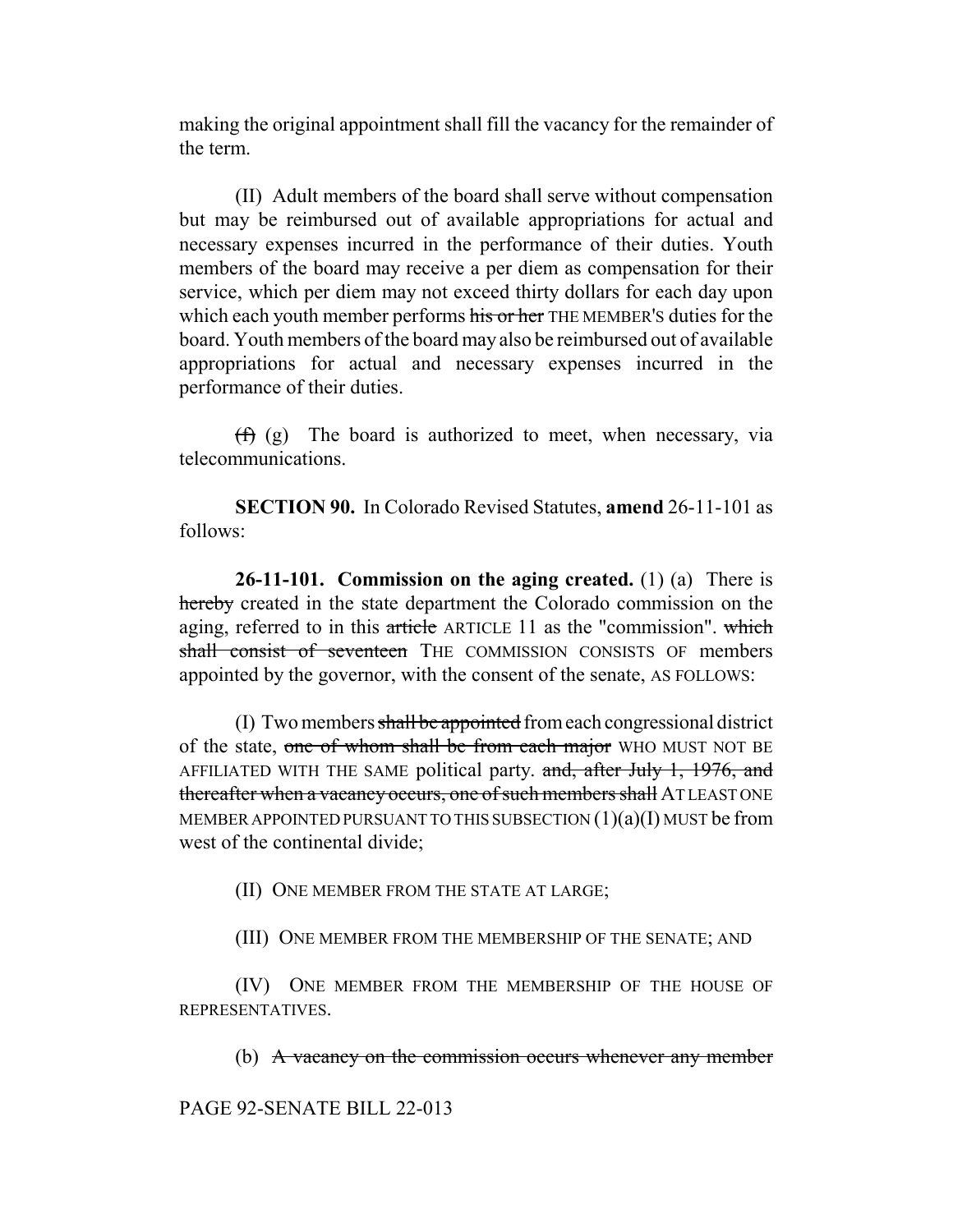moves out of the congressional district from which he or she was appointed. Any member who moves out of such congressional district shall promptly notify the governor of the date of such move, but such notice is not a condition precedent to the occurrence of the vacancy. The governor shall fill the vacancy as provided in subsection (2) of this section. Appointments made to take effect on January 1, 1983, shall be made in accordance with section 24-1-135, C.R.S. No more than nine A MINIMUM MAJORITY OF members of the commission shall be members of MAY BE AFFILIATED WITH the same major political party. One member shall be appointed from the state at large, one member shall be appointed from among the membership of the senate, and one member shall be appointed from among the membership of the house of representatives.

(c) Appointments to the commission shall comply with the requirements of the rules and regulations of the United States department of health and human services promulgated pursuant to Public Law 93-29, known as the "Older Americans Comprehensive Services Amendments of 1973", AS AMENDED, as such rules and regulations appear in section 903.50 (c) PART 90 of title 45 of the code of federal regulations.

(d) In making appointments to the commission, the governor is encouraged to include representation by at least one member who is a person with a disability, a family member of a person with a disability, or a member of an advocacy group for persons with disabilities, provided that the other requirements of this subsection (1) are met.

(2) All members of the commission shall be appointed for terms of four years, each, commencing July 1 in the year of appointment. Appointments to fill vacancies shall be for the unexpired term of the vacated office and shall be made in the same manner as original appointments.

 $(3)$  (a) Whenever a member of the senate or house of representatives serving as a member of the commission ceases to hold his office in the senate or house of representatives, a vacancy on the commission shall occur IS CREATED, and the governor shall fill the vacancy by the appointment of a similarly qualified person who at the time is holding office, as the case may be, in the senate or house of representatives.

(b) IF A MEMBER APPOINTED PURSUANT TO SUBSECTION  $(1)(a)(I)$  OF

## PAGE 93-SENATE BILL 22-013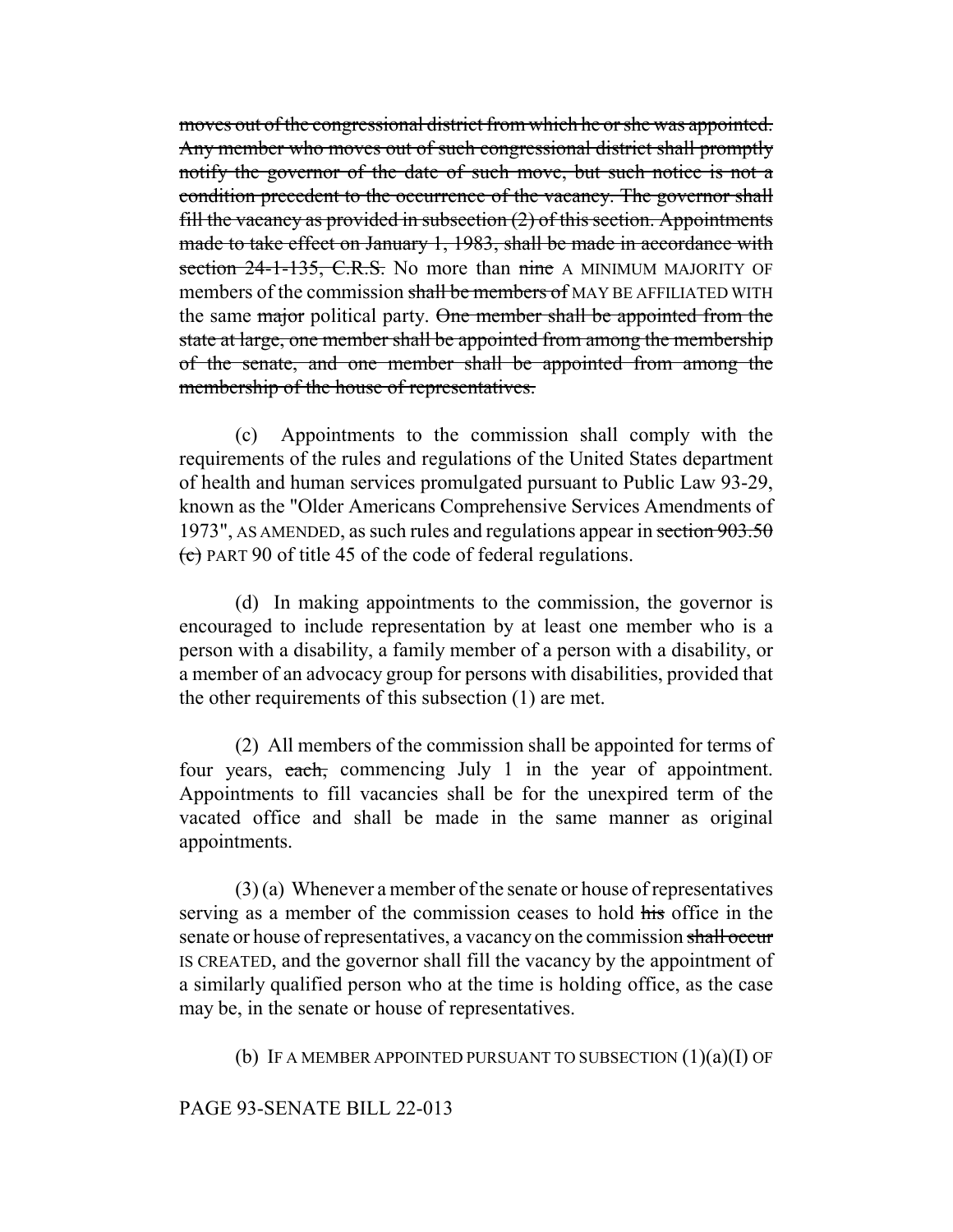THIS SECTION MOVES OUT OF THE CONGRESSIONAL DISTRICT FROM WHICH THE MEMBER WAS APPOINTED, A VACANCY IS CREATED. A MEMBER WHO MOVES OUT OF SUCH CONGRESSIONAL DISTRICT SHALL PROMPTLY NOTIFY THE GOVERNOR OF THE DATE OF SUCH MOVE, BUT SUCH NOTICE IS NOT REQUIRED FOR THE VACANCY TO OCCUR. THE GOVERNOR SHALL FILL THE VACANCY AS PROVIDED IN SUBSECTION (2) OF THIS SECTION.

**SECTION 91.** In Colorado Revised Statutes, 26-21-104, **amend** (2) introductory portion and (3)(a) as follows:

**26-21-104. Commission created - appointments.** (2) The commission consists of seven members APPOINTED BY THE GOVERNOR as follows:

(3) (a) The governor shall appoint the commission members referenced in subsection (2) of this section. Beginning July 1, 2000, four of these commission members shall serve initial terms of four years, and three shall serve initial terms of six years. After the initial appointments of the commission members referenced in subsection (2) of this section, all subsequent appointees MEMBERS shall serve terms of four years; except that THE TERMS SHALL BE STAGGERED SO THAT NO MORE THAN FOUR MEMBERS' TERMS EXPIRE IN THE SAME YEAR. A member shall not serve more than two consecutive four-year terms.

**SECTION 92.** In Colorado Revised Statutes, **amend** 27-10.5-203 as follows:

**27-10.5-203. Establishment of state council.** (1) There is hereby created, within the office of the executive director of the department of human services, the Colorado developmental disabilities council. The powers, duties, and functions of the state council are transferred by a **type 1** transfer, as such transfer is defined by the "Administrative Organization Act of 1968", article 1 of title 24, C.R.S., to the department of human services. The state council shall operate in accordance with the federal "Developmental Disabilities Assistance and Bill of Rights Act of 2000", 42 U.S.C. sec. 15001 et seq.

(2) The state council shall consist CONSISTS of twenty-four members appointed by the governor for three-year terms; except that of the members first appointed, one-third shall be appointed for one-year terms, one-third

PAGE 94-SENATE BILL 22-013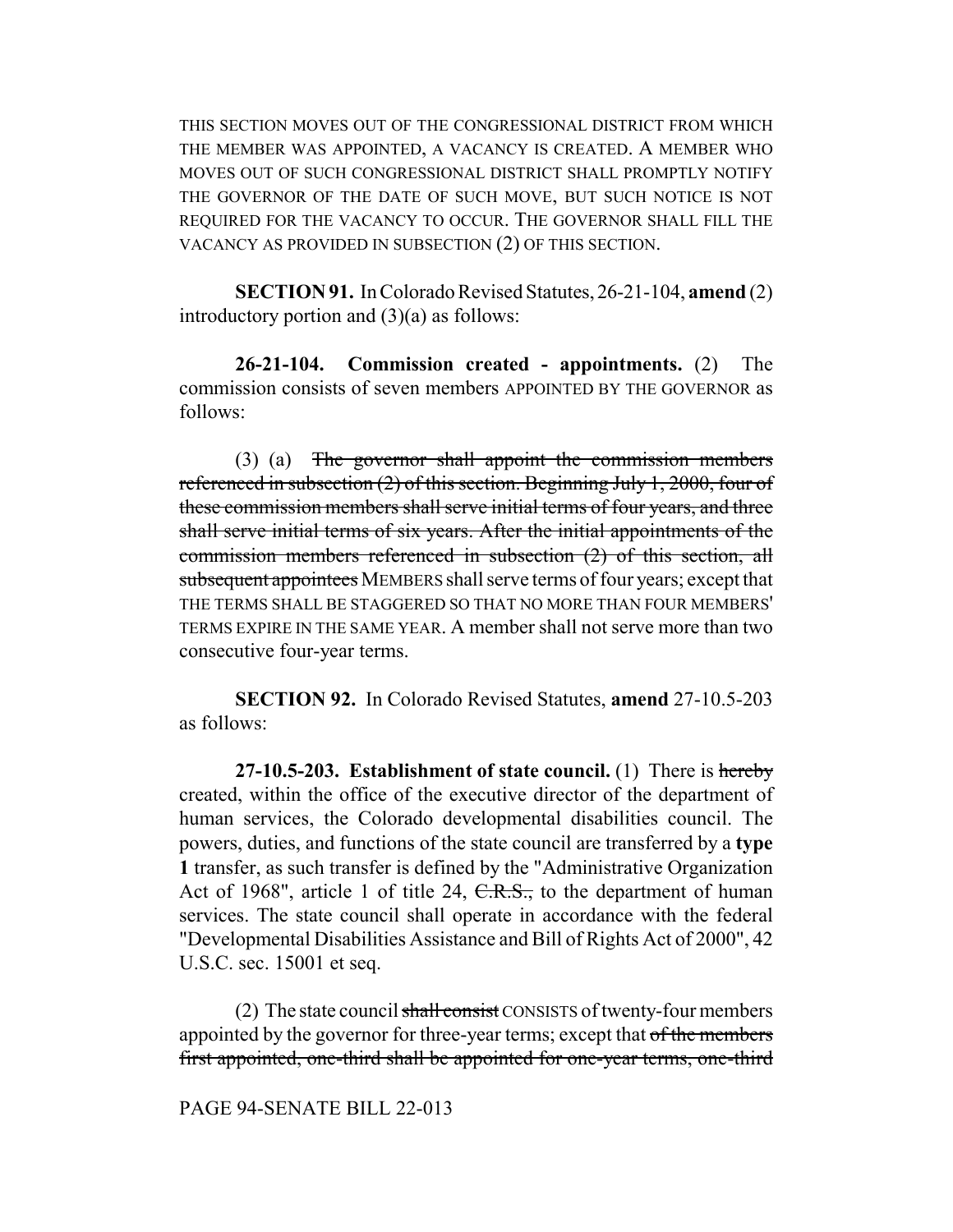shall be appointed for two-year terms, and one-third shall be appointed for three-year terms THE TERMS SHALL BE STAGGERED SO THAT NO MORE THAN EIGHT MEMBERS' TERMS EXPIRE IN THE SAME YEAR. Vacancies shall be filled by appointment for the unexpired term.

(3) (a) The state council shall MUST at all times include in its membership REPRESENTATIVES OF THE FOLLOWING:

(I) Representatives of The principal state agencies, including the state agency that administers funds provided under the federal "Rehabilitation Act of 1973", the state agency that administers funds provided under the federal "Individuals with Disabilities Education Act", the state agency that administers funds provided under the federal "Older Americans Act of 1965", and the state agency that administers funds provided under Titles V and XIX of the federal "Social Security Act" for persons with developmental disabilities;

(II) THE University Centers for Excellence in Developmental Disabilities Education, Research, and Service;

(III) Nongovernmental agencies; and

(IV) Private nonprofit groups concerned with services and supports for persons with developmental disabilities.

(b) AT LEAST FOUR MEMBERS OF THE STATE COUNCIL MUST BE PERSONS WITH DEVELOPMENTAL DISABILITIES.

(c) AT LEAST FOUR MEMBERS OF THE STATE COUNCIL MUST BE FAMILY MEMBERS OR GUARDIANS OF PERSONS WITH MENTALLY IMPAIRING DEVELOPMENTAL DISABILITIES, WHO ARE NOT EMPLOYEES OF A STATE AGENCY THAT RECEIVES FUNDS OR PROVIDES SERVICES AND SUPPORTS UNDER THIS PART 2, AND WHO ARE NOT EMPLOYEES IMPLEMENTING PROGRAMS UNDER THE FEDERAL "SOCIAL SECURITY ACT" OR OF ANY OTHER ENTITY THAT RECEIVES FUNDS OR PROVIDES SERVICES AND SUPPORTS UNDER THIS PART 2. AT LEAST ONE INDIVIDUAL OF THE FOUR APPOINTED IN THIS SUBSECTION  $(3)(c)$  MUST BE AN IMMEDIATE RELATIVE OR GUARDIAN OF AN INSTITUTIONALIZED OR PREVIOUSLY INSTITUTIONALIZED PERSON WITH A DEVELOPMENTAL DISABILITY.

## PAGE 95-SENATE BILL 22-013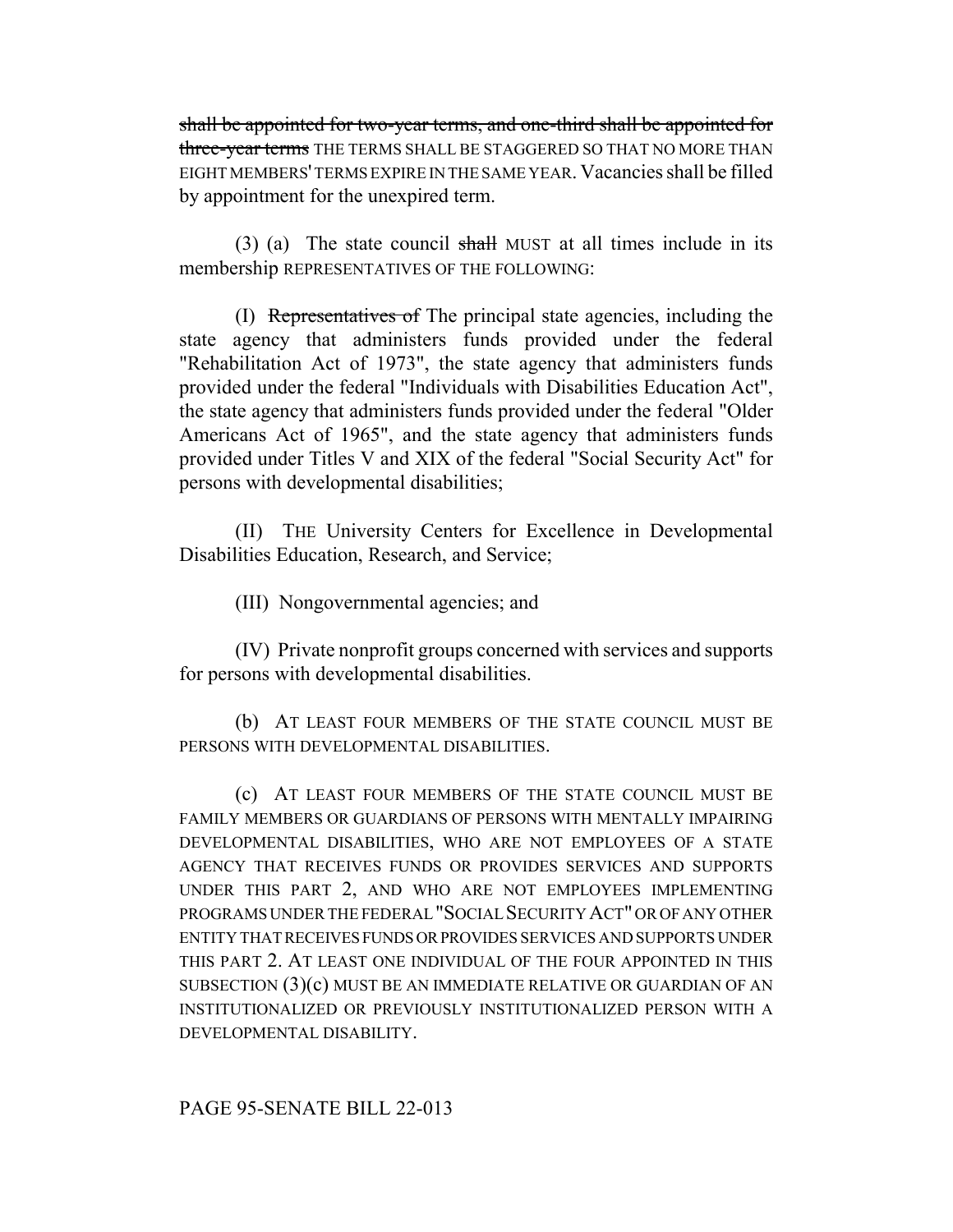(d) AT LEAST HALF OF THE MEMBERSHIP OF THE STATE COUNCIL MUST BE INDIVIDUALS DESCRIBED IN SUBSECTION  $(3)(b)$  OR  $(3)(c)$  OF THIS SECTION, OR PARENTS OR GUARDIANS OF SUCH PERSONS WITH DEVELOPMENTAL DISABILITIES.

(4) At least one-half of the membership of the state council shall consist of persons who:

(a) Are persons with developmental disabilities;

(b) Are parents or guardians of such persons; or

(c) Are family members or guardians of persons with mentally impairing developmental disabilities, and who are not employees of a state agency which receives funds or provides services and supports under this part 2, and who are not employees implementing programs under the federal "Social Security Act" or of any other entity which receives funds or provides services and supports under this part 2.

(5) Of the members of the state council described in subsection (4) of this section:

(a) At least one-third shall be persons with developmental disabilities:

(b) At least one-third shall be individuals described in paragraph (c) of subsection (4) of this section, and at least one of such individuals shall be an immediate relative or guardian of an institutionalized or previously institutionalized person with a developmental disability.

 $(6)$  (4) Members of the state council shall serve without compensation but shall be ARE entitled to reimbursement for their expenses while attending regular and special meetings of the state council.

 $(7)$  (5) The state council shall operate in accordance with bylaws adopted by a quorum of its membership.

 $(8)$  (6) For the purposes of holding meetings of the STATE council, a quorum shall be a simple majority of the STATE council membership in attendance.

PAGE 96-SENATE BILL 22-013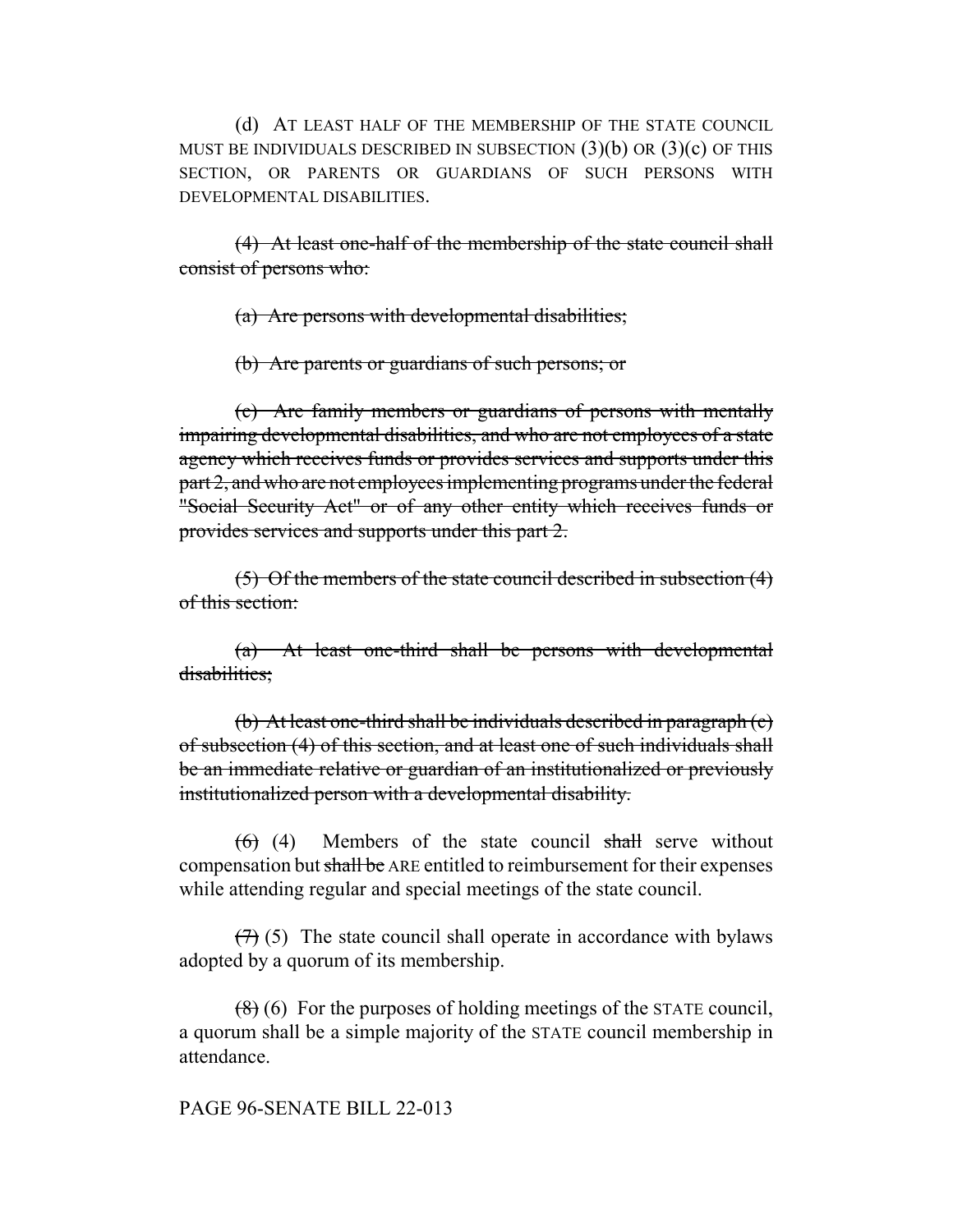**SECTION 93.** In Colorado Revised Statutes, **amend** 27-65-131 as follows:

**27-65-131. Advisory board - service standards and rules.** (1) (a)  $\overline{An}$  THERE IS CREATED IN THE DEPARTMENT THE MENTAL HEALTH advisory board FOR SERVICE STANDARDS AND RULES, referred to as the "board" in this section, to the department is established for the purpose of assisting and advising the executive director in accordance with section 27-65-130 in the development of service standards and rules.

(b) The board consists of not less than eleven nor more than fifteen members appointed by the governor.

(c) The board includes:

(I) One representative each from the office of behavioral health, the department of human services, the department of public health and environment, the university of Colorado health sciences center, and a leading professional association of psychiatrists in this state;

(II) At least one member representing proprietary skilled health-care facilities;

(III) One member representing nonprofit health-care facilities;

(IV) One member representing the Colorado bar association;

(V) One member representing consumers of services for persons with mental health disorders;

(VI) One member representing families of persons with mental health disorders;

(VII) One member representing children's health-care facilities; and

(VIII) Other persons from both the private and the public sectors who are recognized or known to be interested and informed in the area of the board's purpose and function.

(2) In making appointments to the board, the governor is encouraged

PAGE 97-SENATE BILL 22-013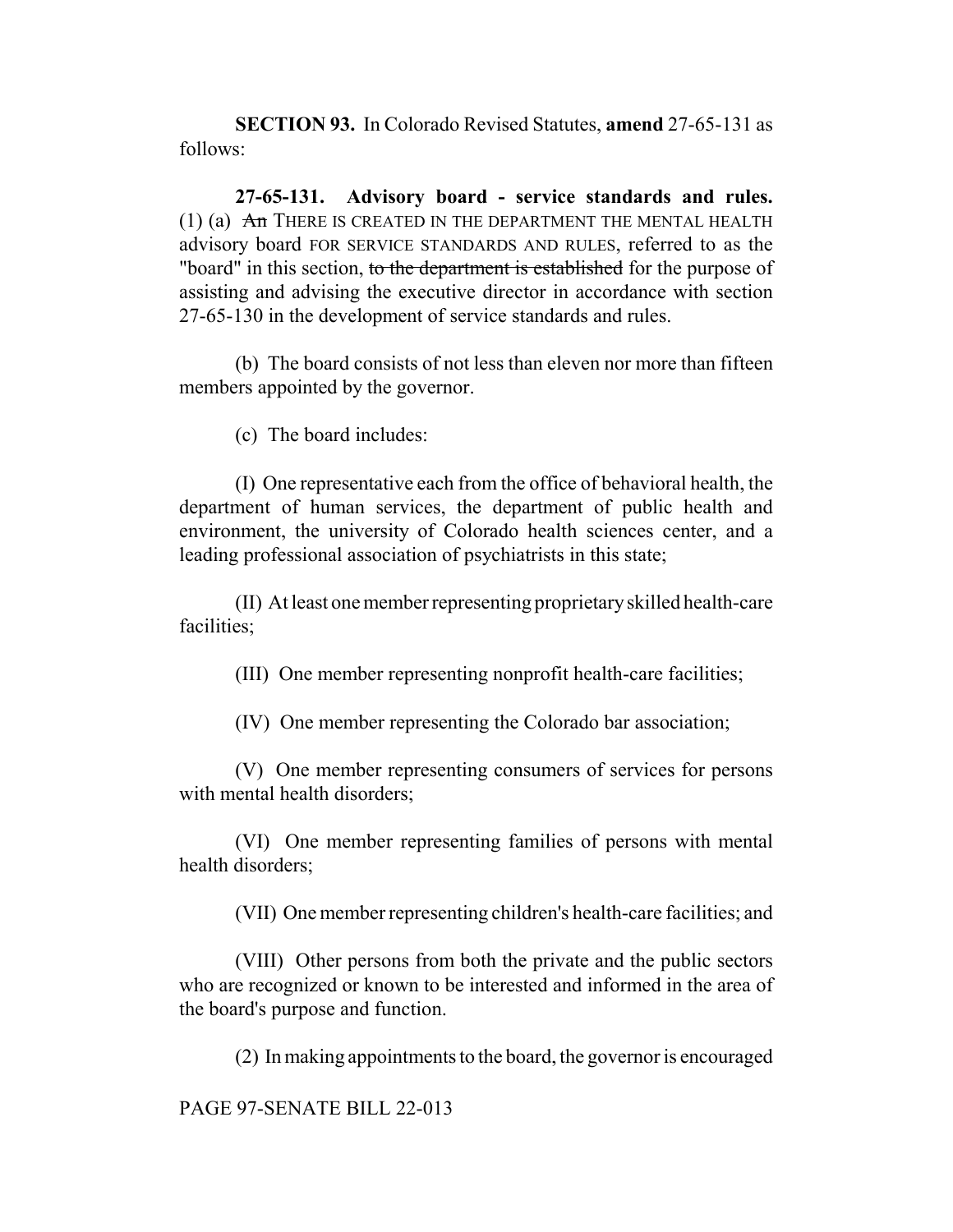to include representation by at least one member who is a person with a disability, as defined in section 24-34-301 (2.5), a family member of a person with a disability, or a member of an advocacy group for persons with disabilities, provided that the other requirements of this section are met.

**SECTION 94.** In Colorado Revised Statutes, 28-5-702, **amend** (2) as follows:

**28-5-702. Board of veterans affairs.** (2) The board shall consist CONSISTS of seven members who shall be appointed by the governor and confirmed by the senate, who shall be veterans who have been honorably released or separated from the armed forces of the United States, but who need not be members of a veterans service organization. The initial members of the board shall be the members of the Colorado board of veterans affairs as such board existed in the department of human services prior to July 1, 2002, and the terms of such members shall expire as the original terms of such members were scheduled to expire. Thereafter The governor shall appoint members for terms of four years; beginning EXCEPT THAT THE TERMS SHALL BE STAGGERED SO THAT NO MORE THAN FOUR MEMBERS' TERMS EXPIRE IN THE SAME YEAR.TERMS BEGIN the day after the expiration of the A preceding term. Vacancies occurring during any term shall be filled by the governor for the unexpired portion of the term in which they occur. If a vacancy occurs while the senate is not in session, the governor shall appoint a qualified person to discharge the duties thereof until the next meeting of the senate, at which time the governor shall nominate a person to fill the vacancy, which nomination shall be subject to senate confirmation. Members of the board shall hold office until their successors are appointed by the governor. and are confirmed by the senate. Not more than four of the members serving at any one time shall be members of the same political party.

**SECTION 95.** In Colorado Revised Statutes, 29-1-503, **amend** (1) and (2) as follows:

**29-1-503. Appointment of advisory committee - powers and duties.** (1) The governor, with the advice and consent of the senate, shall appoint an A SIX-MEMBER advisory committee on governmental accounting to assist the state auditor in formulating and prescribing a classification of accounts. which advisory committee consists of six members, THE COMMITTEE CONSISTS OF THE FOLLOWING MEMBERS:

PAGE 98-SENATE BILL 22-013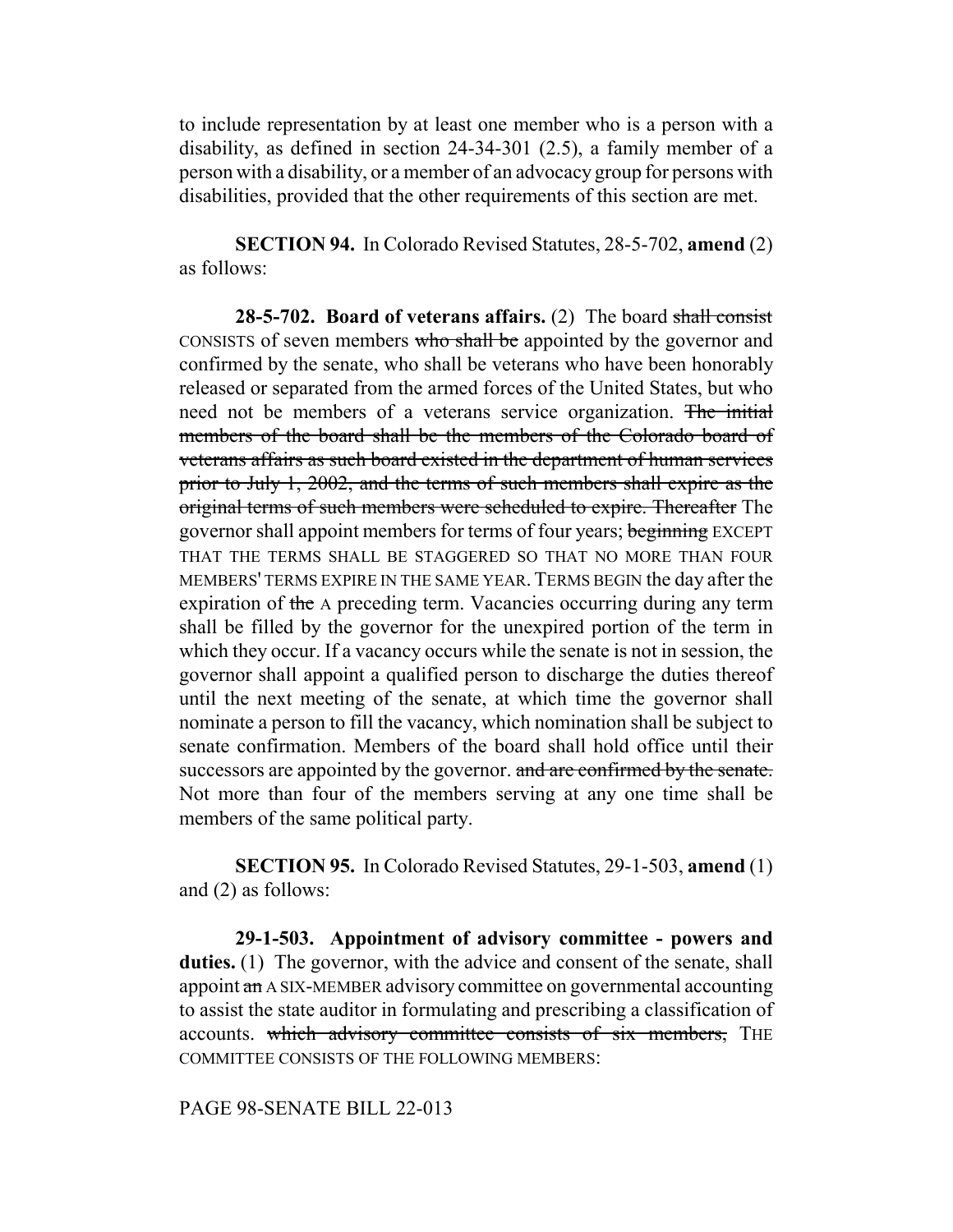(a) One of whom must be MEMBER WHO IS a member of the Colorado society of certified public accountants; and

(b) The remaining five of whom must be FIVE MEMBERS WHO ARE active in finance matters either as elected officials or finance officers employed by a unit of local government as defined in section 29-1-502 and each of whom shall represent one of the following levels UNITS of local government: Counties, cities and counties, cities and towns, school districts and junior college districts, and local improvement or special service districts, and OR other local entities having authority under the general laws of this state to levy taxes or impose assessments.

(2) Prior to June 15, 1987, the terms of the members shall be  $s\dot{x}$ years, except for initial appointments when two members shall be appointed for terms of two years, two members shall be appointed for terms of four years, and two members shall be appointed for terms of six years. Persons holding office on June 15, 1987, are subject to the provisions of section 24-1-137, C.R.S. Thereafter, Members shall be appointed for terms of four years; each EXCEPT THAT THE TERMS SHALL BE STAGGERED SO THAT NO MORE THAN TWO MEMBERS' TERMS EXPIRE IN THE SAME YEAR.

**SECTION 96.** In Colorado Revised Statutes, 29-4-704, **amend** (3) and (4) as follows:

**29-4-704.** Colorado housing and finance authority. (3)  $(a)$  For appointments made prior to June 15, 1987, each member appointed by the governor shall be appointed for a term of seven years, but the original members shall be appointed for the following terms beginning July 1, 1973:

(I) Three members shall be appointed for terms of two years;

(II) Two members for terms of four years; and

(III) Two members for terms of six years.

(b) Prior to June 15, 1987, their successors shall be appointed for terms of seven years each.

(c) Members of the authority serving on May 20, 1987, shall continue to serve in the manner provided in this subsection (3). The

PAGE 99-SENATE BILL 22-013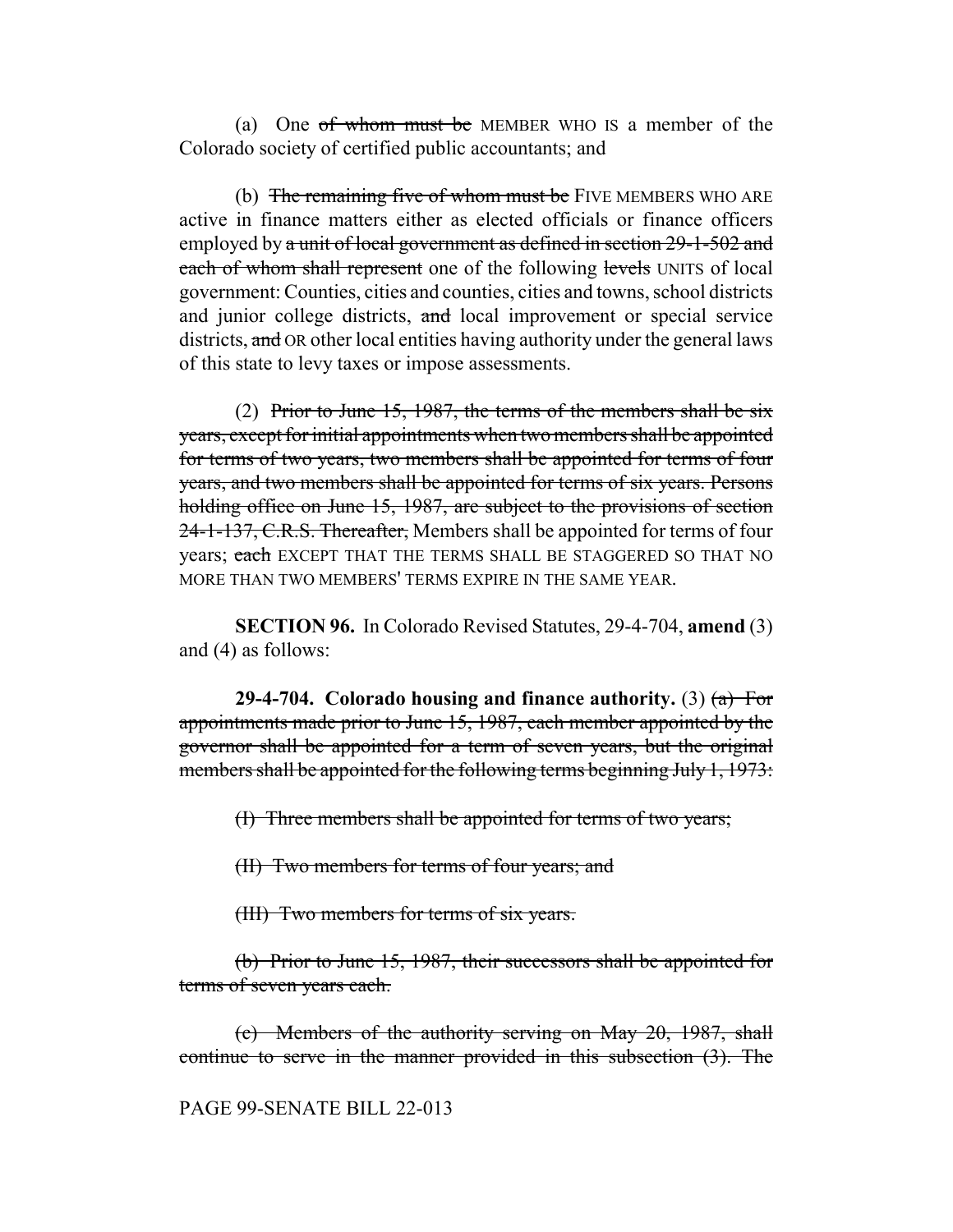additional member of the authority appointed pursuant to subsection  $(2)$  of this section shall be appointed for a term of four years beginning July 1, 1987.

(d) Persons holding office on June 15, 1987, are subject to the provisions of section 24-1-137, C.R.S. For appointments made thereafter, Each member appointed by the governor shall be appointed for a term of four years; EXCEPT THAT THE TERMS SHALL BE STAGGERED SO THAT NO MORE THAN THREE MEMBERS' TERMS EXPIRE IN THE SAME YEAR.

(4) Each member shall hold office for  $\frac{1}{115}$  THE MEMBER's term and until his A successor is appointed. and qualified. Any member shall be IS eligible for reappointment, but members shall not be ARE NOT eligible to serve more than two consecutive full terms. Members of the board shall receive no SERVE WITHOUT compensation for such services but shall ARE ENTITLED TO be reimbursed for their necessary expenses while serving as a member of the board. Any vacancy shall be filled in the same manner as the original appointments for the unexpired term.

**SECTION 97.** In Colorado Revised Statutes, 30-10-601.6, **amend**  $(3)(b)$  introductory portion and  $(3)(c)$  as follows:

**30-10-601.6. Coroners standards and training board.** (3) (b) The members of the C.C.S.T. board shall be APPOINTED BY THE GOVERNOR AS FOLLOWS:

(c) The governor shall appoint each member of the C.C.S.T. board for a term of three years; except that of the members initially appointed, three members shall be appointed for a term of three years, three members shall be appointed for a term of two years, and two members shall be appointed for a term of one year THE TERMS SHALL BE STAGGERED SO THAT NO MORE THAN THREE MEMBERS' TERMS EXPIRE IN THE SAME YEAR.

**SECTION 98.** In Colorado Revised Statutes, 32-14-106, **amend**  $(1), (2), (5),$  and  $(7)$  as follows:

**32-14-106. Board of directors - membership - qualifications.** (1) The district created in section 32-14-104 shall be governed by a board of directors, which shall consist CONSISTS of seven directors. No director shall be an elected official. Initial appointments to the board shall be made

PAGE 100-SENATE BILL 22-013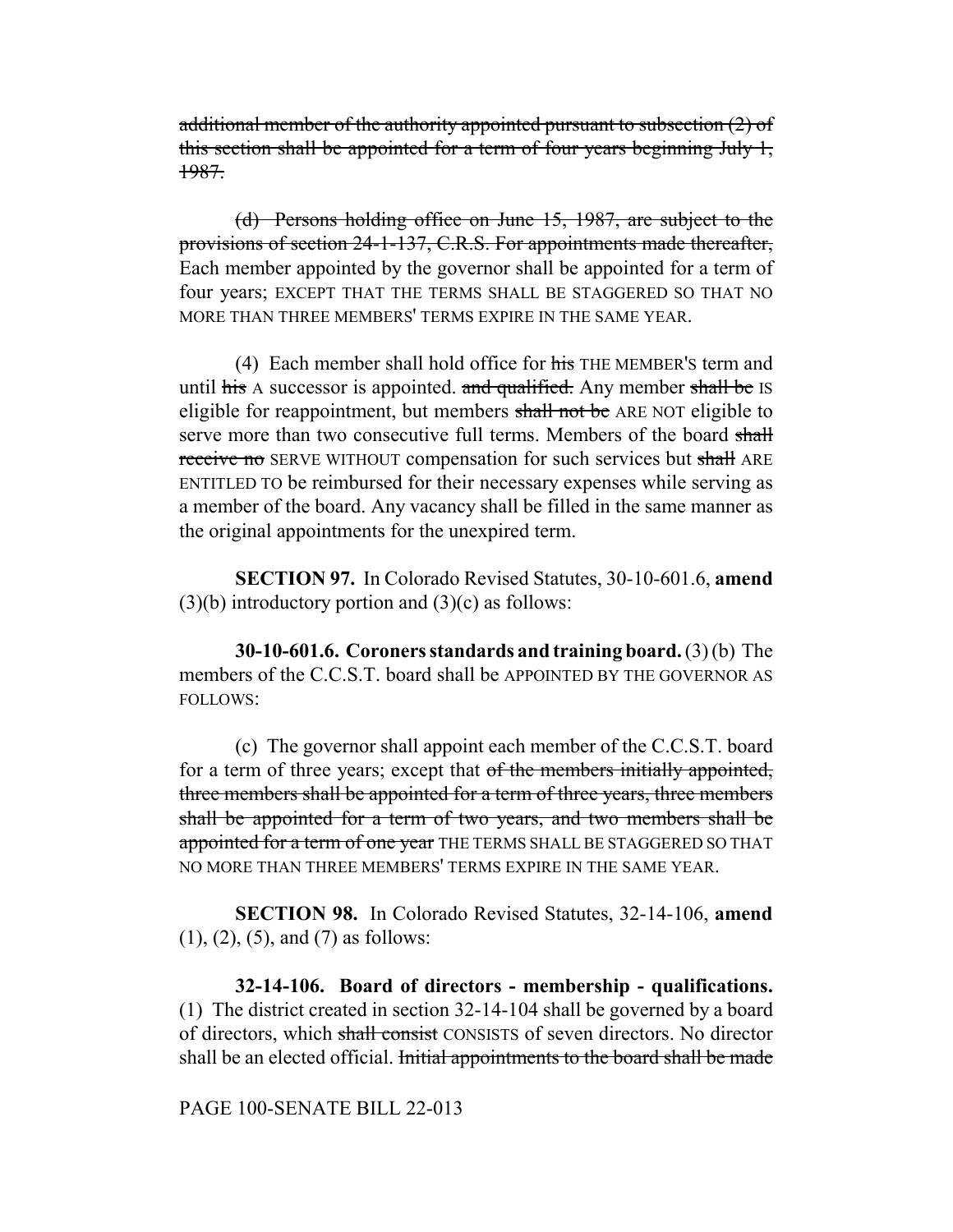## within ninety days after June 2, 1989.

(2) The seven directors shall be appointed by the governor, with the consent of the senate, for four-year terms. Appointments made to the board while the senate is not in session shall be temporary appointments, and the appointees shall serve on a temporary basis until the senate is in session and is able to confirm such appointments. Each director shall hold office until his THE DIRECTOR'S successor is appointed. and qualified.

(5) Any director may be removed at any time during  $\overline{h}$  is THE DIRECTOR'S term at the pleasure of the governor. If any director vacates his THE DIRECTOR'S office during the term for which appointed to the board, a vacancy on the board shall exist EXISTS, and the governor shall fill such vacancy by appointment for the remainder of such unexpired term, subject to confirmation by the senate.

(7) All business of the board shall be conducted at regular or special meetings, which shall be held within the geographical boundaries of the district and which shall be open to the public. The provisions of This subsection (7) and part 4 of article 6 of title 24  $C.R.S.,$  shall apply to all meetings of the board.

**SECTION 99.** In Colorado Revised Statutes, 32-15-105, **amend** (2) as follows:

**32-15-105. Board of directors - membership - qualifications.** (2) Initial appointments to the board shall be made within forty-five days after May 23, 1996. The directors shall be appointed for four-year terms.

**SECTION 100.** In Colorado Revised Statutes, 32-20-104, **amend**  $(2)(b)$  as follows:

**32-20-104. Colorado new energy improvement district - creation - board - meetings - quorum - expenses - records.** (2) (b) The terms TERM of the AN appointed members shall be MEMBER IS four years. except that the terms of the members initially appointed by the governor, the speaker of the house of representatives, and the minority leader of the senate shall be two years.

**SECTION 101.** In Colorado Revised Statutes, 33-11-105, **amend**

PAGE 101-SENATE BILL 22-013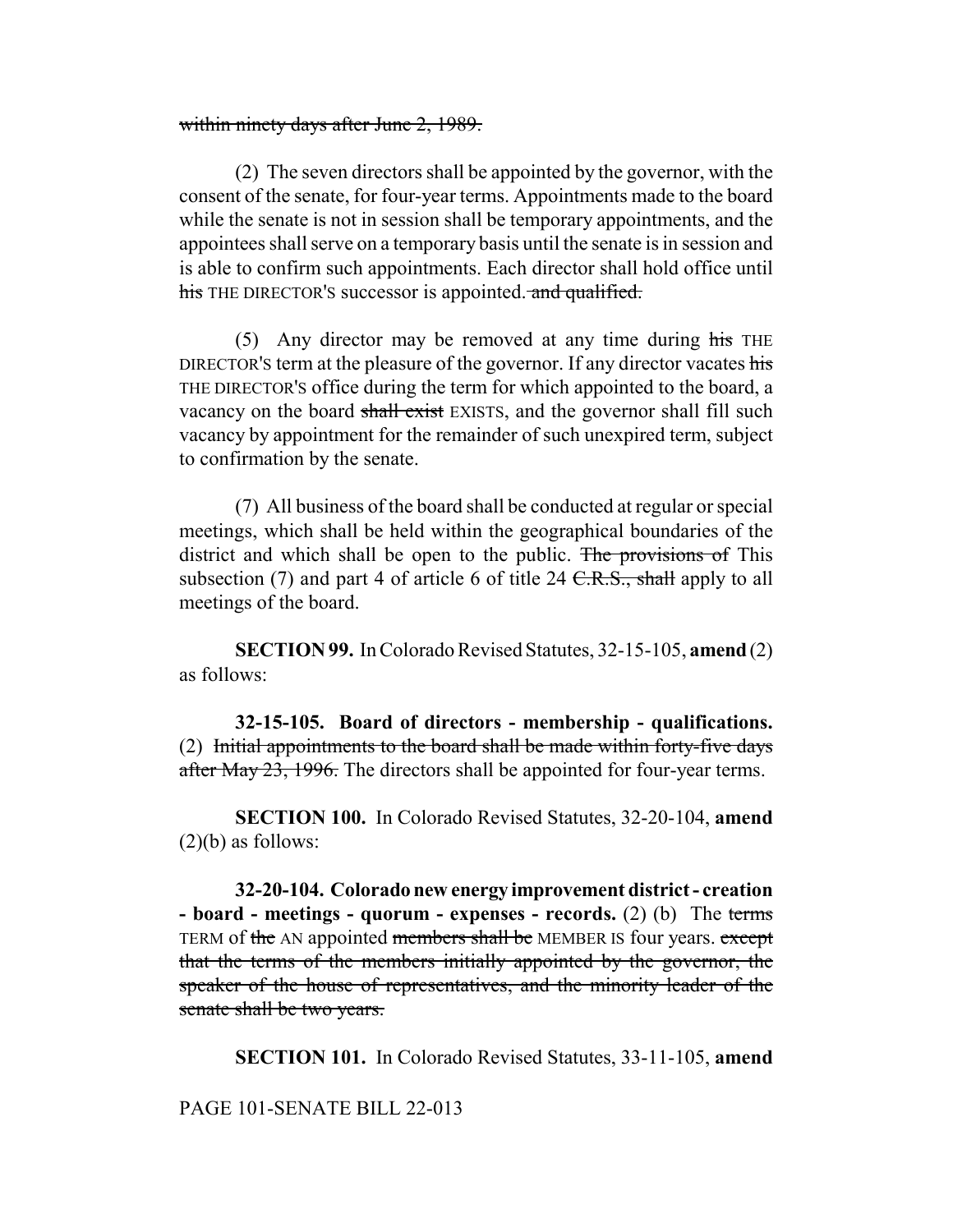(1) as follows:

**33-11-105. Recreational trails committee.** (1) (a) There is hereby created the Colorado recreational trails committee, which is advisory and consists of nine members eight of whom WHO are appointed by the commission. One member shall be appointed from the governing committee of the state board of the great outdoors Colorado trust fund created by section 6 of article XXVII of the state constitution. AS FOLLOWS:

(I) THE COMMISSION SHALL APPOINT:

(A) ONE MEMBER FROM EACH CONGRESSIONAL DISTRICT IN THE STATE; AND

(B) TWO MEMBERS FROM THE STATE AT LARGE.

(II) THE STATE BOARD OF THE GREAT OUTDOORS COLORADO TRUST FUND SHALL APPOINT ONE MEMBER FROM THE BOARD.

(b) The terms of the members appointed by the commission are four years. No A member shall NOT serve more than two consecutive terms. One member shall be appointed from each congressional district, one member shall be appointed from the state at large, and one member shall represent and be appointed by the state board of the great outdoors Colorado trust fund. The committee shall include in its membership representation of the broad spectrum of trail users. Vacancies on the committee shall be filled for the unexpired term by the appropriate appointing authority set forth in this subsection (1).

**SECTION 102.** In Colorado Revised Statutes, 33-33-106, **amend** (2)(b); and **repeal** (7) as follows:

**33-33-106. Colorado natural areas council.** (2) The council consists of the following seven members:

(b) Five members appointed by the governor, who are individuals with a substantial AN interest in the preservation of natural areas and who serve for four-year terms.

(7) Any person who was a member of the Colorado natural areas

PAGE 102-SENATE BILL 22-013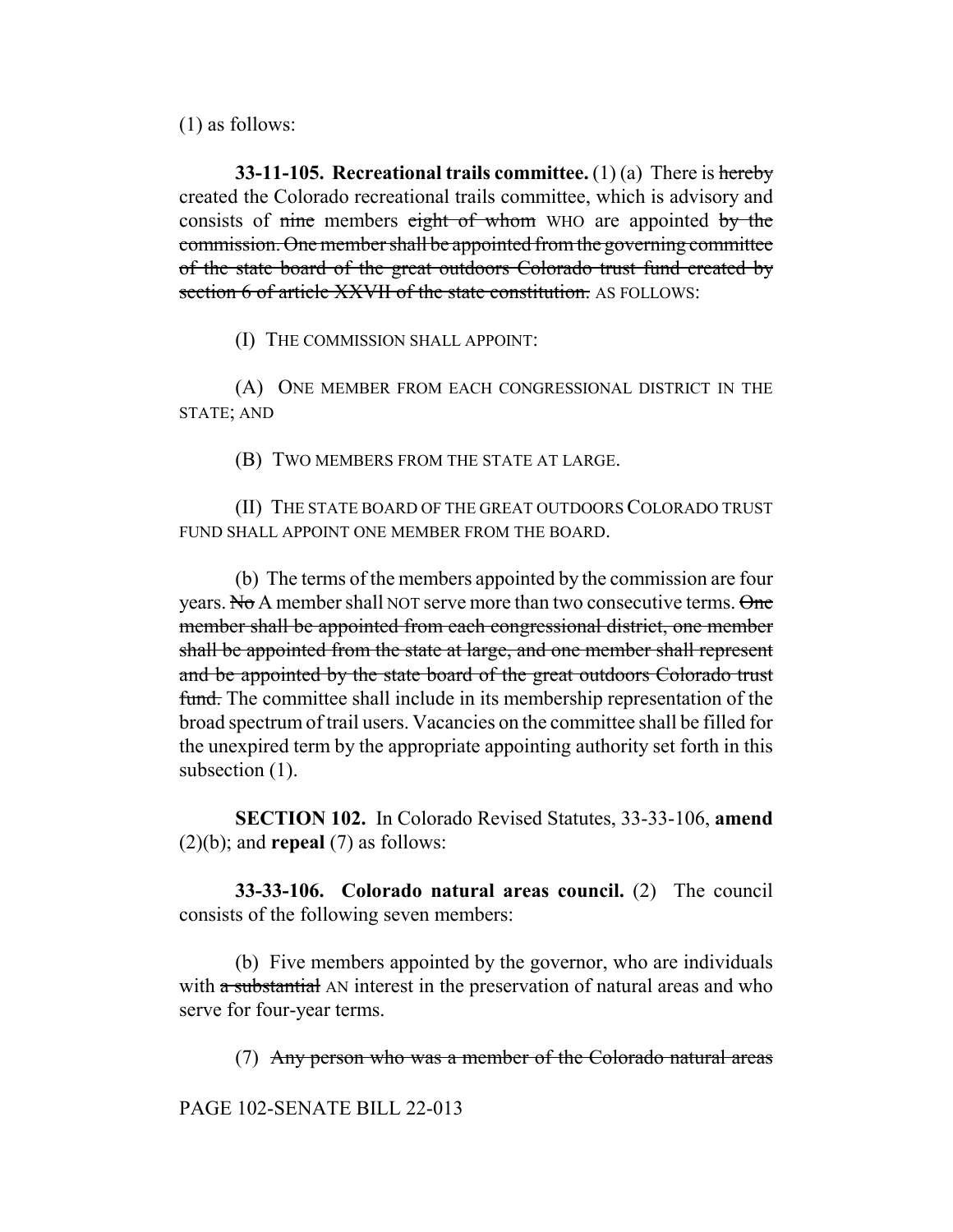council on January 1, 1988, shall continue to serve for the remainder of the term to which he was appointed.

**SECTION 103.** In Colorado Revised Statutes, 34-32-105, **amend** (2) as follows:

**34-32-105. Office of mined land reclamation - mined land reclamation board - created.** (2) (a) The board shall consist CONSISTS of seven members AS FOLLOWS:

(I) The executive director OR THE EXECUTIVE DIRECTOR'S DESIGNEE, who shall serve as secretary to the board;

(II) A member of the state conservation board appointed by such board; and

(III) Five persons appointed by the governor with the consent of the senate. Such appointed members shall be:

(A) Three individuals with substantial experience in agriculture or conservation, no more than two of whom shall have had experience in agriculture or conservation; and

(B) Two individuals with substantial experience in the mining industry. Effective July 1, 1976, the terms of office of the existing members of the mined land reclamation board shall terminate, and, prior thereto, the governor shall appoint two members of the board, effective July 1, 1976, whose terms of office shall expire March 1, 1977, and three members of the board, effective July 1, 1976, whose terms of office shall expire March 1, 1979.

(b) Subsequent appointments shall be made MEMBERS APPOINTED TO THE BOARD SHALL SERVE for a term TERMS of four years; EXCEPT THAT THE TERMS SHALL BE STAGGERED SO THAT NO MORE THAN THREE MEMBERS' TERMS EXPIRE IN THE SAME YEAR. Vacancies shall be filled in the same manner as original appointments for the balance of the unexpired term.

(c) All members of the board:

(I) Shall be residents of the state of Colorado; All members of the

## PAGE 103-SENATE BILL 22-013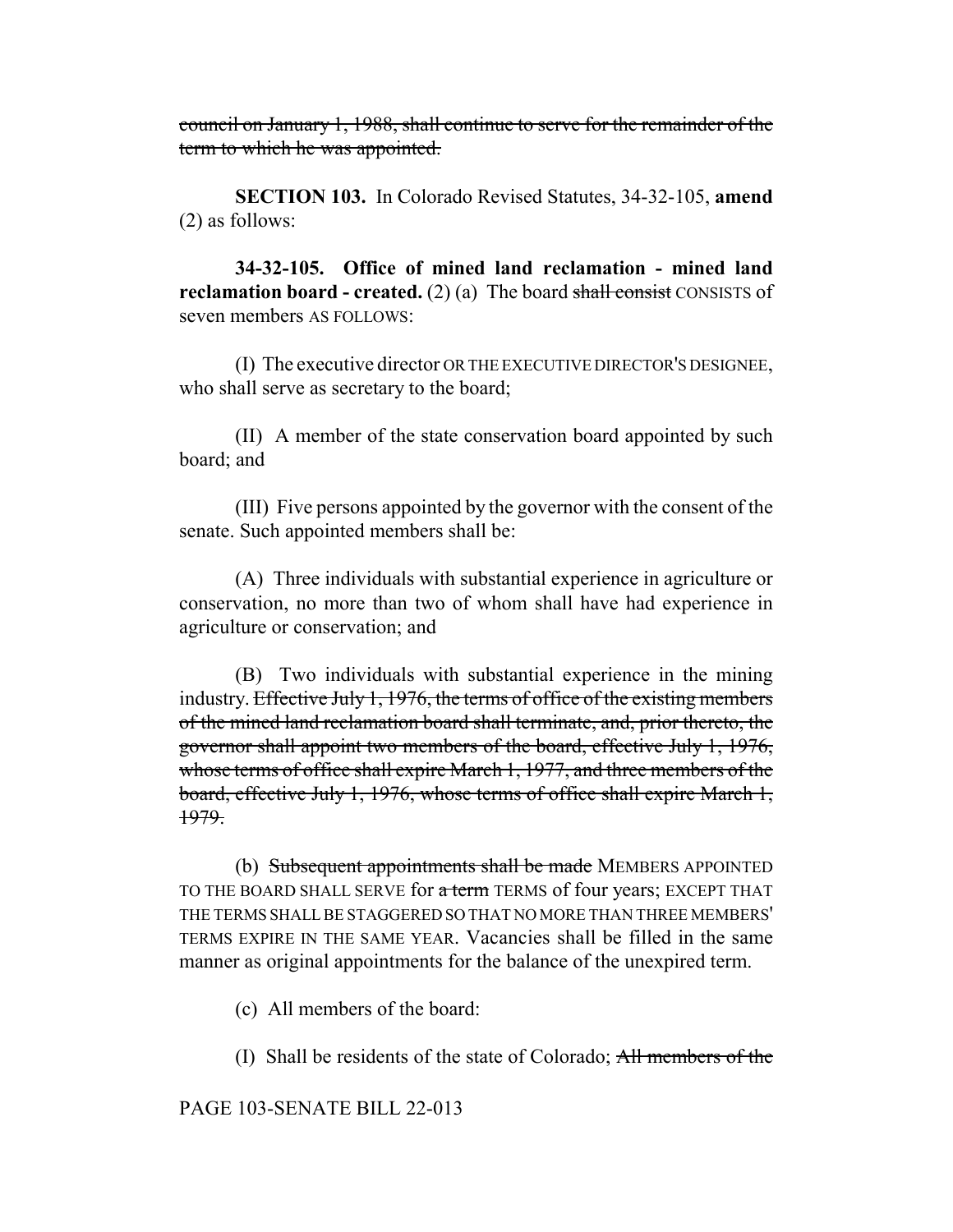board AND

(II) Except for the executive director,  $\frac{1}{2}$  are ENTITLED TO receive compensation for their service on the board at the rate of fifty dollars per diem and shall TO be reimbursed for necessary expenses incurred in the performance of their duties on the board.

(d) The board shall, by majority vote of all members, elect its chairperson CHAIR from among the appointed members at its first meeting in July, 1976, and the board shall elect its chairperson from among the appointed members biannually. thereafter.

**SECTION 104.** In Colorado Revised Statutes, 34-63-102, **amend**  $(5)(b)$  as follows:

**34-63-102. Creation of mineral leasing fund - distribution advisory committee - local government permanent fund created definitions - transfer of money.** (5) (b) (I) There is hereby created within the department of local affairs an THE energy impact assistance advisory committee. The committee shall be composed CONSISTS of:

- (A) The executive director of the department of local affairs;
- (B) The executive director of the department of natural resources;
- (C) The commissioner of education;

(D) The executive director of the department of public health and environment;

(E) The executive director of the department of transportation; and

(F) Seven residents of areas impacted by energy conversion or mineral resource development. The seven residents shall be appointed by the governor, with the consent of the senate, for terms not exceeding four years to serve at the pleasure of the governor.

(II) The executive director of the department of local affairs shall act as chairperson CHAIR of the committee.

## PAGE 104-SENATE BILL 22-013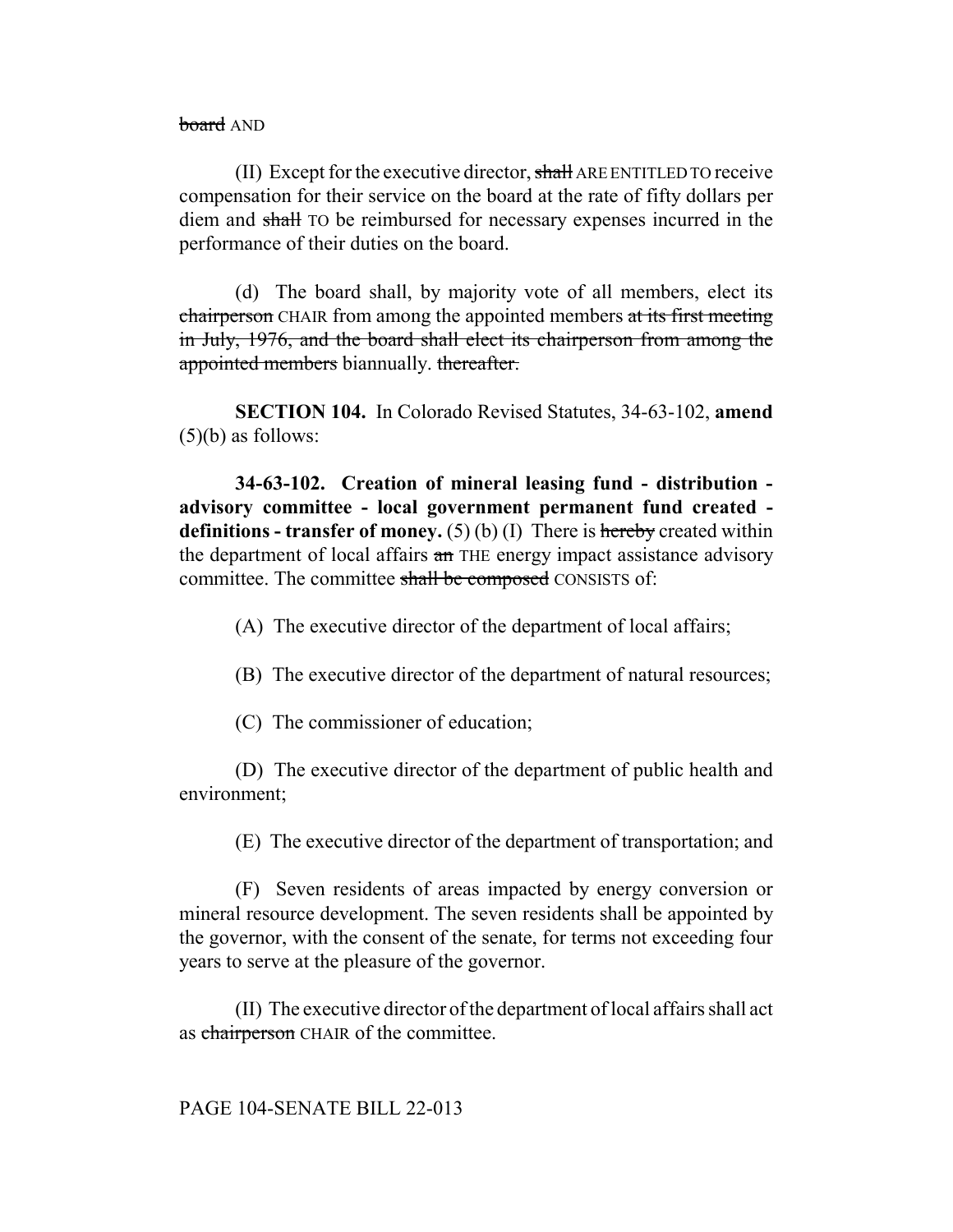(III) Members of the committee shall serve without additional compensation; except that the seven members appointed from energy impact areas shall be ARE entitled to reimbursement for actual and necessary expenses.

(IV) Any member of the committee who is a state official may designate representatives of his or her THE MEMBER's agency to serve on the committee in his or her THE MEMBER's absence.

(V) The chairperson CHAIR shall convene the advisory committee from time to time as he or she THE CHAIR deems necessary.

(VI) The advisory committee shall continuously review the existing and potential impact of the development, processing, or energy conversion of mineral and fuel resources on various areas of the state, including those areas indirectly affected, and shall make continuing recommendations to the department of local affairs, including, but not limited to, those actions deemed reasonably necessary and practicable to assist impacted areas with the problems occasioned by such development, processing, or energy conversion, the immediate and projected problems which the local governments are experiencing in providing governmental services, the extent of local tax resources available to each unit of local government, the extent of local tax effort in solving energy impacted problems, and other problems which the areas have experienced, such as housing and environmental considerations, which have developed as a direct result of energy impact. In furtherance thereof, the committee shall make continuing specific recommendations regarding any discretionary distributions by the executive director of the department of local affairs authorized pursuant to this section and section 39-29-110.  $C.R.S.$  With respect to recommendations for the distribution of moneys made pursuant to this section, the committee shall give priority and preference to those public schools and political subdivisions socially or economically impacted by the development, processing, or energy conversion of fuels and minerals leased under the federal "Mineral Lands Leasing Act" of February 25, 1920, as amended. With respect to recommendations for the distribution of moneys MONEY made pursuant to section  $39-29-110$ ,  $C.R.S.,$  the committee shall recommend distributions to those political subdivisions socially or economically impacted by the development, processing, or energy conversion of minerals and mineral fuels subject to taxation under article 29 of title 39. C.R.S.

## PAGE 105-SENATE BILL 22-013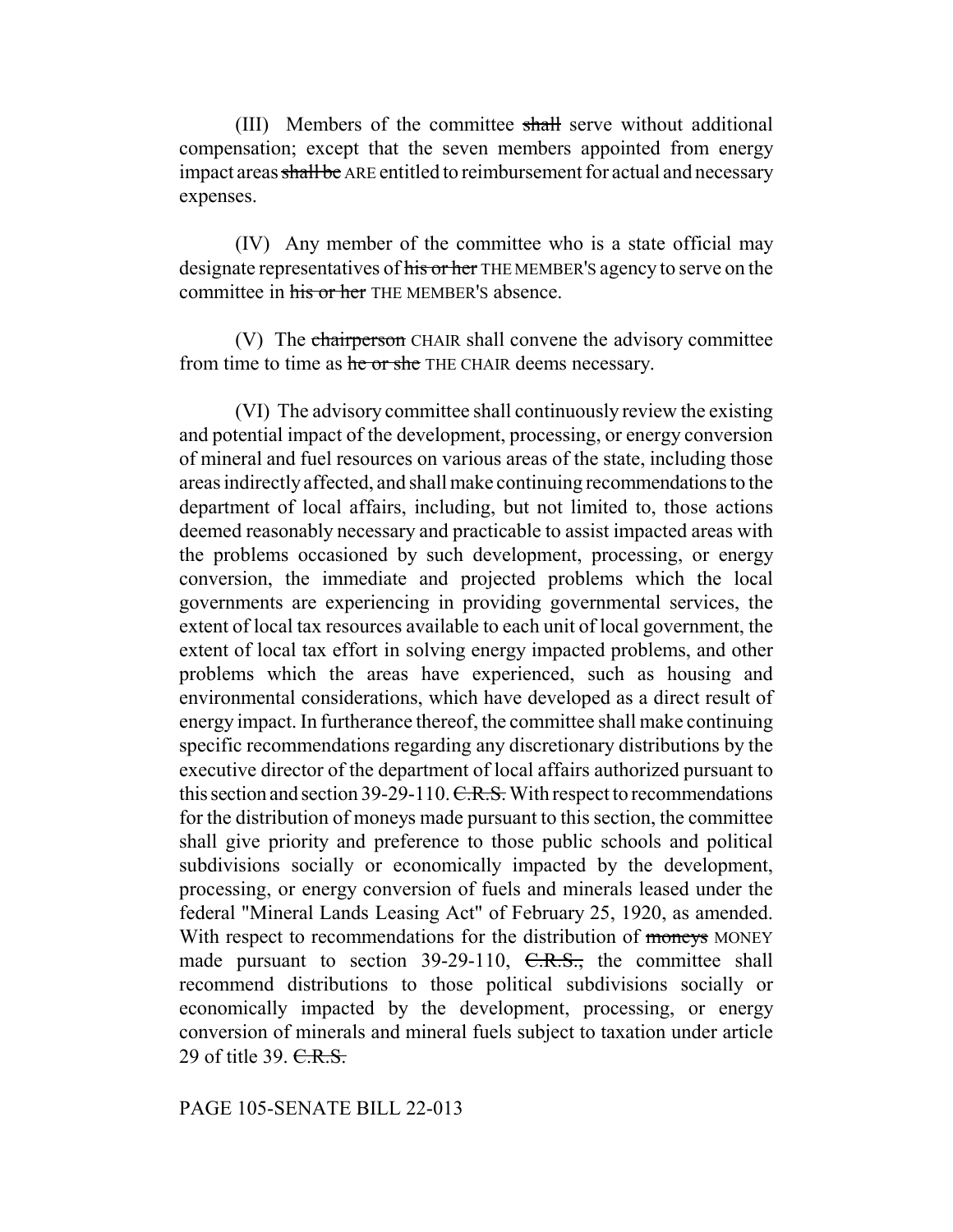(II) Repealed.

**SECTION 105.** In Colorado Revised Statutes, **amend** 35-1-105 as follows:

**35-1-105. State agricultural commission - creation - composition.** (1)  $(a)$  There is hereby created the state agricultural commission, referred to in this article ARTICLE 1 as the "commission", which shall consist CONSISTS of nine members, each of whom shall be IS appointed by the governor, with the consent of the senate, for terms of four years. each. Of such members, one member shall be appointed from each of the four agricultural districts, as defined in paragraph  $(c)$  of this subsection  $(1)$  $SUBSECTION (3)$  OF THIS SECTION, and five members shall be appointed from the state at large; except that no more than three members shall be appointed from any one agricultural district. No more than five of the nine members shall MAY be members of AFFILIATED WITH the same political party.

 $(b)$  (2) The members of the commission shall be appointed from persons who are currently or were previously actively engaged in the business of agriculture and allied activities, but a majority of the commission shall be appointed from persons actively engaged in the business of agriculture in such a manner that representation of no agricultural commodity organization shall constitute CONSTITUTES a majority of the commission. A vacancy on the commission shall be filled by the governor by the appointment of a qualified person.

 $(e)$  (3) For the purposes of representation on the state agricultural commission, this state is divided into four agricultural districts as follows:

 $(H)$  (a) The city and county of Denver and the counties of Adams, Arapahoe, Douglas, and Jefferson shall constitute the first district.

(II) (b) The counties of Boulder, Cheyenne, Clear Creek, Elbert, Gilpin, Kit Carson, Larimer, Lincoln, Logan, Morgan, Phillips, Sedgwick, Washington, Weld, and Yuma shall constitute the second district.

(III) (c) The counties of Alamosa, Baca, Bent, Conejos, Costilla, Crowley, Custer, El Paso, Fremont, Huerfano, Kiowa, Las Animas, Mineral, Otero, Prowers, Pueblo, Rio Grande, Saguache, and Teller shall

PAGE 106-SENATE BILL 22-013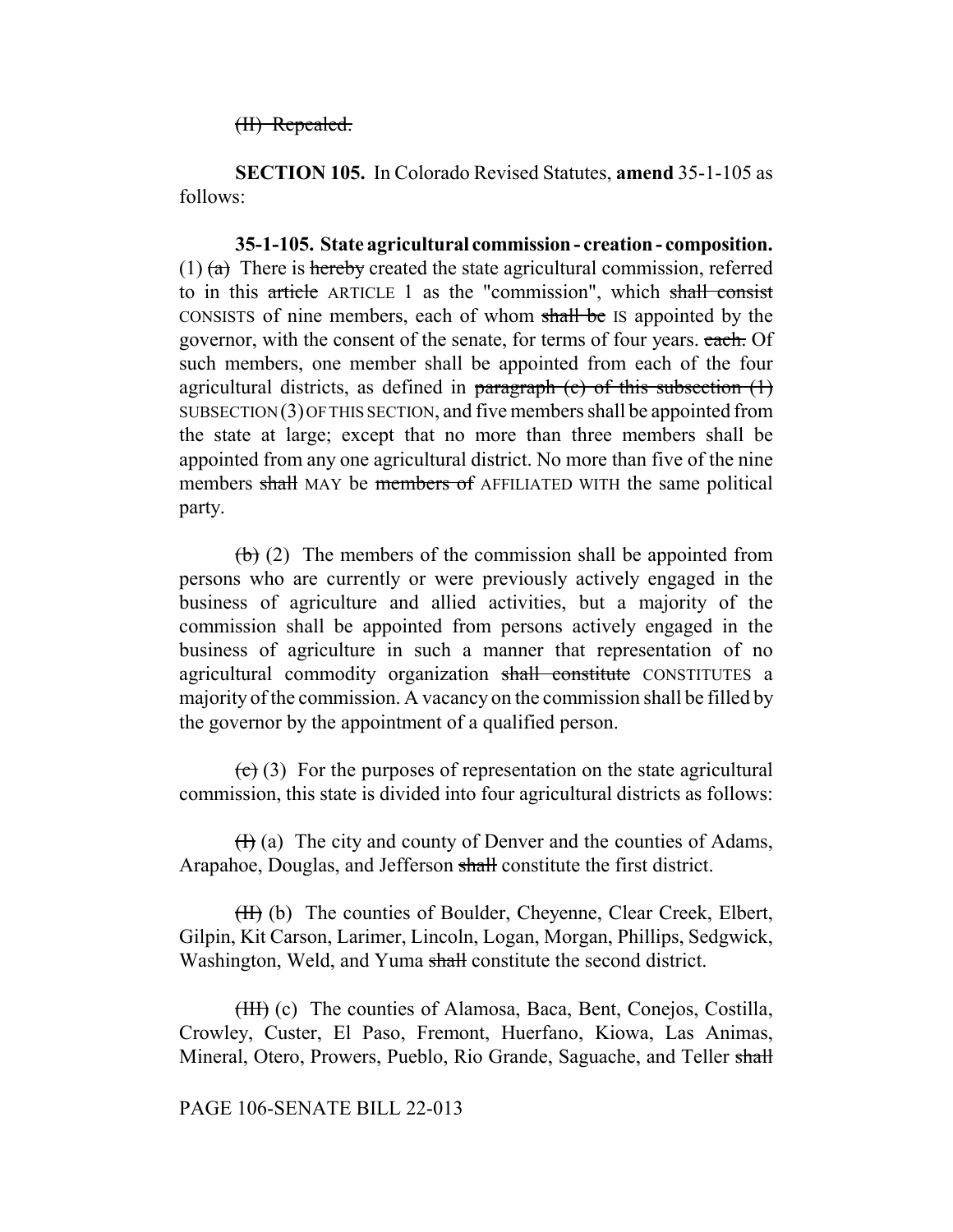constitute the third district.

(IV) (d) The counties of Archuleta, Chaffee, Delta, Dolores, Eagle, Garfield, Grand, Gunnison, Hinsdale, Jackson, Lake, La Plata, Mesa, Moffat, Montezuma, Montrose, Ouray, Park, Pitkin, Rio Blanco, Routt, San Juan, San Miguel, and Summit shall constitute the fourth district.

 $(2)$  (4) The commission shall elect from its members a chairman, vice-chairman CHAIR, VICE-CHAIR, and such other commission officers as it shall determine. The commissioner of agriculture, in the discretion of the commission, may serve as secretary of the commission but shall not be eligible to appointment as a member. All commission officers shall hold their offices at the pleasure of the commission. Regular meetings of the commission shall be held not less than once every three months at such times as may be fixed by resolution of the commission. Special meetings may be called by the chairman CHAIR, by the commissioner, or by a majority of members of the commission at any time on at least three days' prior notice by mail or, in cases of emergency, on twenty-four hours' notice by telephone or other telecommunications device. The commission shall adopt, and at any time may amend, bylaws in relation to its meetings and the transaction of its business. A majority shall constitute a quorum of the commission. Members shall serve without compensation but shall be ARE ENTITLED TO BE reimbursed for their actual and necessary traveling and subsistence expenses when absent from their places of residence in attendance at meetings.

**SECTION 106.** In Colorado Revised Statutes, 35-41-101, **amend** (1) as follows:

**35-41-101. State board of stock inspection commissioners creation - brand commissioner - enterprise - bonds.** (1) There is created a THE state board of stock inspection commissioners, composed of five commissioners who shall be appointed by the governor, all of whom shall be actively engaged in the production or feeding of cattle, horses, or sheep, with the consent of the senate. Two of the members shall represent the nonconfinement cattle industry; two of the members shall represent the confinement cattle industry; and one shall have broad general knowledge of the Colorado livestock industry and shall represent the commodity, other than the confinement and nonconfinement cattle industries, with the largest percentage of charged fees. The members of the board shall be appointed

PAGE 107-SENATE BILL 22-013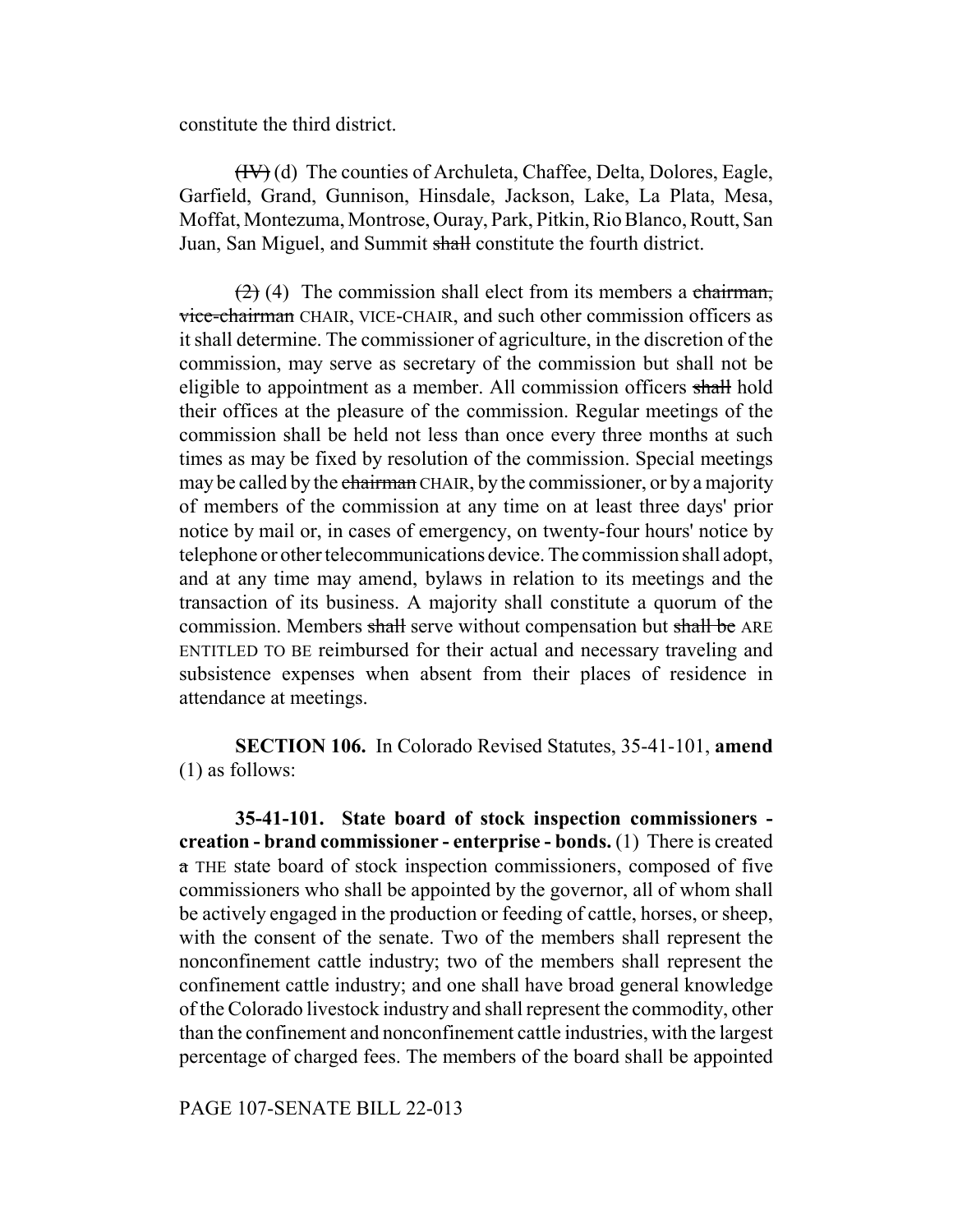in such manner as will at all times represent as nearly as possible all sections of the state wherein livestock is a major activity, but at no time shall any two members be residents of the same particular section of the state. The term of office of said THE commissioners shall be for a period of IS four years. Persons holding office on June 15, 1987, are subject to the provisions of section 24-1-137, C.R.S. Members may be removed for cause by the governor. They shall serve without compensation except for BUT ARE ENTITLED TO REIMBURSEMENT FOR actual and necessary traveling expenses. The board shall meet monthly unless, in case of emergency, a special meeting is deemed advisable.

**SECTION 107.** In Colorado Revised Statutes, 35-65-401, **amend** (2), (4), (5), and (8.5); and **repeal** (3) as follows:

**35-65-401. Colorado state fair authority - creation - board powers and duties.** (2) (a) On June 30, 1997, the existing board of commissioners of the Colorado state fair authority is abolished, and the terms of the members of the board then serving are terminated.

(b) There is hereby created the board of commissioners of the Colorado state fair authority, which shall have eleven members, ten of whom shall be appointed by the governor with the consent of the senate and one who shall be the commissioner of agriculture or his or her designee. At no time shall more than six members of the board be affiliated with the same political party as the governor. Within thirty days after June 30, 1997, the governor shall appoint the initial members of the board. The governor may appoint, as a member of the board, any person who was a member of the board prior to its termination. WHOSE MEMBERS ARE AS FOLLOWS:

(I) THE COMMISSIONER OF AGRICULTURE OR THE COMMISSIONER'S DESIGNEE;

(II) TWO MEMBERS WHO ARE RESIDENTS OF THE COUNTY IN WHICH THE COLORADO STATE FAIR AND INDUSTRIAL EXPOSITION IS HELD, APPOINTED BY THE GOVERNOR WITH THE CONSENT OF THE SENATE;

(III) ONE MEMBER FROM EACH CONGRESSIONAL DISTRICT IN THE STATE, APPOINTED BY THE GOVERNOR WITH THE CONSENT OF THE SENATE; AND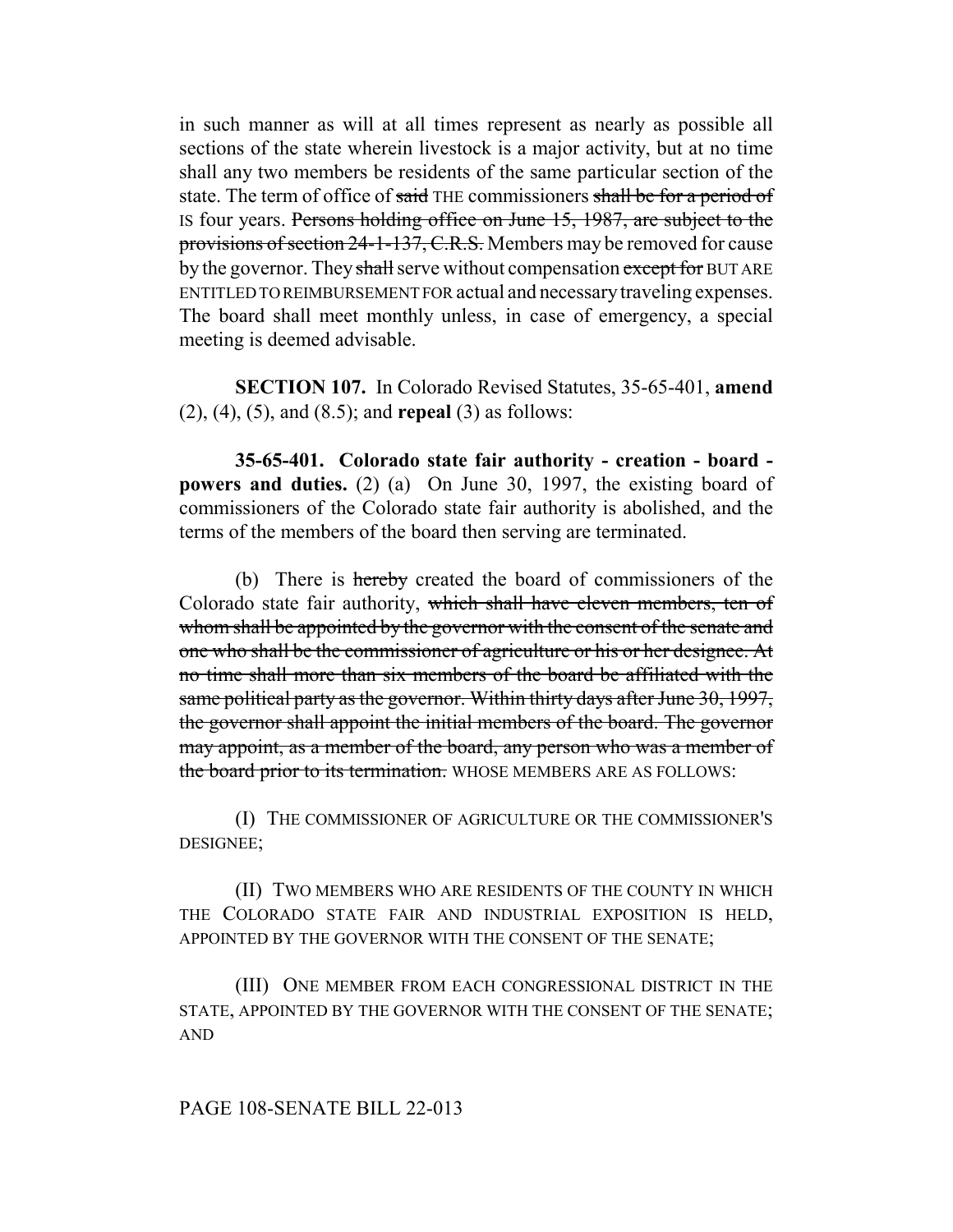(IV) TWO AT-LARGE MEMBERS, APPOINTED BY THE GOVERNOR WITH THE CONSENT OF THE SENATE.

(c) NO MORE THAN A MINIMUM MAJORITY OF THE MEMBERS OF THE BOARD MAY BE AFFILIATED WITH THE SAME POLITICAL PARTY.

(d) TWO OF THE APPOINTED MEMBERS MUST BE FROM WEST OF THE CONTINENTAL DIVIDE.

(3)  $\Theta$ f the ten appointed members of the board, two shall be residents of the county in which the Colorado state fair and industrial exposition is held and, of the remaining eight members, at least one shall be a resident of each of the congressional districts of the state and at least two shall be residents of the western slope of the state.

(4) Of the members first appointed to the board, two members representing congressional districts shall be appointed for terms expiring November 1, 1998; two members representing congressional districts shall be appointed for terms expiring November 1, 1999; one member representing a congressional district, one member representing the county in which the Colorado state fair and industrial exposition is held, and one at-large member shall be appointed for terms expiring November 1, 2000; one member representing a congressional district, one at-large member, and one member representing the county in which the Colorado state fair and industrial exposition is held shall be appointed for terms expiring November 1, 2001. Thereafter, Members of the board shall be ARE appointed for terms of four years; EXCEPT THAT TERMS SHALL BE STAGGERED SO THAT NO MORE THAN A MINIMUM MAJORITY OF THE MEMBERS' TERMS EXPIRE IN THE SAME YEAR. Appointments made to the board when the senate is not in session shall be temporary appointments, and the appointees shall serve on a temporary basis until the senate is in session and is able to confirm such appointments. Each member shall hold office until the member's successor is appointed. and qualified.

(5) Of the ten appointed members of the board, one shall be a certified public accountant, one shall have expertise in finance through current management-level experience in banking, and one shall have substantial experience in agriculture or in the activities of 4-H clubs.

 $(8.5)$  All eleven members of the board, including the commissioner

PAGE 109-SENATE BILL 22-013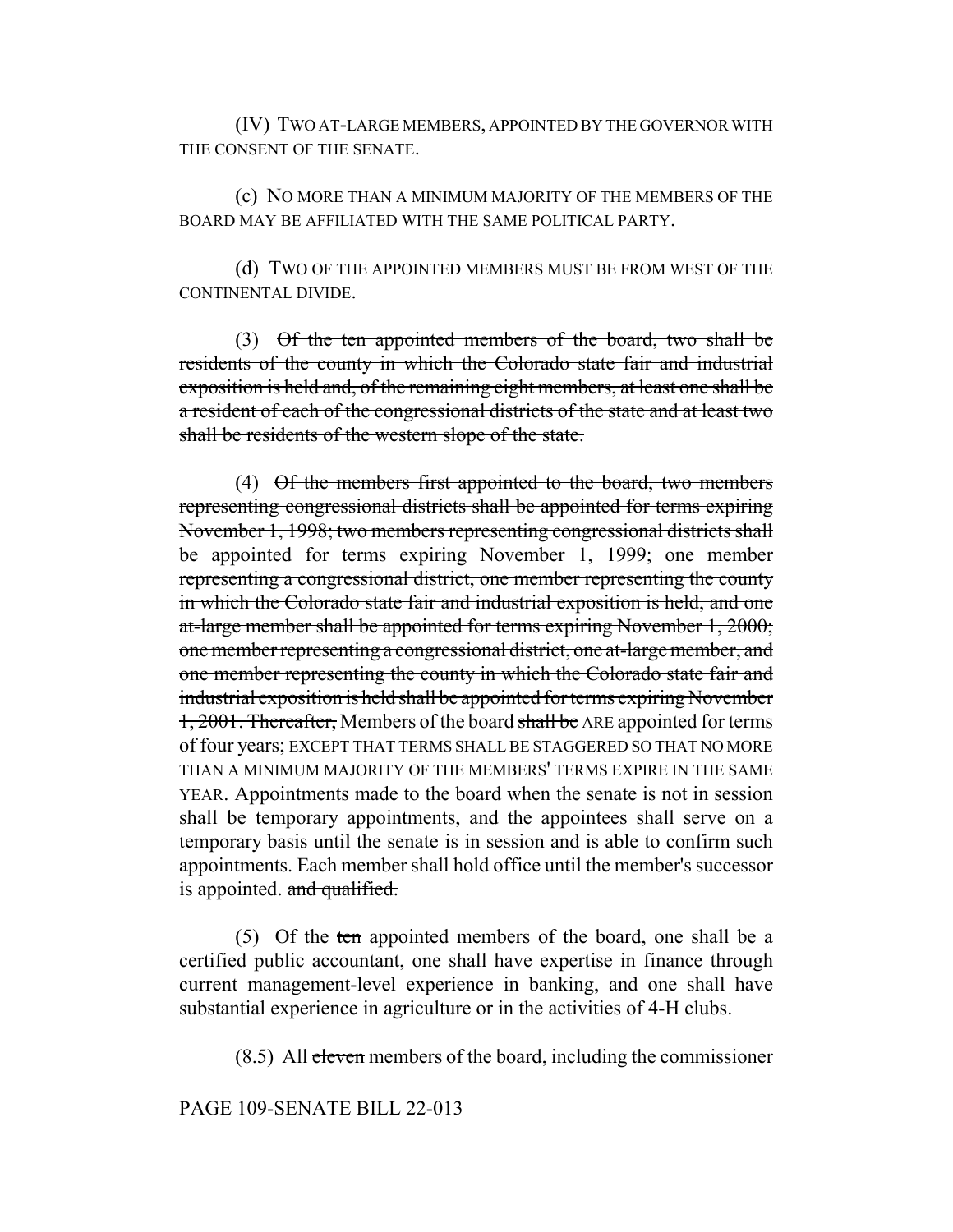of agriculture or his or her THE COMMISSIONER'S designee, shall be voting members of the board. The members of the board shall elect a chair, a vice-chair, and a secretary from among the membership of the board. Board action shall require the affirmative vote of a majority of a quorum of the board.

**SECTION 108.** In Colorado Revised Statutes, 35-70-103, **amend**  $(1)(a)$  and  $(2)$  as follows:

**35-70-103. State conservation board - composition - powers.** (1) (a) There is hereby created in the department of agriculture the state conservation board, referred to in this article ARTICLE 70 as the "state board", which shall consist CONSISTS of nine members. One member shall be a qualified elector of the state appointed by the governor from the state at large. for a term commencing January 1, 1974. The remaining eight positions on the state board shall be filled by elections held within the areas described in this section. The boards of supervisors of local conservation districts within each such area shall elect the number of members specified in this subsection (1). AN ELECTION MUST BE HELD between November 1 and December 31 in 1973 for terms commencing January 1, 1974, and within such dates in succeeding years as necessary to fill expiring terms OF THE YEAR PRECEDING THE COMMENCEMENT OF A NEW TERM FOR EACH POSITION. A candidate shall be or shall have been an elected supervisor of a local conservation district. The number of members to be elected and the areas from which they are to be elected are as follows:

(I) The White-Yampa and North Platte river watersheds, one member;

(II) The San Juan basin, one member;

(III) The Arkansas river watershed, two members, one from the upper Arkansas river watershed and one member from the lower Arkansas river watershed;

(IV) The Rio Grande watershed, one member;

(V) The Republican and South Platte river watersheds, two members, one from the upper South Platte river watershed and one member from the Republican river and lower South Platte river watersheds;

#### PAGE 110-SENATE BILL 22-013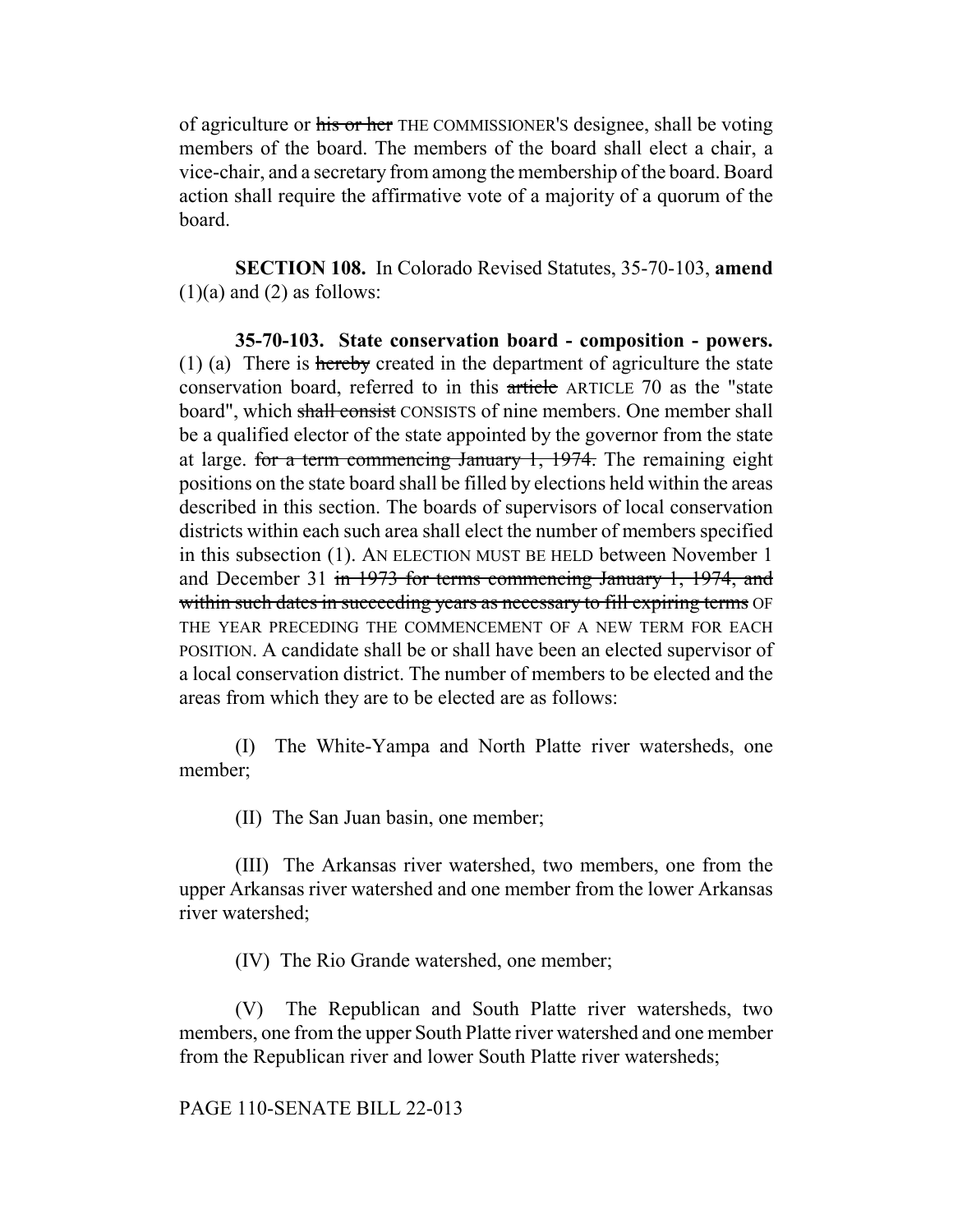(VI) The Colorado, Gunnison, and Dolores river watersheds, one member.

(2) At the first regular meeting of the state board in 1974, the nine elected and appointed members of the state board shall by lot determine which three shall hold office for terms of three years, which three for terms of two years, and which three for terms of one year. Thereafter, All such elected and appointed members shall hold office for terms of four years; EXCEPT THAT THE TERMS SHALL BE STAGGERED SO THAT NO MORE THAN THREE MEMBERS' TERMS EXPIRE IN THE SAME YEAR. THE TERM OF AN ELECTED MEMBER COMMENCES ON JANUARY 1 FOLLOWING THE MEMBER'S ELECTION.

**SECTION 109.** In Colorado Revised Statutes, 35-75-104, **amend** (2) as follows:

**35-75-104. Colorado agricultural development authority creation - membership.** (2) (a) The governing body of the authority shall be IS a board of directors, which shall consist CONSISTS of seven members, WHO ARE APPOINTED AS FOLLOWS:

(I) of which One shall be appointed by the governor, with the consent of the senate;

(II) Three shall be appointed by the president of the senate; and

(III) Three shall be appointed by the speaker of the house of representatives.

(b) Such members shall MUST be residents of the state, shall MUST have a knowledge of agricultural activity in the state, and shall MUST represent the various agriculture operations and geographical regions of the state. No more than four of the appointed members shall MAY be of AFFILIATED WITH the same political party. The members of the board first appointed shall serve for terms to be designated by the governor, expiring on June 30 of each year beginning in 1982 and ending in 1988. Persons holding office on June 15, 1987, are subject to the provisions of section 24-1-137, C.R.S. Thereafter, upon the expiration of the term of any member, his successor

# PAGE 111-SENATE BILL 22-013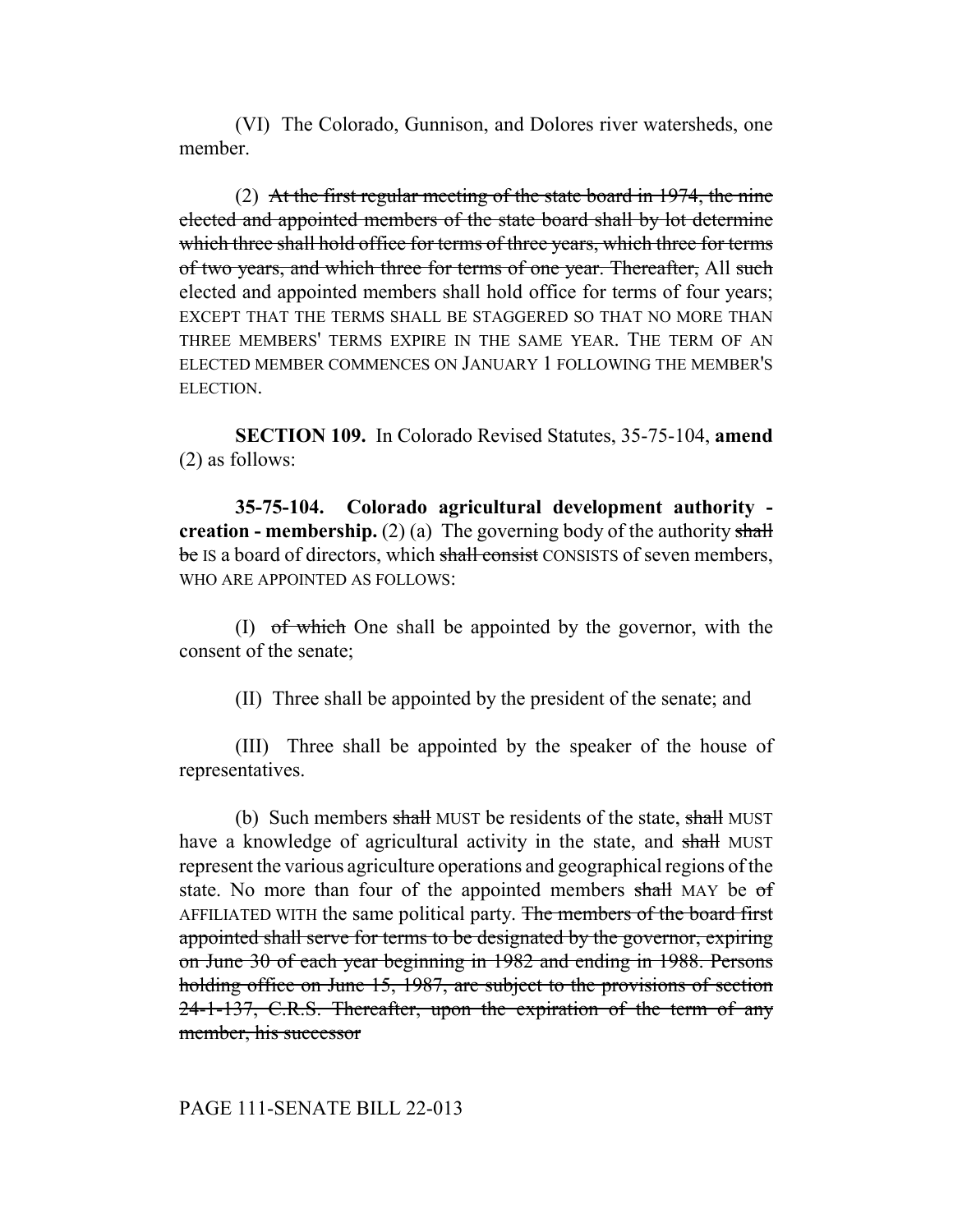(c) MEMBERS shall be appointed for a term of four years; EXCEPT THAT THE TERMS SHALL BE STAGGERED SO THAT NO MORE THAN FOUR MEMBERS' TERMS EXPIRE IN THE SAME YEAR. Each member shall serve until his THE MEMBER'S successor has been appointed. and qualified. Any member shall be eligible for reappointment. The person making the original appointment shall fill any vacancy by appointment for the remainder of an unexpired term.

(d) The commissioner of agriculture shall be an ex officio, nonvoting member of the board.

 $\left(\frac{b}{c}\right)$  (e) Any appointed member of the board may be removed by the person making the appointment for misfeasance, malfeasance, willful neglect of duty, or other cause. after notice and a public hearing, unless such notice and hearing have been expressly waived in writing.

**SECTION 110.** In Colorado Revised Statutes, 36-1-101.5, **amend** (2) introductory portion and  $(2)(e)$  as follows:

**36-1-101.5. Appointment of members - duties.** (2) The governor shall endeavor to appoint members of the board who reside in different geographic regions of the state. Not more than three members of the board may be of any one major AFFILIATED WITH THE SAME political party. The board shall be composed CONSISTS of:

(e) One citizen MEMBER at large WHO IS A RESIDENT OF THE STATE.

**SECTION 111.** In Colorado Revised Statutes, **amend** 37-60-104 as follows:

**37-60-104. Personnel.** (1) The board shall consist CONSISTS of fifteen members AS FOLLOWS:

(a) The executive director of the department of natural resources, shall be WHO IS a voting member ex officio;

(b) The attorney general, WHO IS A NONVOTING MEMBER EX OFFICIO;

(c) THE state engineer, WHO IS A NONVOTING MEMBER EX OFFICIO;

## PAGE 112-SENATE BILL 22-013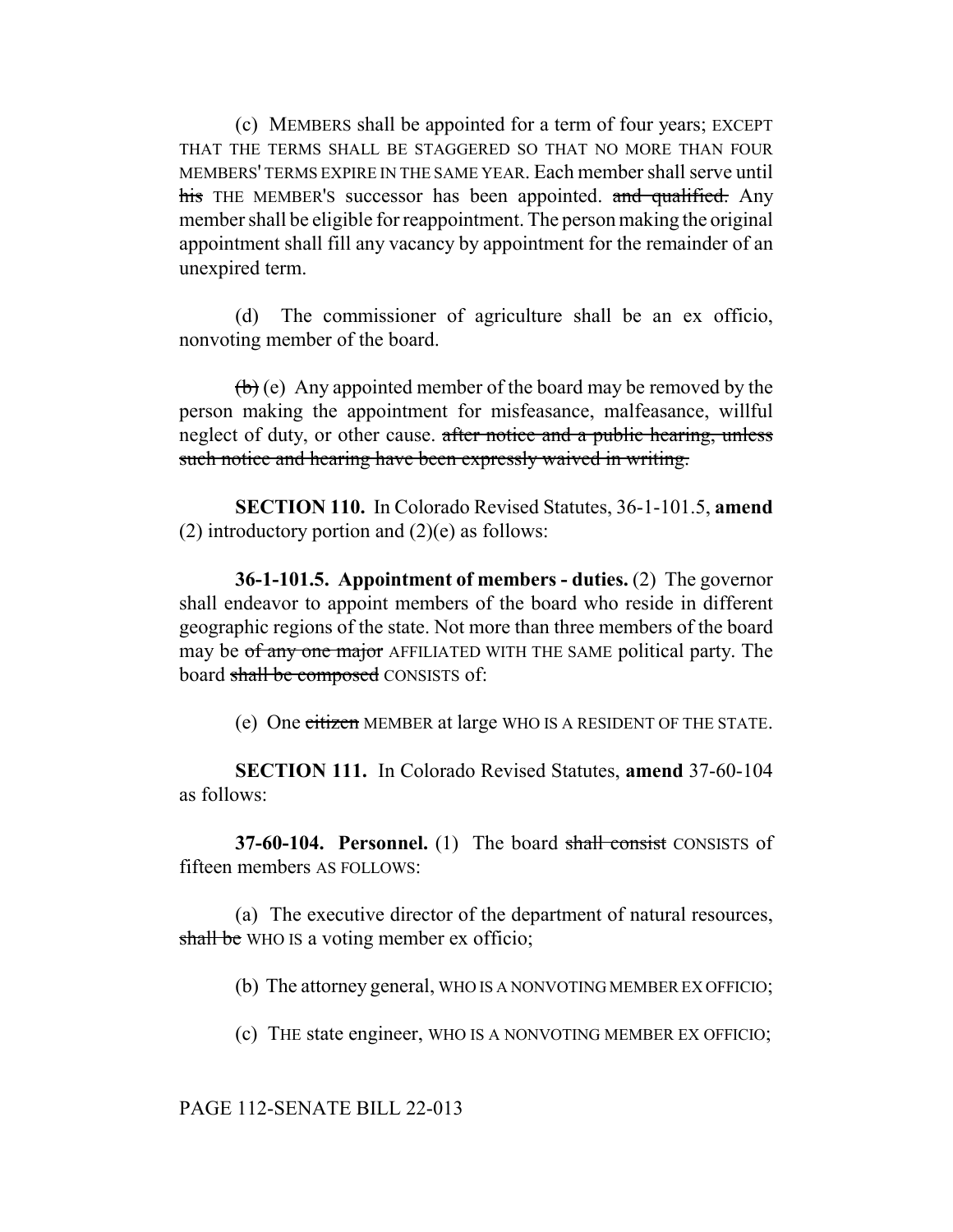(d) THE director of the division of parks and wildlife, WHO IS A NONVOTING MEMBER EX OFFICIO;

(e) THE commissioner of agriculture or THE COMMISSIONER'S designee, and WHO IS A NONVOTING MEMBER EX OFFICIO;

(f) THE director of said THE board, shall be WHO IS A nonvoting members MEMBER ex officio; AND

(g) The Nine remaining members shall be WHO ARE qualified electors of the state, well versed in water matters, and shall be appointed by the governor,  $\frac{by}{and}$  with the consent of the senate, for terms of three years. except that no appointment shall be made that does not conform to the requirements of subsections  $(3)$  and  $(4)$  of this section. TO THE EXTENT POSSIBLE, APPOINTMENTS TO THE BOARD MUST INCLUDE PERSONS REPRESENTING THE FOLLOWING AREAS OF EXPERIENCE AND EXPERTISE: WATER RESOURCE MANAGEMENT; WATER PROJECT FINANCING; ENGINEERING, PLANNING, AND DEVELOPMENT OF WATER PROJECTS; WATER LAW; AND IRRIGATED FARMING OR RANCHING. THE NINE APPOINTED MEMBERS ARE CHOSEN GEOGRAPHICALLY AS FOLLOWS:

(I) FOUR FROM THE WESTERN SLOPE AS FOLLOWS:

(A) ONE FROM THE YAMPA-WHITE DRAINAGE BASIN;

(B) ONE FROM THE MAIN COLORADO DRAINAGE BASIN;

(C) ONE FROM THE GUNNISON-UNCOMPAHGRE DRAINAGE BASIN; AND

(D) ONE FROM THE SAN MIGUEL-DOLORES-SAN JUAN DRAINAGE BASINS.

(II) FIVE FROM THE EASTERN SLOPE AS FOLLOWS:

(A) ONE FROM THE RIO GRANDE DRAINAGE BASIN;

(B) ONE FROM THE NORTH PLATTE DRAINAGE BASIN;

(C) ONE FROM THE ARKANSAS DRAINAGE BASIN;

# PAGE 113-SENATE BILL 22-013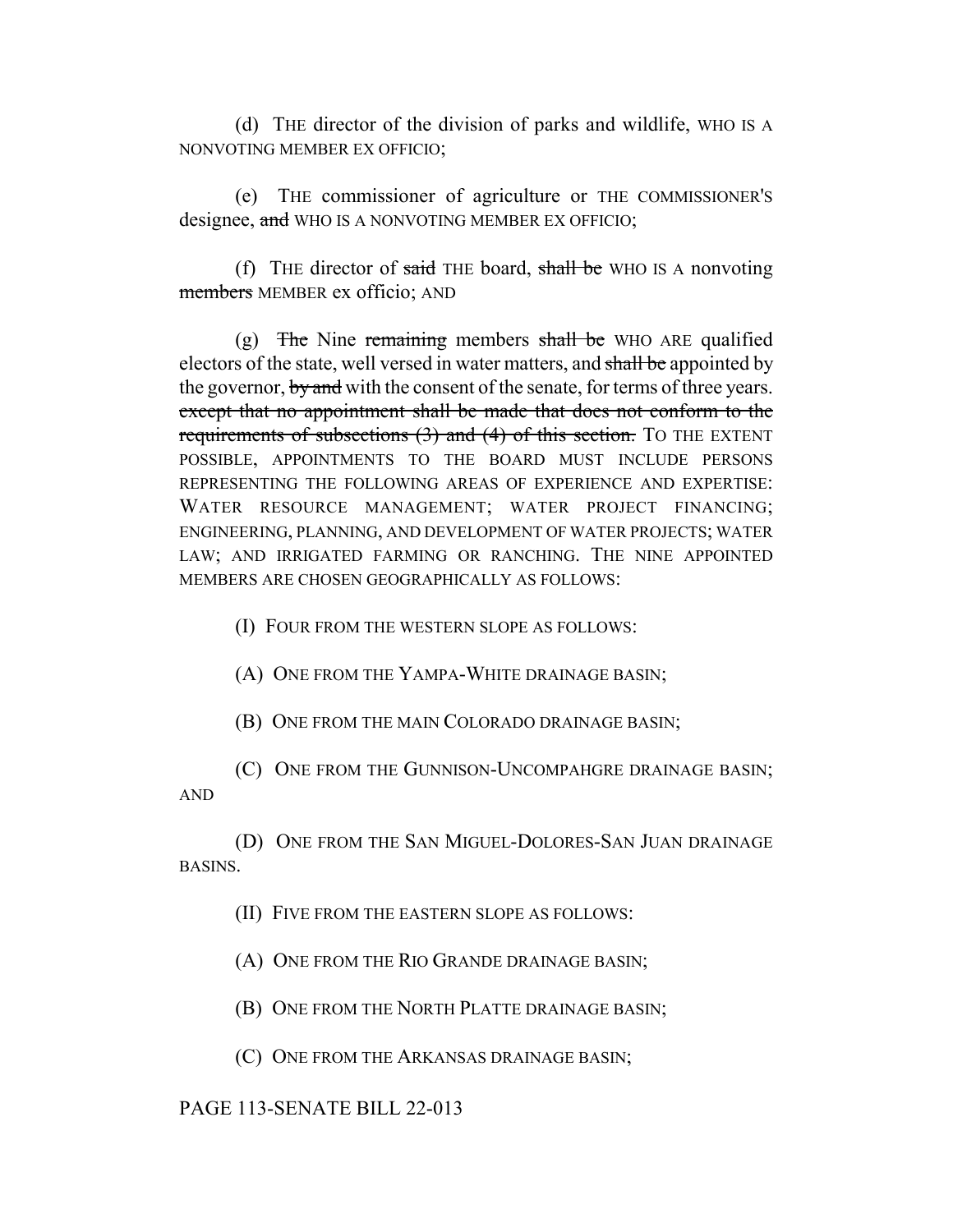(D) ONE FROM THE SOUTH PLATTE DRAINAGE BASIN OUTSIDE OF THE CITY AND COUNTY OF DENVER; AND

(E) ONE FROM THE CITY AND COUNTY OF DENVER AND INTIMATELY FAMILIAR WITH ITS WATER PROBLEMS.

(2) NO MORE THAN FIVE APPOINTEES TO THE BOARD MAY BE AFFILIATED WITH THE SAME POLITICAL PARTY.

(3) APPOINTED MEMBERS OF THE BOARD MUST BE RESIDENTS OF THE GEOGRAPHIC AREA THEY REPRESENT.

(4) Members of the board may not vote by proxy. Pursuant to section 1 of article XII of the state constitution, unless removed according to law, members of the board shall exercise the duties of their office until a successor is duly appointed, qualified, and confirmed. Pursuant to section 6 (1) of article IV of the state constitution, no person appointed by the governor pursuant to this section to a vacancy occurring while the senate is in session may take office until confirmed by the senate. The appointments shall be made in such a manner that the terms of three members shall expire on February 12 of each year. In case any vacancy occurs in the appointed membership of the board, the governor shall appoint a successor to serve the unexpired term of any member of the board within thirty days after the creation of such vacancy.

 $(2)$  The appointed members of said board shall be chosen geographically as follows: Four from the western slope and five from the eastern slope; but, of the five members to be appointed from the eastern slope, one shall be from the Rio Grande drainage basin, one from the North Platte drainage basin, one from the Arkansas drainage basin, one from the South Platte drainage basin outside of the city and county of Denver, and one from the city and county of Denver and intimately familiar with its water problems; and that of the four members to be appointed from the western slope, one shall be from the Yampa-White drainage basin, one from the main Colorado drainage basin, one from the Gunnison-Uncompahgre drainage basin, and one from the San Miguel-Dolores-San Juan drainage basins. Each appointed member shall take an oath or affirmation in accordance with section 24-12-101.

(3) To the extent possible, appointments to the board shall include

#### PAGE 114-SENATE BILL 22-013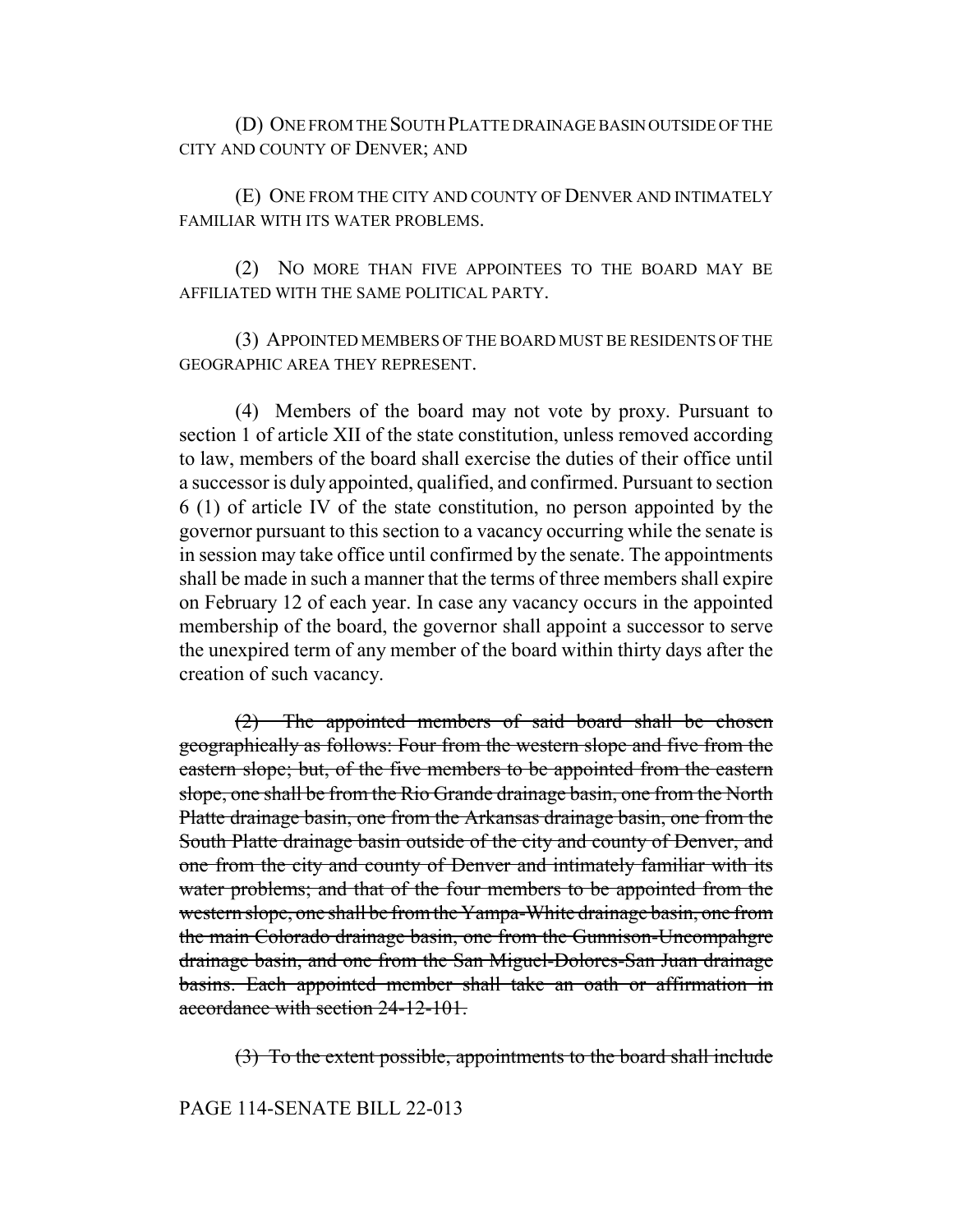persons representing the following areas of experience and expertise: Water resource management; water project financing; engineering, planning, and development of water projects; water law; and irrigated farming or ranching. Members of the board shall be residents of the geographic area they represent.

(4) No more than five appointees to the board shall be members of the same political party.

 $(5)$  The requirements set forth in subsections  $(3)$  and  $(4)$  of this section shall be implemented over a three-year period beginning February 12, 1993, so that upon making the appointments for the vacancies which occur on February 12, 1995, all requirements set forth in this section shall have been met.

**SECTION 112.** In Colorado Revised Statutes, 37-75-105, **amend**  $(1)(a)$  as follows:

**37-75-105. Interbasin compact committee - report.** (1) (a) To facilitate the process of interbasin compact negotiations, a twenty-seven-member interbasin compact committee is hereby created. The interbasin compact committee shall include INCLUDES THE FOLLOWING MEMBERS:

(I) Two representatives from each basin roundtable, at least one of whom shall MUST reside within the borders of the roundtable and at least one of whom shall MUST own adjudicated water rights, including owners of shares in a ditch or reservoir company or their agents. ANY SUCH AGENT SHALL BE APPOINTED BY THE REPRESENTATIVE THE AGENT REPRESENTS AND MUST RESIDE WITHIN THE BORDERS OF THE REPRESENTATIVE'S ROUNDTABLE.

(II) Six at-large members appointed by the governor. THE GOVERNOR'S APPOINTMENTS MUST COME FROM GEOGRAPHICALLY DIVERSE PARTS OF THE STATE AND MUST INCLUDE INDIVIDUALS WITH EXPERTISE IN ENVIRONMENTAL, RECREATIONAL, LOCAL GOVERNMENTAL, INDUSTRIAL, OR AGRICULTURAL MATTERS. NO MORE THAN THREE OF THE GOVERNOR'S APPOINTEES MAY BE AFFILIATED WITH THE SAME POLITICAL PARTY.

(III) One member appointed by the chairperson CHAIR of the house agriculture, livestock, and natural resources WATER committee, OR ITS

# PAGE 115-SENATE BILL 22-013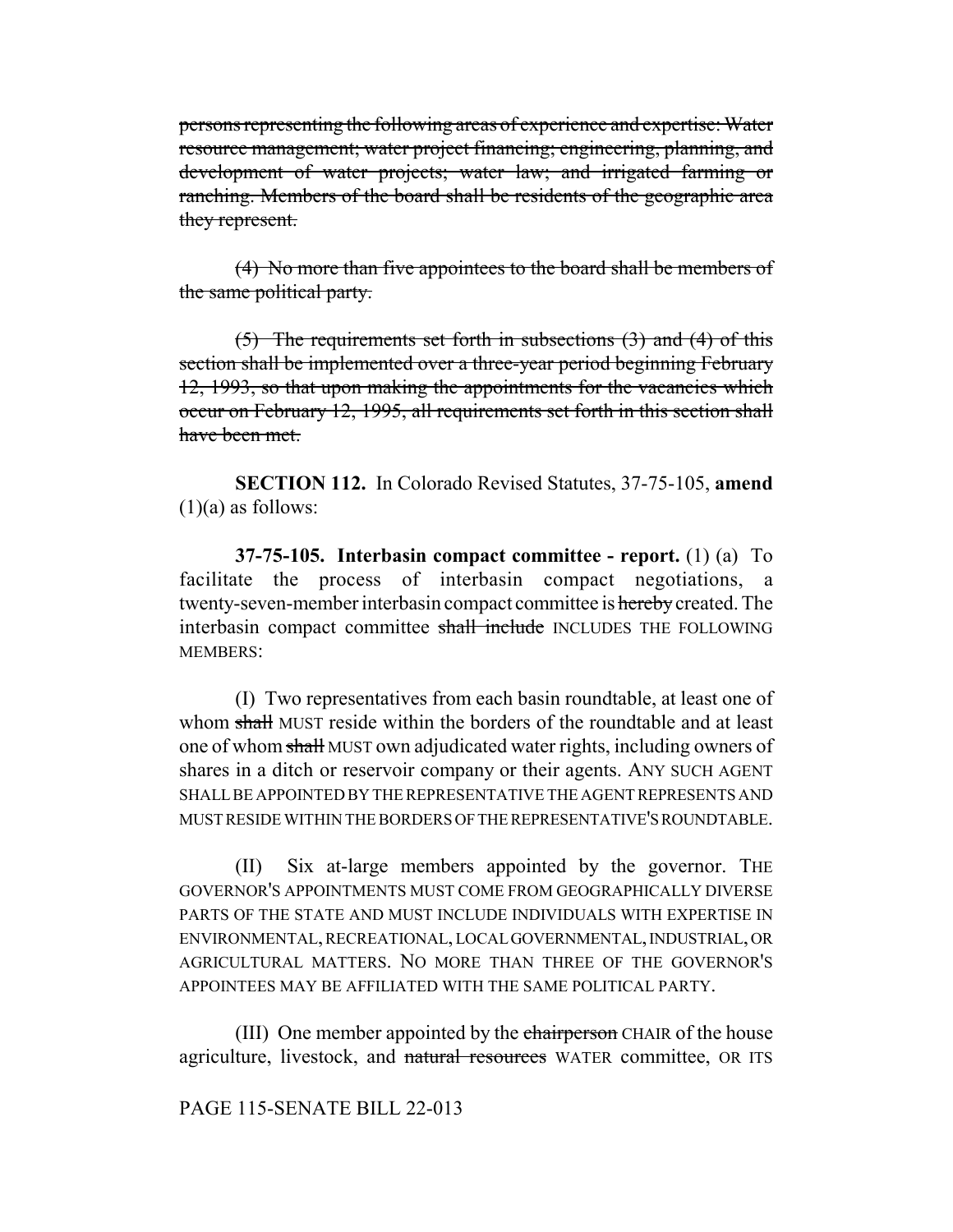(IV) One member appointed by the chairperson CHAIR of the senate agriculture AND natural resources and energy committee, OR ITS SUCCESSOR COMMITTEE; and

 $(V)$  The director of compact negotiations. The governor's appointments shall come from geographically diverse parts of the state and shall include individuals with expertise in environmental, recreational, local governmental, industrial, and agricultural matters. No more than three of the governor's appointees shall be affiliated with the same political party. Any such agent shall be appointed by the member the agent represents and shall reside within the borders of the member's roundtable.

**SECTION 113.** In Colorado Revised Statutes, **amend** 37-90-104 as follows:

**37-90-104. Commission - organization - expenses.** (1) There is created a THE ground water commission, to consist WHICH CONSISTS of twelve members, nine of whom shall be ARE appointed by the governor and confirmed by the senate.

(2) The appointed members of the commission holding office as of July 1, 1971, shall continue in office for the term of their appointment and until their successors are appointed.

 $(3)(2)$  (a) All appointments to the commission shall be for four-year terms ARE FOR TERMS OF FOUR YEARS, except those made to fill vacancies, which shall be for the remainder of the term vacated.

(b) Appointments made after July 1,  $1971$ , as terms expire or are vacated, BY THE GOVERNOR shall be made AS FOLLOWS:

(I) so that the commission includes Six members who are resident agriculturists of designated groundwater basins, with no more than two resident agriculturists from the same groundwater basin to be members of the commission at the same time;

(II) One member who shall be IS a resident agriculturist and who shall be appointed IS from water division 3; and

## PAGE 116-SENATE BILL 22-013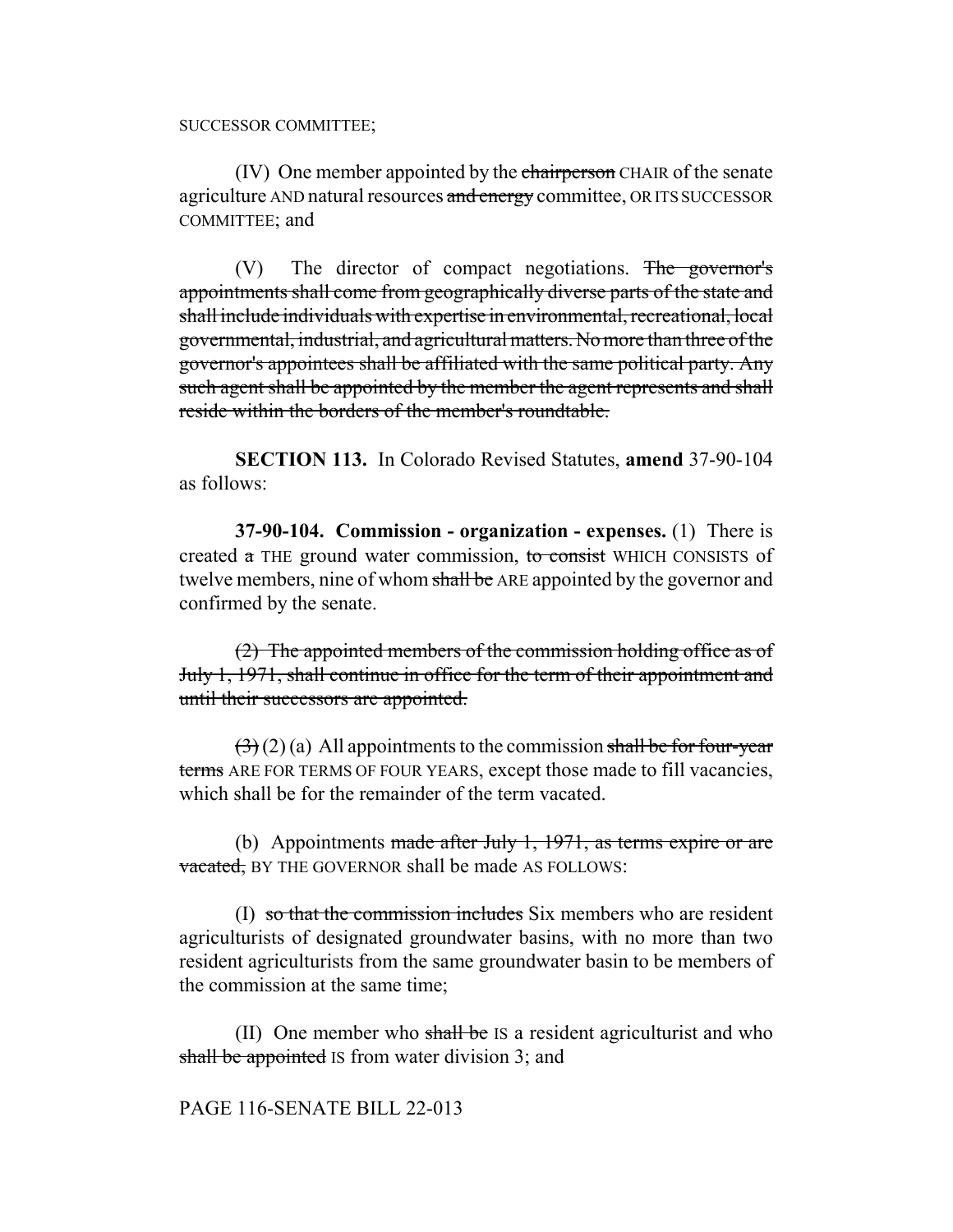(III) Two residents of the state OF COLORADO who shall represent municipal or industrial water users of the state, one of whom shall be appointed IS from the area west of the continental divide.

 $(4)$  (3) In addition to the appointed members, THE COMMISSION INCLUDES:

(a) The executive director of the department of natural resources, shall be WHO IS a voting member; and

(b) The state engineer, WHO IS A NONVOTING MEMBER; and

(c) The director of the Colorado water conservation board, shall be WHO IS A nonvoting members of the commission MEMBER.

(4) (a) Six voting members shall constitute CONSTITUTES a quorum at any regularly or specially called meeting of the commission, and a majority vote of those present shall rule.

(b) The commission shall establish and maintain a schedule of at least four general meetings each year. The chairman, at his CHAIR, AT THE CHAIR'S discretion, or two VOTING members may call special meetings of the commission to dispose of accumulated business.

(5) Members of the commission shall be paid no compensation but shall be paid actual necessary expenses incurred by them in the performance of their duties as members thereof and a per diem of fifty dollars per day while performing official duties, not to exceed two thousand four hundred dollars in any year.

(6) (a) The commission shall biennially select a chair and vice-chair from among the appointed members.

(b) The state engineer shall be ex officio the executive director of the commission and shall carry out and enforce the decisions, orders, and policies of the commission.

(c) The commission may delegate to the executive director the authority to perform any of the functions of the commission as set forth in this article ARTICLE 90 except the determination of a designated

## PAGE 117-SENATE BILL 22-013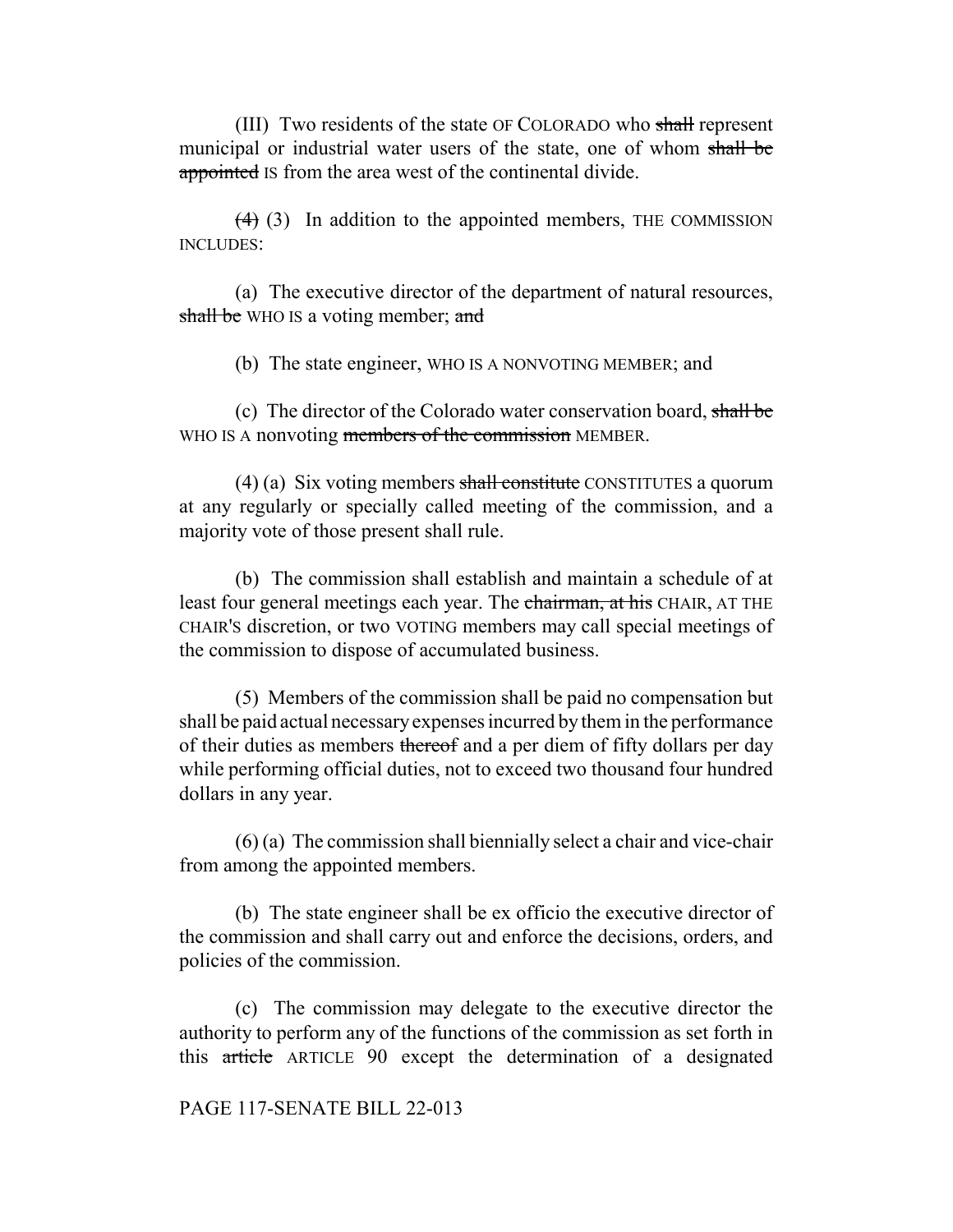groundwater basin as set forth in section 37-90-106 and the creation of ground water management districts.

(d) If any person is dissatisfied with any action of the executive director under the exercise of the powers delegated by the commission, the person may appeal said action to the commission, which shall hear the person's appeals as specified in sections 37-90-113 and 37-90-114.

(7) The provisions of section 24-6-402 (3)(a)(II)  $C.R.S.,$  concerning imminent court action, as applied to the ground water commission and to any member, employee, contractor, agent, servant, attorney, or consultant thereof OF THE COMMISSION, shall not include any actions within the scope of sections 37-90-106 to 37-90-109 and section 37-90-111.

**SECTION 114.** In Colorado Revised Statutes, 37-95-104, **amend** (3) and (4) as follows:

**37-95-104. Establishment of authority - board of directors removal - organization - compensation - dissolution.** (3) Members of the board shall be appointed for terms of four years; except that of the original terms commencing October 1, 1981, three members shall be appointed for terms of one year, two members shall be appointed for terms of two years, two members for terms of three years, and two members for terms of four years, at the governor's discretion THE TERMS SHALL BE STAGGERED SO THAT NO MORE THAN THREE MEMBERS' TERMS EXPIRE IN THE SAME YEAR. Each member shall hold office for the term of his THE MEMBER'S appointment and until his A successor has been appointed. and has qualified. A member shall be eligible for reappointment. Any vacancy in the membership occurring other than by expiration of term shall be filled in the same manner as the original appointment but for the unexpired term only.

(4) Each member may be removed from office by the governor for cause. after a public hearing, and may be suspended by the governor **pending the completion of such hearing.** Each member shall take an oath or affirmation in accordance with section 24-12-101.

**SECTION 115.** In Colorado Revised Statutes, 39-2-123, **amend** (2) as follows:

**39-2-123. Board of assessment appeals created - members -**

PAGE 118-SENATE BILL 22-013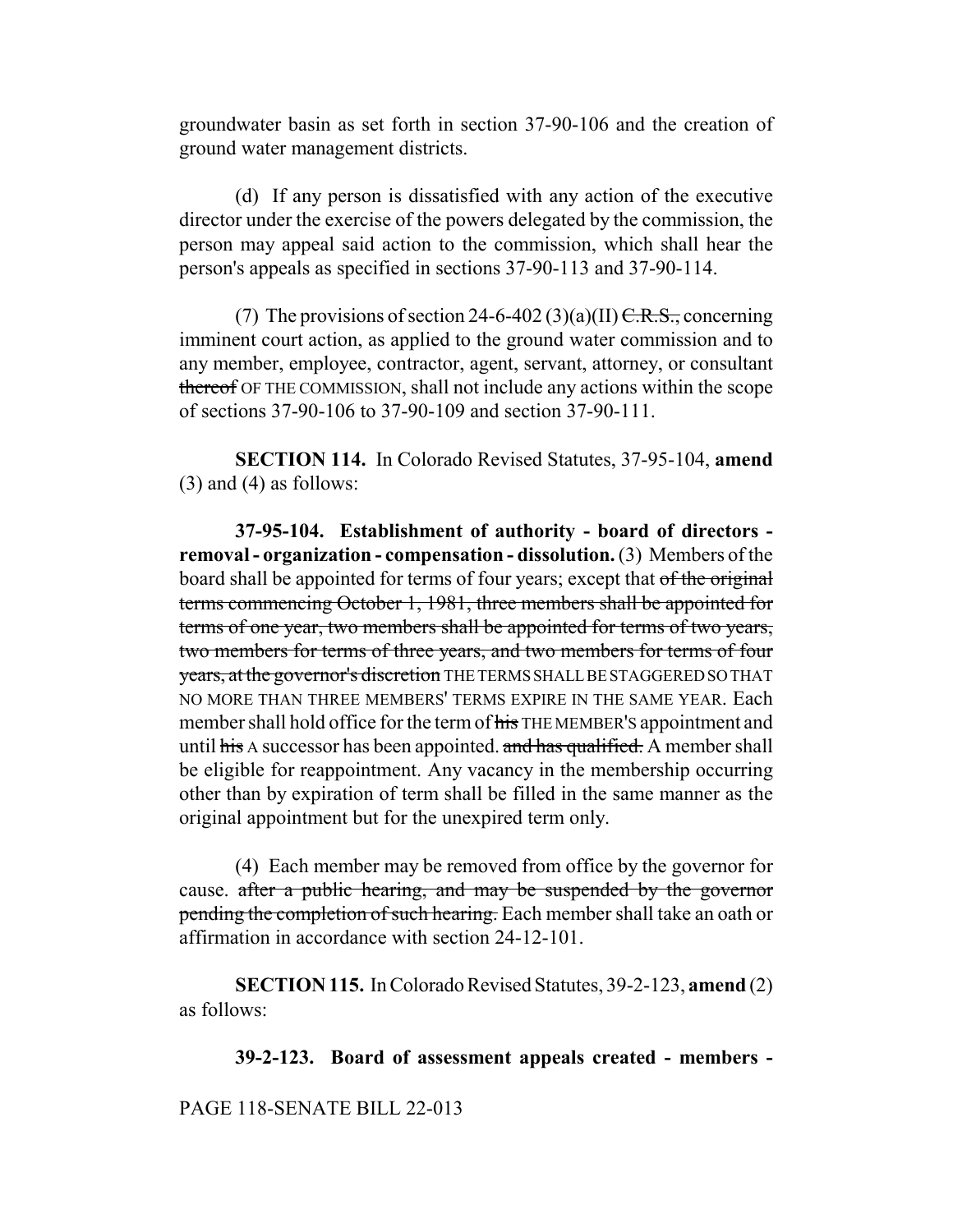**compensation.** (2) Effective July 1, 1991, the existing board of assessment appeals is abolished, and the terms of members of the board then serving are terminated. Effective July 1, 1991, the new THE board shall be comprised CONSISTS of three members, who shall be appointed by the governor with the consent of the senate. Appointments to the board shall be as follows: One member shall be appointed for a term of two years, and two members shall be appointed for terms of four years. Thereafter, Appointments to the board shall be for terms of four years; each EXCEPT THAT THE TERMS SHALL BE STAGGERED SO THAT NO MORE THAN TWO MEMBERS' TERMS EXPIRE IN THE SAME YEAR. In order to allow for appeals to be heard timely, up to six additional members may be appointed to the board by the governor with the consent of the senate. Such additional members shall be appointed for terms of one state fiscal year each. Members of the board shall be experienced in property valuation and taxation and shall be public employees, as defined in section 24-10-103 (4)(a), who are not subject to the state personnel system laws. One of such members shall be or shall have been, within the five years immediately preceding the date of initial appointment, actively engaged in agriculture. On and after June 1, 1993, members shall be licensed or certificated pursuant to the provisions of part 6 of article 10 of title 12. Service on the board shall be at the pleasure of the governor, who may appoint a replacement to serve for the unexpired term of any member. Such replacement shall be appointed with the consent of the senate. Any other vacancies on the board shall be filled by appointment by the governor with the consent of the senate for the unexpired term.

**SECTION 116.** In Colorado Revised Statutes, 39-9-101, **amend** (2) as follows:

**39-9-101.** State board of equalization. (2) No more than three members of the state board of equalization shall be affiliated with the same political party. Except as otherwise provided in section 2-2-326, C.R.S., each member shall IS ENTITLED TO receive a per diem allowance of fifty dollars for each day spent attending meetings or hearings of the state board of equalization or otherwise spent discharging his THE MEMBER'S duties as a member of said THE board; except that no A member shall NOT receive the per diem allowance provided for in this subsection (2) for any day for which he THE MEMBER receives a per diem allowance from the state under any other statute and except that  $\theta$  A member shall NOT receive the per diem allowance provided for in this subsection  $(2)$  if  $he$  THE MEMBER receives a

PAGE 119-SENATE BILL 22-013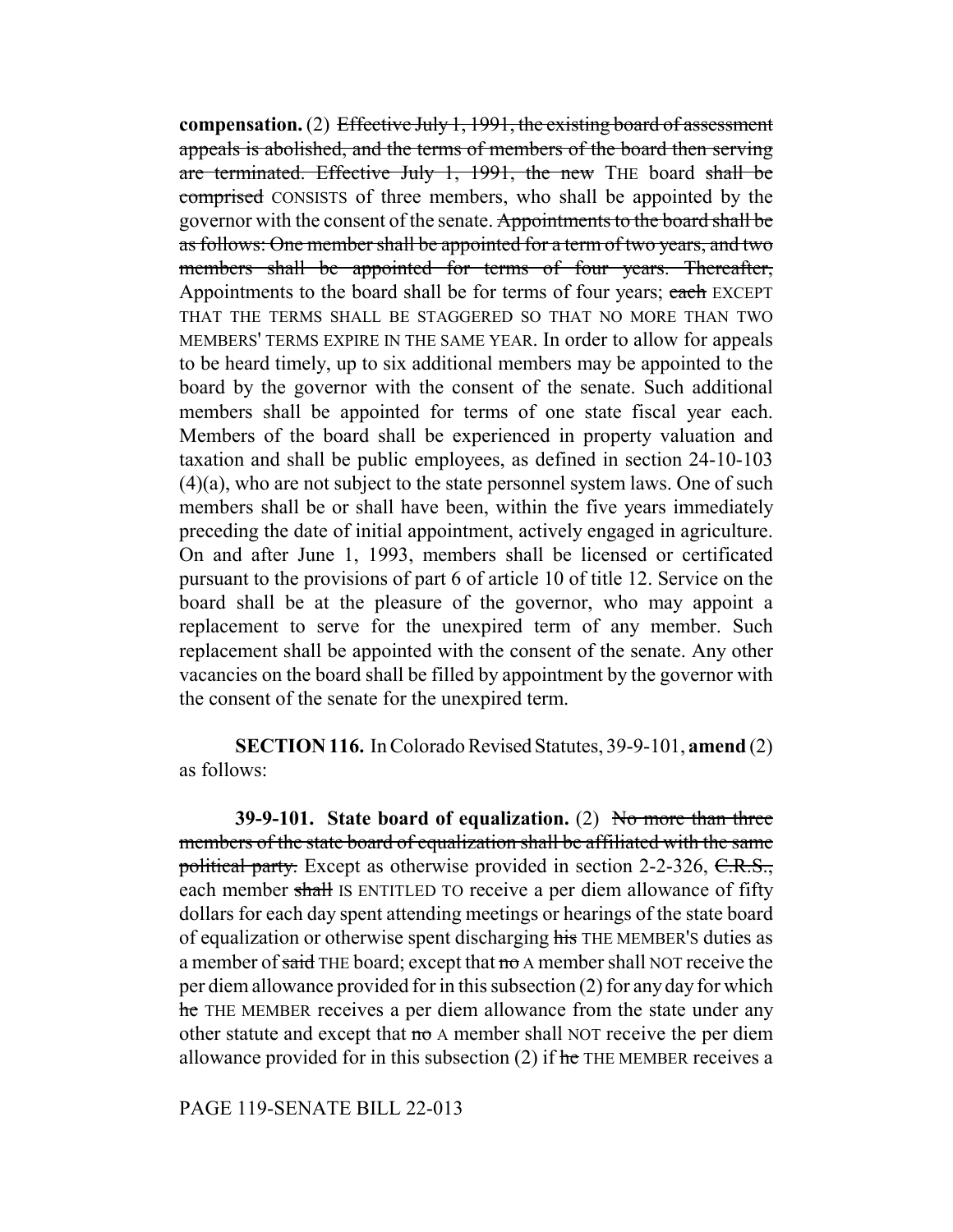salary from the state for a full-time position with the state. Except as otherwise provided in section 2-2-326,  $C.R.S.,$  each member of said THE board shall IS ENTITLED TO receive actual and necessary expenses incurred in performing his THE MEMBER's duties as a member of said THE board. The members appointed by the governor shall serve at the pleasure of the governor but shall not serve for more than four consecutive years unless reappointed by the governor and reconfirmed by the senate at the conclusion of said THE four years. Vacancies in either of the appointed positions on the state board of equalization shall be filled by appointment by the governor with the consent of the senate for the unexpired term.

**SECTION 117.** In Colorado Revised Statutes, 40-6.5-102, **amend**  $(3)(b)(I)$  as follows:

**40-6.5-102. Office of the utility consumer advocate and utility consumers' board - creation - appointment - attorney general to represent.** (3) (b) (I) The board consists of eleven members seven of whom the governor appoints APPOINTED AS FOLLOWS:

(A) The governor shall appoint ONE MEMBER FROM EACH CONGRESSIONAL DISTRICT IN THE STATE. OF THE MEMBERS APPOINTED BY THE GOVERNOR, at least one member who is MUST BE actively engaged in agriculture as a business and at least two members who are MUST BE owners of small businesses with one hundred or fewer employees. In making appointments to the board, the governor shall ensure that the membership of the board represents each of the congressional districts of the state and that No more than four A MINIMUM MAJORITY of the governor's appointments are MAY BE affiliated with the same political party.

(B) The president of the senate, the speaker of the house of representatives, the minority leader of the senate, and the minority leader of the house of representatives shall each appoint one member of the board.

**SECTION 118.** In Colorado Revised Statutes, 42-5-112, **amend**  $(2)(b)$ ; and **repeal**  $(2)(b.5)$  as follows:

**42-5-112. Automobile theft prevention authority - board creation - duties - rules - fund - repeal.** (2) (b) The governor shall appoint members of the board within thirty days after the governor receives notification pursuant to subsection (5) of this section that moneys in the

#### PAGE 120-SENATE BILL 22-013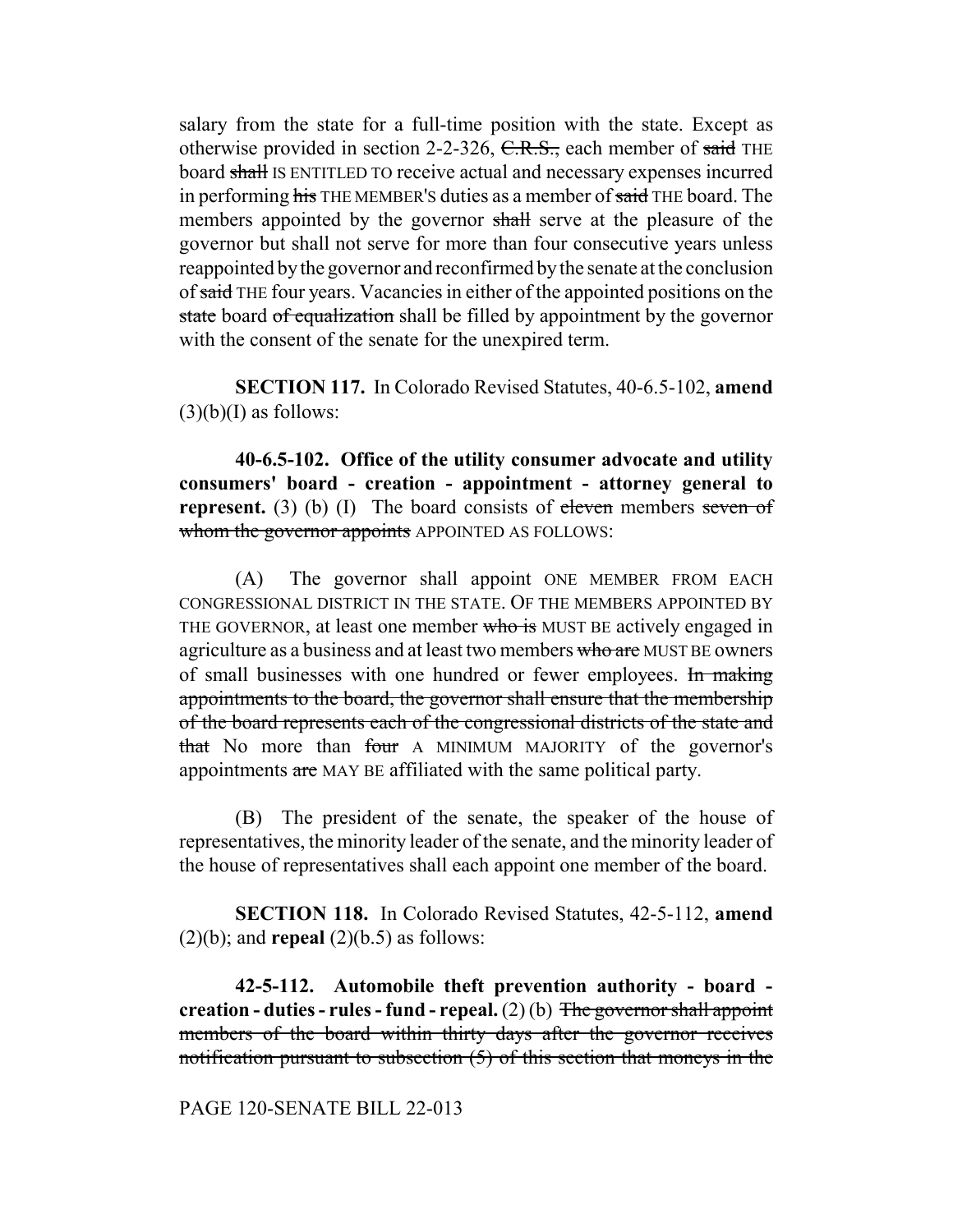fund exceed the sum of three hundred thousand dollars. The appointed members of the board shall serve terms of six years; except that, of the members first appointed pursuant to sub-subparagraph (A) of subparagraph (III) of paragraph  $(a)$  of this subsection  $(2)$ , the governor shall select one member who shall serve an initial term of four years and one member who shall serve an initial term of two years. Of the members first appointed pursuant to sub-subparagraph (B) of subparagraph (III) of paragraph (a) of this subsection (2), the governor shall select one member who shall serve an initial term of two years. The member first appointed pursuant to sub-subparagraph  $(C)$  of subparagraph (III) of paragraph  $(a)$  of this subsection (2) shall serve an initial term of four years THE APPOINTED MEMBERS OF THE BOARD SHALL SERVE TERMS OF SIX YEARS; EXCEPT THAT THE TERMS SHALL BE STAGGERED SO THAT NO MORE THAN THREE MEMBERS' TERMS EXPIRE IN THE SAME YEAR. No appointed member shall serve more than two consecutive six-year terms.

(b.5) Notwithstanding the provisions of paragraph (b) of this subsection (2), of the two additional members appointed to the board pursuant to Senate Bill 08-060, enacted at the second regular session of the sixty-sixth general assembly, one member shall serve an initial term of four years and one member shall serve an initial term of two years.

**SECTION 119.** In Colorado Revised Statutes, 43-1-106, **amend** (1) as follows:

**43-1-106. Transportation commission - powers and duties.** (1) There is hereby created  $\alpha$  THE transportation commission, which shall consist CONSISTS of eleven members. The initial members of the commission shall be the members of the state highway commission immediately prior to July 1, 1991, and each such commission member shall continue to represent the same district.

**SECTION 120.** In Colorado Revised Statutes, 43-4-1001, **amend**  $(2)(c)$  as follows:

**43-4-1001. Southwest chief and front range passenger rail service in Colorado - commission - membership and powers definitions.** (2) (c) <del>(I) Except as otherwise provided in subsection (2)(c)(II)</del> of this section, appointing authorities shall appoint the initial commissioners and appointed advisors of the commission no later than July 1, 2017, for

PAGE 121-SENATE BILL 22-013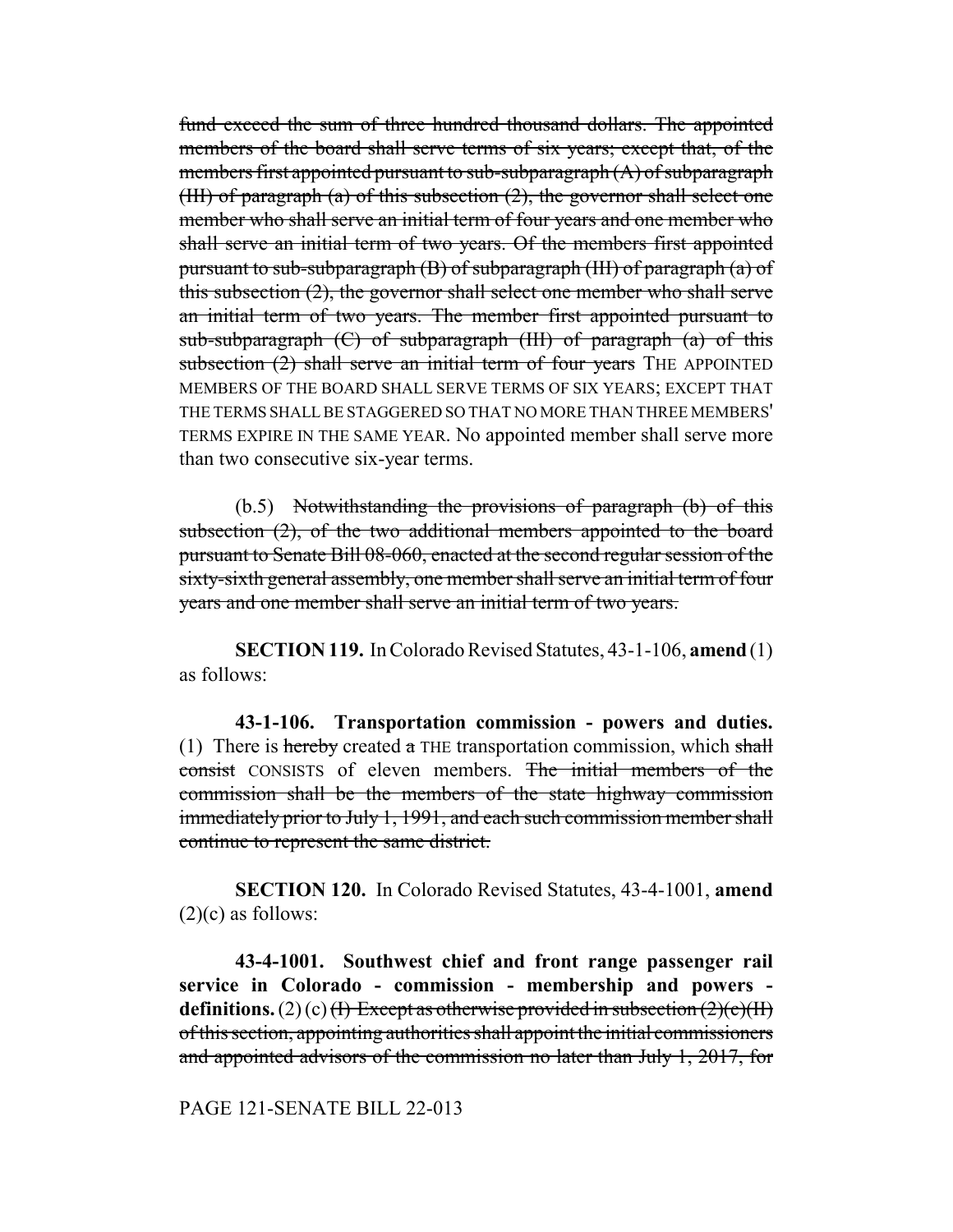terms commencing on that date. Commissioners appointed pursuant to subsection  $(2)(a)$  of this section shall serve for terms of four years; except that the initial terms of one of the commissioners appointed pursuant to subsection  $(2)(a)(I)(A)$  of this section, one of the commissioners appointed pursuant to subsection  $(2)(a)(I)(B)$  of this section, and the commissioners appointed pursuant to subsections  $(2)(a)(H)(A)$ ,  $(2)(a)(H)(C)$ , and  $(2)(a)(H)(E)$  of this section are two years. COMMISSIONERS ARE APPOINTED FOR TERMS OF FOUR YEARS; EXCEPT THAT THE TERMS SHALL BE STAGGERED SO THAT NO MORE THAN SIX MEMBERS' TERMS EXPIRE IN THE SAME YEAR. The commission shall elect a chair from its members. at its first meeting.

(II) Commissioners appointed pursuant to subsection  $(2)(a)(H)$  of this section shall be appointed no later than May 15, 2017, for terms commencing on July 1, 2017.

**SECTION 121.** In Colorado Revised Statutes, 43-10-104, **amend** (1) as follows:

**43-10-104. Colorado aeronautical board - created.** (1) (a) The division shall be under the jurisdiction of the Colorado aeronautical board, which board is hereby created.

(b) The board shall consist CONSISTS of seven members The initial members of the board shall be the members of the Colorado aeronautical board as such existed in the department of military and veterans affairs prior to July 1, 1991, and the terms of such members shall expire as the original terms of such members were scheduled to expire. Thereafter, the governor shall appoint their successors APPOINTED BY THE GOVERNOR, WITH THE CONSENT OF THE SENATE, for terms of three years; each EXCEPT THAT THE TERMS SHALL BE STAGGERED SO THAT NO MORE THAN THREE MEMBERS' TERMS EXPIRE IN THE SAME YEAR.

(c) If any such member vacates his or her THE MEMBER's office during the term for which appointed to the board, a vacancy on the board shall exist EXISTS and shall be filled by the governor for the unexpired term. All such appointments shall be with the consent of the senate.

(d) The board shall annually elect from its members a chairman, a vice-chairman CHAIR, A VICE-CHAIR, and a secretary.

## PAGE 122-SENATE BILL 22-013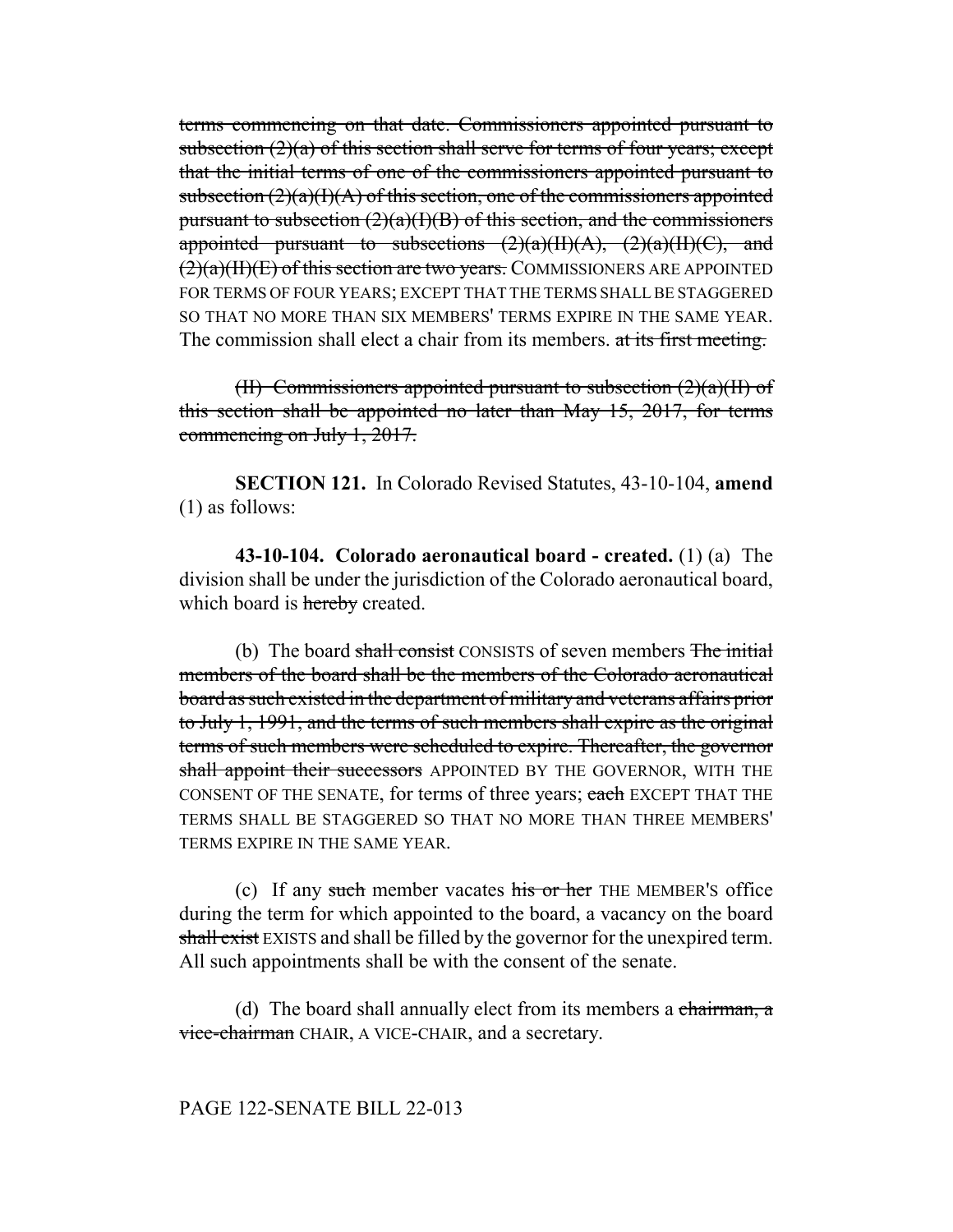(e) The members of the board shall ARE ENTITLED TO receive fifty dollars per diem while the board is in session and shall TO be reimbursed for all actual and necessary expenses incurred in the performance of their official duties.

(f) The board shall not conduct any business unless there are at least four members of the board present.

**SECTION 122.** In Colorado Revised Statutes, 44-30-301, **amend** (1) introductory portion and  $(1)(b)$  as follows:

**44-30-301. Colorado limited gaming control commission creation.** (1) There is hereby created, within the division of gaming, the Colorado limited gaming control commission. The commission shall consist CONSISTS of five members, all of whom shall MUST be citizens of the United States and residents of this state who have been residents of the state for the past five years. The members shall be appointed by the governor, with the consent and approval of the senate. No member shall have been convicted of a felony or gambling-related offense, notwithstanding the provisions of section 24-5-101. No more than three of the five members shall be members of MAY BE AFFILIATED WITH the same political party and no more than one member shall MAY be from any one congressional district; except that a member who is serving pursuant to subsection (1)(a) of this section as a registered elector of Teller or Gilpin county may reside in the same congressional district as one of the other members. At the first meeting of each fiscal year, a chair and vice-chair of the commission shall be chosen from the membership by a majority of the members. Membership and operation of the commission shall additionally meet the following requirements:

(b) Initial members shall be appointed to the commission by the governor as follows: One member to serve until July 1, 1992, one member to serve until July 1, 1993, one member to serve until July 1, 1994, and two members to serve until July 1, 1995. All subsequent appointments shall be for terms of THE TERM OF OFFICE FOR EACH MEMBER IS four years; EXCEPT THAT THE TERMS SHALL BE STAGGERED SO THAT NO MORE THAN TWO MEMBERS' TERMS EXPIRE IN THE SAME YEAR. No member of the commission shall be IS eligible to serve more than two consecutive terms.

**SECTION 123.** In Colorado Revised Statutes, 44-30-1302, **amend**

## PAGE 123-SENATE BILL 22-013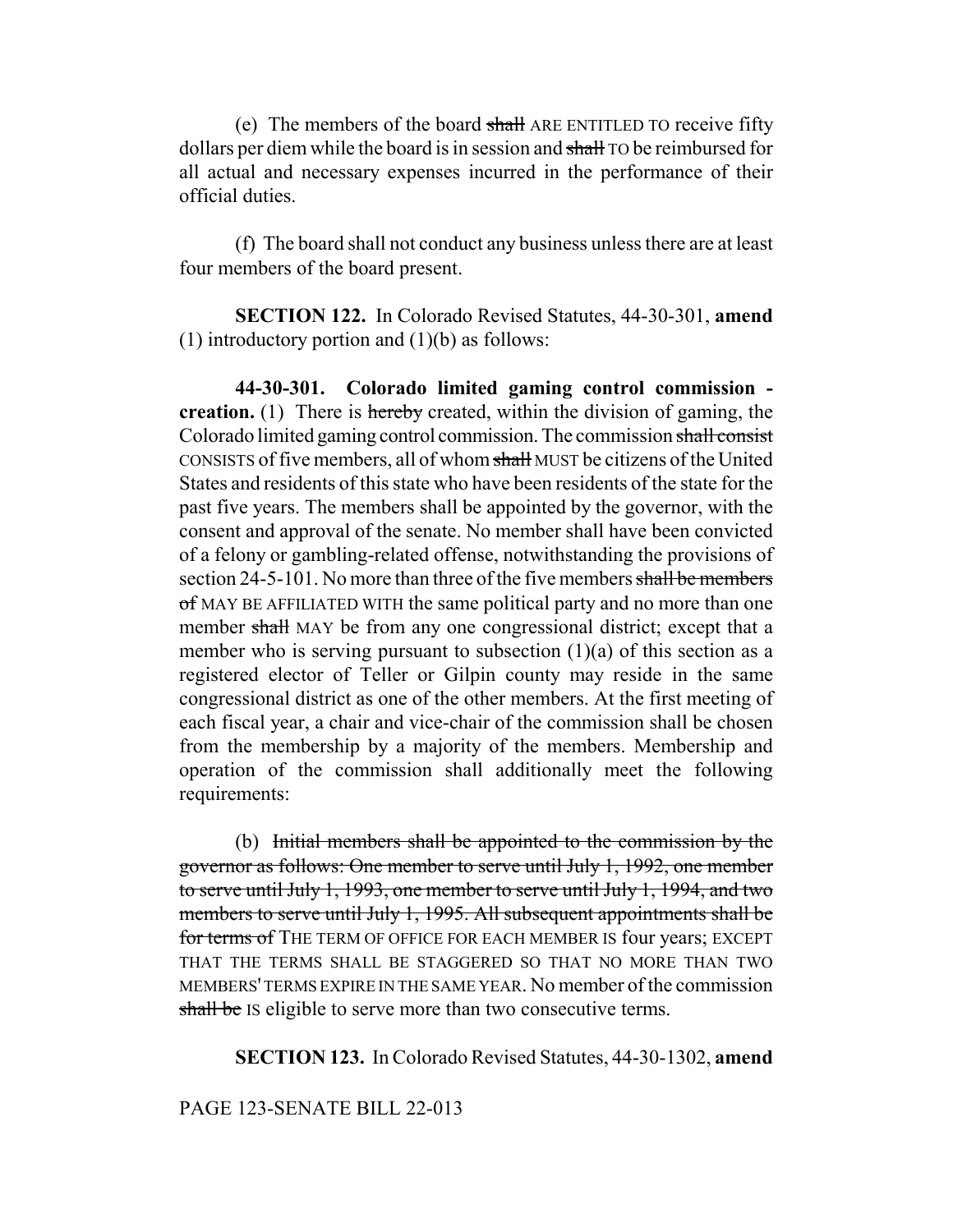(1) introductory portion, (1)(c) introductory portion, (1)(c)(I), (1)(d), (1)(h), and (2) as follows:

**44-30-1302. Local government limited gaming impact advisory committee - creation - duties.** (1) There is hereby created within the department of local affairs a THE local government limited gaming impact advisory committee, referred to in this section as the "committee". The committee shall be composed CONSISTS of the following thirteen members:

(c) Three members representing the counties eligible to receive money from the fund pursuant to section 44-30-1301 (2) who shall serve at the pleasure of the boards APPOINTING AUTHORITY and who shall be appointed as follows:

(I) One member shall be appointed by the chairs of the boards of county commissioners from the counties impacted by gaming in the city of Cripple Creek who shall serve a term of four years; except the initial appointee who shall serve a term of two years;

(d) Two members representing the municipalities eligible to receive money from the fund pursuant to section 44-30-1301 (2) to be appointed by the mayors of the municipalities and who shall serve at the pleasure of the mayors for terms of four years. except that one of the initial appointees shall serve a term of two years. Not more than one member shall be selected pursuant to this subsection  $(1)(d)$  from each of the groups of counties described in subsections  $(1)(c)(I)$  to  $(1)(c)(III)$  of this section.

(h) Two members representing the governor, to be appointed by the governor and who shall serve at the pleasure of the governor FOR TERMS OF FOUR YEARS.

(2) The terms of the members appointed by the speaker of the house of representatives and the president of the senate who are serving on March 22, 2007, shall be extended to and expire on or shall terminate on the convening date of the first regular session of the sixty-seventh general assembly. As soon as practicable after the convening date, the speaker and the president shall each appoint or reappoint one member in the same manner as provided in subsections  $(1)(f)$  and  $(1)(g)$  of this section. **Thereafter,** The terms of the members appointed or reappointed by the speaker and the president shall expire on the convening date of the first

#### PAGE 124-SENATE BILL 22-013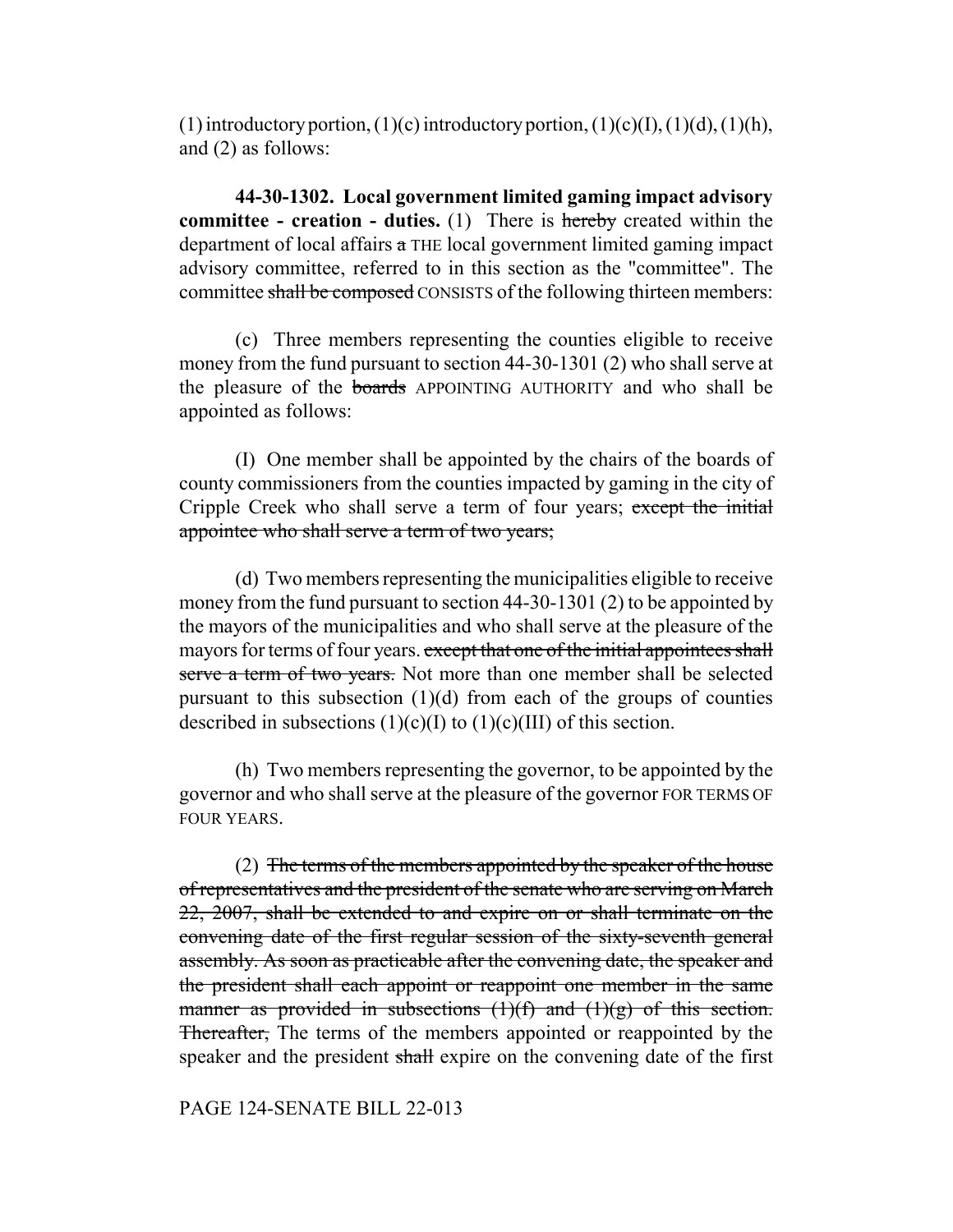regular session of each general assembly, and all subsequent appointments and reappointments by the speaker and the president shall be made as soon as practicable after the convening date. The person making the original appointment or reappointment shall fill any vacancy by appointment for the remainder of an unexpired term. Members appointed or reappointed by the speaker and the president shall serve at the pleasure of the appointing authority and shall continue in office until the member's successor is appointed.

**SECTION 124.** In Colorado Revised Statutes, 44-32-301, **amend** (1) introductory portion,  $(1)(a)$ , and  $(1)(b)$  as follows:

**44-32-301. Racing commission - creation.** (1) There is hereby created, within the division of racing events, the Colorado racing commission. The commission shall consist CONSISTS of five members, all of whom shall MUST be citizens of the United States and shall MUST have been residents of this state for the past five years. The members shall be ARE appointed by the governor, with the consent and approval of the senate. No member shall have been convicted of a felony or gambling-related offense, notwithstanding the provisions of section 24-5-101. No more than three of the five members shall be members of MAY BE AFFILIATED WITH the same political party. At the first meeting of each fiscal year, a chair and vice-chair of the commission shall be chosen from the membership by a majority of the members. Membership and operation of the commission shall additionally meet the following requirements:

(a) (I) Two members of the commission shall have been previously engaged in the racing industry for at least five years;

(II) One member shall be a practicing veterinarian who is currently licensed in Colorado and has been so licensed for not less than five years;

(III) One member shall have been engaged in business in a management-level capacity for at least five years; and

(IV) One member shall be a registered elector of the state who is not employed in any profession or industry otherwise described in this subsection  $(1)(a)$ ; however,

(V) No more than two members of the commission shall MAY be

PAGE 125-SENATE BILL 22-013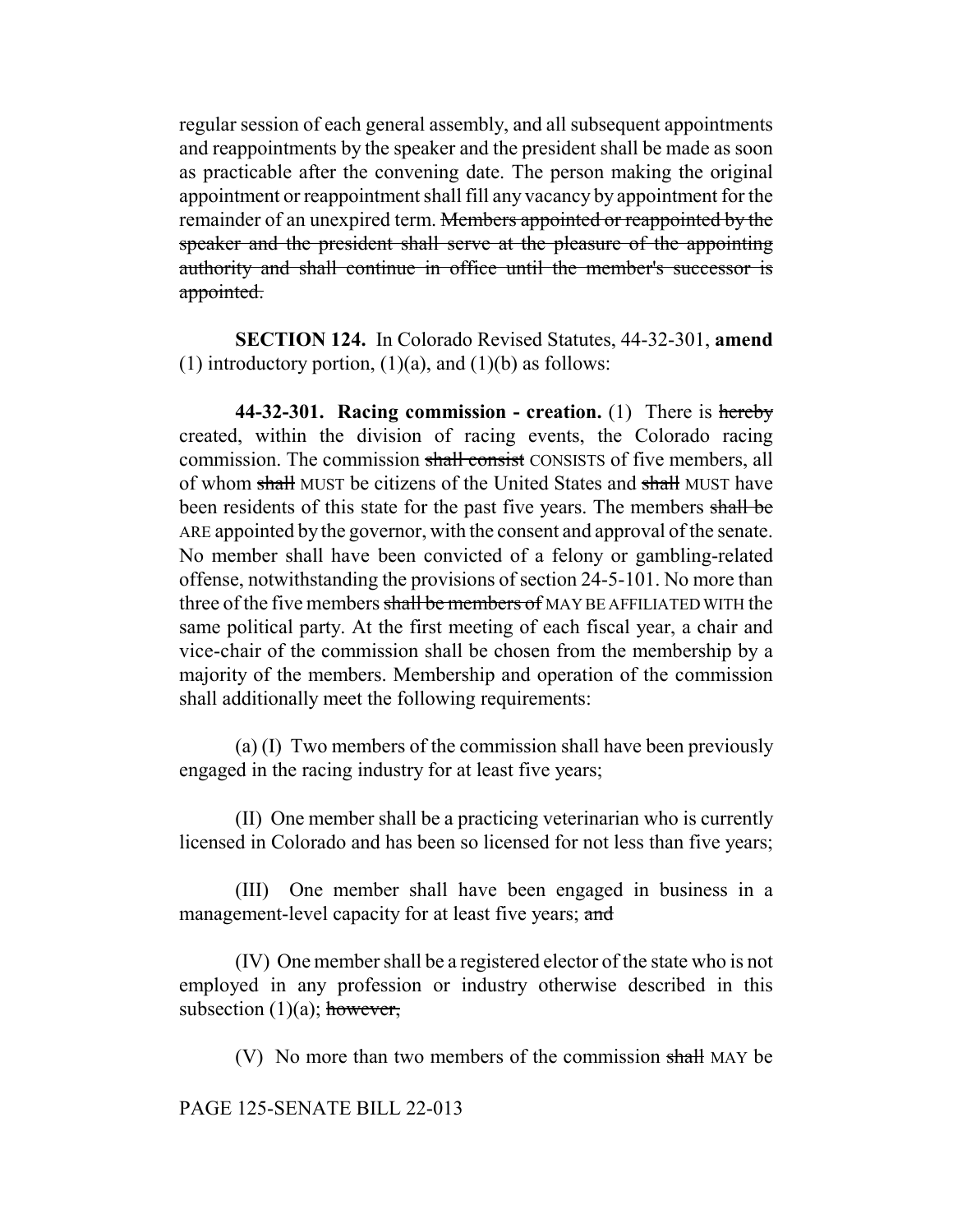from the same congressional district; and

(VI) One member of the commission shall MUST be from west of the continental divide.

(b) Initial members shall be appointed to the commission by the governor as follows: One member to serve until July 1, 1993, one member to serve until July 1, 1994, one member to serve until July 1, 1995, and two members to serve until July 1, 1996. All subsequent appointments shall be for terms of THE TERM OF OFFICE FOR A MEMBER IS four years; EXCEPT THAT TERMS SHALL BE STAGGERED SO THAT NO MORE THAN TWO MEMBERS' TERMS EXPIRE IN THE SAME YEAR. No member of the commission shall be IS eligible to serve more than two consecutive terms.

**SECTION 125.** In Colorado Revised Statutes, 44-40-108, **amend** (3) as follows:

**44-40-108. Colorado lottery commission - creation.** (3) Initial members shall be appointed to the commission by the governor as follows: One member to serve until July 1, 1983, one member to serve until July 1, 1984, one member to serve until July 1, 1985, and two members to serve until July 1, 1986. All subsequent appointments MEMBERS shall be APPOINTED for terms of four years. No member of the commission shall be eligible to serve more than two terms.

**SECTION 126.** In Colorado Revised Statutes, **amend** 11-102-501 as follows:

**11-102-501. Banking interests of officers and employees.** No officer or employee of the division shall be an officer, director, attorney, owner, or shareholder in any bank, or, except as provided in this article ARTICLE 102, receive, directly or indirectly, any payment or gratuity from any such bank, or be indebted to any bank or other institution over which the division has supervisory control. Willful violation of this section is declared to be a criminal offense. This section shall DOES not prohibit being a depositor or the lessee of a safe deposit box on the same terms as are available to the public generally, or being indebted to a bank: Upon a mortgage loan upon the mortgagor's own home, or upon an installment debt transferred to a bank in the regular course of business by a seller of consumer goods including automobiles purchased by the officer or

PAGE 126-SENATE BILL 22-013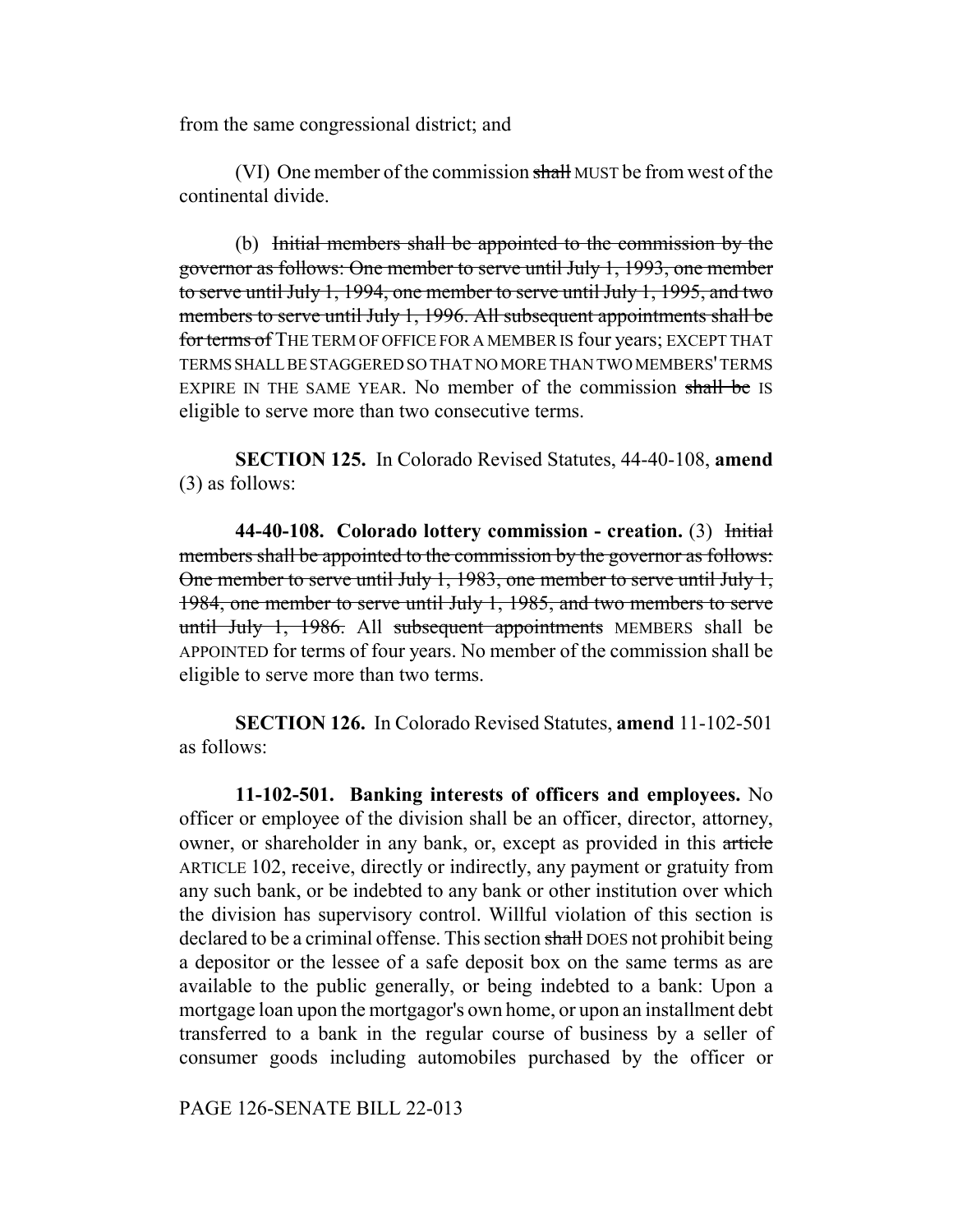employee. Further, this section shall DOES not prohibit the four FIVE banker members of the banking board, provided for in section  $11-102-103$  (2)(a) SECTION 11-102-103 (1)(a), from being executive officers in banks and from receiving bona fide compensation as such officers.

**SECTION 127.** In Colorado Revised Statutes, 24-48.5-126, **amend**  $(2)(b)$  as follows:

**24-48.5-126. Small business COVID-19 grant program legislative declaration - definitions - reporting - repeal.** (2) **Definitions.** As used in this section, unless the context otherwise requires:

(b) "Commission" means the Colorado economic development commission created in section  $24-46-102$  (2) SECTION 24-46-102 (1).

**SECTION 128.** In Colorado Revised Statutes, 26-6.8-102, **amend**  $(2)(d)(I)$  as follows:

**26-6.8-102. Tony Grampsas youth services program - creation - standards - applications.** (2) (d) (I) The youth services program fund is created in the state treasury. The principal of the fund consists of tobacco litigation settlement moneys MONEY transferred by the state treasurer to the fund pursuant to section 24-75-1104.5 (1.7)(e).  $C.R.S.$  Subject to annual appropriation by the general assembly, the state department may expend moneys MONEY from the fund for the Tony Grampsas youth services program, including the compensation of youth members of the Tony Grampsas youth services board, as described in section  $26-6.8-103$  (1)(e)(II) SECTION  $26-6.8-103$  (1)(f)(II). All unexpended and unencumbered moneys MONEY in the fund at the end of any fiscal year remain REMAINS in the fund and shall not be transferred to the general fund or any other fund.

**SECTION 129.** In Colorado Revised Statutes, 29-4-708, **amend**  $(1)(bb)(I)$  as follows:

**29-4-708. General powers of the authority - repeal.** (1) In addition to any other powers granted to the authority in this part 7, the authority has the following powers:

(bb) (I) To contract with the Colorado economic development commission created in section  $24-46-102(2)$  SECTION 24-46-102(1) for the

PAGE 127-SENATE BILL 22-013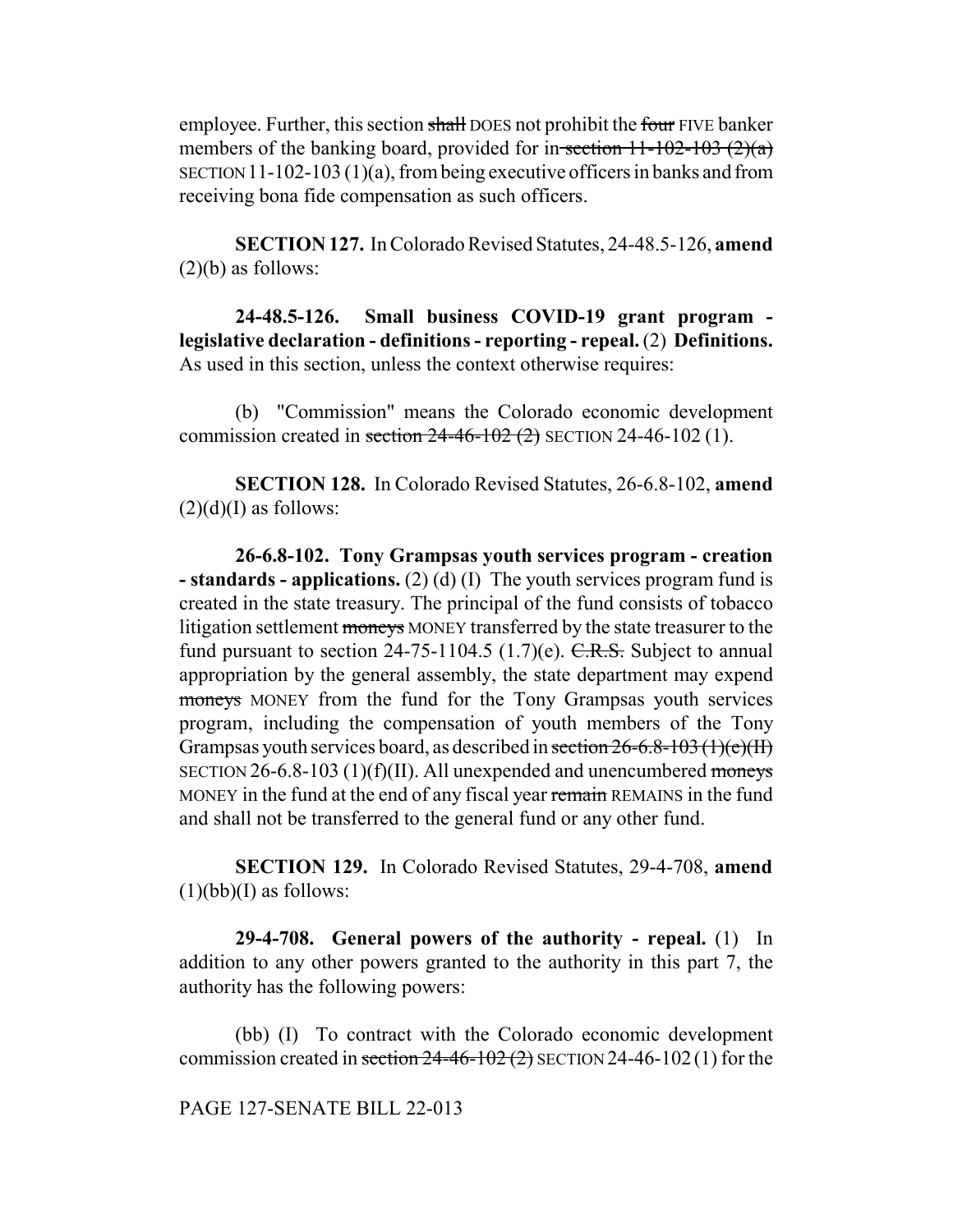operation of the small business COVID-19 grant program established in section 24-48.5-126 (3).

**SECTION 130.** In Colorado Revised Statutes, 32-15-106, **amend** (1) introductory portion and  $(1)(p)$  as follows:

**32-15-106. Board of directors - powers and duties.** (1) In addition to any other powers specifically granted to the board in this article ARTICLE 15, the board shall have HAS the following duties and powers:

(p) To receive and accept from any source aid or contributions of money, property, labor, or other things of value to be held, used, and applied to carry out the purposes of this article ARTICLE 15 subject to the conditions upon which the grants or contributions are made; except that no public moneys MONEY from the state, any city, town, city and county, or county, and any department, agency, or instrumentality of the United States of America shall be accepted or expended for any purpose set forth in this article ARTICLE 15. Notwithstanding any provision set forth in this  $\frac{\text{pargraph}}{\text{p}}$  SUBSECTION (1)(p), the board shall not be prohibited from receiving public moneys MONEY from the economic development commission created pursuant to section  $24-46-102$  (2), C.R.S., SECTION  $24-46-102(1)$  that are IS paid from the economic development fund created pursuant to section 24-46-105. C.R.S.

**SECTION 131.** In Colorado Revised Statutes, 39-22-307, **amend**  $(2)(a)$  as follows:

**39-22-307. Credit allowed for prior payment of impact assistance.** (2) Eligible contributions, for the purpose of such credit, shall include the donation of property or payments to units of local government for use in the planning or construction or expansion of public facilities, limited to roads, schools, water facilities, sewerage facilities, police and fire protection facilities, and hospitals, which are deemed to be necessitated by the initiation of a new operation or an expansion of an existing operation. In order to qualify as an eligible contribution for credit, the following requirements shall be fulfilled:

(a) Each contribution shall be based on an agreement between the taxpayer and a unit of local government specifying the need for such THE contribution and its nature, value, and purpose. Such THE agreement shall

PAGE 128-SENATE BILL 22-013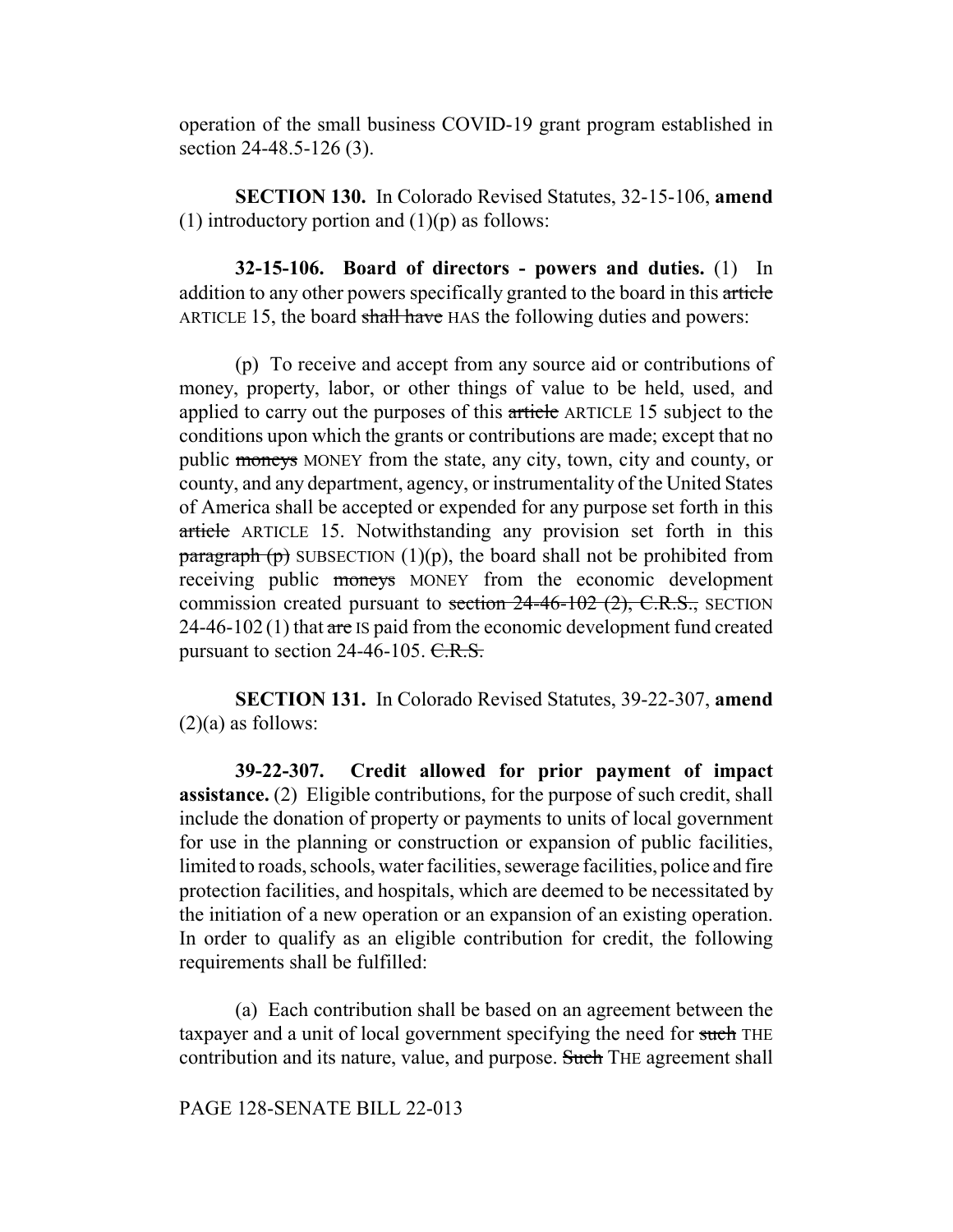be submitted for review to each unit of local government which THAT is impacted by the new operation or the expansion of an existing operation. Each impacted unit of local government may send comments on the agreement to the parties to the agreement and the energy impact assistance advisory committee pursuant to section  $34-63-102$  (5)(b), C.R.S. SECTION 34-63-102 (5)(b)(VI).

**SECTION 132.** In Colorado Revised Statutes, 39-29-110, **amend** (2.5) as follows:

**39-29-110. Local government severance tax fund - creation administration - definitions - repeal.** (2.5) In accordance with the provisions of section  $34-63-102$   $(5)(b)(1)$ , C.R.S. SECTION 34-63-102 (5)(b)(VI), the energy impact assistance advisory committee established pursuant to said section shall make recommendations to the executive director of the department of local affairs regarding the distribution of moneys MONEY authorized pursuant to this section.

**SECTION 133.** In Colorado Revised Statutes, **repeal** 24-1-135.1 and 24-1-137.

**SECTION 134. Appropriation.** (1) For the 2022-23 state fiscal year, \$14,105 is appropriated to the department of state. This appropriation is from the department of state cash fund created in section 24-21-104 (3)(b), C.R.S. To implement this act, the department may use this appropriation for document management services.

(2) For the 2022-23 state fiscal year, \$14,105 is appropriated to the department of personnel. This appropriation is from reappropriated funds received from the department of state under subsection (1) of this section. To implement this act, the department of personnel may use this appropriation to provide document management services for the department of state.

(3) For the 2022-23 state fiscal year, \$600 is appropriated to the department of public health and environment for use by the administration and support division. This appropriation is from the general fund. To implement this act, the department may use this appropriation for reimbursement for members of the state board of health.

PAGE 129-SENATE BILL 22-013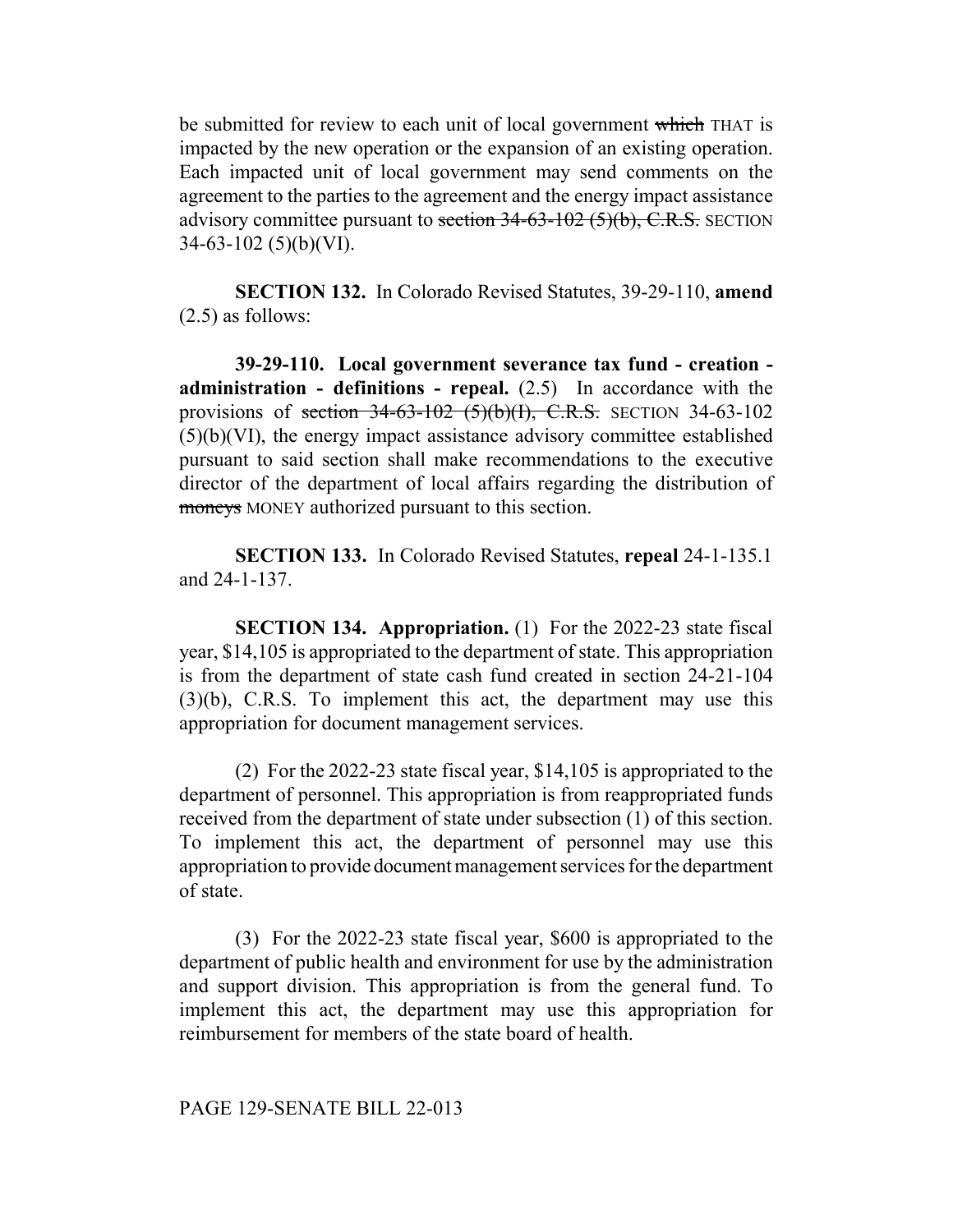**SECTION 135. Effective date.** (1) Except as otherwise provided in this section, this act takes effect upon passage.

(2) Section 26-11-101, Colorado Revised Statutes, as amended in section 90 of this act, only takes effect if House Bill 22-1035 does not become law.

(3) Section 35-65-401 (2), (3), (4), (5), and (8.5), Colorado Revised Statutes, as amended in section 107 of this act, only takes effect if Senate Bill 22-042 does not become law.